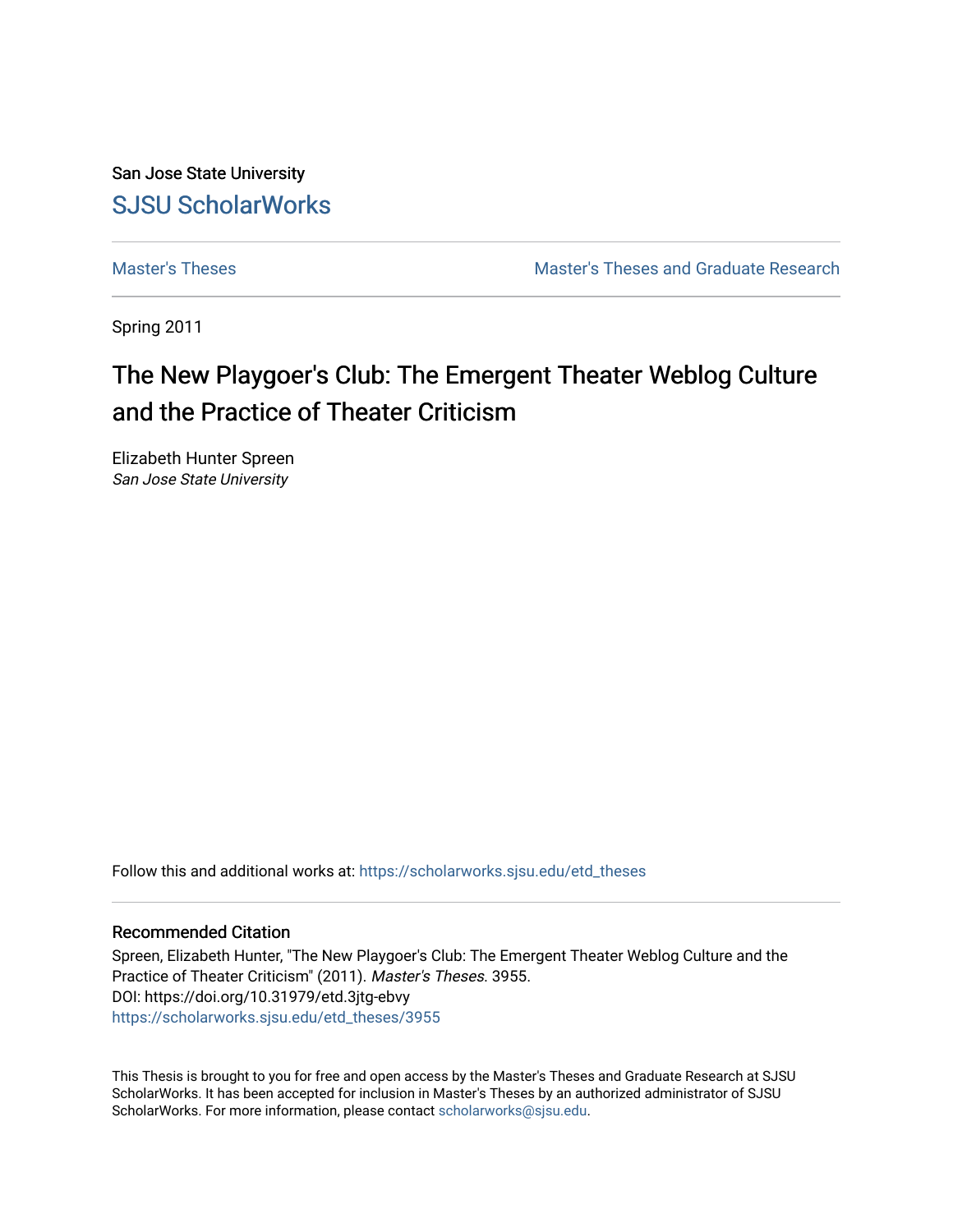## THE NEW PLAYGOER'S CLUB: THE EMERGENT THEATER WEBLOG CULTURE AND THE PRACTICE OF THEATER CRITICISM

A Thesis

Presented to

The Faculty of the Department of Television, Film, Radio and Theater

San José State University

In Partial Fulfillment

of the Requirements for the Degree

Master of Arts

by Elizabeth Spreen

May 2011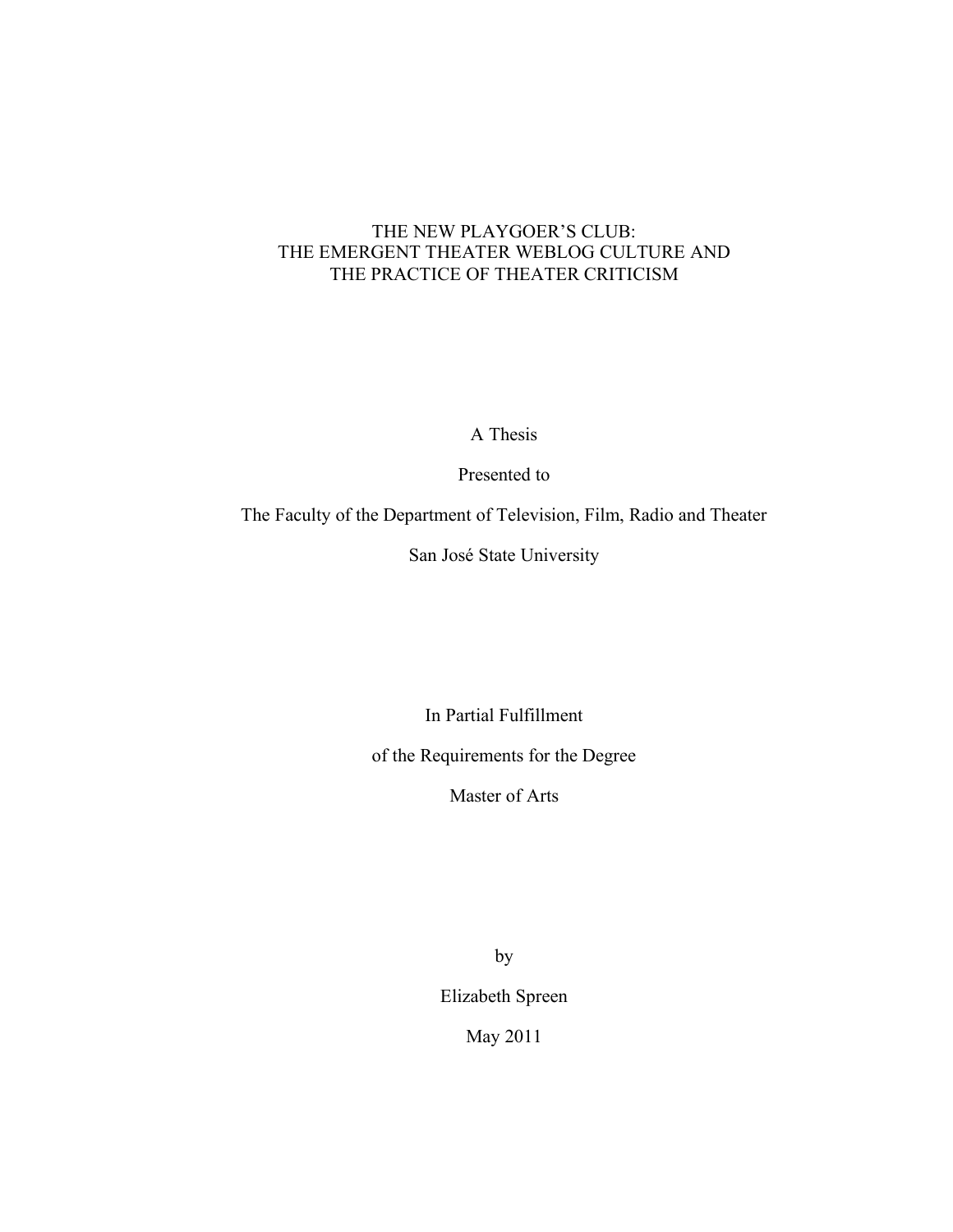© 2011

Elizabeth Spreen

# ALL RIGHTS RESERVED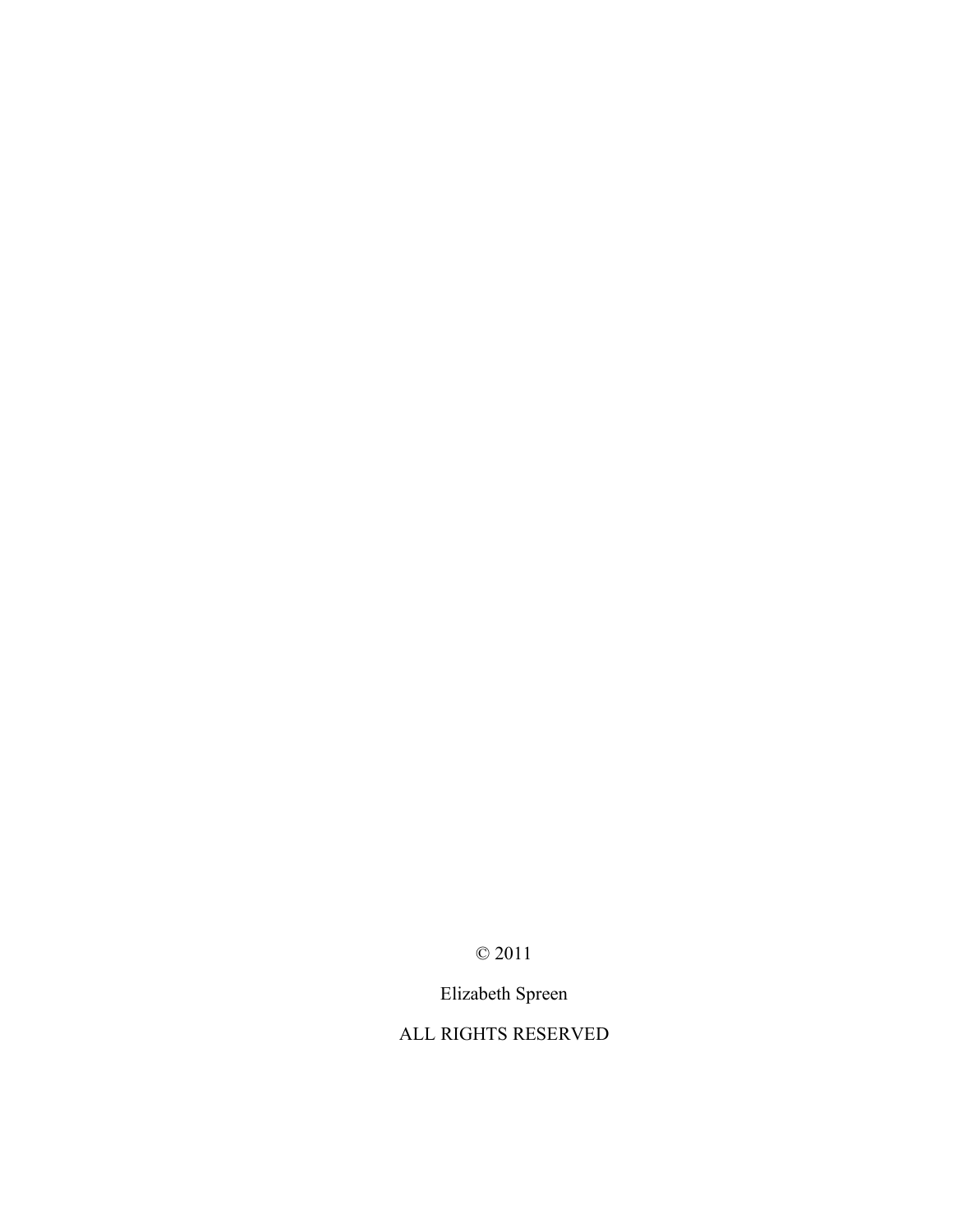The Designated Thesis Committee Approves the Thesis Titled

### THE NEW PLAYGOER'S CLUB: THE EMERGENT THEATER WEBLOG CULTURE THE PRACTICE OF THEATER CRITICISM

by

Elizabeth Spreen

## APPROVED FOR THE DEPARTMENT OF TELEVISION, FILM, RADIO, AND THEATER

# SAN JOSÉ STATE UNIVERSITY

## May 2011

- Dr. David Kahn Department of Television, Film, Radio and Theater
- Dr. Allison McKee Department of Television, Film, Radio and Theater
- Dr. Ethel Walker Department of Television, Film, Radio and Theater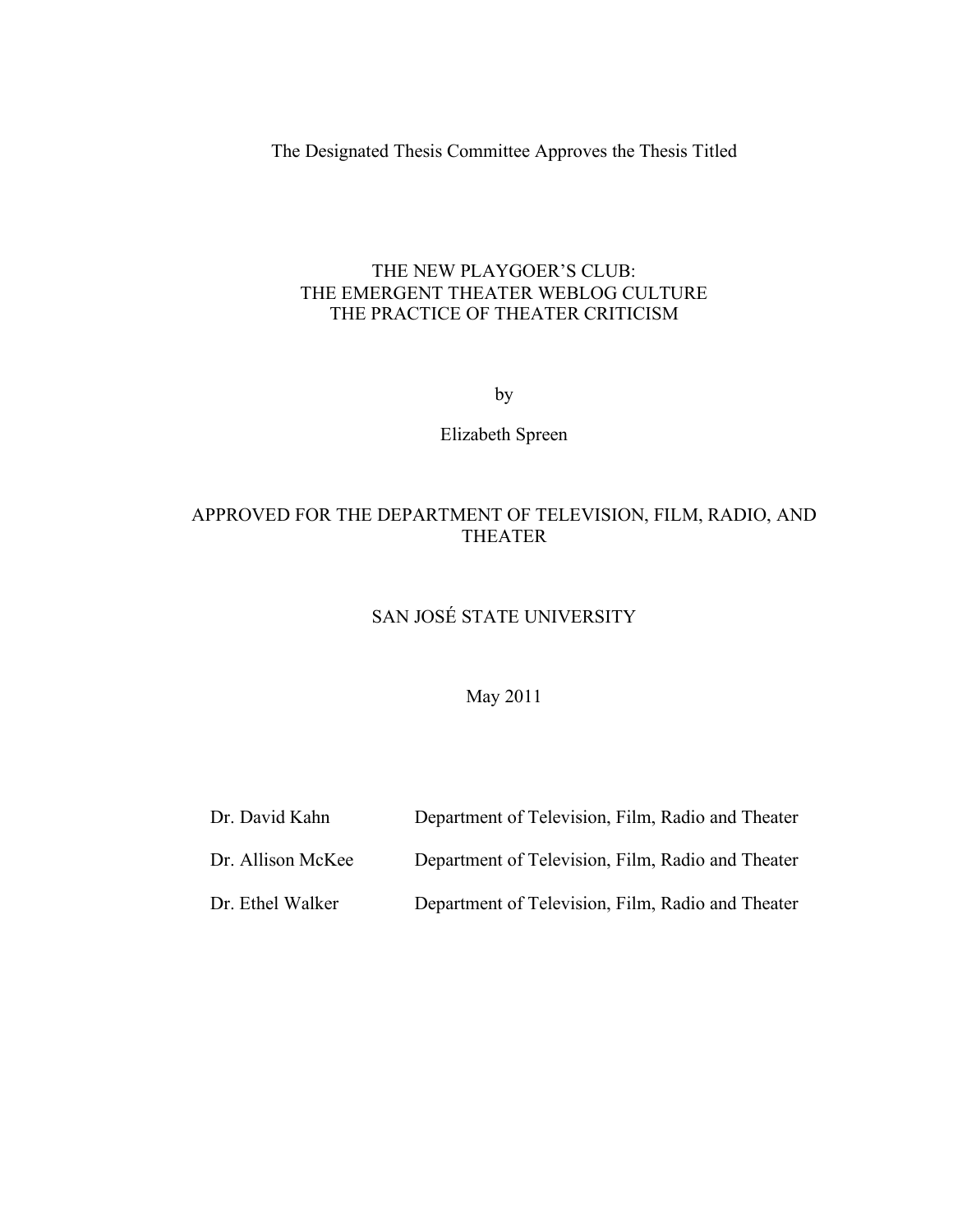#### ABSTRACT

#### THE NEW PLAYGOER'S CLUB: THE EMERGENT THEATER WEBLOG CULTURE AND THE PRACTICE OF THEATER CRITICISM

#### by Elizabeth Spreen

New York City has one of the most active and engaged theater blogging communities in the country. It is common practice for theater bloggers to supplement and comment on the journalistic and critical practices of the *New York Times*, *Time Out, New York,* and *The Village Voice*, but the idea of a theater blogosphere is still a relatively new phenomenon. The emerging role of blogger-critics and their critical practice is largely uncharted and far from understood. While sharing some of the same tasks as the journalist-critic, blogger-critics are still defining and identifying the scope of their practice and, in some cases, forging an identity that is separate from that of mainstream journalist-critics.

This study examines a series of events called Blogger's Nights and documents the factors that shaped the critical function of the reviews that resulted from these community events. Taking a case study approach, this study aims to establish a baseline of information about the practice of blogger-criticism and to identify how critical tasks are shaped by the boundaries of the medium and the expectations of the community that surrounds the blogger-critics.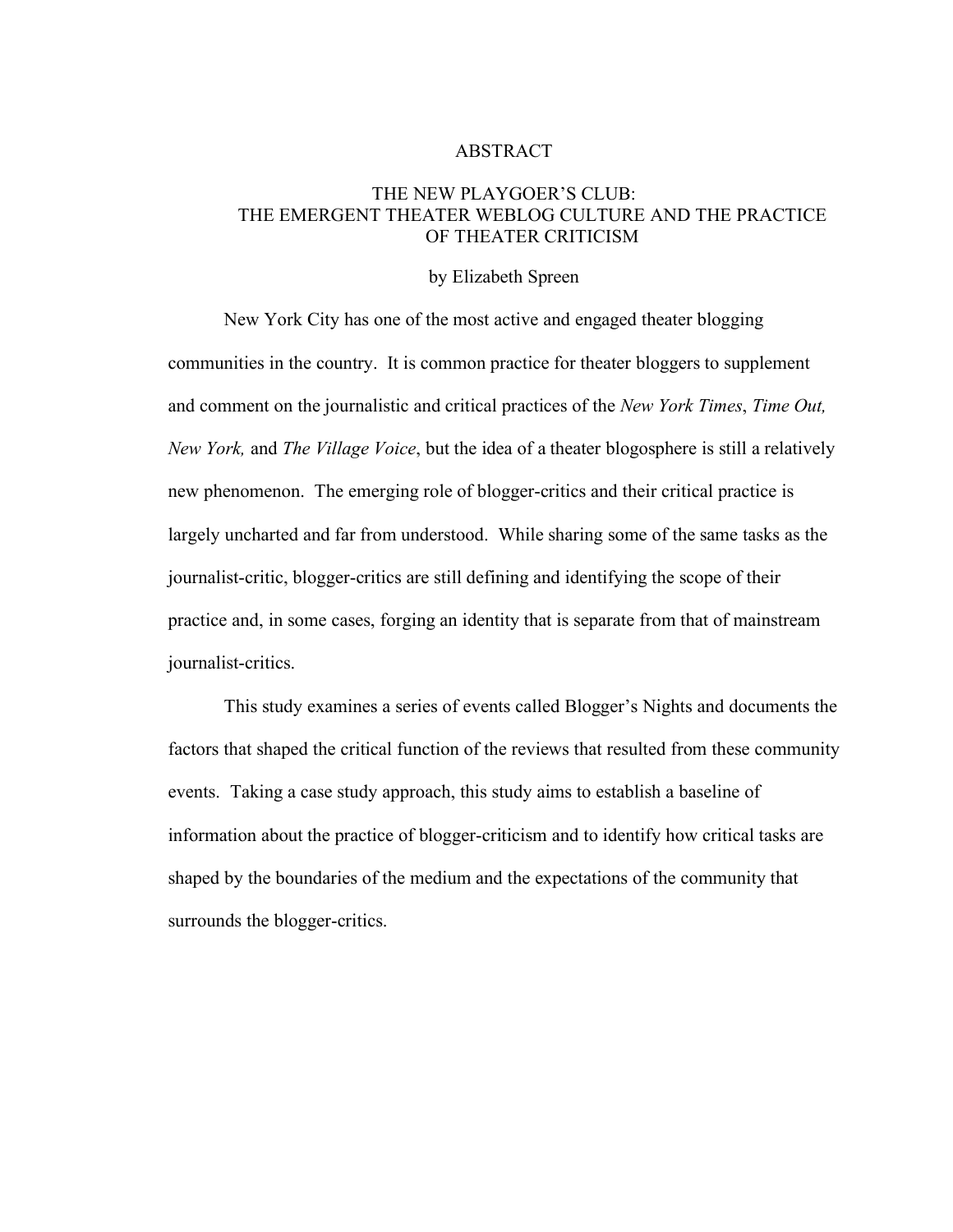#### ACKNOWLEDGEMENTS

I would like to thank my thesis advisor, Dr. David Kahn, for his invaluable advice and guidance during the entirety of my research and writing process. Dr. Allison McKee offered critical guidance in shaping the first chapter, thus helping to move the research forward when it had run aground. I am also grateful to Dr. Ethel Walker for her encouragement and insightful comments in the last phase of the writing process.

This thesis represents many hours of research, organizing and writing. I am deeply grateful for my family's love and support while I worked to complete it. I would also like to thank Susannah Martin and Torbin Bullock for their enthusiastic encouragement and belief in the project. Finally, thank you to Novita Hambali for handling the day to day life maintenance issues and for caring for my kids while I was in the thick of it.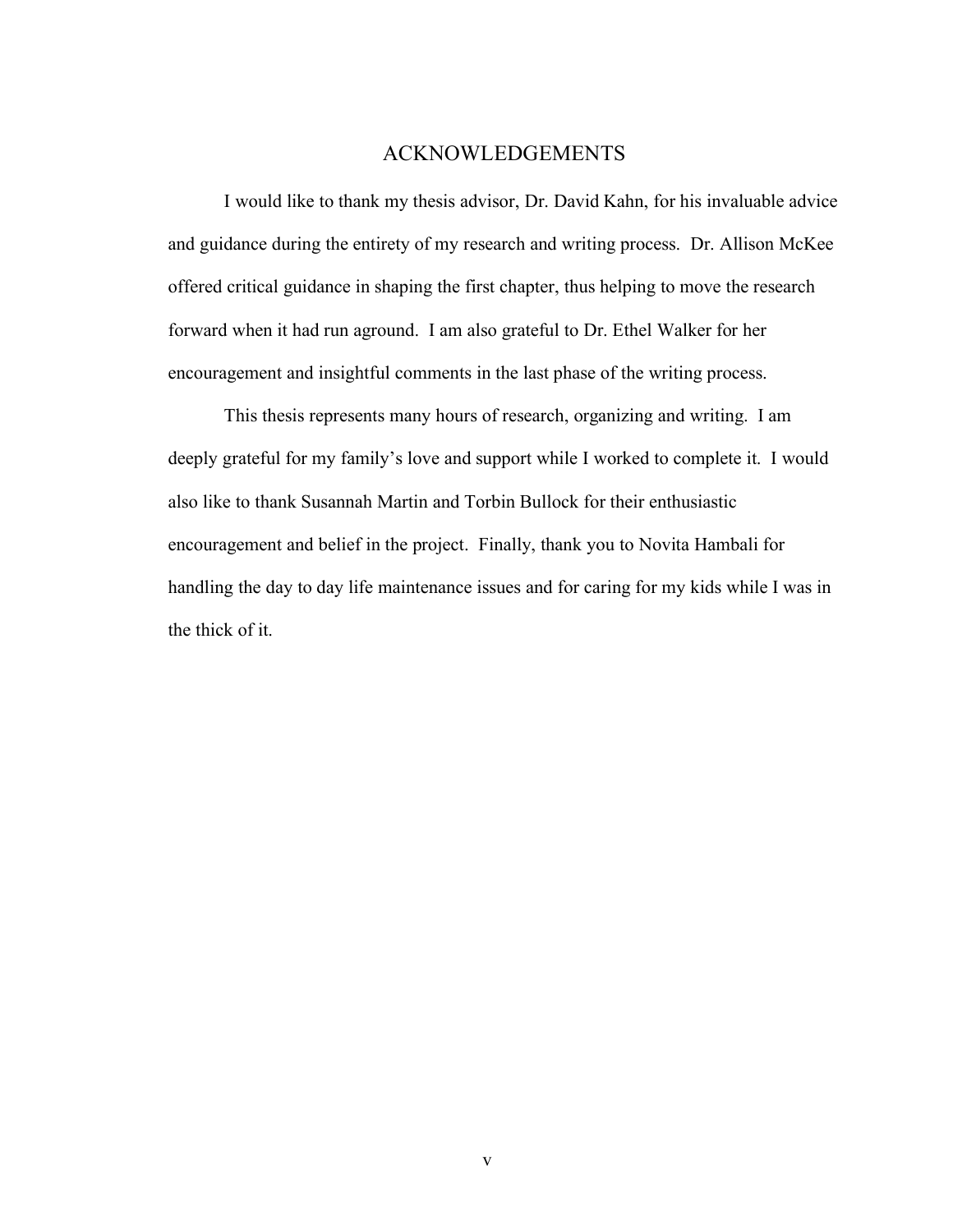## TABLE OF CONTENTS

| Chapter 2: Presentation and Construction of the Blogger-Critic's Identity 30 |  |
|------------------------------------------------------------------------------|--|
|                                                                              |  |
|                                                                              |  |
|                                                                              |  |
|                                                                              |  |
|                                                                              |  |
|                                                                              |  |
|                                                                              |  |
| Chapter 4: Standards and Practices and the Expression of Critical Function77 |  |
|                                                                              |  |
|                                                                              |  |
|                                                                              |  |
|                                                                              |  |
|                                                                              |  |
|                                                                              |  |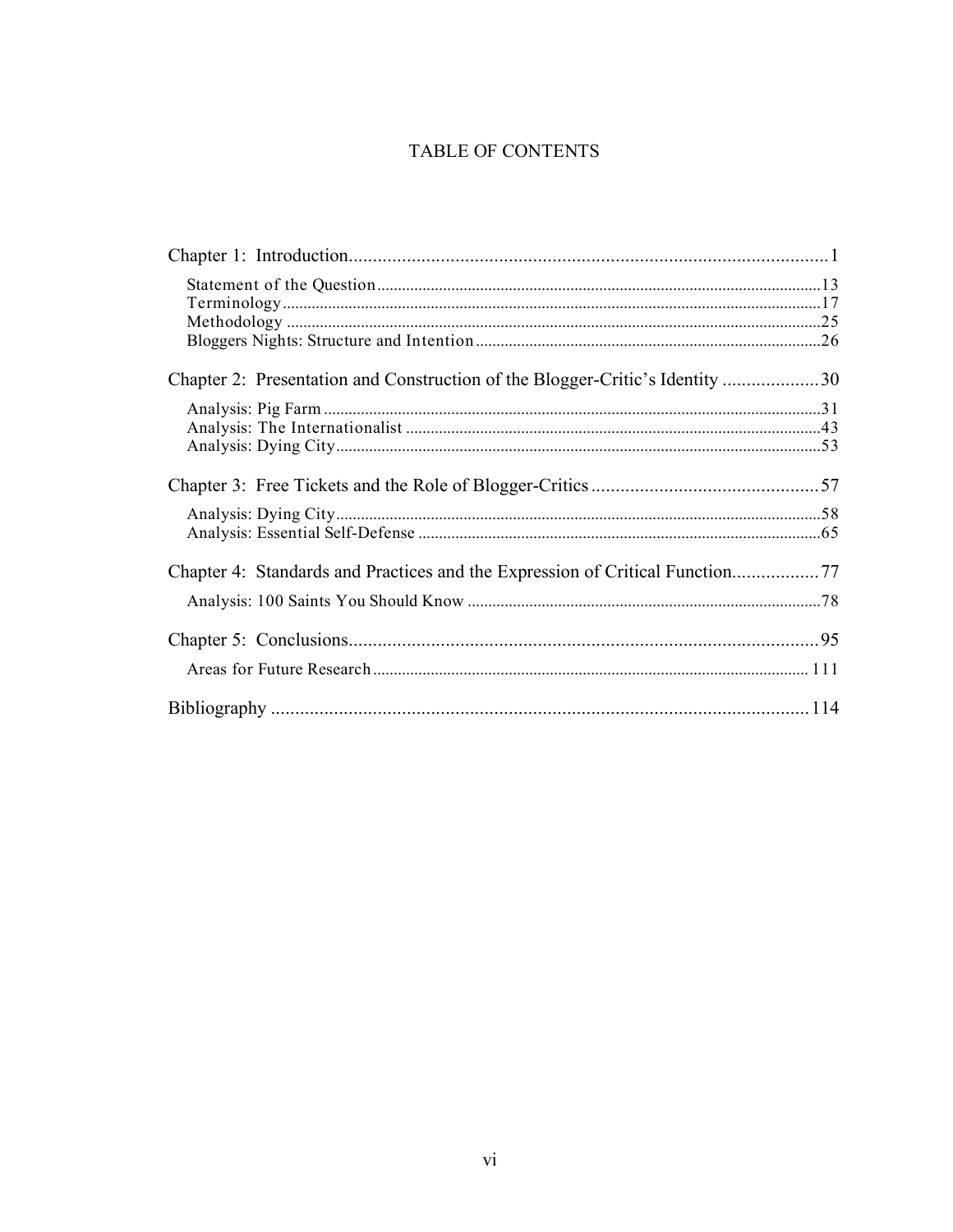#### **Chapter 1: Introduction**

The use of weblogs or *blogs* as a medium for thinking and writing about theater provides a provocative context in which to examine how the function of theater criticism may be shaped by the medium for which it is written. Theater criticism became webbased in the late 1990s when major newspapers like the *New York Times* began offering expanded arts sections online that included reviews and comprehensive listings of theater, movies and other cultural events (Goldstein 124). When newspapers made this transition, it was assumed that critics would continue to serve the same gate-keeping function they had historically, determining the value of cultural products by enforcing critical standards while educating and informing the public about theater arts activity. This gate-keeping function is the core feature of the *New York Times* arts section and central to the value of the newspaper itself (Stein 113). While the critical force of the *Times* has not been supplanted, the *2005 New York Times Company Annual Stock-holders Report* identified non-traditional media as a risk factor in maintaining the "traditional media model in which quality journalism has been primarily supported by print advertising revenues" (12) 2005). Indeed, competition from portal sites, such as Yahoo.com, that were able to generate a larger audience for listings led to a decrease in advertising dollars and eventually forced the *Times* to scale back its online arts coverage to present levels. It should come as no surprise that the *Times* Annual Stockholders Report from 2007 also notes that the newspaper industry as a whole has experienced an increase in "competition from new media formats and sources other than traditional newspapers (often free to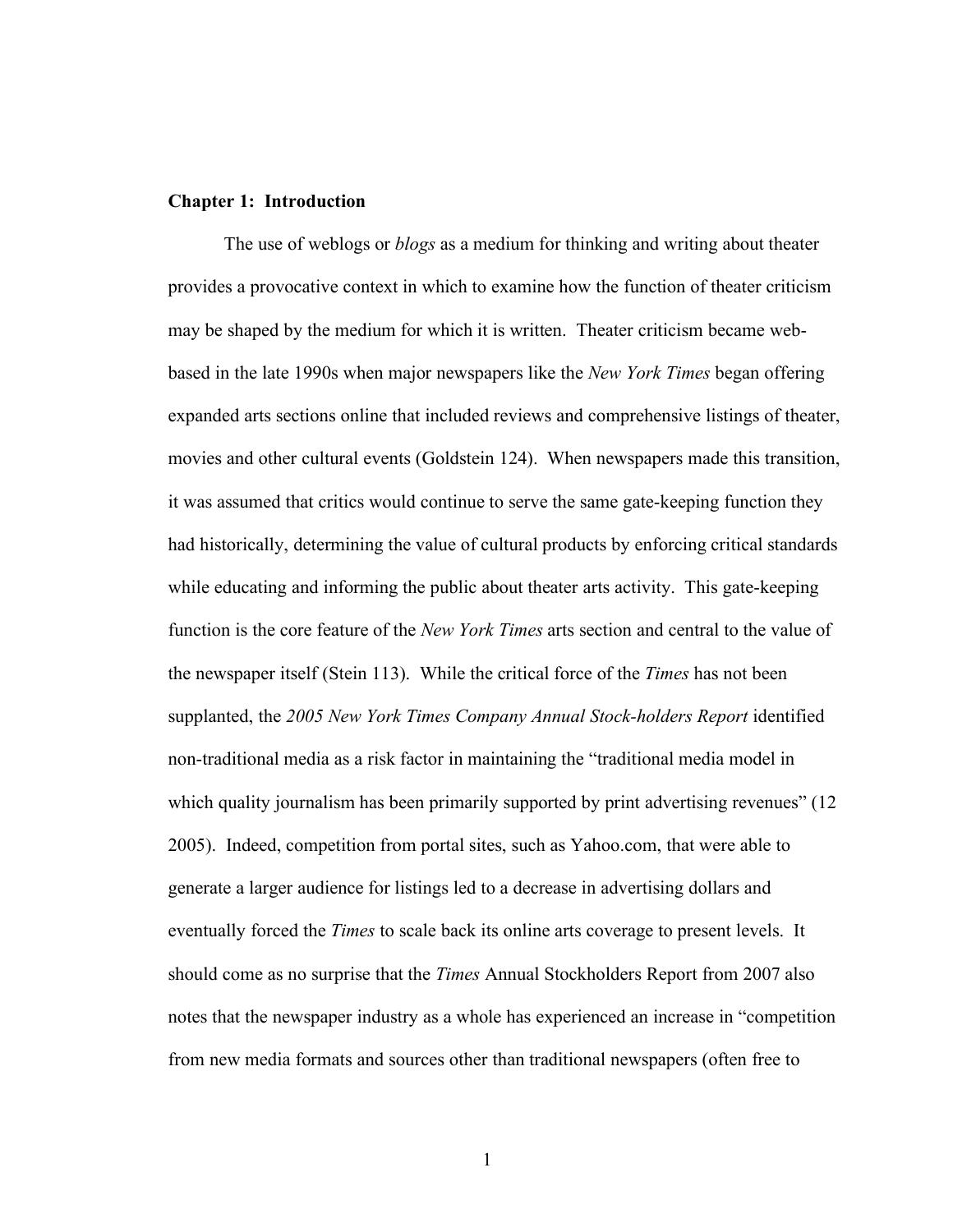users)" along with a shift among "some consumers to receive all or a portion of their news other than from a newspaper" (10 2007).

The popularity of websites like nytheatre.com, offoffonline.com, Theater Scene.net, and TheaterMania.com, demonstrates a growing trend among audiences and theater artists to go outside mainstream media sources for information about theatrical activity (Goldstein 124). In 2008, Mark Denton's nytheater.com claimed 3.4 million unique visitors (Jacobs 2009) and boasted a core readership of "several hundred thousand people who appreciate the fact his site reviews virtually every show in town — even those in small, out-of-the-way venues" (Jacobs 2009). Finally, the use of social media sites like Twitter and Facebook and online message boards and listservs indicates that theatergoers no longer rely upon "authoritative voices for either listings or reviews" (Goldstein 125). Blogs featuring theater criticism reflect this populist trend.

One of the earliest arts blogs to feature theater criticism is *About Last Night*, launched by Terry Teachout, theater critic for *The Washington Post*. *About Last Night* is one of several blogs that make up *ArtsJournal*, an online digest of arts and cultural journalism that has included blogs on the site since 2003. Teachout estimates that at the time he launched *About Last Night*, there were "fewer than a dozen" blogs dealing with arts or culture and "none written by a critic from the mainstream media" ("Culture"). Now, many mainstream critics maintain a blog including James Wolcott writing for *Esquire*, theater critics Lyn Gardiner and Michael Billington for guardian.co.uk. Additionally, critics maintaining personal blogs include *New Yorker* music critic, Alex Ross, whose blog is called *The Rest is Noise*, *Time Out, New York* theater editor, David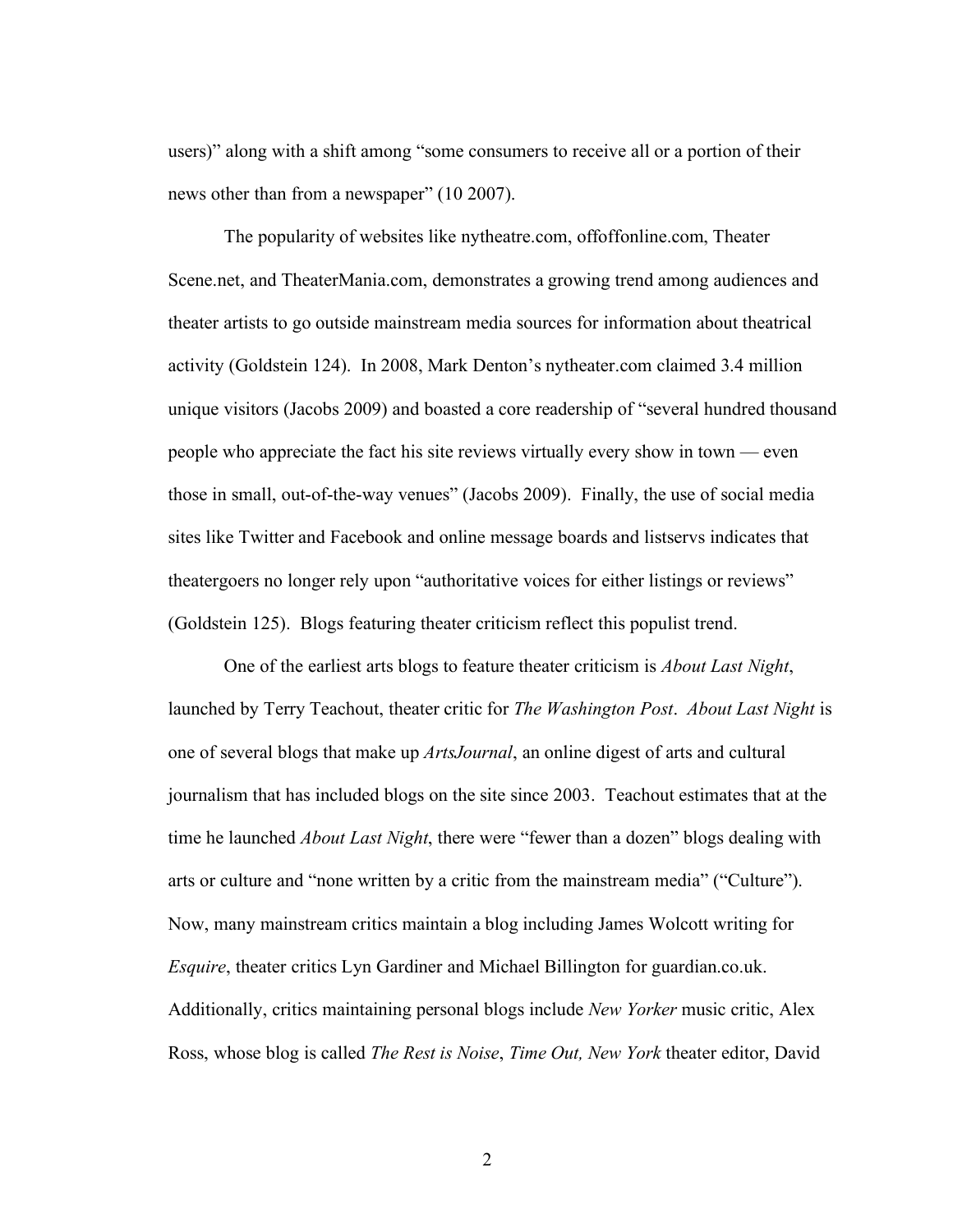Cote who writes *Histriomastix*, and *Back Stage* editor Leonard Jacobs who writes *The Clyde Fitch Report*. By 2007, Teachout notes:

> The number of serious and committed stagebloggers reached a critical mass (so to speak) this season, and I now spend at least as much time keeping up with what they write as I do reading the reviews of my printmedia brethren. ("Culture")

A diverse group of bloggers consisting of theater artists, university professors, audience members, and early career critics write most of the blogs to which Teachout refers ("Culture"). Many of the blogger-critics are writers in their twenties and thirties "who have yet to publish in the MSM or have only just begun to appear there" as a "direct result of the press coverage their blogs have received," which Teachout notes is "a phenomenon that itself offers anecdotal evidence of the significance of this new medium" ("Culture"). Guardian critic Lyn Gardiner has credited theater bloggers with saving professional critics from extinction by "opening up criticism" and, although she does not think blogging "will supplant newspaper criticism," she does feel that "these new voices will keep us on our toes. Suddenly theatre criticism has got a whole lot more interesting" (Gardiner). With space constraints removed, Gardiner feels that bloggers are "writing thoughtfully and inspiring a genuine dialogue about the issues that matter in theatre" (Gardiner).

The proliferation of theater blogs makes it impossible to articulate the practice of every blogger-critic. While keeping note of blogger-critics practicing internationally and in other metropolitan areas in the United States such as Los Angeles and Chicago, this study limits itself to looking at the critical practice of bloggers living and working in the New York City area. Bloggers outside of the New York City are cited but only in regard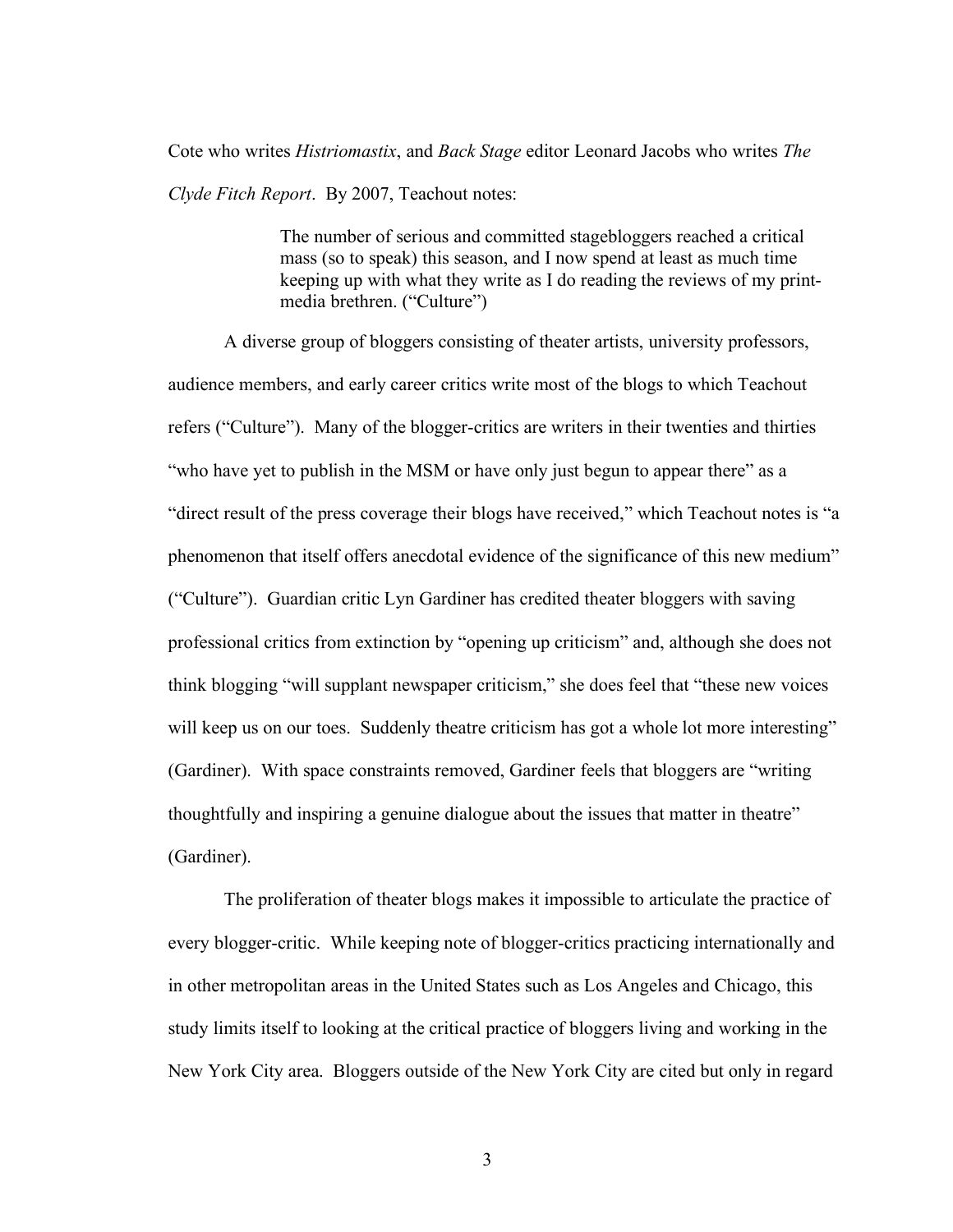to blog posts and reviews that members of the NYC group write. The study notes instances of crossover participation between communities, especially on more controversial issues that relate to the evolution of blogging and critical practice or the role of the blogger-critic.

Virtual communities form around shared interests, knowledge, and experiences rather than "geographic proximity or institutional affiliations" (Levy 108). However, for purposes of manageability, this study does identify a blogging community by geographical location. In this case, participants within the community can be other bloggers and/or readers who are located within the New York City area. They are brought together through their individual blogs because of shared interests and experiences creating theater in this particular location. The critical practice of this community is significant because of its proximity to professionally and independently produced theater in New York City and the way it positions itself in relationship to mainstream media outlets such as the *New York Times* and alternative weeklies like *Time Out, New York* and *The Village Voice*. Because New York is considered a hub of professional theater, visual arts, and publishing, practices in the city tend to be indicative of those adopted across the country.

The New York City theater-blogging community first gained recognition from mainstream media sources such as *The New York Observer* and *The Nation* in 2006 when a group of bloggers criticized the New York Theatre Workshop's cancellation of *My Name is Rachel Corrie*, a documentary play about a young woman killed by a bulldozer while acting as a human shield for Palestinians and their homes. In the months that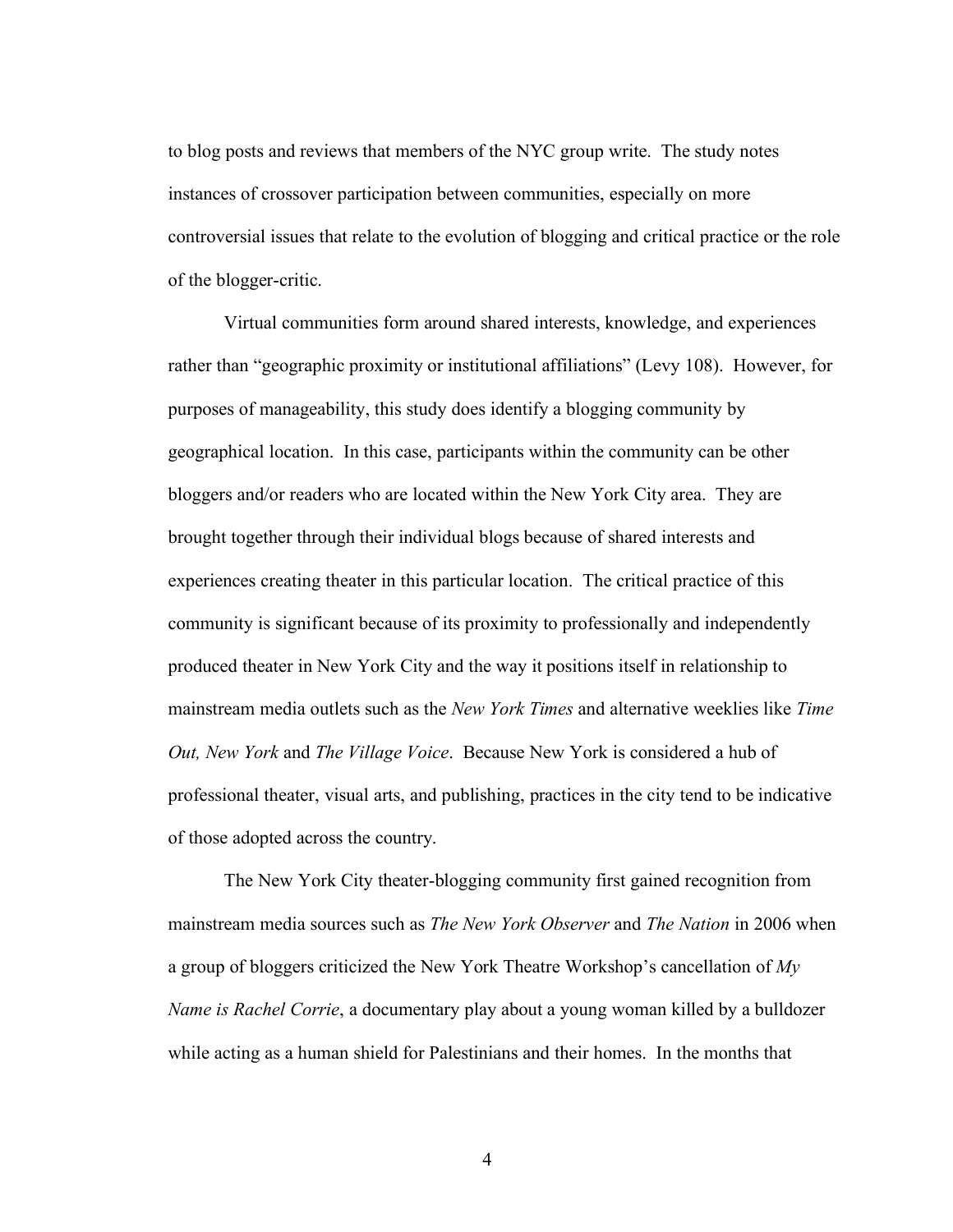followed, bloggers reported on the events surrounding the controversy and wrote posts that questioned, NYTW Artistic Director, James Nicola's decision. Garret Eisler, a freelance writer who now blogs for the *Huffington Post* and reviews plays for the *Village Voice* and *Time Out, New York,* and George Hunka, a playwright (who freelanced as a critic for *The New York Times*), wrote extensively about Nicola's decision on their blogs. Hunka has since deleted those posts from his blog, thus making illustration of his role difficult to cite. Two other writers joined their efforts, playwright Jason Grote who writes *The Fortress of Jason Grote* published a petition on his blog asking the NYTW to reverse its decision, and playwright Christopher Shinn posted an essay on his MySpace page. Eisler praised Shinn for speaking out when "no one with a name was saying anything" (Weiss).

Eisler is of particular note due to the unrivaled depth of his analysis and coverage of the event. Since May 2005, Eisler has maintained *Playgoer*, a personal blog that functions as an ongoing theater column. He describes his blog as "a casual collection of Theatre Reviews, and other observations on the arts and issues pertaining to culture…but mostly theatre. Not a Broadway fanzine, not a Press Release clearinghouse" ("Welcome"). Between February 28, 2006 and May 2, 2006, Eisler wrote 200 posts, 150 of which featured some aspect of the unfolding *Rachel Corrie* story and eight of which were reviews of shows. He constructed a timeline so that he and his readers could fact check statements made by NWTW about the Royal Court Theatre and the play's producers, Alan Rickman and Kathryn Viner, about how the decision to produce and subsequently cancel the production evolved (Eisler "The Timeline"). He transcribed a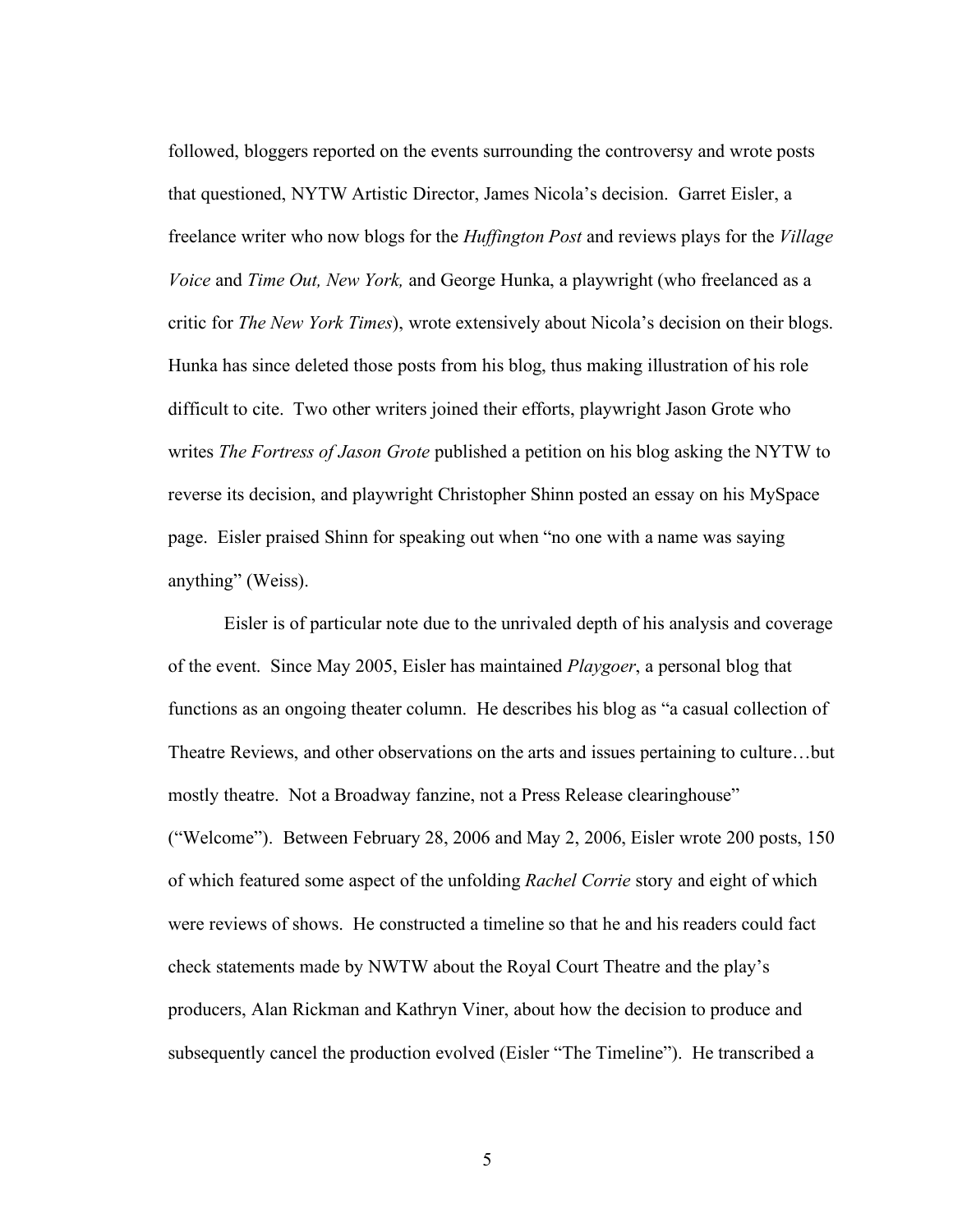Brian Lehrer interview with John Patrick Shanley in which the playwright was critical of Nicola and NYTW (Eisler "Gangsterism"). He also recapped the previous week's events and listed all news-related items that had been published (Eisler "Where the Story's"). In addition to performing these basic journalistic tasks, he wrote posts urging theater artists, such as Tony Kushner, to speak out against the decision and successfully enlisted blogger, Andrew Sullivan of the *Daily Dish* to write about the story (Eisler "Gangsterism"). The results of Eisler's efforts were twofold. He increased public awareness about Nicola's decision by keeping the story alive and giving his community a forum in which to discuss its outrage over the details of the decision.

Theater weblogs are a form of social media that allows a diverse theater arts community to talk about the issues it confronts as artists and to promote its artistic work. Up to this time, it had been regular practice for bloggers to interrogate journalistic and critical practices of the local newspapers and newsmagazines as well as critique the privileging of Broadway theatre production over the plays produced both Off-Broadway and Off-Off Broadway. Outside of New York City, however, the idea of a theater blogosphere was a relatively new phenomenon. The *Rachel Corrie* controversy represents one of the first times that a critic-blogger took an active role in reporting a story to such an extent that it was picked up by larger mainstream media sources both online and in print. Within the theater blogosphere, the controversy became a springboard for discussion about bloggers' involvement in reporting the story and the quality of discourse it generated. Don Hall, a blogger who publishes *Angry White Guy in Chicago,* argued that while he recognized the importance of the Corrie affair, he felt there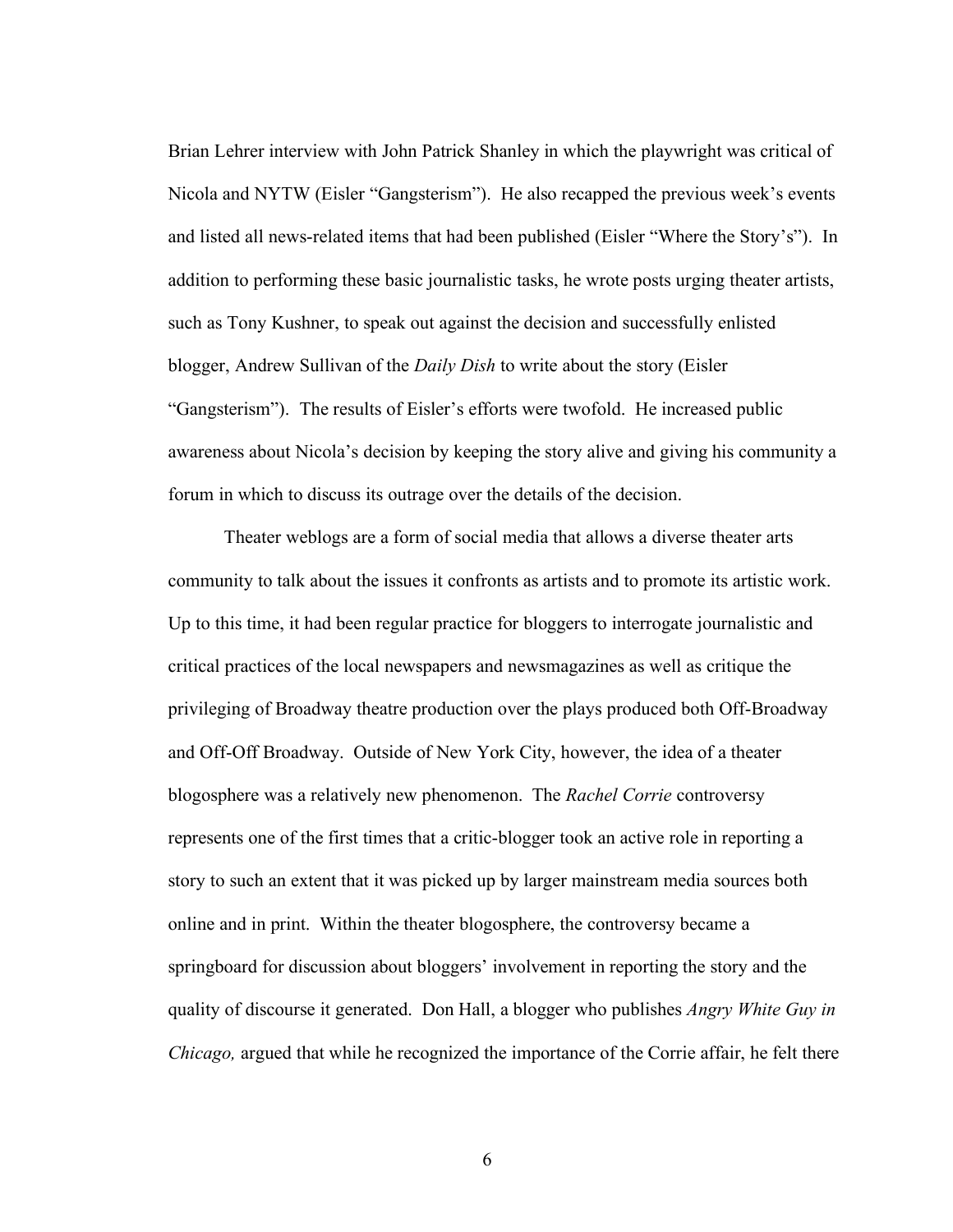was an essential disagreement throughout the blogosphere as to "why it [the Rachel Corrie controversy] is important" (Playgoer "The C word"). Scott Walters, a blogger and university professor based in Ashland, NC, who maintains a blog entitled *Theatre Ideas,* urged bloggers to "think in a more complex manner" (Playgoer "Gangsterism") and challenged the notion that Nicola's action was a form of censorship. Playwright, Matthew Freeman suggested on his blog, *Theatre and Politics*, that the blogosphere had "latched onto and exploited" the situation and expressed discomfort with the tone of the discussion ("Saga of Rachel"). Freeman acknowledged that the *My Name is Rachel Corrie* affair was "a litmus test for the theatrical blogosphere's effectiveness" but cautioned that it could "either be a self-righteous echo chamber or a healthy dose of reality, an alternative to "gotcha" politics" ("Saga of Rachel"). Clive Davis, a critic for *The Times* of London, praised Eisler's efforts:

> Unlike *The Playgoer*, I thought the piece was an utterly conventional slab of agitprop. But there is an important principle at stake in allowing it to be staged in Manhattan without fear of upsetting political groups. *The Playgoer* showed more interest in that question than did many establishment journalists. Bloggers may be mildly obsessive, but the fact that some New York producers now offer them free seats to new shows is a sign of the role that they can play in helping a production to find its audience. (Davis 2006)

New York City continues to have one of the most active and engaged theaterblogging communities in the country. Keeping a weblog has become standard practice among independent theater artists – playwrights, directors, performers, and designers working in Off-Off Broadway venues. As playwright, Johnna Adams, who publishes a blog called *blindsquirrel* notes, "the web really defines the NYC theater culture" as opposed to Los Angeles where "the theater scene is still categorized and shaped almost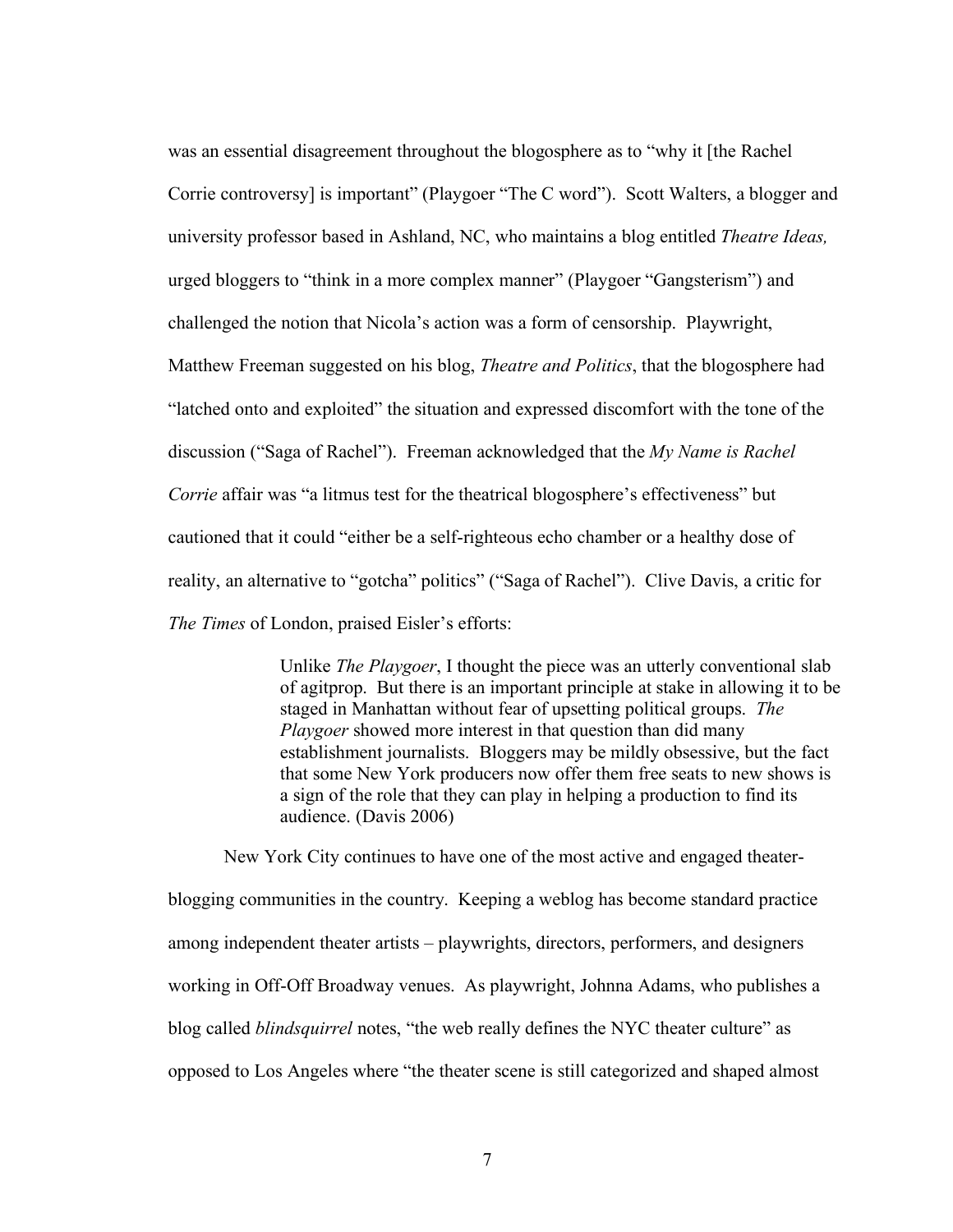entirely by print media" (Adams qtd. in NYTR 2008). New York theater bloggers act as a third information source, supplementing the arts coverage of *The New York Times* and alternative weeklies like *Time Out New York* and *The Village Voice*, which aim to cover theater activity in Off-off Broadway venues, but are limited by space constraints. Given that Off-off Broadway shows are six times less likely to be reviewed than Off-Broadway (Wonderful Town 80) productions, review-oriented blogs provide much needed support for Off-Off Broadway shows that are not covered by the local media (Riccio "0326070"). Adams credits blogs and review-based websites for helping to publicize "all the fabulous low-budget shows that are ignored by the print press" (Adams qtd. in NYTR 2008).

At the time of this study, the role of blogger-critics and the function of their criticism were only beginning to be explored and negotiated within the community. As a result of the MNiRC controversy, theater bloggers were getting attention by producers who were looking to capitalize on the new media as a way of reaching younger audiences and by the mainstream press, locally and abroad, which was attempting to report on the phenomenon and understand the implications of the theater blogosphere's presence. Perhaps the most illustrative of how this process occurred is a series of events called Blogger's Nights that took place between July 2006 and August 2007. Hoping to "democratize the process of opinion-making in theater," ("This Week") Isaac Butler organized the first Blogger's Night in July of 2006. Butler's purpose was to "create an alternate constiuency [sic] to subscribers and mainstream critics" on the order of "Netroots organizing and fundraising, only instead of progressive politics, we focus on edgier, more creative theater" ("Happy Internationalist").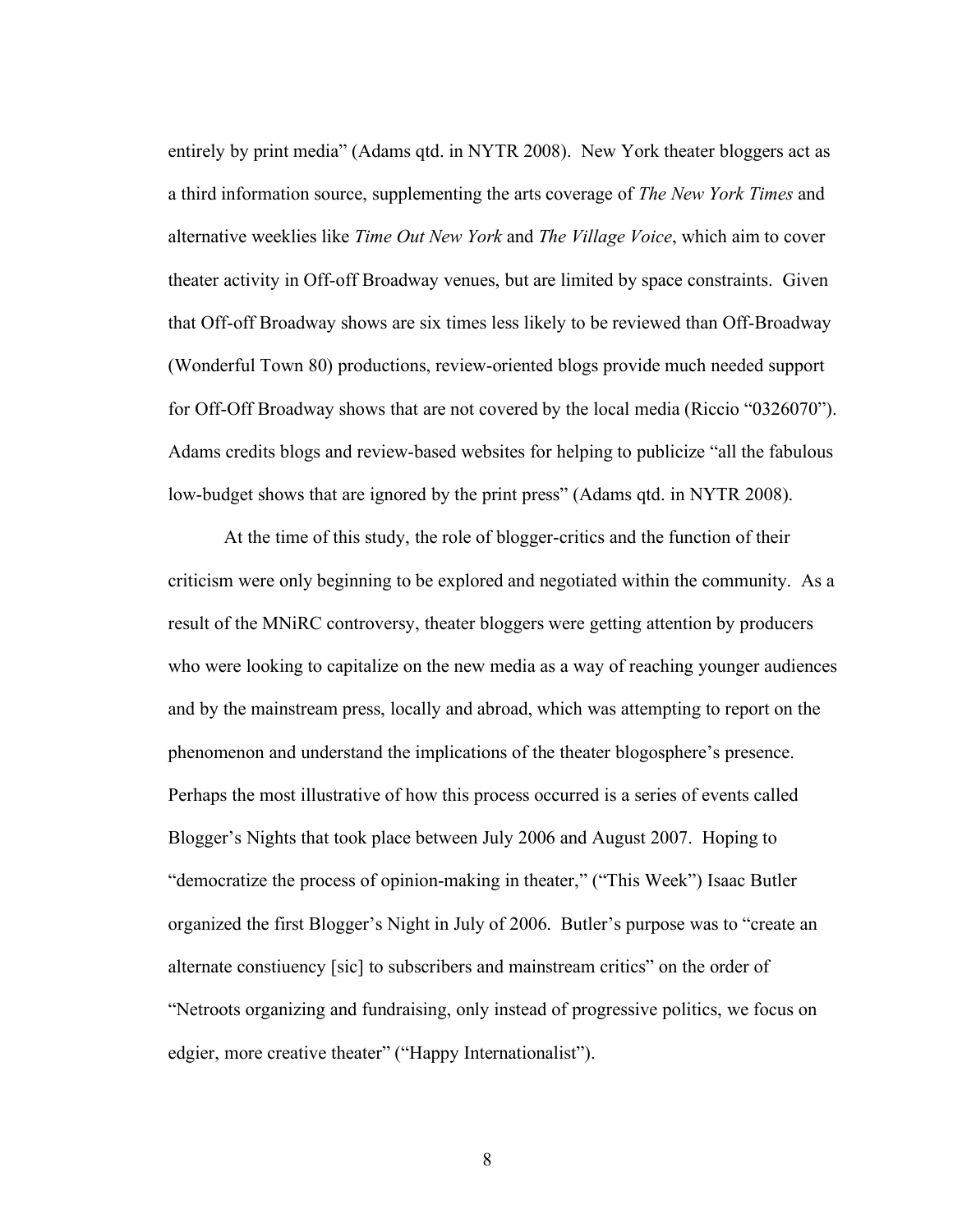The event was inspired by *Times'* journalist-critic Charles Isherwood's review of *Pig Farm*, a play by Greg Kotis produced by Roundabout Theater Company. Butler had seen the show previously and posted his initial response, noting that he disagreed with Isherwood's review. He acknowledged that he had "a chip on my shoulder vis-a-vis Charles Isherwood," but promised to forego what he referred to as his typical "ritual where I connect what I disagree with in Isherwood's review to everything wrong" ("But Of Course"). Butler observed that Kotis's play was "worth seeing and making your own judgement [sic] on, noting that, "Greg Kotis has a unique comedic sensiblity [sic] and technique that you should find out more about" ("But Of Course").

Butler's issue with the *Times* had nothing to do with the paper's arts coverage or with whether "their reviewers are bad or whatever," rather it was that "they have quite a bit of power and there's no real alternative to what they're doing" ("Some Short Points"). In the case of *Pig Farm*, Butler recognized that it was important to "get the word out about the show" to an audience for whom the play was better suited – "namely people with an indie-theater sensibility" ("This Week"). Thus, Butler approached the management of Roundabout Theater and arranged the event. Butler laid out his expectations for the evening emphasizing that the event was not an attempt to "stuff the ballot box," that bloggers who participated should respond to the show honestly, offering negative or positive opinion. Butler explains:

> bloggers who didn't like the show should absolutely write about not liking it. And bloggers who want to respond to the show rather than straight-up review it should feel free to as well. My issue is, simply, that one paper has way too much power in this town. ("This Week")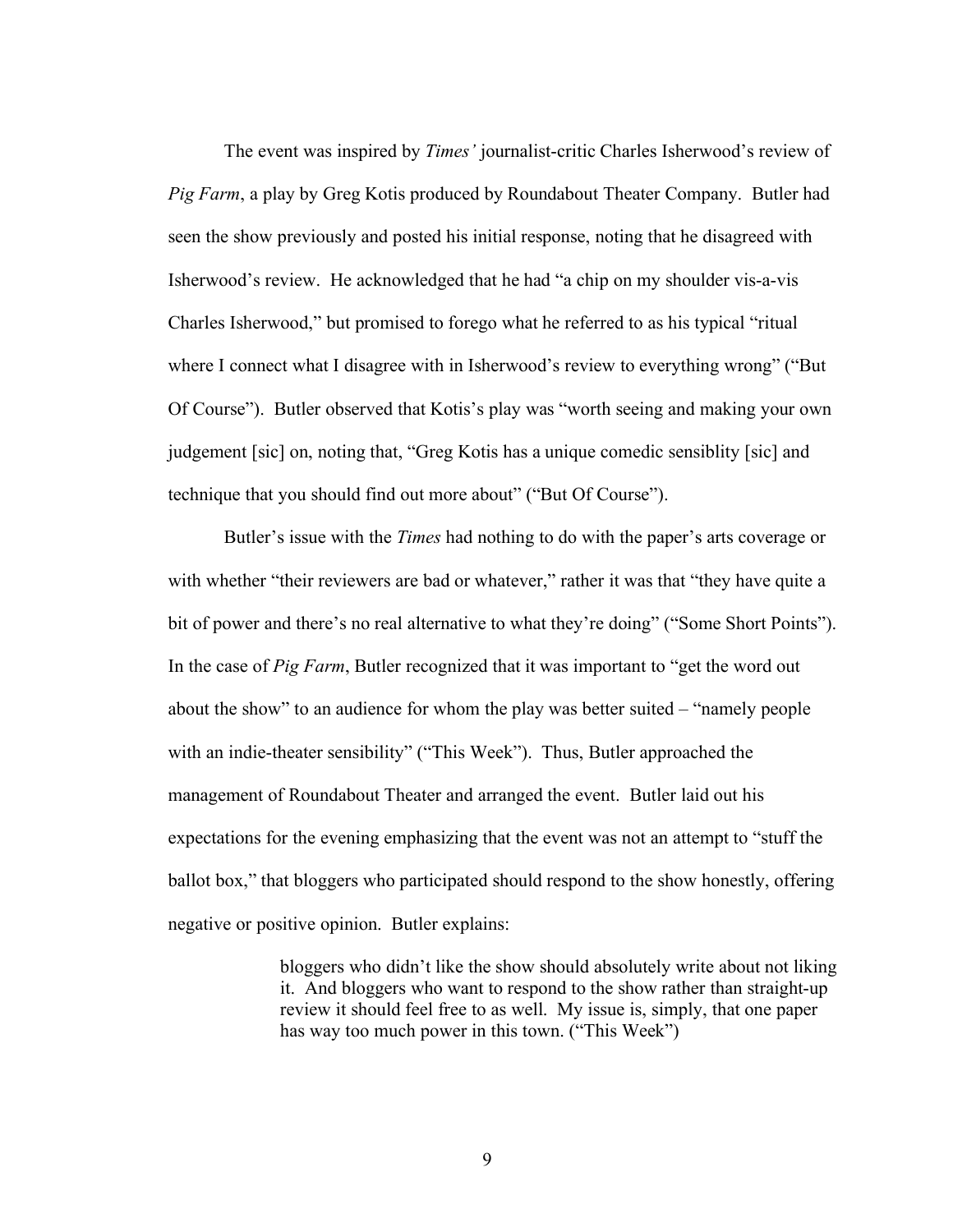The critical power of the *New York Times* has become monolithic for three reasons - the authority and scope of its arts criticism (Tyndall 32), the unparalleled depth and quantity of its arts coverage (Stein 113), and the shortage of competitive newspapers due to consolidation and closure. Taking into account the industry shift favoring entertainment reporting over criticism, the paper still devotes more of it arts pages to criticism and theater than any newspaper in the country (Stein 113). In *Wonderful Town* a follow up to its 1999 study, the National Arts Journalism Program notes an increase in *Times* articles devoted to theater in the five-year period from October 1998 to October 2003, while the paper maintained its 1998 level of cultural criticism – publishing 400 reviews in October of 2003 – on par with the study's previous findings (Stein 113). Scott Heekin-Canedy, President and General Manager of the *Times,* considers cultural coverage integral to the *Times* "reader franchise" and the core of the paper's "financial health and viability" (Stein 112). *The Times* is the "only paper newspaper to devote more space to the performing arts than to movies" (Stein 113) and it "continues to generate significant profits" (Stein 114). For Heekin-Canedy, covering the arts is win-win situation that "represents both good business and good journalism" (qtd. in Stein 113).

The *Times* arts criticism has been the "strongest element at the paper for generations" (Landman qtd. in Stein 113). Butler wonders if "audience's [sic] realize how much their opinion of something is shaped before they even go into the theater" and suggests more specifically, that the *Times* power to "impact the audience's (especially a subscription audience's) reaction" to a show "should not be underestimated" ("Happy Pig"). As one of three national papers, the *Times* exerts considerable influence over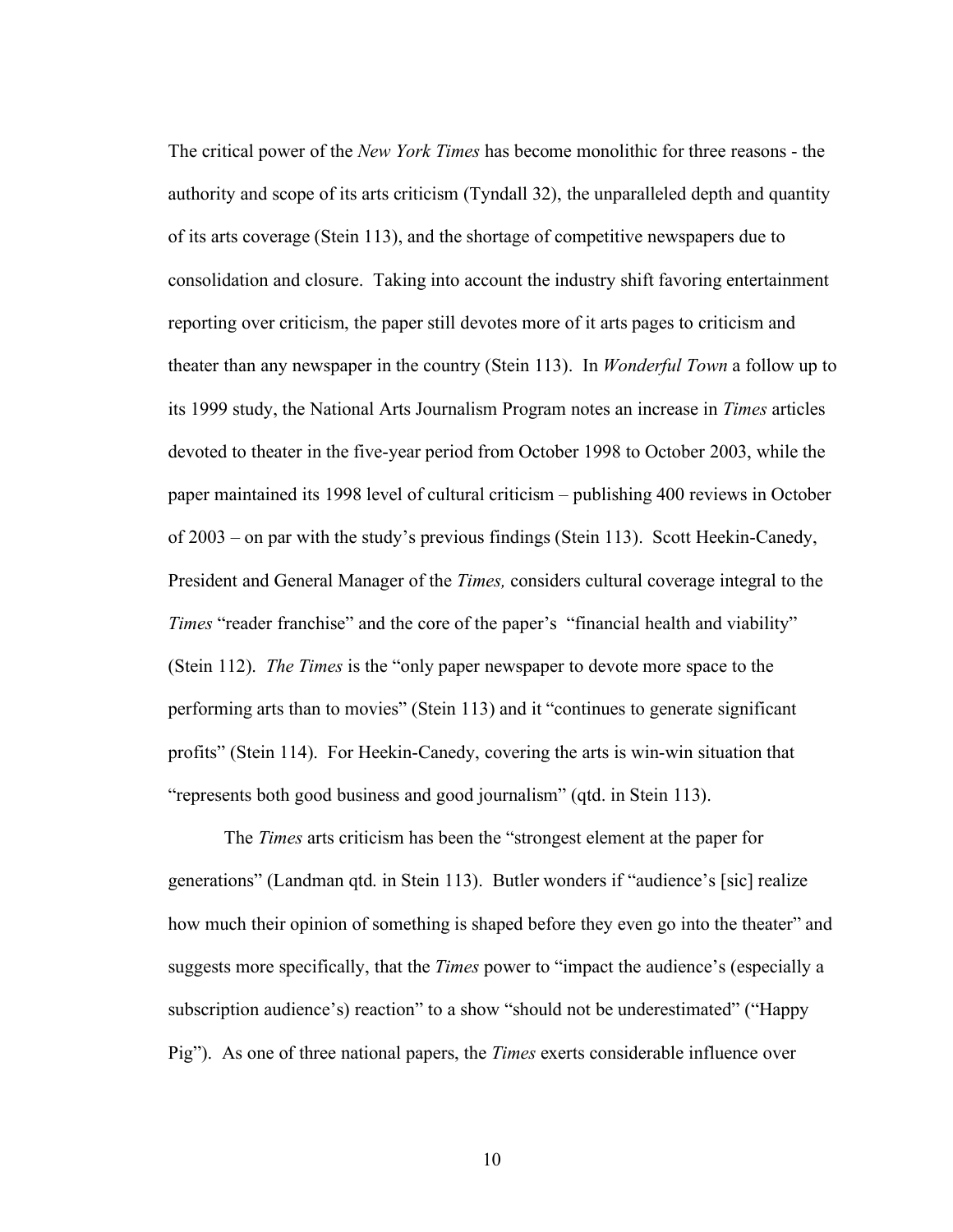straight dramatic plays, both on Broadway and Off-Broadway, which depend primarily upon reviews for advertising (Wonderful Town 74). A study conducted by Reddy, Swaminathan, and Motley demonstrates the extent to which audience information sources such as advertising, previews, and critic reviews affect the success of a Broadway production. The researchers took a random sampling of reviews from shows opening during the 1980-81 and 1981-1982 Broadway seasons as well as an additional random sampling of shows from the 1991-94 season, a period of time that covers all of Frank Rich's term at the newspaper. Findings indicate that not only did reviews have a significant impact in terms of predicting and influencing the success of Broadway shows, but that the *Times* critic's reviews yielded nearly twice as much influence as those critics from the *Daily News* or the *New York Daily* (Reddy, Swaminathan, and Motley 370). The National Arts Journalism Program's study supports this finding qualitatively, noting that most theater professionals view the influence of both the *Post* and *The Daily News* as slight "in terms of critical standing and audience-building," the value of positive reviews published in those papers being that they can be reprinted "in an advertisement in the *Times"* (Gersten qtd. in Wonderful Town 72).

Thus, *Times* chief critic Ben Brantley and Charles Isherwood are positioned as the central gatekeepers of New York City theater, which in turn affects the production of work in theaters across the country as well as abroad (Booth 192 – 193). As Reddy, Swaminathan, and Motley indicate, the *New York Times* critic's influence on the success of a Broadway show is almost twice that of either *The New York Post* or *Daily News* (378). Based on attendance and box office yields, the study demonstrates a pattern of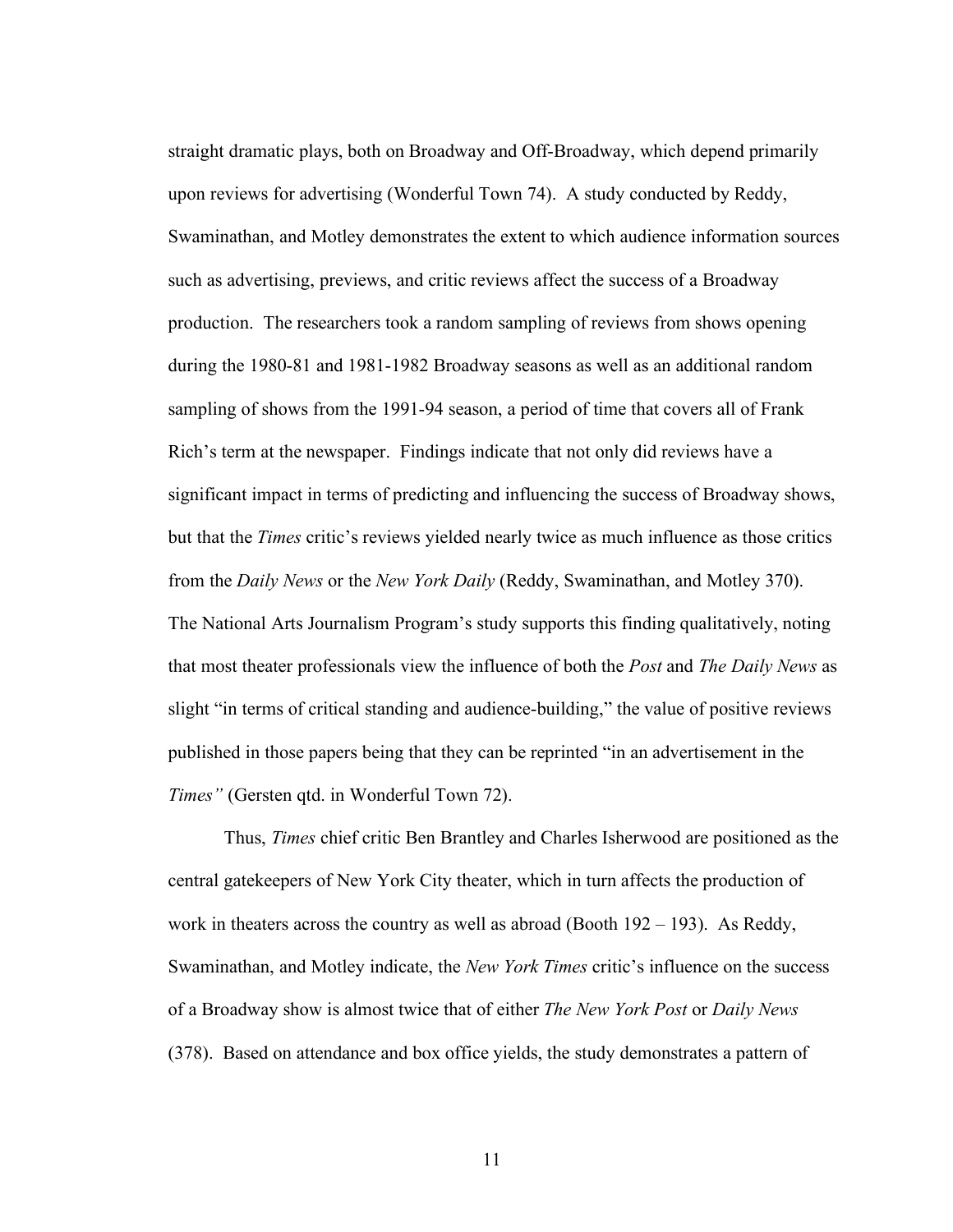Broadway success associated with positive reviews in the *Times* (378). Furthermore, a good review in the *Times* is an influential publicity tool – building audiences for a production, but also generating publicity within the newspaper that results in *Times* feature articles and interviews for those associated with the production (Booth 192). Conversely, a negative review reveals the capacity of the *Times* to "erase every trace of the work from its pages" (Booth 192). According to Goldman, "the power of the *Times* is that it can kill a serious drama" (83).

The *Times* arts section operates according to standard industry practices, but the "choice of which shows get reviewed is necessarily subjective" (Wonderful Town). Chief critic, Ben Brantley has first choice shows to review, then Christopher Isherwood chooses from those remaining, and anything else goes to second-stringers and/or freelance critics. Which shows are included on the list is another area where the *Times* exercises a good deal of power and feeds the perception that if a production isn't mentioned in the *Times* "it doesn't really happen" (Gersten qtd. in Wonderful Town). Recognizing the monolithic potential of the *Times*, Eisler writes:

> *The Times* is not evil. But there are bad consequences to it [the *Times*] reigning for so long as the only and, hence, authoritative, source in covering the NYC (hence, alas, American) theatre scene. The *Voice* and *Time Out* have certainly been providing more varied and often higher quality coverage. But they're only once a week. So one good contribution blogs have been able to make is offering some daily alternative to the *Times*. Note I say "alternative" not substitute. I could also say complement. I myself continue to read the *Times Arts* page slavishly. ("Panel Follow Up")

Eisler suggests that the primacy of *The Times* is one of perception, one that will change if "PR firms and readers make the active choice to look" ("Panel Follow Up") for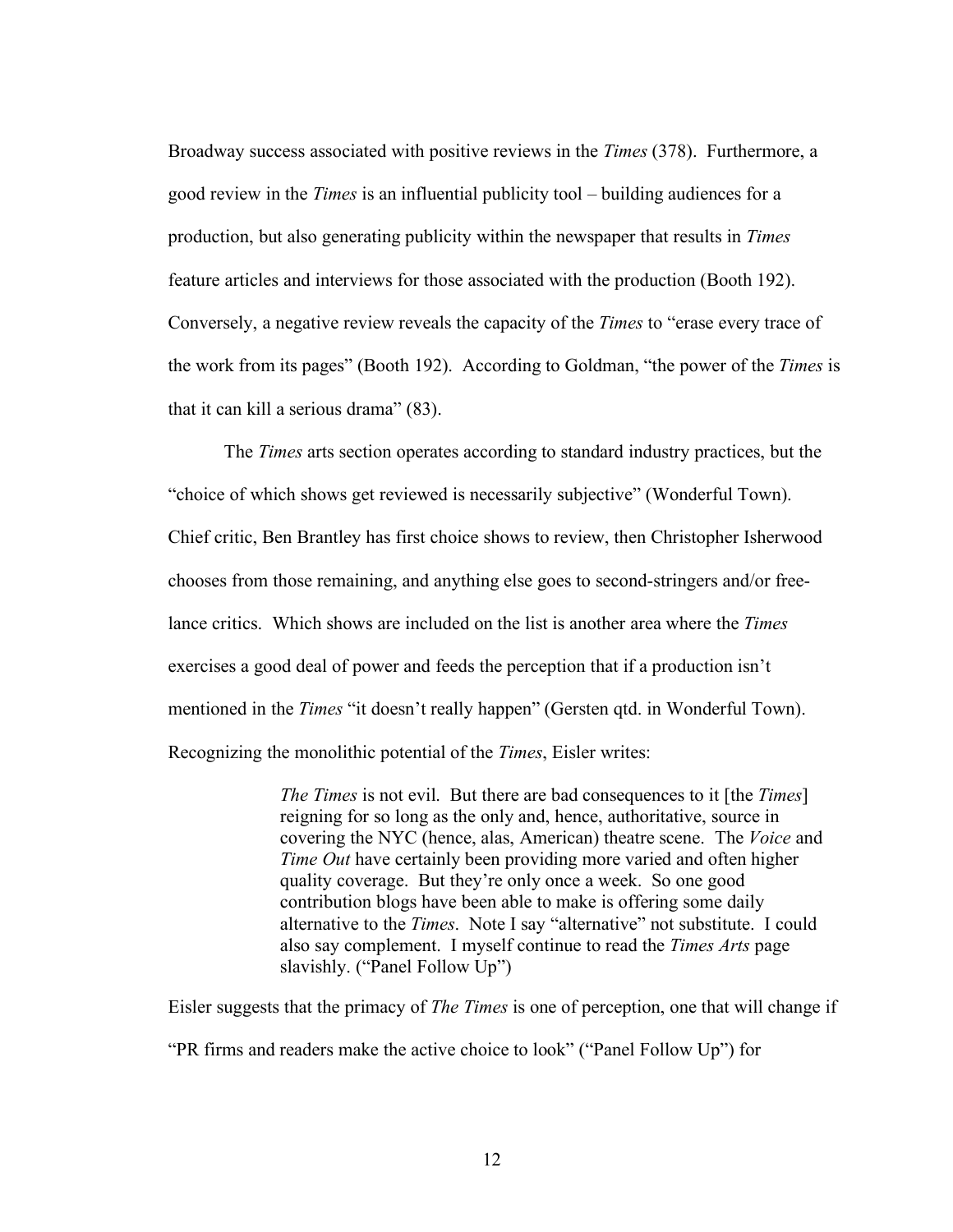alternatives; Blogger's Nights were the New York City blogosphere's first attempt to provide such an alternative.

#### *Statement of the Question*

Blogger's Nights are one experiment in defining the role of blogger-critics within a specific community. This study aims to document the factors that shaped the critical function of reviews that resulted from these community blogging events. Blogs represent a new medium for writing about theater, yet no scholarly studies have been conducted in this area and thus, the defining aspects of this emergent practice remain largely uncharted. Arts journalists have written extensively about the role of theater bloggers and the impact of blog-criticism, but much of what has been written is speculative and often assumes that blogging is either an extension of journalistic practices or a devaluation of the critical process. As playwright Jason Grote notes, there is a tendency for people to assume that online publishing is "just going to replace the MSM" or to claim that blogging is "irrelevant, when neither is really true" ("The Blogger Review"). Grote emphasizes that although "the Internet is indeed changing media, blogging is a fundamentally different enterprise, one that we don't really have a name for" ("The Blogger Review").

In August 2006, David Cote, editor of *Time Out New York*, launched his personal blog, *Histriomastix*. In his opening blog post, Cote acknowledges that the "blogs, to which I've linked and which may link to me, have been a major inspiration" ("About Time") and states that he has been engaged by "the high level of conversation" as well as "the enthusiasm and the rapidity with which some bloggers have been able to respond to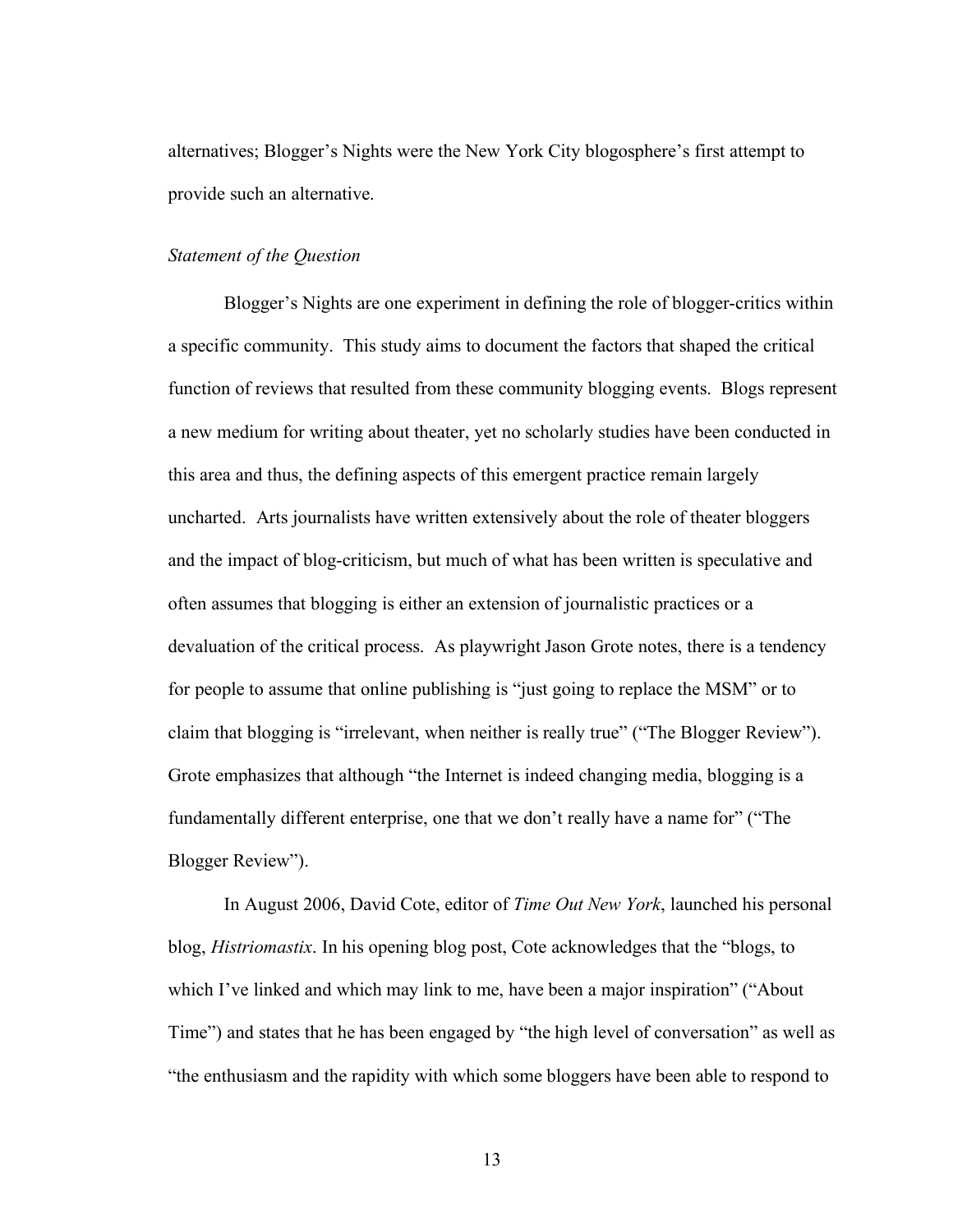news issues and aesthetic debates," especially with regard to the "crisis of artistic leadership and political relevance which the Rachel Corrie/NYTW disaster opened up" ("About Time"). Cote also cites theater bloggers as having been the influence for the style and tone his *TONY* review of *Rabbit Hole* which mixed "standard reviewing practice with rancorous editorializing" to criticize the company and the play for "promulgating safe, bourgeois plays" ("About Time"). Cote appears to align with bloggers by taking issue with New York's mainstream media critics. He writes:

> When critics at the city's leading media outlets either get the facts dead wrong, express outdated, middlebrow tastes, fawn over celebrities, remain ignorant of rising talent downtown, fail to support daring young playwrights and companies, or make it painfully clear that they have never actually worked in the field, then it's time to turn to blogs for informed opinion and passion. ("About Time")

Blog-criticism is not fully understood as a practice that can be separate from journalistic-criticism; it has yet to develop into its own distinct genre, thus assumptions are made as to style and content that may not define the practice as a whole. As is the nature of blogging, blog-criticism at this time consists of a diverse series of practices that are still being negotiated and explored. Because blogger-criticism shares many of the same tasks as journalistic-criticism, it is necessary to fully identify the areas of overlap and to understand the purpose of tasks within the context of the medium for which they are performed. Successive chapters will explore the status of blog criticism with respect to presentation and authority, the ethical implications of accepting free tickets, how standards and practices determine critical function, and how blogging may offer new ways of conveying the experience of performance.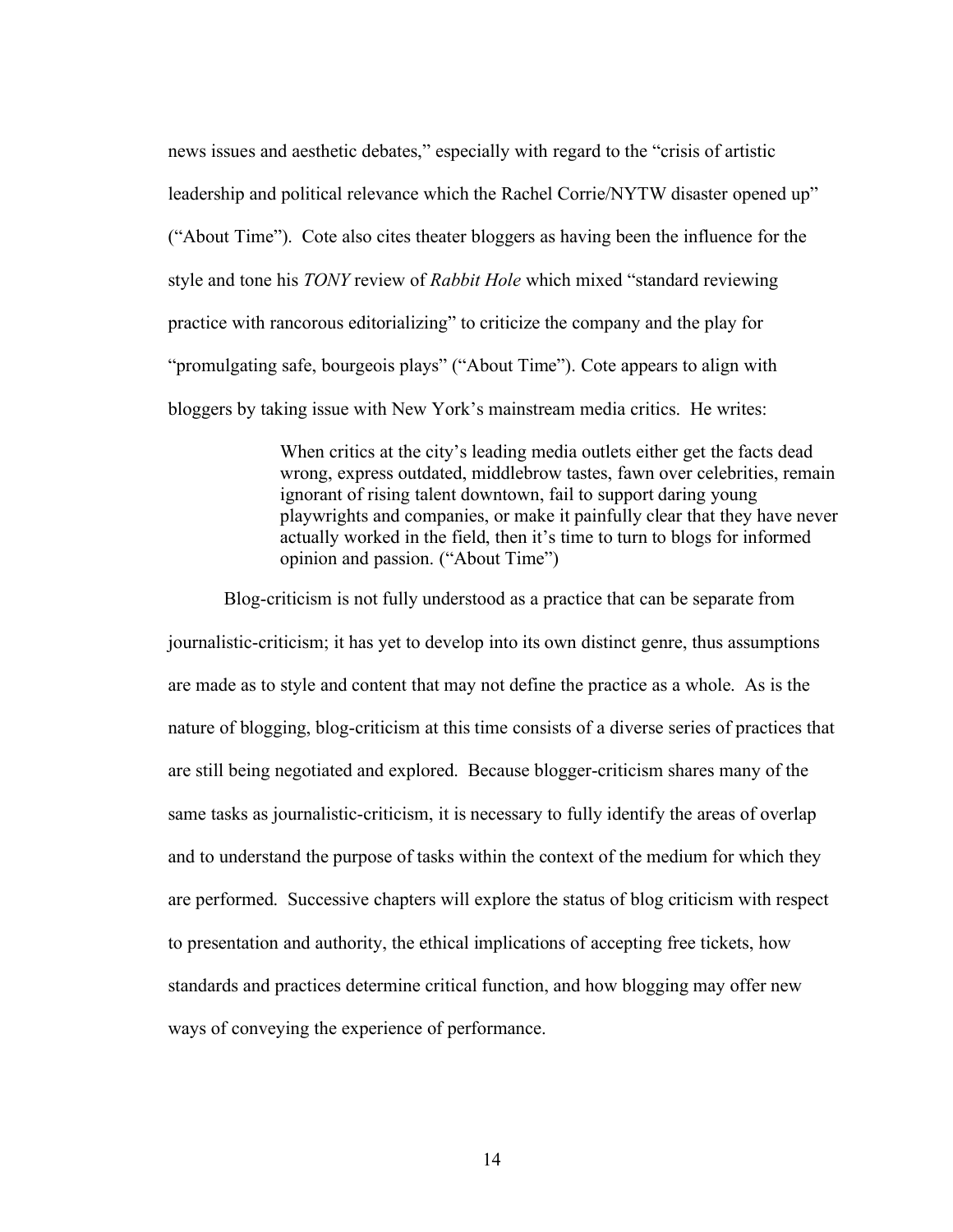A study of blog-criticism is particularly useful at this time because of the changing dynamic of arts reporting and criticism in both the mainstream media and the new media environment of the World Wide Web. Professional critics such as Brustein, Bentley and Kauffmann perceive this shift as a loss of a recognizable audience and the disappearance of a critical culture, while Kalb, who is half their age, attributes the change to the fact that there appears to be "no social capital to be had in either knowing about the current theatre" or in "writing about the current theatre, as there was a generation ago" ("Critic as Thinker"). Kalb explains:

> I think the world is kind of mixing it up right now, and trying to figure out what the place for judgment and discrimination is in this new mediated, wired, info-age world. We all, I think, have spent time being depressed about this "everyone's a critic" ethos on the Internet. And everyone *is* a critic. But on the other hand, there's a couple of really good bloggers out there. So why take aim at all blogging? ("Critic as Thinker")

Hickey suggests that such shifts in value are to be expected, noting that in "a poorly regulated, cosmopolitan society like our own, the discourse surrounding cultural objects is at once freely contingent and counter-entropic" (170). In Hickey's view, cultural discourse is a dynamic process that "neither hardens into dogma nor decays into chaos as it disperses" rather it "creates new images and makes new images out of old ones, with new constituencies around them. It is a discourse of experiential consequences, not disembodied causes" (170).

Nick Fracaro, dramaturge, director and one of the founders of the Rat Conference, sees critical writing on blogs as an opportunity for artists to "remain outside the market of K-Mart shoppers looking for their dollar vaue [sic]" ("Friday Roundup"). From this perspective, blogging has the potential to create an interstitial space around artists and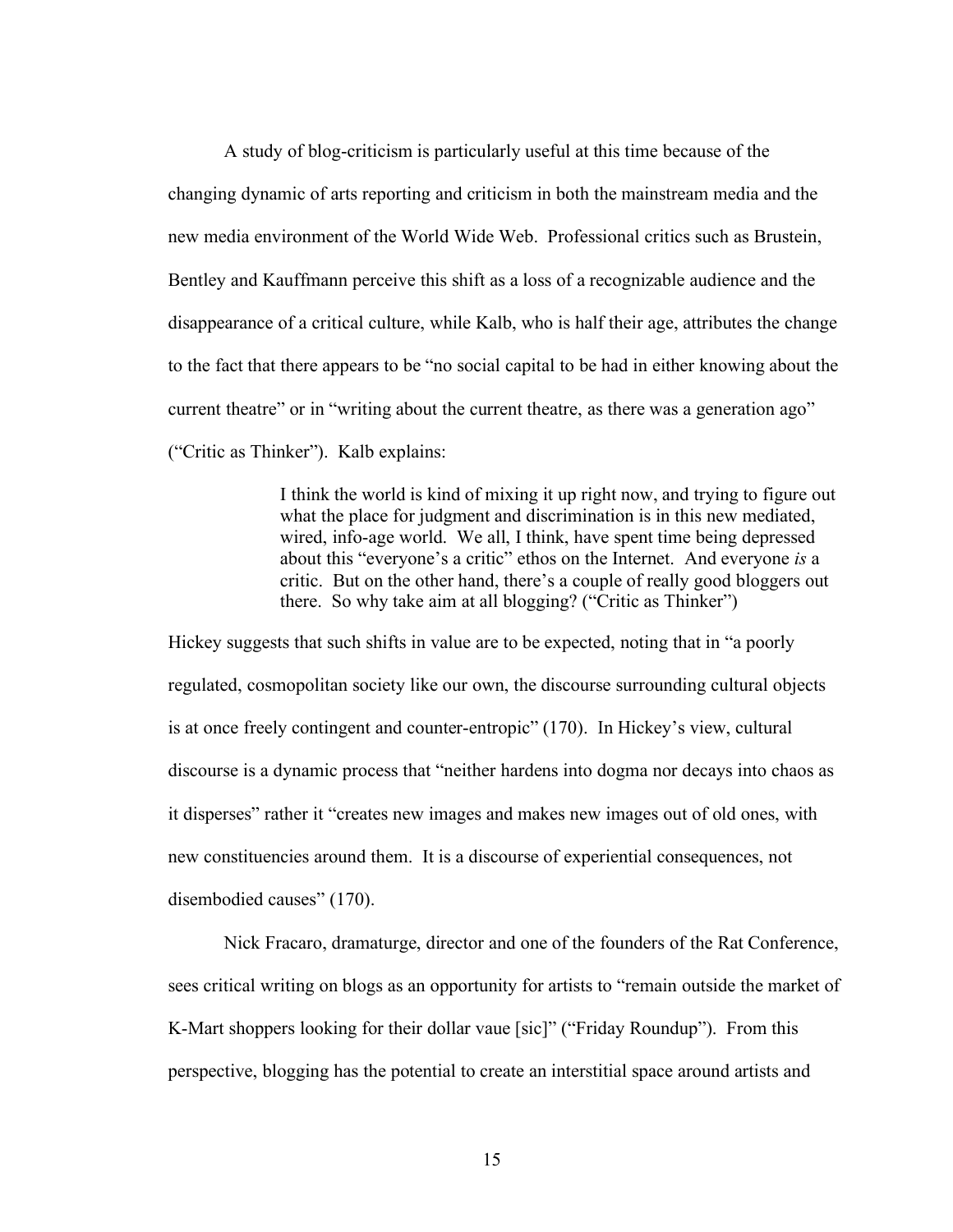their work so that it can be discussed from a critical perspective that resists definition and the imposition of mainstream standards and practices. RL Lewis notes that independent publications such as the –zine *Off: A Journal for Alternative Theater* and *Other Stages* that covered the downtown theater scene in the mid 1990's played a "vital role in our community theater, and cultivated some of our better current critics" ("Some Thoughts") including David Cote who founded and edited *Off*. Blogs have the potential to take the place of those "theater-speicific [sic] small publications" that Lewis credits with supporting "a wing of our community that is growing nowhere today, but online" ("Some Thoughts"). Lewis explains:

> We're all fortunate to have nytheatre.com (though we know their critics should be tougher on us), but there needs to be much more. The only other hope that I see are the bloggers. The talent is here, if not the attention-span. I wonder if a team of bloggers couldn't rule our community faster and easier than a nation-wide play production (though I know neither are easy). I'm just saying …[sic]… don't we have the tools and talent to begin solving this important issue ourselves? ("Some Thoughts")

By fostering discussion of larger issues affecting the art form and its practice, Croggan notes that blogs reflect "something of the dynamic flux and temporality of theatre" ("Dying City").

The fact that anyone who has the means and the desire can self-publish through a variety of social media has had a democratizing effect on the critical act itself – now everyone truly is a critic. The popularity of social networking and the interactive nature of the blogosphere may signify a generational shift in the value, reception and the communication of theatrical experiences and critical response to them, thus indicating a need to expand or renegotiate the function of criticism. Since there has been no in-depth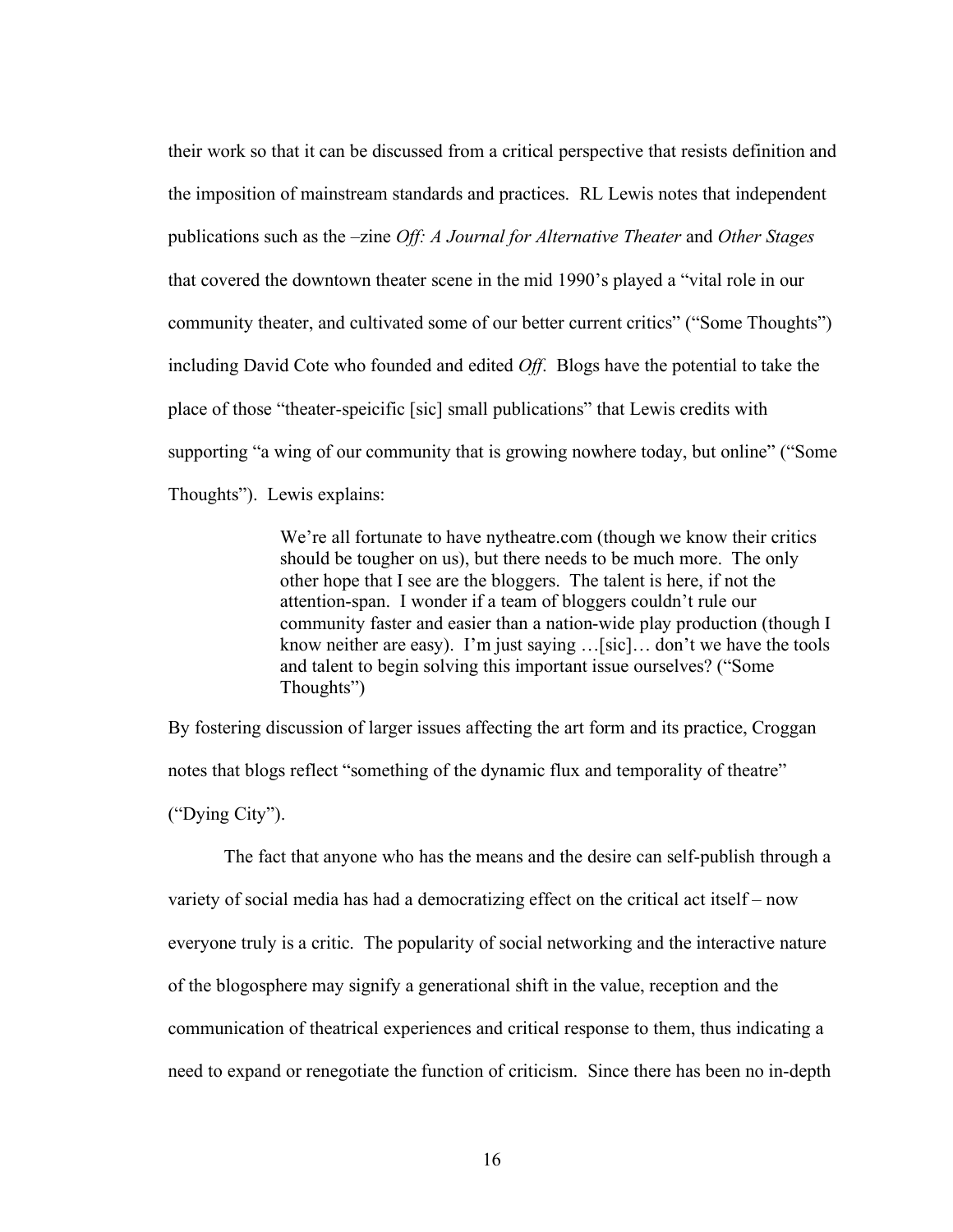analysis of the theater blogosphere and how this emerging weblog culture might impact the practice of theater criticism, this study may be helpful in establishing a baseline of information about this relatively new practice. It is also an important step towards understanding how the role of the theater critic is shaped by the medium for which he or she writes, and may suggest strategies for the expanded development and use of contemporary criticism.

#### *Terminology*

The first term that must be defined is *critical function*. Typically, such definitions focus on criticism's *raison* or role (Gillon 1633) and there is no shortage of propositions describing and, in some cases, prescribing the various endpoints of the critical act. However aspirational and instructional such directives may be, they do not offer an unequivocal definition (Smallwood 253) of critical function. It is useful, therefore, to consider the phrase in its constituent parts as a means of determining some of its operational elements and describing its context within cultural discourse.

*Critical* is most often defined as the act of expressing "adverse or disapproving comments or judgments" and analyzing the "merits and faults of a work of literature or art" (Concise Oxford English Dictionary). The work of the critic is evaluative (Gillon 1633) and might include the "investigation of the text, character, composition and origin of literary documents," or the act of "estimating those qualities and character of literary or artistic works" (OED). There is a corrective component implicit in the critical act that asserts both an authority to judge and a recognized set of standards for achievement. Richards elaborates: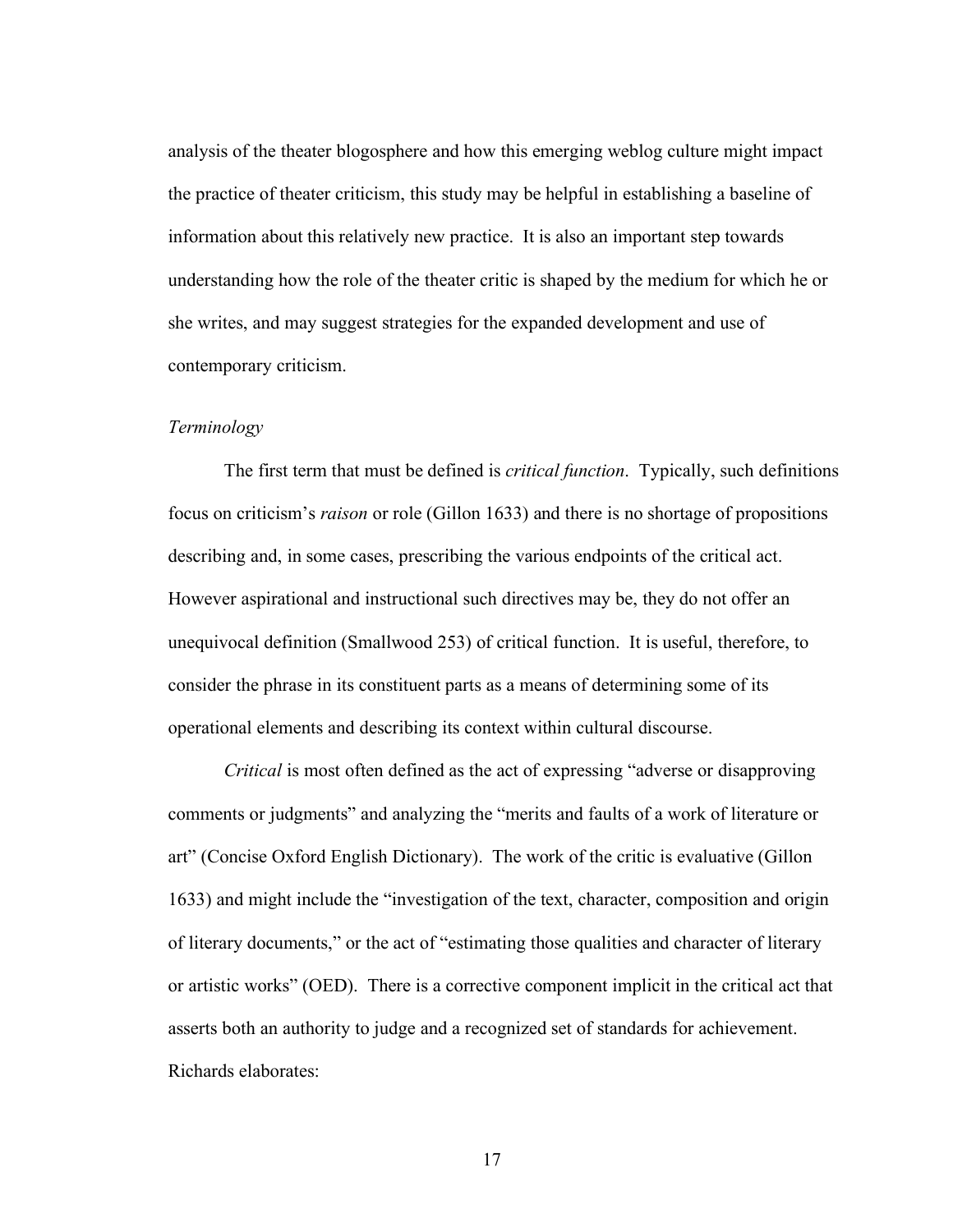Criticism promulgates standards and it provokes the artist to achieve those standards. It urges artists to do their most accomplished work. It supports their most daring explorations and understands their breaking new ground and appreciates their smallest efforts. The arts are a dangerous place to be. (qtd. in Booth xvi)

*Function* derives from the Latin *functio*, meaning to perform or to execute, thus it can mean the "mode of action or activity by which a thing fulfills its purpose" (The Oxford American Dictionary of Current English) or the "use to which language can be directed" (Soanes and Stevenson). Language in this case is used in the process of the "commentation and exposition of works of art" (Eliot 69 1975). One of the more compelling features of the critical act is its inherent discursiveness (Eliot 69 1975; Barthes 32; Marranca 9). It is through the process of writing that criticism achieves its function.

Criticism finds its roots in the Greek word "crit," meaning to sift, and krinein (κρίνω), to separate. Kerr explains that the "true identity of the critic is that of analyst and interpreter" whose "function is to reduce to rational terms an experience that has taken place in intuitive terms – to state objectively what has happened subjectively" (Kerr 39 1958). There is a speculative quality to the critical act that involves sifting through the immediate experience of live performance and choosing which of the affects to salvage as pertinences (Kauffmann 9 -10 1983). Thus the critical act is a self-conscious procedure, on the order of an autopsy, that involves interrogating a work of art after the fact and using written language to account for the experience (Hickey 167). Harold Clurman felt the critic should try to define the nature of what he or she examines with as much exactitude as possible (9 1974). The critic aims to reveal the work of art, the object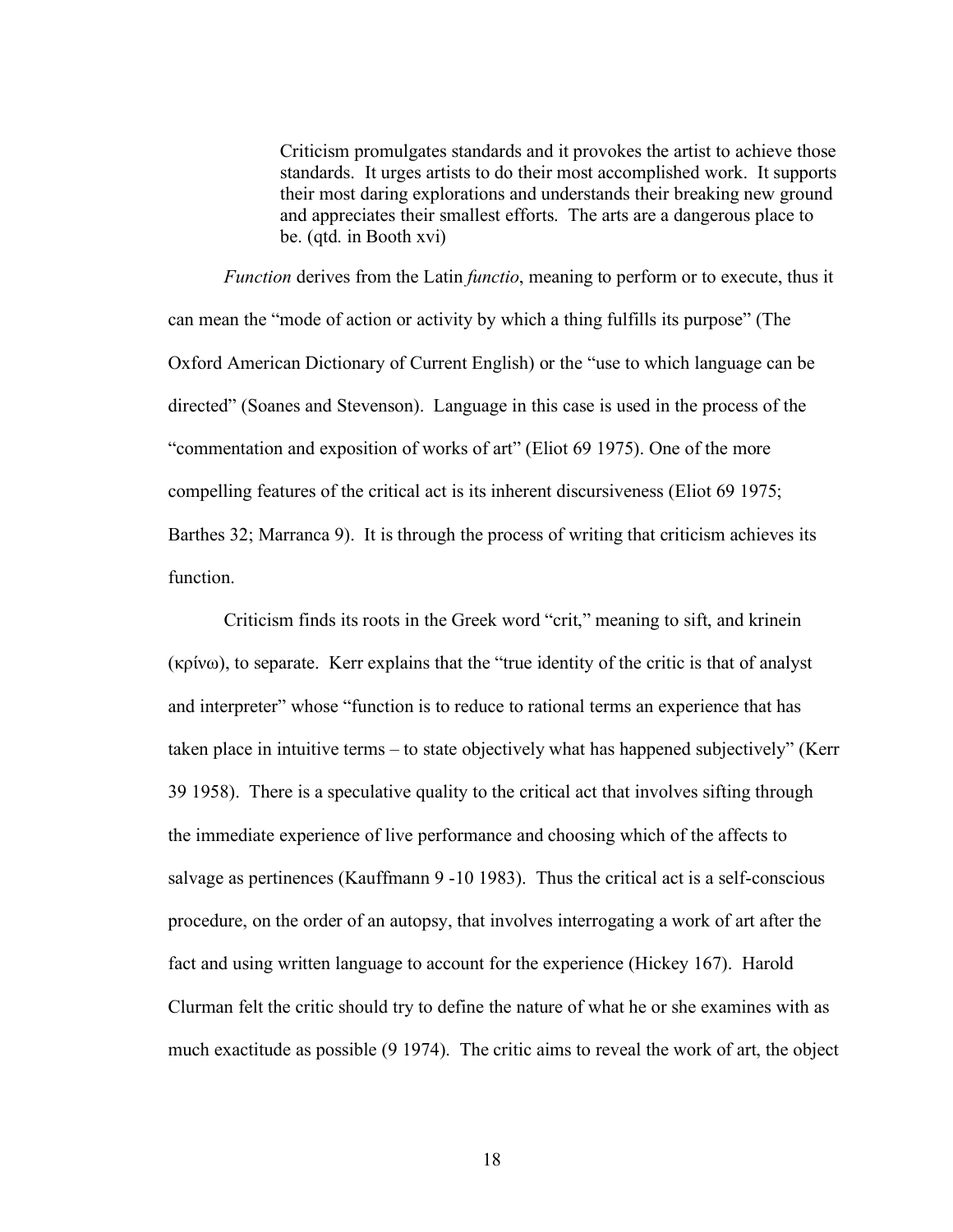itself, however that process is confounded by the subjective experience of the critic. Hogan explains that "judgment is aimed at the object itself," yet observes that "our responsive basis for the judgment is in the intentional object, which is to say our construal or understanding of the real object" (Hogan).

A certain amount of distortion exists between what is experienced and how that experience is described, the actual object inevitably lost, dissolved into the act of translation. Susan Sontag feels that in the United States this distortion is further compounded by the noise generated by the culture itself. She writes:

> Ours is a culture based on excess, on overproduction; the result is a steady loss of sharpness in our sensory experience. All the conditions of modern life – its material plenitude, its sheer crowdedness – conjoin to dull our sensory faculties. And it is in light of the condition of our senses, our capacities (rather than those of another age), that the task of the critic must be assessed.  $(13 – 14)$

Believing that the "aim of all commentary on art should be to make works of art – and, by analogy our own experience – more rather than less, real to us" (14), Sontag determines that the "function of criticism should be to show how it [the work of art] is what it is, even that it is what it is, rather than to show what it means" (14). In doing so, she argues for a transparency in critical practice that reveals the underpinnings of critical commentary itself. It is not the aim of this study to prescribe a definitive purpose for the critical act rather; the concern is directed at examining the means by which critical tasks are accomplished within a particular medium, in this case through journalism and blogging, in order to reveal how those practices shape critical function. Therefore operative definitions of the phrase will continue to be explored as a way of illustrating the dynamic nature of critical discourse.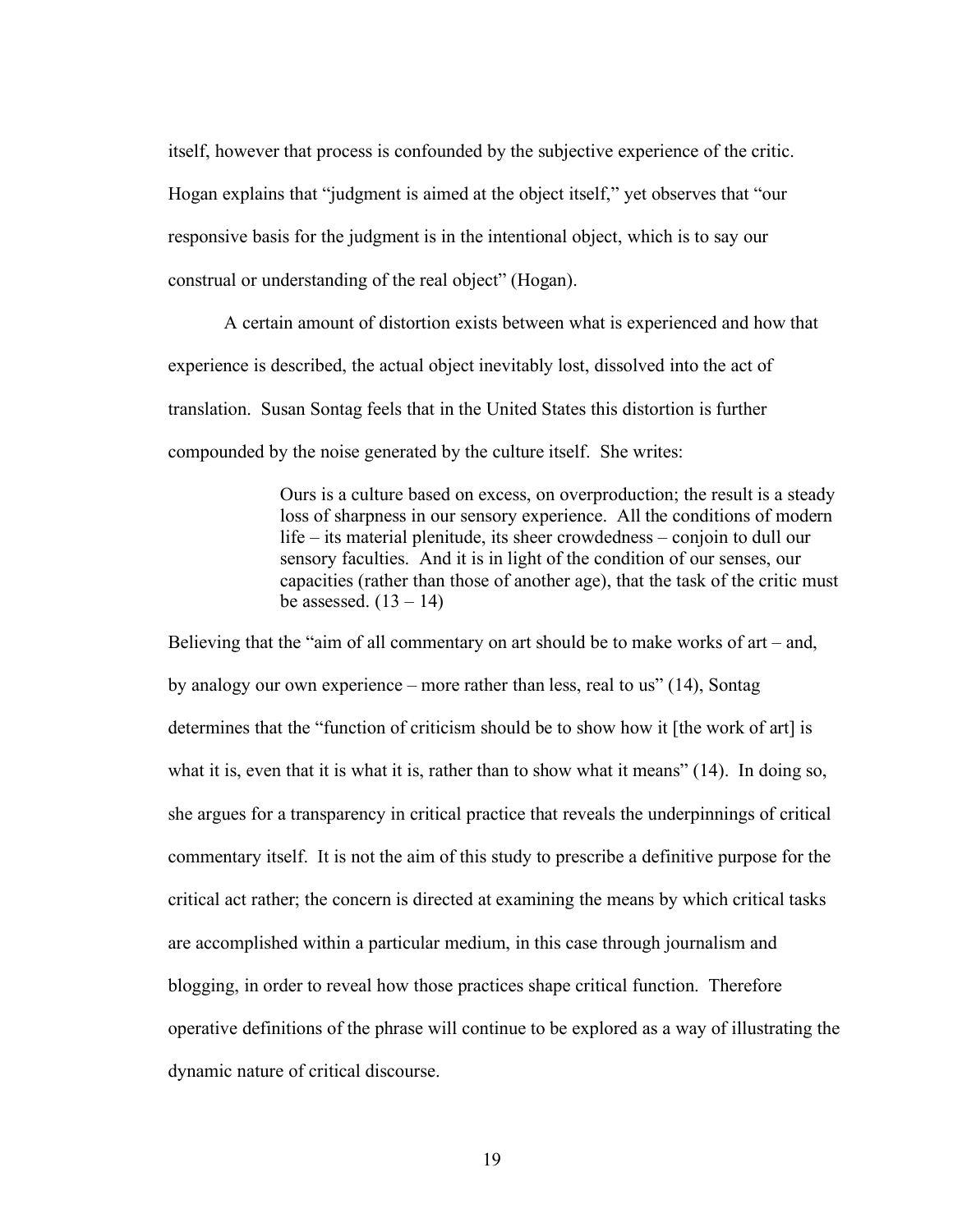Criticism is considered a professional pursuit performed by either a *critic* or a *reviewer*. Though these terms are used interchangeably, there are practitioners and theorists who make distinctions between the two. Identifying and establishing such differences can have as much to do with delineating and preserving professional territory as it does with identifying the criteria by which such distinctions may be made. Examining the various contexts in which the two words operate is instructive, revealing the perceptions and associations that can ultimately define and inform critical function.

A *critic* is typically referred to as someone who writes for publication in scholarly journals or books. Because a critic is not held to daily deadlines, it is presumed that he or she will offer a more penetrating and analytic view of a dramatic work. Clurman feels the work of the critic is rooted in dramatic criticism and his or her purpose is to evaluate performance with a view towards its formal characteristics (5 1974; Palmer 1; English 17-18). Kauffman concludes that the work of the critic is concerned with the text and its "pertinent history" (9 1973). A *reviewer* writes for a newspaper and attempts to engage with and write about the text in performance, to report what it is he or she sees; the purview of the *reviewer* is theater criticism (Kauffmann 9 1973; Clurman 5 1974). Brustein distinguishes between a *reviewer* and a *critic* by identifying an end use for the critical response. He regards the reviewer's work as a medium for publicity and the critic's work as a medium of thought (Brustein 4 1980). However, any published critique can serve a commercial aspect regardless of the critic's intention.

Brooks Atkinson saw the difference as one of proximity, referring to himself as a reviewer whose intention for attending a performance was to write news for people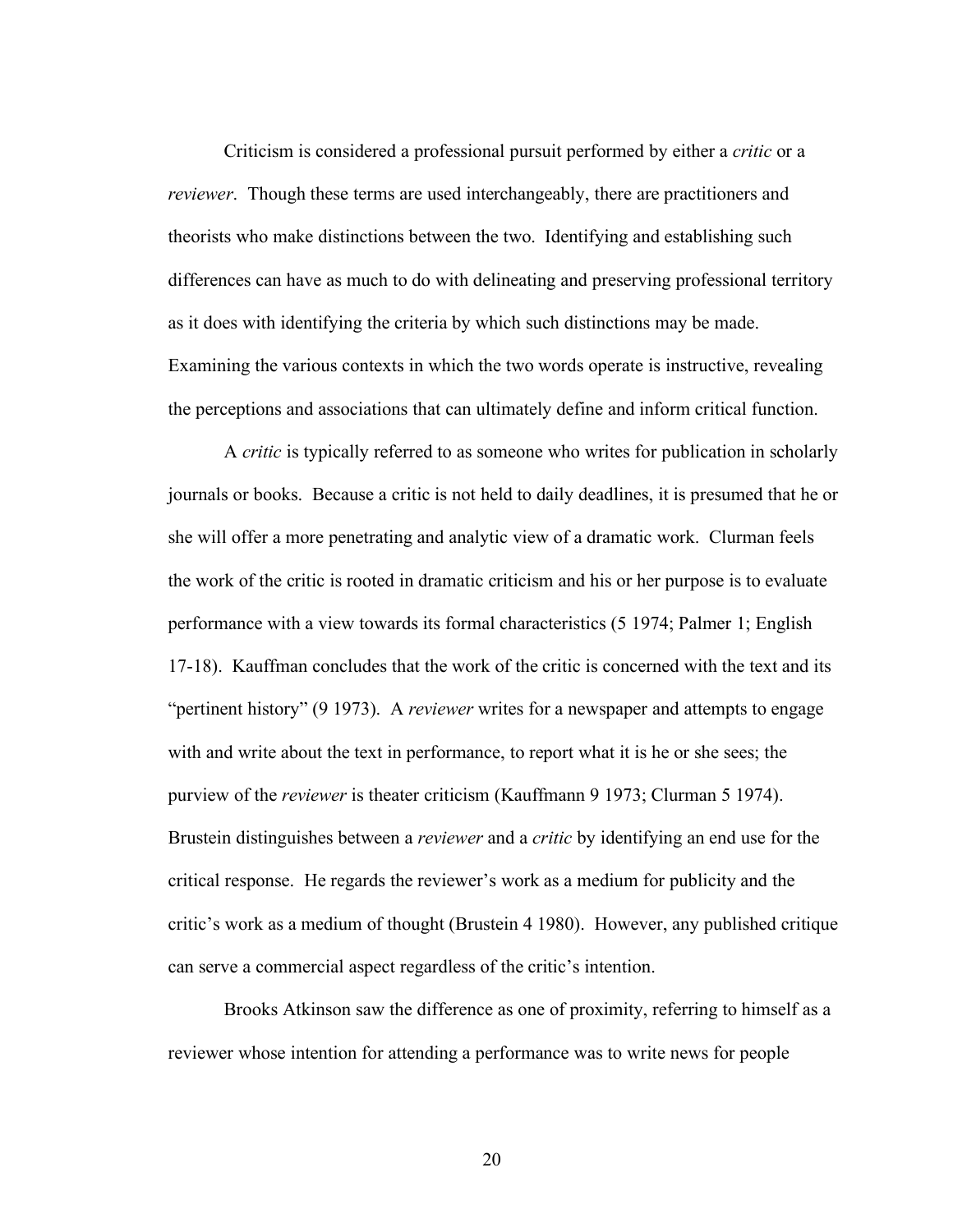interested in theater. It was necessary to maintain a professional distance from the art and artists involved because his work was positioned within the context of a newspaper. The critic's relationship was more permeable (Shrum 45) and involved reading scripts, attending performances, and writing a review that was more "profound, judicial, and long term" (Greenberger qtd. in Shrum 45).

Distinctions between the words critic and reviewer revolve largely around the writer's treatment of the performance event (Shrum 45) within the context of the review. The writer's response will be affected by factors such as primary occupation, the deadlines involved for publication, the audience's familiarity with the material, and whether the review focuses on one artist or many (Shrum 45). The medium for which the critic writes also imposes organizational and technical limitations that affect the presentation and the substantive content of the critical review (Feral 312). Equally important in determining critical function are the standards and practices associated with the medium for which the review is written.

While critics vary greatly with respect to what constitutes such an evaluation, simply stated, a review is a "sequence of published statements" (Shrum Appendix A: Review Genres) about a performance. Typically a review by a journalist-critic concentrates on one specific theatrical event and is published concurrently with the run of the event (Shrum Appendix A: Review Genres). The review is written on deadline often completed within hours of having seen the performance (English 17). There is an expectation that the journalist-critic's response will be "informed, analytical, and documented," advising the spectator, illuminating the work, placing "the text in its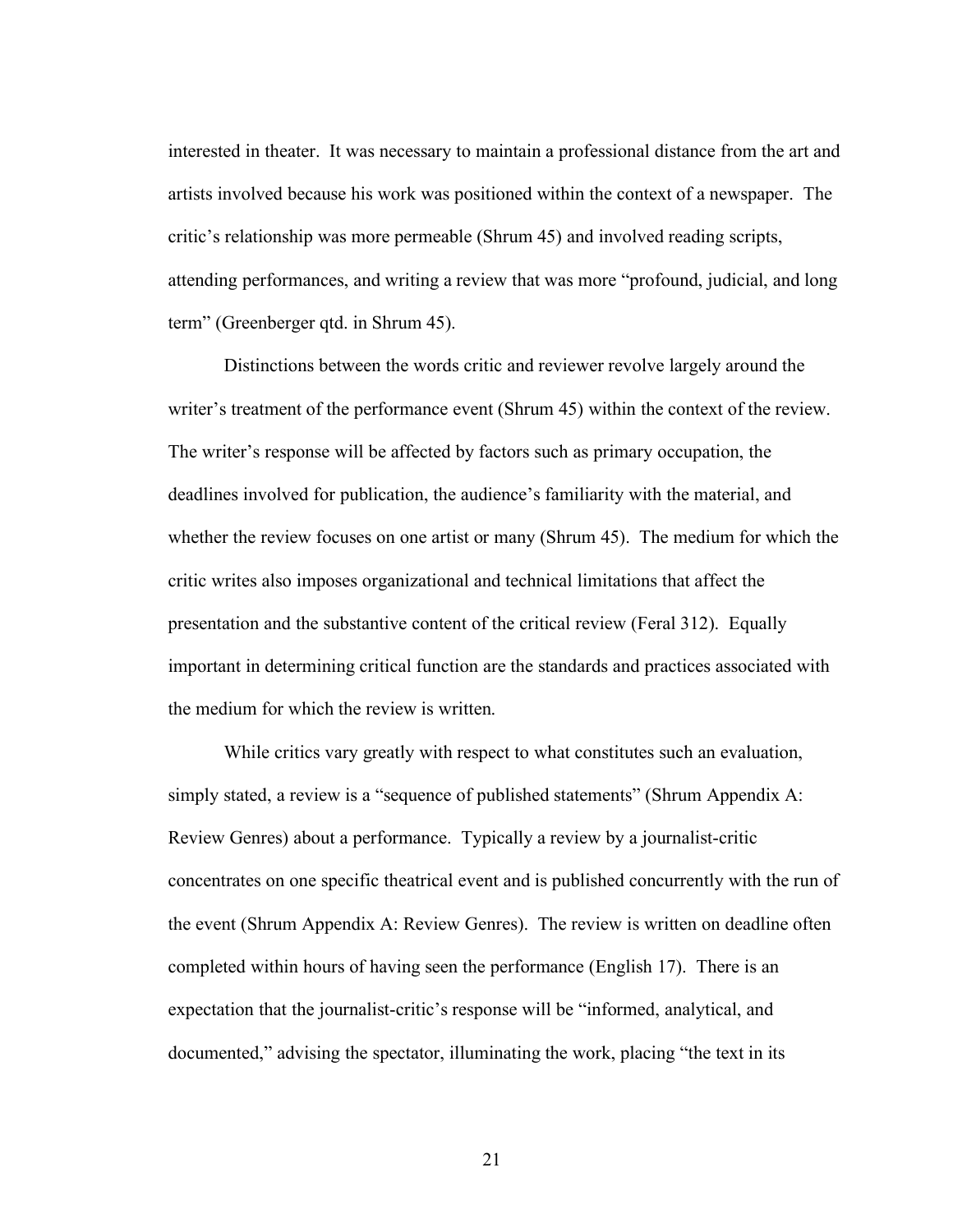literary context," and mentioning "the direction, the acting, and the scenography" (Feral 311). Shrum points out that the "evaluative content of nearly all reviews" (45) refutes the notion that writing for a newspaper restricts the journalist-critic to "descriptive reporting, generalized analysis and interpretation of the theatrical event" (English 17-18). However, Acocella acknowledges that the demands of daily newspaper reviewing with its deadlines and word count "impose boundaries on how ambitious a reviewer can be" (Acocella).

Ultimately, whether critic or reviewer, the writer is positioned as a mediator who facilitates "the relationship between art and its audience" (Shrum Appendix A). This study is concerned with understanding the dynamics of the medium in which such mediation takes place. For the sake of clarity then, the words *journalist-critic* and *blogger-critic* are used to identify the writer with the medium in which he or she works. Any further distinctions between these words will have more to do with arriving at a set of boundaries imposed by the medium and the practices established within it. When directly quoting references, this study respects the word choice of the source.

The next term that must be clarified is the word *weblog* or *blog*. The first blogs were indexes of content that appeared in reverse chronological order and included presurfed or filtered Internet links (Gibson qtd. in Rosenberg) with commentary contextualizing those links (Miller and Shepherd). These structural characteristics gave blogs a look and feel that was distinctly different from personal webpages. The popularity of blogging has been driven by publishing tools such as Blogger and Wordpress that enable anyone to publish a blog regardless of his or her level of technical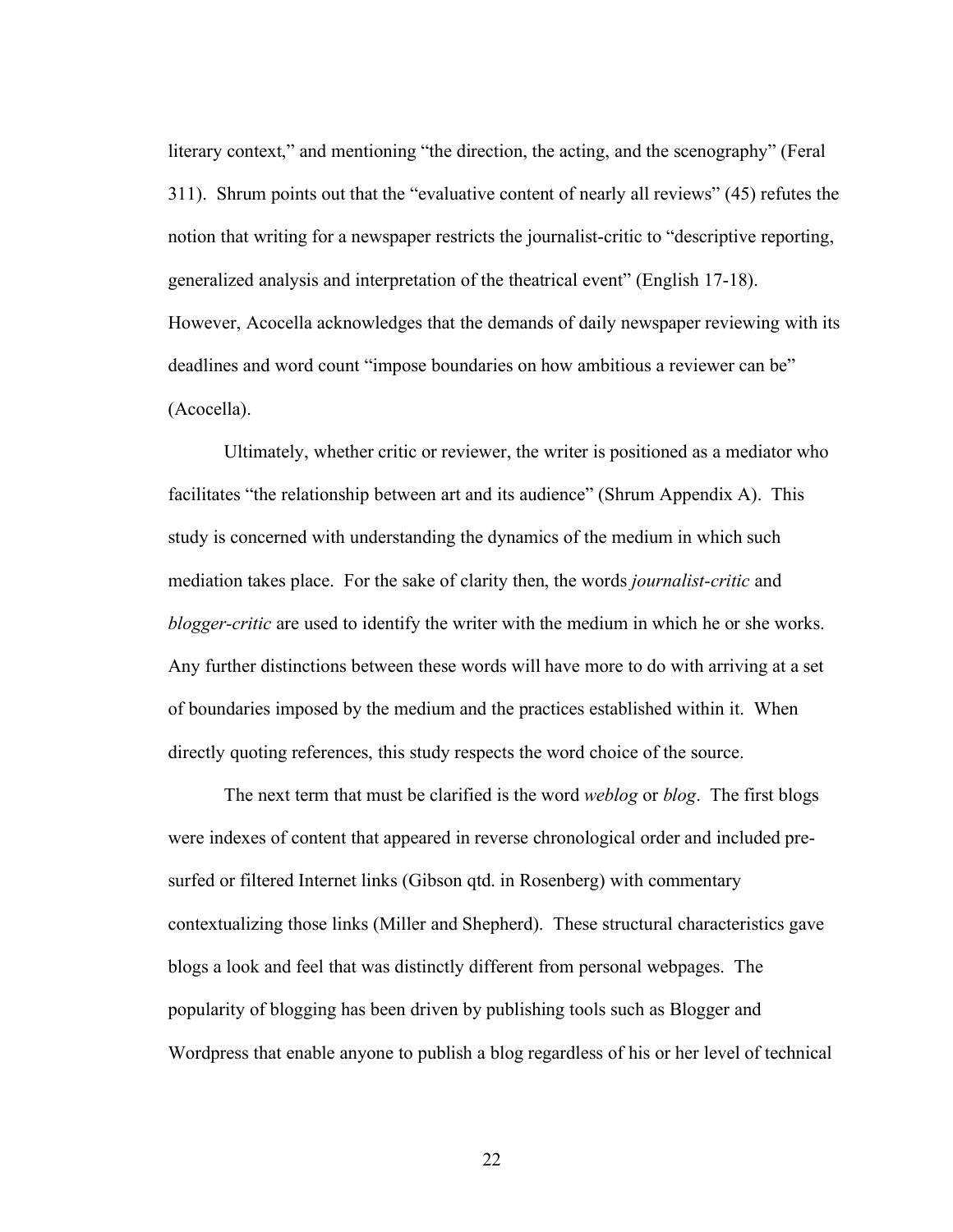expertise (Blood). These tools, in turn, have expanded the definitions of practice to include larger degrees and styles of commentary, however, blogs continue to be identified by chronological posts that may include hypertext links referencing primary sources and stories related to the subject of the blogger's post.

While a blog is structurally identifiable, the term is by no means self-descriptive. Blogs vary in style and content; subject matter can include everything from running commentary on current events to maintaining personal journals. For the purposes of this study, a *blog* will be defined as the online publishing medium that allows blogger-critics to write, publish and immediately distribute reviews to a global audience. Critical writing published in this format will appear in reverse chronological order, and may or may not include hypertext links. Blogger-critics publish digital content or expression in the form of criticism with the assumed "intention of sharing it asynchronously with a conceptualized audience" (Boyd).

*Blogging* as an activity encompasses "a diverse set of practices that take place on top of a medium that is called a blog" (Boyd), but which are largely defined by the blogger. Understanding the structural components of the blog provides insight into how it shapes practices that take place with its framework. Much like a newspaper, a blog is a way of organizing information, but with key conceptual differences that set it apart from print media. First, blogs eliminate delays in publishing; a blogger can write a review and instantly distribute it across the web. Writing on a blog is not limited by page-size constraints; a critic can thoroughly explore an idea without regard to space or editorial pressure, a rare privilege in today's newspaper industry where editors have a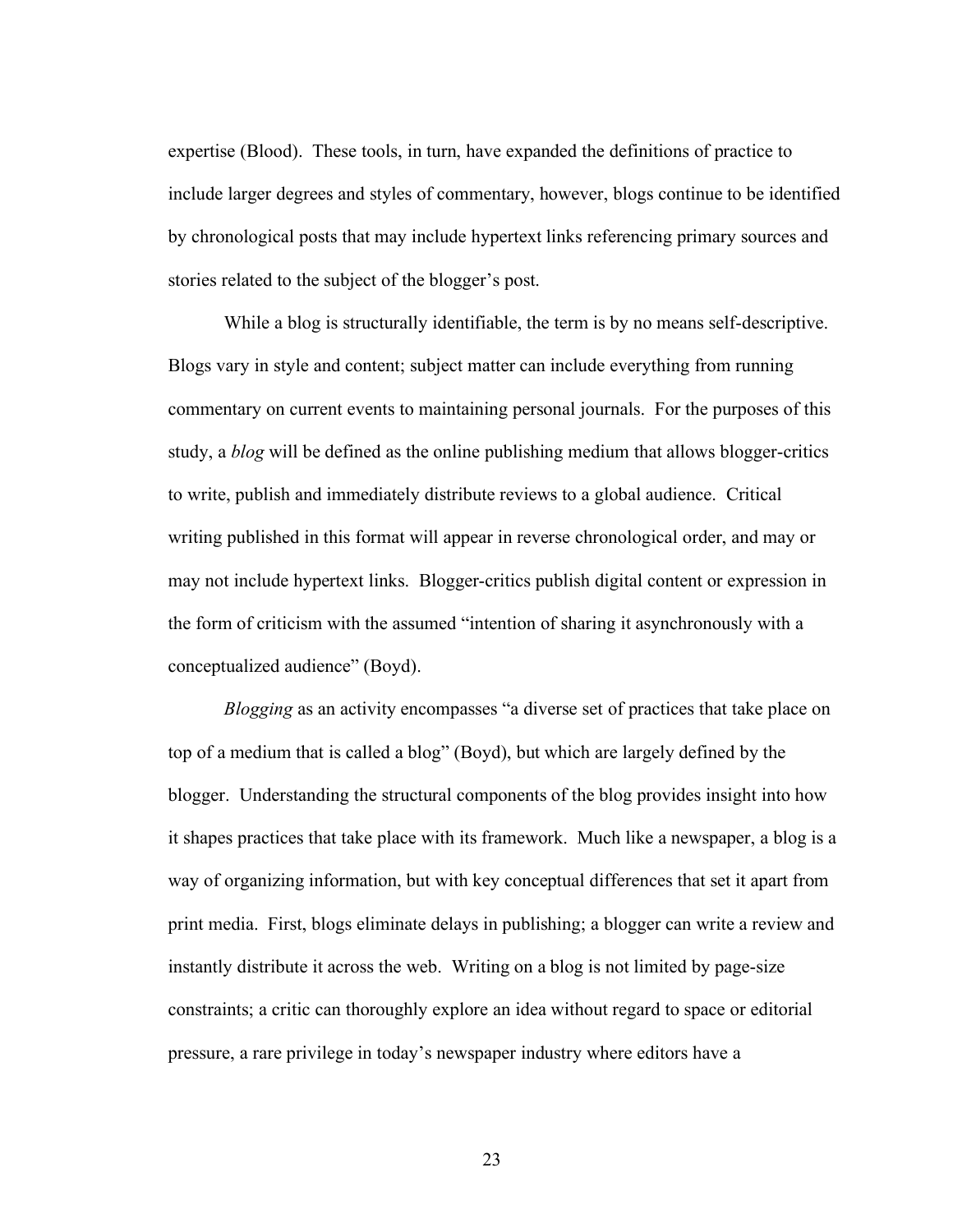"preoccupation with ad-to-text ratios" (Kalb 167 1993). A blog erases the idea of pages altogether in favor of short units of commentary called *posts* (Hourihan) which can consist of one word, a few sentences, or an essay. Regardless of length, every post will contain a date header that identifies the information as current, a time stamp that allows the reader to see the exact time the post was published, and a *permalink*. A permalink gives each post a unique url (uniform resource locator) that enables precise referencing of information. Permalinks add vibrancy to the medium by allowing bloggers to communicate across blogs. This feature also allows linking on a Facebook page, or Twitter stream, thus extending conversations across several social-networking platforms at once.

Many bloggers consider interactivity a fundamental aspect of blogging. It is certainly its most democratizing in that it allows for direct connection between the author, artist, and audience. The idea of blogging as a "loosely distributed conversation" (Hourihan) suggests that the practice occupies a rhetorical space "somewhere on the spectrum between speech and writing" (Bergman and Haythornthwaite 118). This conversational field (Rosen) is made visible through the structure of the blog; features such as permalinks, *blog rolls* (a list of blogs read by a particular blog's author), *trackbacks*, and the inclusion of comments within posts allow readers to interact with the blogger and with each other in real time. Trackbacks are essentially notifications embedded in a post that alert the blogger to any blogs linking to a particular post. These features create a sense of immediacy, allow for a wider distribution of content, and facilitate discussion by visually extending conversations across blogs. The collaborative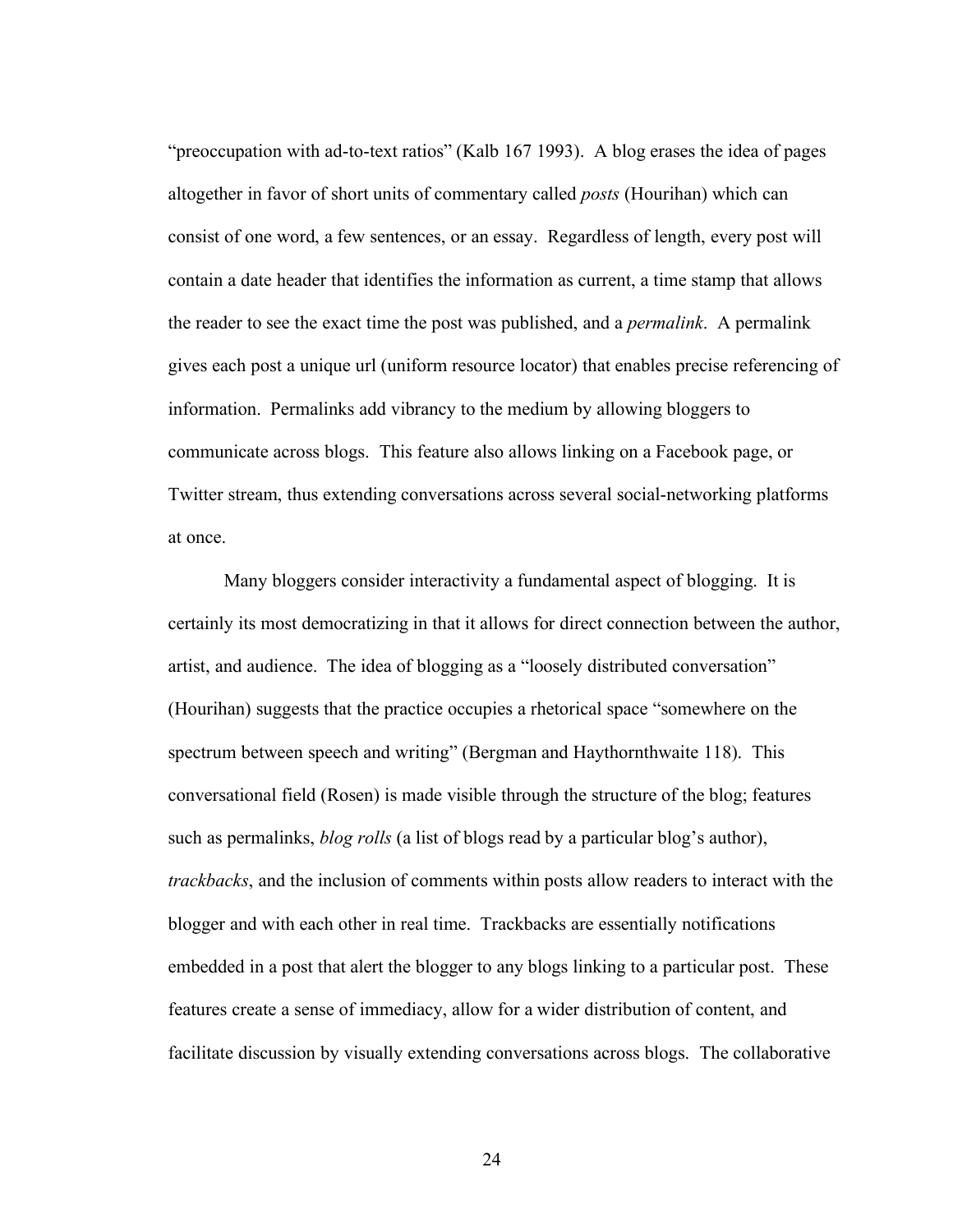structure of the blog allows participants to discuss plays, performance, and criticism itself as an open text rather than a closed commodity.

#### *Methodology*

This study examines the development of critical function in the New York City theater blogosphere by looking at a series of events called Blogger's Nights. At the beginning of the study, an initial set of blogs was isolated first by using a Google search for the terms "theater criticism" and "New York City." This search yielded three blogs – *Superfluities* written by George Hunka, a playwright, blogger-critic and, at the time, a freelance critic for the New York Times; *The Playgoer*, by Garret Eisler, a blogger-critic and freelance critic for the *Village Voice*; and *Parabasis* by Isaac Butler, an independent theater director. Hunka deleted large portions of his blog from that time, making it difficult to cite his involvement in the community. However, his responses in the comment sections of other writer's blogs provide some record of his participation in the discussions surrounding the specific case studies mentioned here. Filtering through blog rolls on this initial set of blogs offered a larger selection of blogs to observe. Bloggers were selected using the following criteria:

- 1. Blogs were current, featuring substantive content updated one to three times per week. Most were updated more frequently.
- 2. Blogs featured theater criticism even if it wasn't the primary focus of the blog.
- 3. Blogs were established, in existence for a year or more.
- 4. All blogs were written in English and authored by bloggers residing in the New York City area.

Thus an initial group of study was isolated. This group consisted of the following:

- Isaac Butler, *Parabasis*
- Matthew Freeman, *On Theatre And Politics*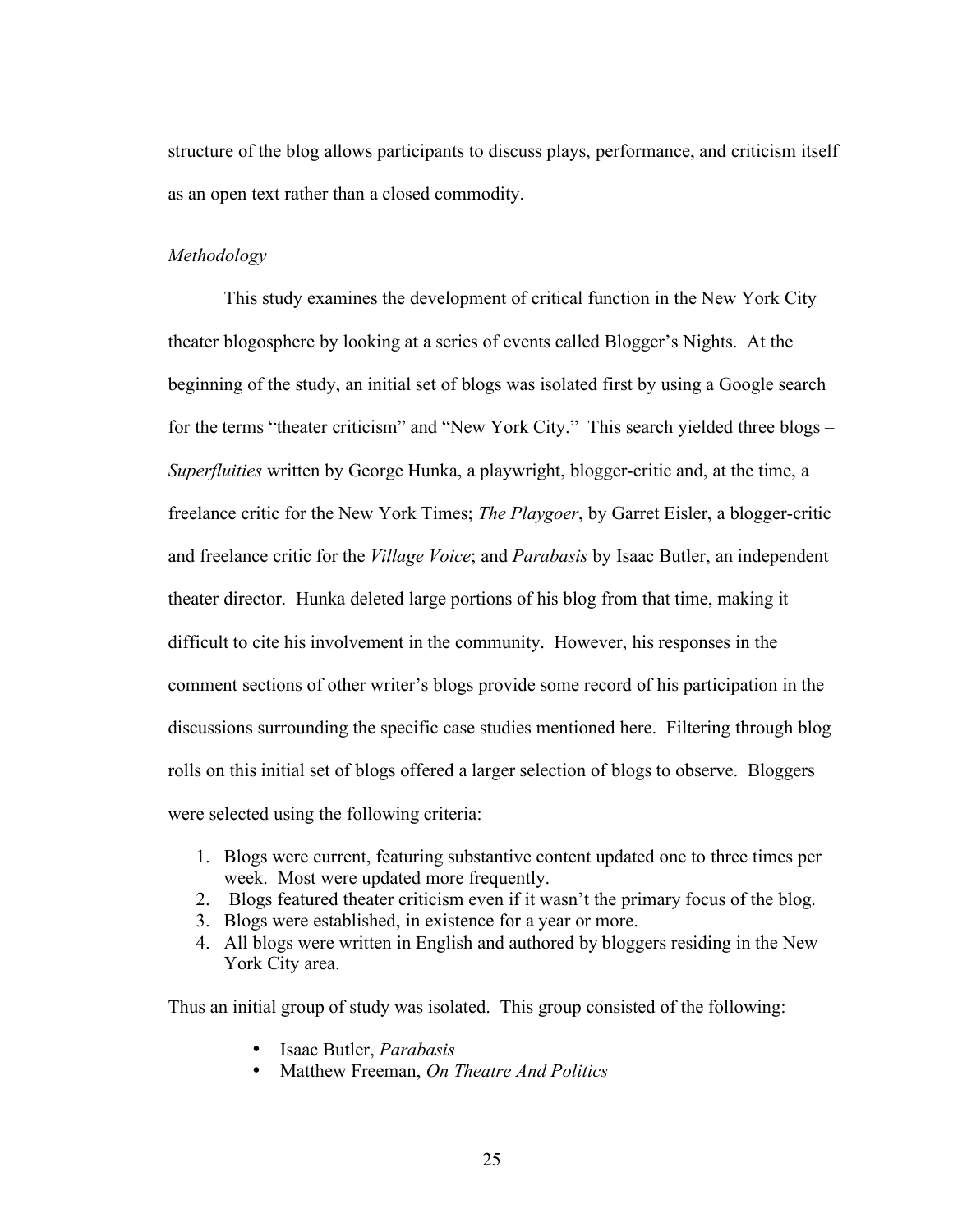- Garrett Eisler, *The Playgoer*
- Jason Grote, *The Fortress of Jason Grote*
- Nick Fracaro*, Rat Sass*
- George Hunka*, Superfluities*
- Aaron Riccio*, That Sounds Kul*, *Metadrama*
- *Show Showdown* (a group blog featuring criticism written by David Bell, Christopher, Patrick Lee, and Aaron Riccio)*.*
- *New Theatre Corps* (a group blog featuring criticism)
- Matt Johnson, *The Conversation and Political Frustration* (this blog has since become viewable by invitation only)
- Mark Armstrong, Mr. Excitement News (this blog has since become viewable by invitation only)
- Steve Loucks, *Steve On Broadway*

Reviews were noted, as were posts and discussions relevant to the practice of criticism and the blogger-critic's role. During this time, the Rachel Corrie controversy unfolded, offering the first significant event for study. The Blogger's Nights events were launched in the wake of the Corrie affair and presented a unique opportunity to observe how critical practice was shaped and developed in the context of a singular community project. While each blogger-critic evaluates plays according to his or her own set of criteria, Blogger's Nights united bloggers in the New York City theater community under a common purpose – that of forming a viable constituency to advocate for independent, Off-off Broadway theater.

#### *Bloggers Nights: Structure and Intention*

Butler and Armstrong arranged three separate events, for *Pig Farm* at the Roundabout in July 2006, *The Internationalist* at The Vineyard Theater in November 2007, and *Dying City* at Lincoln Center in March 2007. Butler organized the first event by contacting the management of Roundabout Theater. Bloggers were provided complimentary tickets and were asked to write about the show on their blogs. The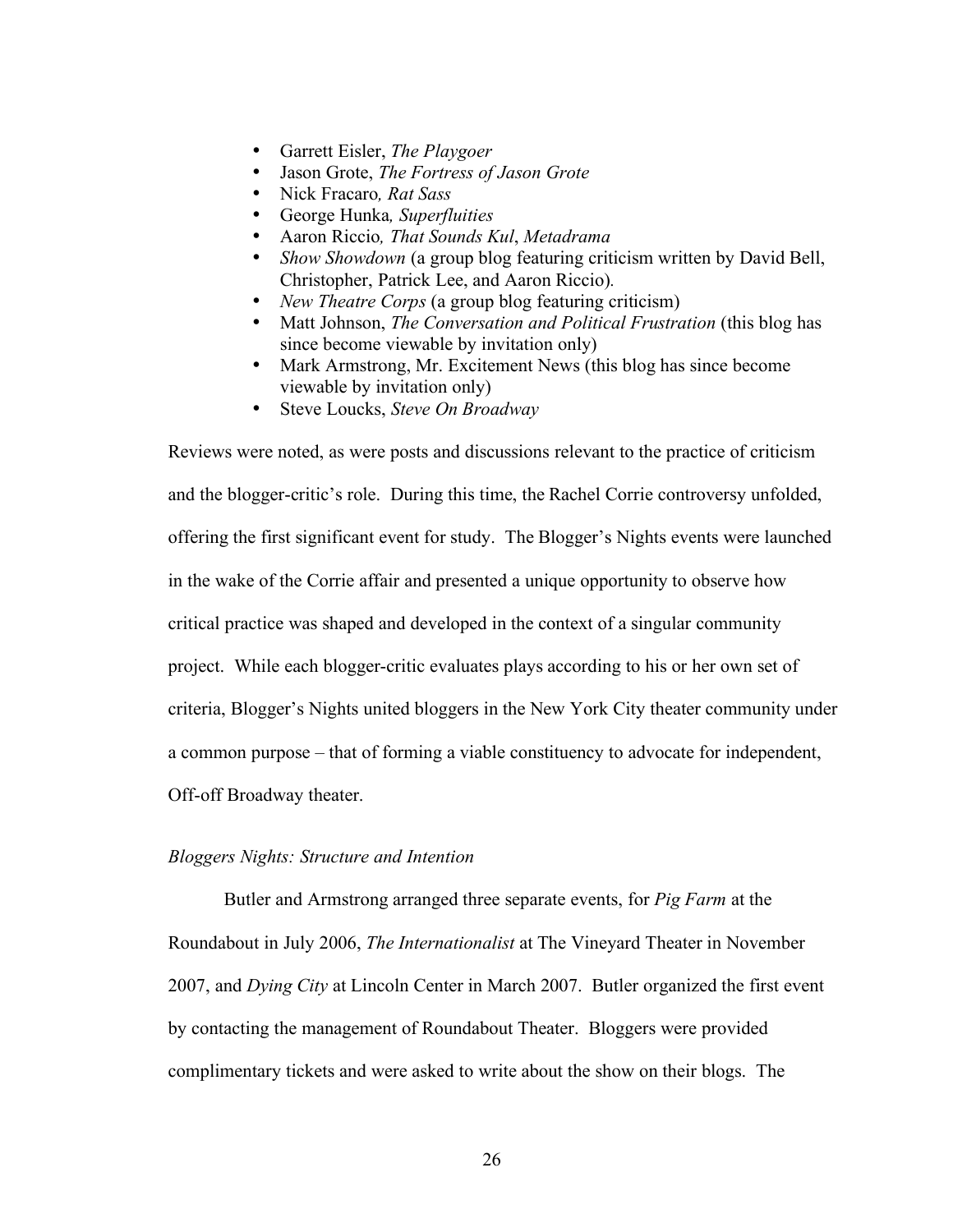intention was for bloggers to attend the performance as a group and to post their individual responses on deadline. Bloggers who participated were under no obligation to write favorably about the show. The only requirement was to write a post on deadline structured as either a formal review or  $-i$  f a blogger did not feel comfortable writing a review – a personal response. While some of the bloggers who participated in the events were blogger-critics, others were playwrights, dramaturges, directors, lighting designers, and other Off-Off Broadway theater artists who supported Butler's idea of trying to mobilize a younger audience for productions of new work playing in Off-Broadway venues. In some cases, the bloggers were provided discount codes by the theaters, which they posted in their reviews along with information about the venue and how to purchase tickets. Some bloggers opted not to publish codes, but gave no reason for that decision.

Contrasting the events organized by Armstrong and Butler are two Blogger's Nights arranged by the theater public relations department of Playwrights Horizons for *Essential Self-Defense* and for extended previews of *100 Saints You Should Know*. Bloggers were contacted via email and offered complementary tickets in exchange for writing about the shows. No specific night was designated a Blogger's Night performance and bloggers did not attend as a group. Each blogger was left to his or her own discretion as to how to structure a response and when to post. Observing the conversations that resulted from these two events highlights the ethical issues bloggers confronted by accepting free tickets and how these reviews were viewed by journalistcritics and editors, as well as the blogging community.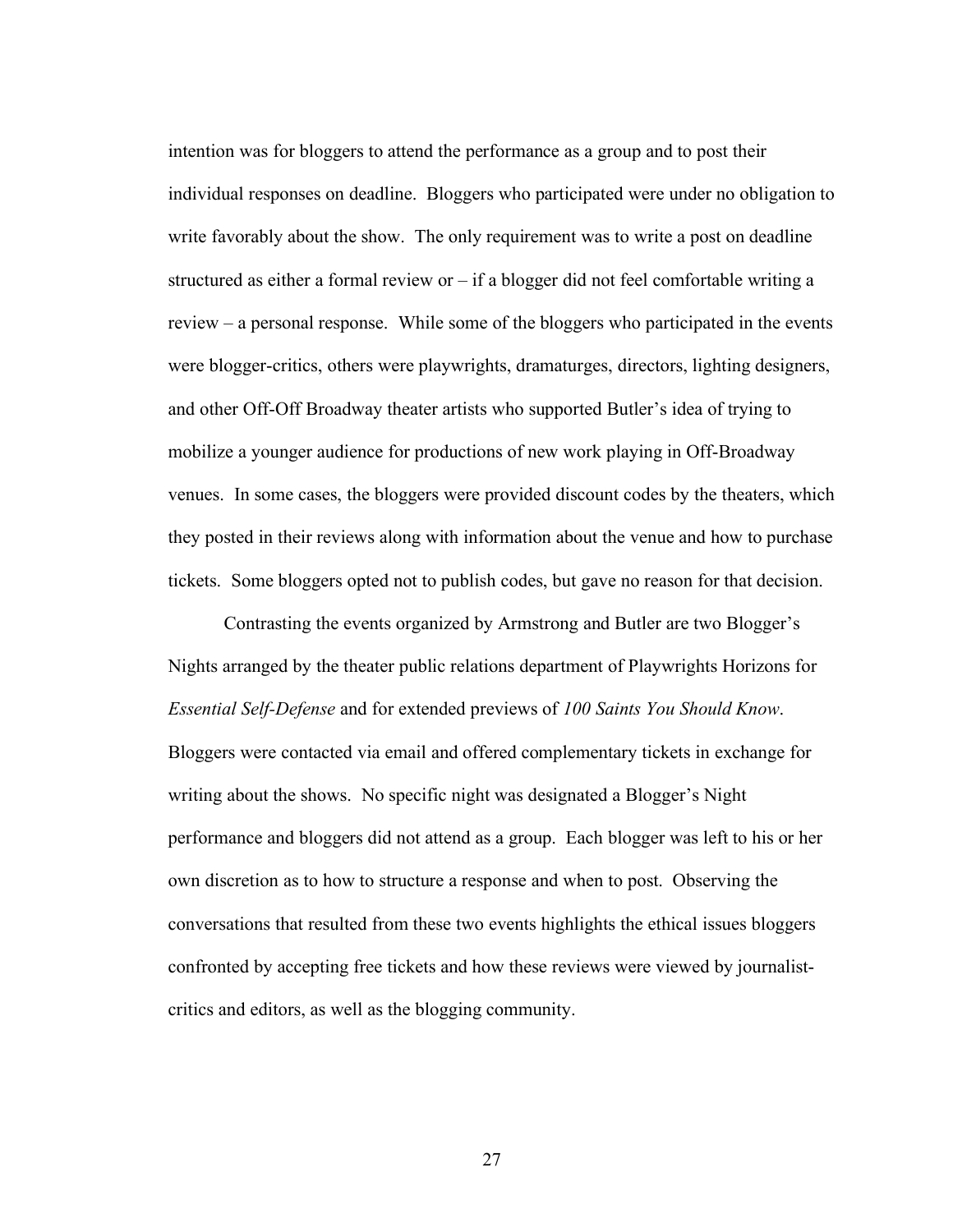No direct interviews were conducted with blogger-critics or any blogger cited in this study because it was important to observe the writer and reader's unmediated responses; awareness of the inquiry might have influenced the direction of the discourse and compromised the findings. Nor were any of the participating theaters contacted. All research in relation to the Blogger's Nights events is based on direct observation of the blogs. The period of observation ran from February 2006 through September 2009.

In order for this inquiry to be significantly rigorous, it is necessary to devise a method of analysis that accounts for the differences between journalistic-criticism and blog-criticism while holding blog reviews to a recognized structure and industry standard with regard to content and purpose. Thus, the content of individual reviews in each case study will analyzed according to the following considerations:

- Presentation of the blogger-critic with regard to subjectivity and point of view
- Writing style and format
- Treatment of the work being evaluated
- Breadth of knowledge
- Function of the review and how it fulfills the stated purpose of Blogger's Nights

Christgau notes that because journalist-critics and newspaper editors did not recognize rock criticism as a legitimate genre, its early development was not defined by traditional newspaper standards; it was able to experiment freely with form and structure (140 - 142). Thus, historical analysis of the development of rock and pop music criticism provides a useful comparison to illustrate how new genres of criticism can be situated within the overall practice of criticism. Of particular interest is looking at how rock and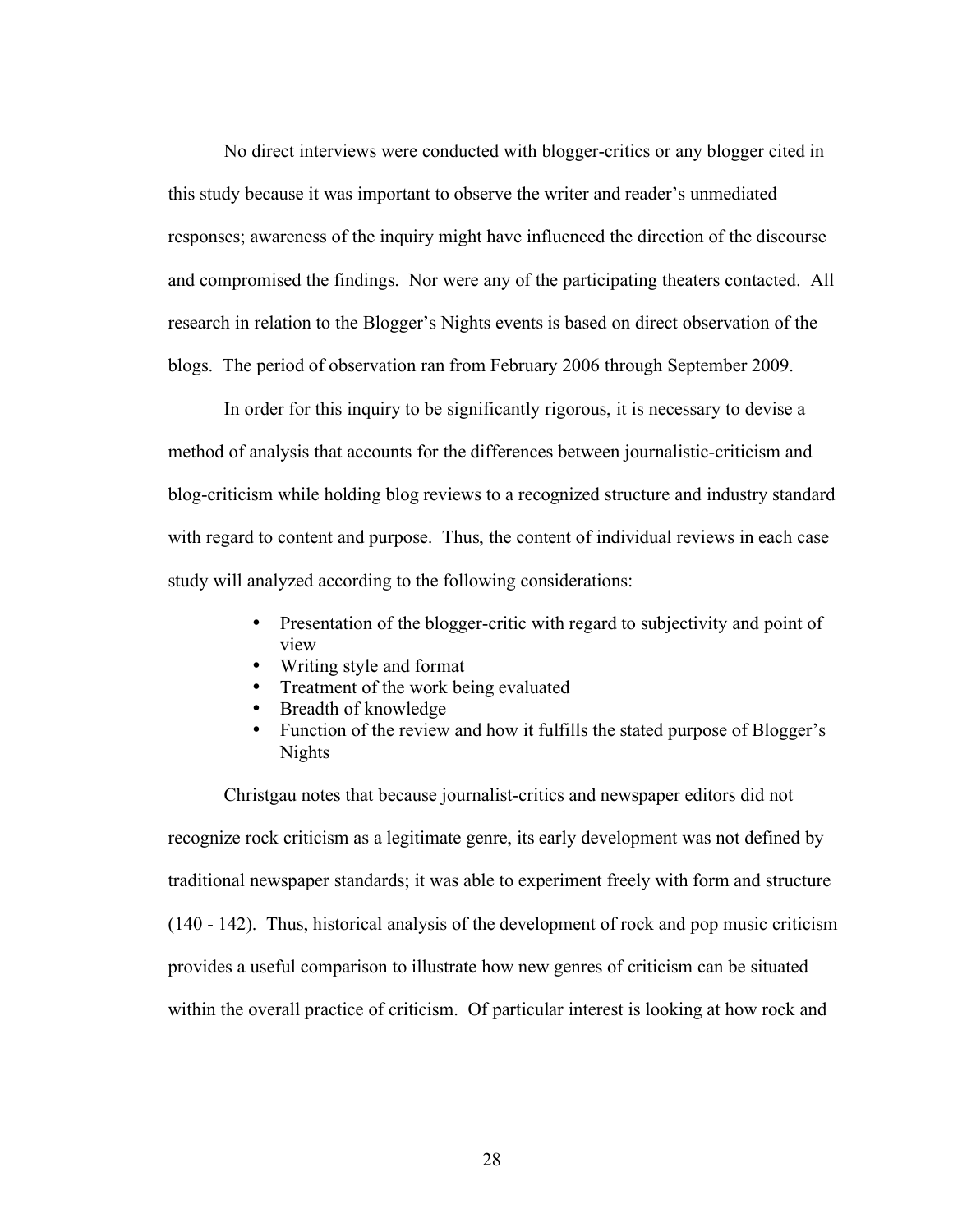pop music critics defined a purpose for their criticism and established a set of criteria that determined what constituted competency within their genre.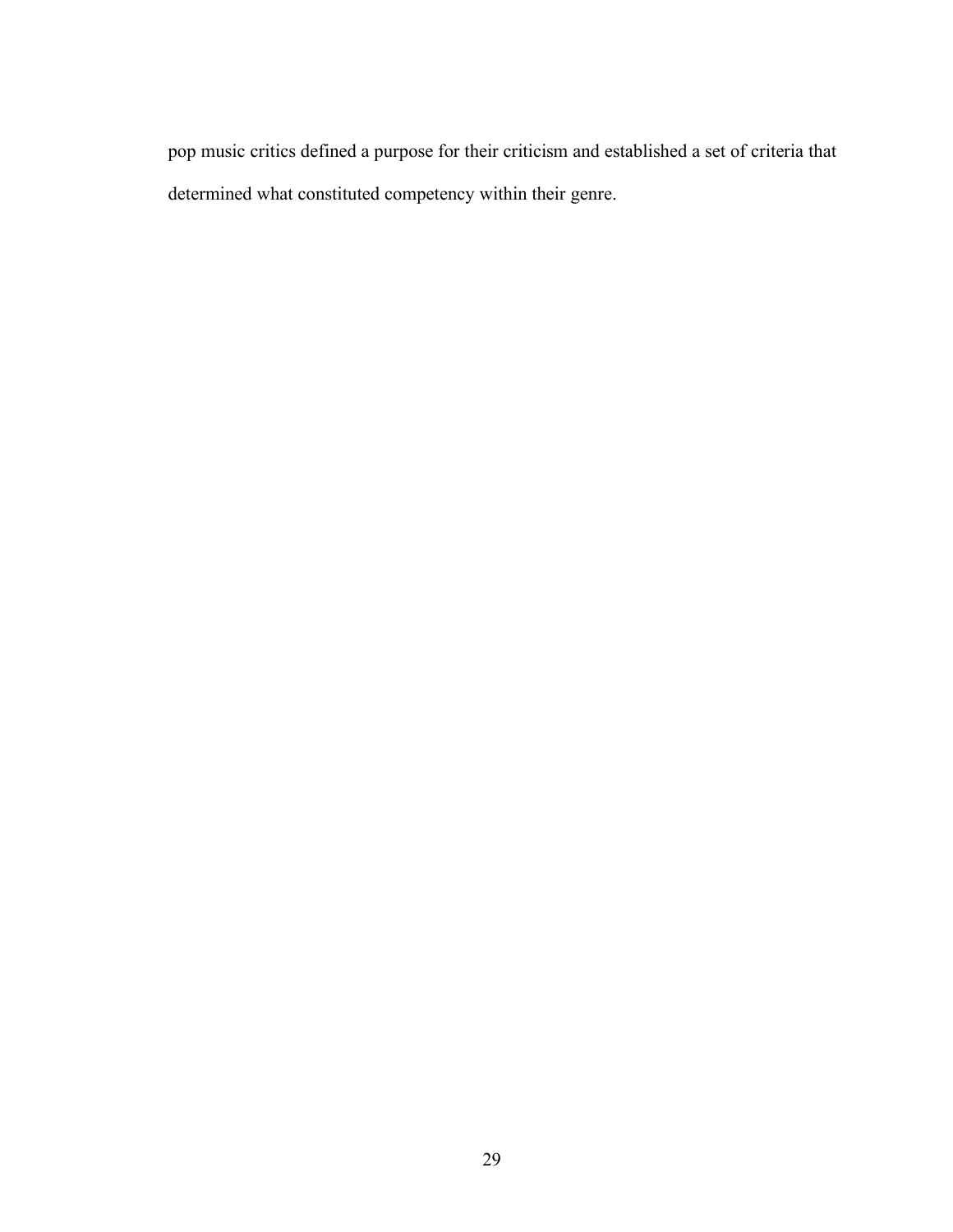#### **Chapter 2: Presentation and Construction of the Blogger-Critic's Identity**

The act of criticism is highly subjective; there are no normative criteria, no immutable set of technical or aesthetic laws that govern the way a theater critic writes about theater. One way a critic can distinguish his or her work is by identifying a guiding principal or philosophy that scaffolds their writing and reflects the way he or she sees or perceives a work of art. Those principals or philosophical underpinnings form the basis of what a critic feels is the function of his or her criticism (Booth 159). Although the journalist-critic's work may be informed by personal critical imperatives, it is also shaped by the editorial focus of the newspaper for which he or she works. The journalist-critic's relies on his or her editor to provide a consistent forum where the journalist-critic can "interact with the art form" and develop "a continuity of style, of personality, of sensibility" (Kroll). The Arts Editor and the publisher define the nature and scope of the journalist-critic's activity through the allocation of resources and opportunities they provide the critic to do his or her work. With neither an institutional or an outside editorial structure, the blogger-critic constructs his or her identity (Mortensen and Walker 260) and shapes the editorial focus of each review as well as the blog as a whole. The following case studies serve as examples of this process.

The reviews reveal varying degrees of subjectivity, ranging from the objective commentary of the journalist-critic to individual revelations based on the blogger's perspective or experiences as an artist. In analyzing the content of the review, it is important to focus on how each blogger frames his or her identity within the context of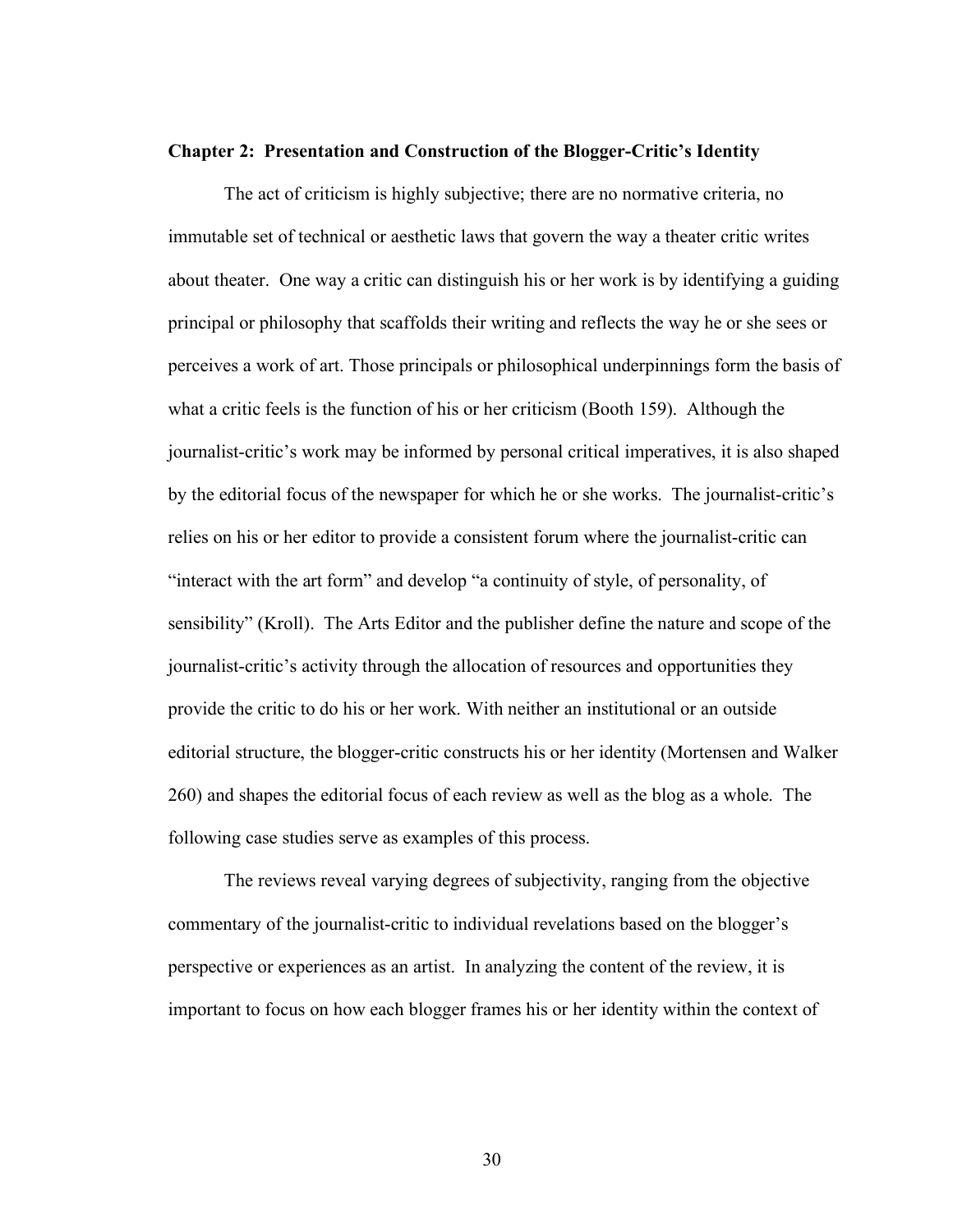the review and in what ways that may affect the reader's perception of the blogger's authority.

# *Analysis: Pig Farm*

The group of bloggers was comprised of the following individuals: Isaac Butler, *Parabasis*, director; Ian Hill, *Collision Works*, director; Dan Trujillo, *Venal Scene*, playwright; Joshua James, *Daily Dojo*, playwright; James Comtois, *Jamespeak*, playwright; Matt Freeman, *On Theatre and Politics*, playwright; Garret Eisler, *The Playgoer*, freelance critic for *The Village Voice*; and Eric Miles Glover, *New Theater Corps*, blogger-critic. Mark Armstrong, *Mr. Excitement News* was also part of the Blogger's Night group but his blog is now accessible by invitation only, thus it was not possible to include his response or the comments that resulted from his review.

The bloggers linked to the reviews written by others in the group. This established a network for discussion and visually created a connection for the overall purpose of the event. Five of the bloggers stated they had received complimentary tickets for the performance. Eric Miles Glover, *New Theatre Corps,* and Garrett Eisler, *The Playgoer*, who both self-identify as critics, did not. Six bloggers included a discount code in their review that had been provided by the Roundabout.

In discussing the Roundabout's production of *Pig Farm*, the main focus of the bloggers' reviews is the work and they offer constructive criticism, judging the play by what it sets out to do and how it realizes that goal (Goethe). The bloggers demonstrate a familiarity with the genre of family farm plays and an awareness of how Kotis's play either fits within that framework or sets itself against it.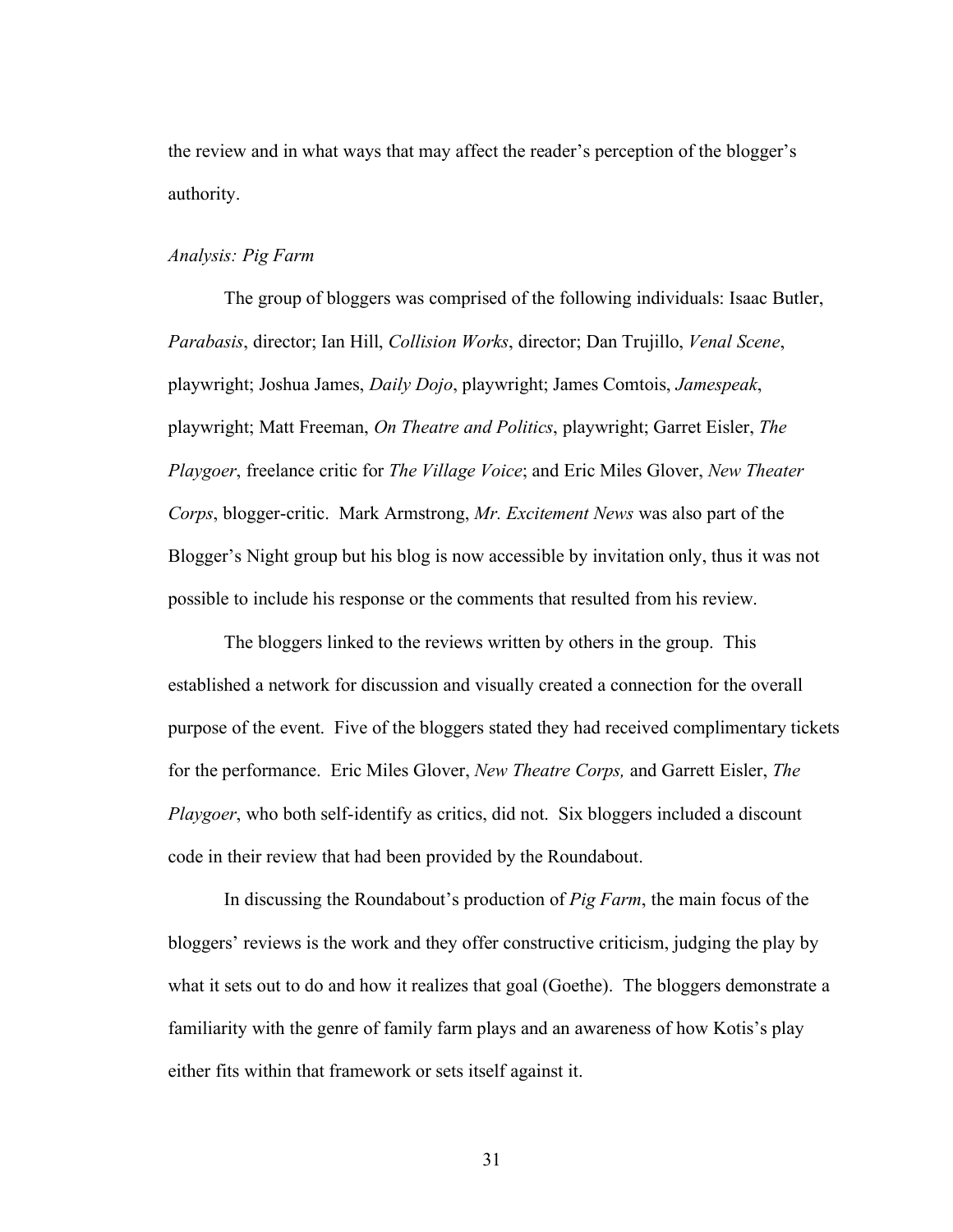Eric Miles Glover's review is published on *New Theatre Corps*, a group blog sponsored by the Public Television program, *Theater Talk,* and launched in January of 2005. Produced by Susan Haskins with Mark Reidel serving as managing editor and Aaron Riccio as editor, the blog gives young critics (aged 26 and under) a forum in which to hone their craft. *New Theatre Corps* expects writers to have a background in theater and a working knowledge of the New York theater scene. The collective reviews a widerange of theater "from PS 122 to HERE to 3LD to Soho Rep to Ohio Theater to Theater Row to New World Stages to Broadway" (New Theater Corps) in hope of drawing audiences, especially younger audiences, back to the theater. The group's output increased steadily with roughly 20 reviews published each month since January of 2007. The fact that Glover's review was published within the framework of a professionally oriented theater blog lends a perceived authority to his evaluation and imposes a journalistically derived structure on his presentation as a critic. From this objective distance, Glover situates his review so that judgment is rendered only on considerations of the play in performance.

Glover writes that *Pig Farm* "induces epileptic fits and seizures of laughter all right," but that the "repartee and slapstick grow tired, predictable, and irksome as the show progresses." He judges that "in the end, one concedes to the ridiculousness of the plot to uncover the heart and the humor in the otherwise over-the-top circus," concluding that "*Pig Farm* is, without doubt, for the carefree and liberal theatergoer who knows how to have a good time" ("Review: Pig Farm").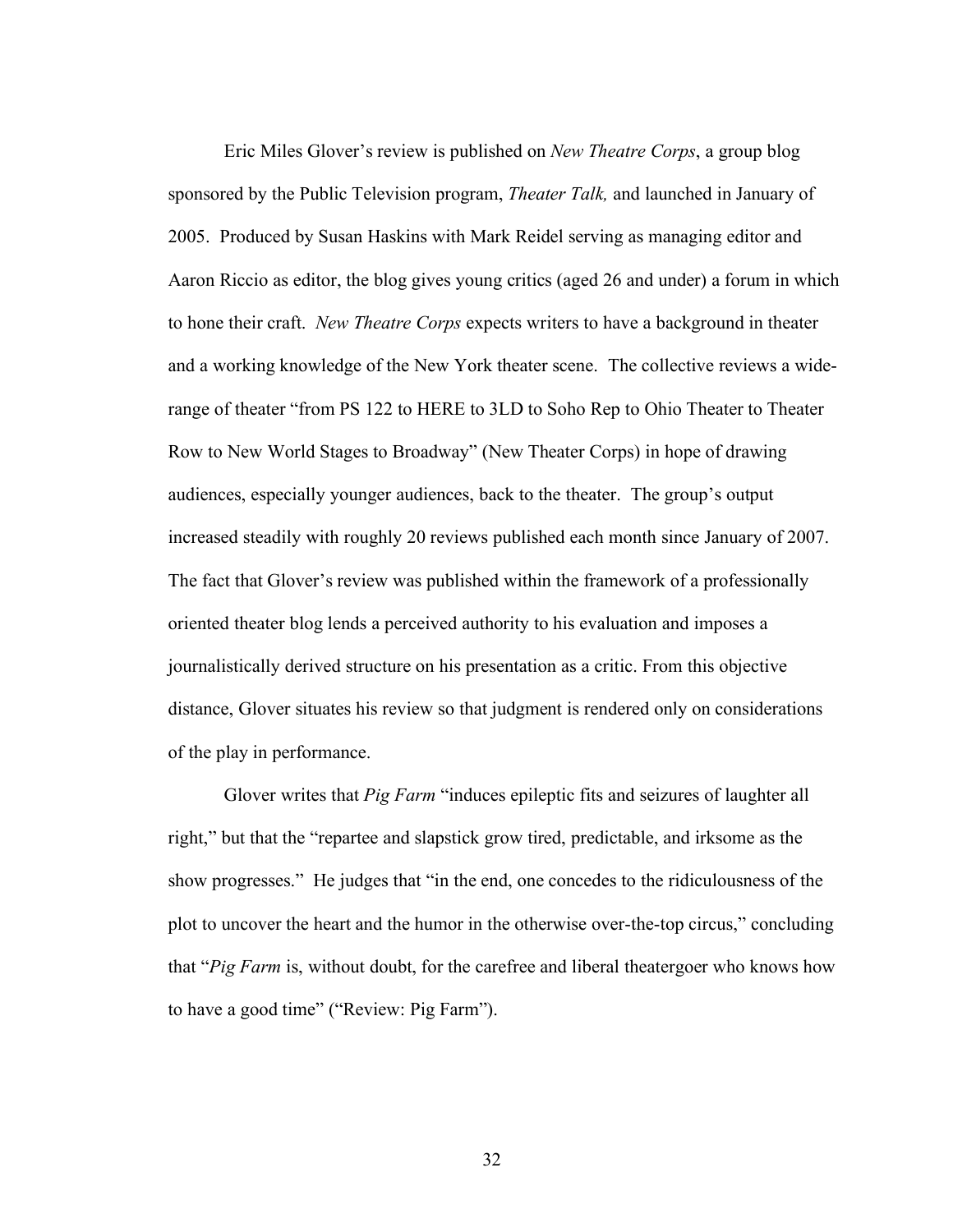Like Glover, Garrett Eisler's review on *Playgoer* assumes a distance akin to the journalistic-critic. He writes that the play works as an "extended parodic sketch" ("Review: Pig Farm"), but judges that it needs to be tighter. He suggests that, "ideally the whole play would be a 90-minute ride instead six scenes across two separate one-hour acts" ("Review: Pig Farm"). He notes that the "chief pleasure of Pig Farm is to watch a cast of four terrific comedy actors" play Kotis's parodic "style to the hilt" ("Review: Pig Farm").

In contrast to Glover and Eisler, Joshua James presents himself on his blog *The Daily Dojo* as a playwright who, feels "a wee bit uncomfortable reviewing a new play," ("Pigfarm") preferring to discuss the dramaturgy of a play with more intimate and oneon-one approach to the more public nature of reviewing ("Pigfarm"). Having framed his response in that perspective, James praises the play for its potential, but judges that it "ultimately failed in the end." He writes that the play did not have "enough fun and games to make me laugh loud and long enough to justify the time spent. Not enough drama, no real moments or emotion that stayed with me after the show. That's it, it didn't MOVE me" ("Pigfarm"). James expresses interest in watching Kotis develop as a playwright and compares him to Sam Shepard whose plays had "the same problems in the beginning and didn't get them fixed until well into his career" ("Pigfarm").

James Comtois's review on his personal blog *Jamespeak* is conversational in style. He directly references Isherwood's review and disputes the *Times* critic's assessment that the play fails in its larger aim of satirizing the "excesses of the United States government and what he sees as the sluggish-minded, fat-bellied populace who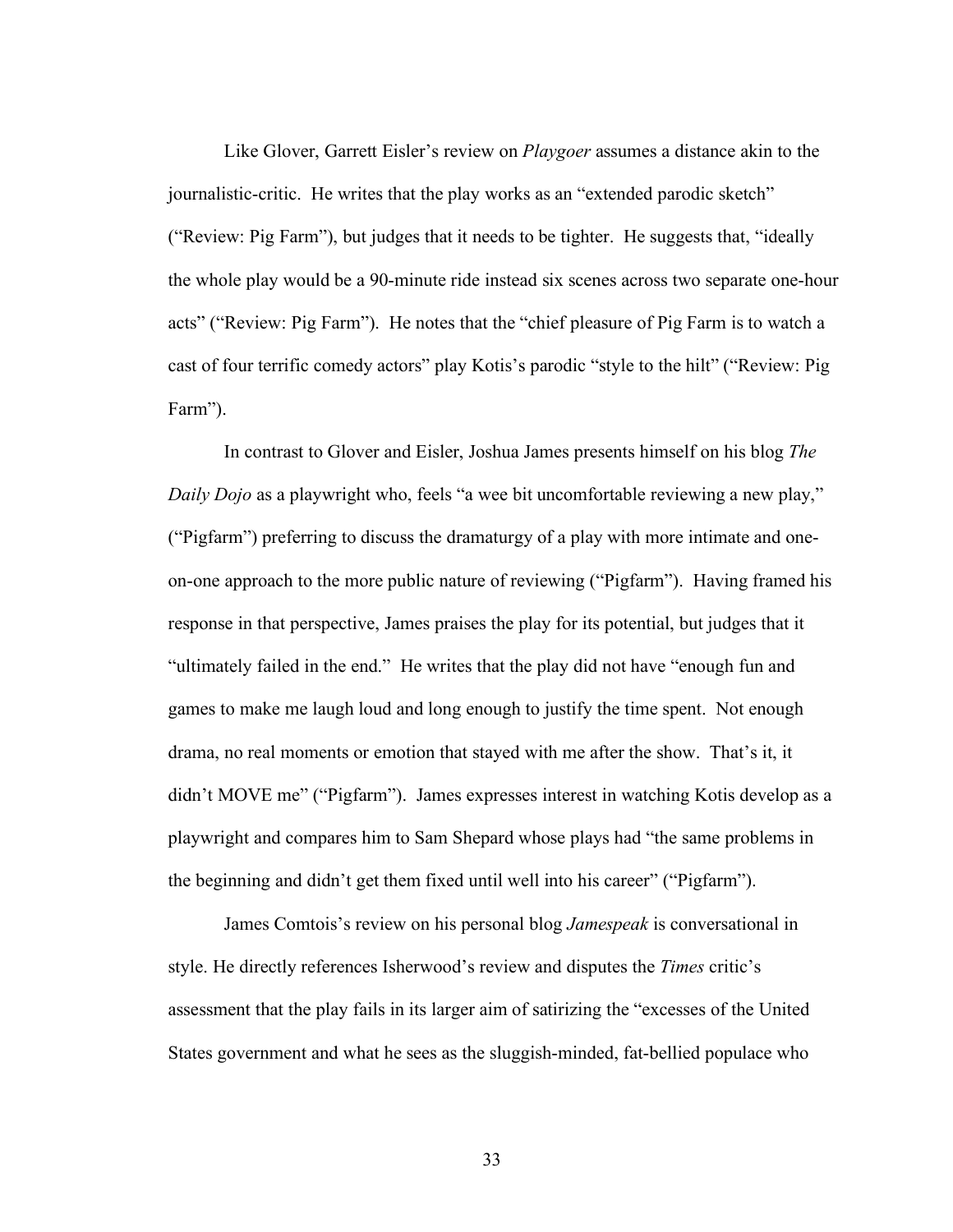elected it" ("Pig Farm Offers"). According to Comtois, Isherwood misreads the playwright's intentions. In Comtois's view, *Pig Farm* has no larger aim "beyond making the audience laugh." He writes:

> From my viewpoint, Mr. Kotis and Mr. Rando are making fun of The Big Statement (or at the very least, using the convention of The Big Statement as a way to have fun). And Pig Farm is fun, despite Mr. Isherwood's snide (and frankly bizarre) assessment. The cast and crew just go with Mr. Kotis's frenetic script and make no apologies. ("Pig Farm")

Overall, he judges that the humor of the play is uneven though "there were enough genuine belly laugh-inducing scenes throughout to make the show enjoyable" ("Pig Farm"). He explains what the play attempts to do, noting that "many authors often use comedy as a means for social commentary" but that Kotis was doing "the opposite: using social-political commentary as a means for comedy" ("Pig Farm").

On *Parabasis*, Butler's bias against Charles Isherwood plays a significant role in his review of *Pig Farm* whether intentional or not. He deems Isherwood's review of *Pig* Farm "incredibly unfair and dismissive" ("This Week") and not a "particularly good way" for Roundabout's subscriber audience to "judge whether or not you want to see the show" ("Happy Pig Farm"). He asserts that other reviews had been written, both positive and negative, that "managed to engage with the material" ("Happy Pig Farm") in more depth. He felt that Isherwood's choice to compare the *Pig Farm* to *The Lieutenant of Inishmore* illustrated a lack of knowledge about the genre of the play.

Given Butler's admitted bias against Isherwood, his assessment of the play's critical reception may not be reflective of the entire range and depth of critical disapproval of *Pig Farm*. Of note is Linda Winer's review for *Newsweek* in which she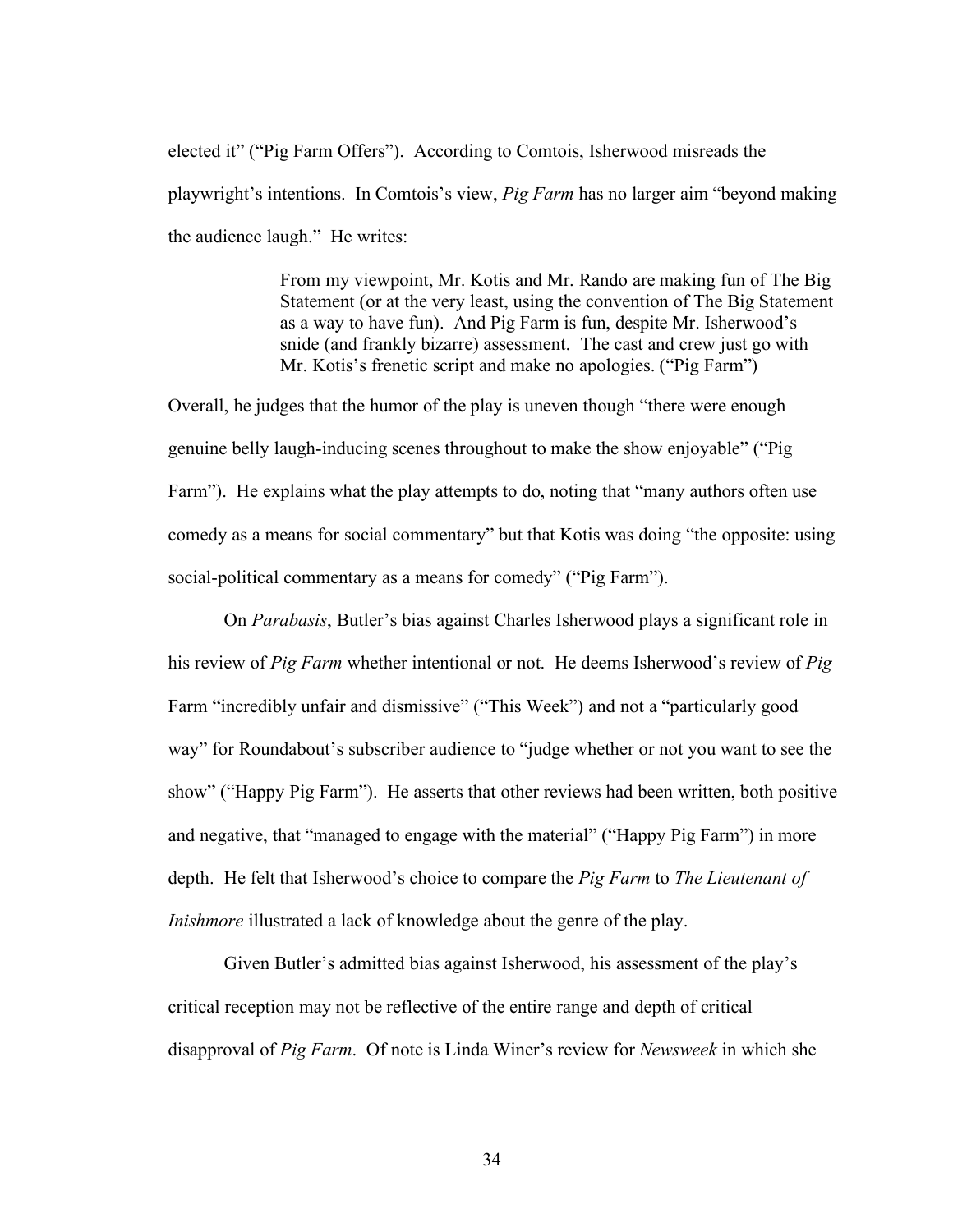writes that *Pig Farm* is "witless, pointless and unrelentingly idiotic" and suggests to her readers that if they think that "sounds like fun – and it clearly did to some theatergoers at a recent preview; then the mean and stupid have indeed inherited the earth" (qtd. in Broadway.com). Winer also compares the play to McDonagh's work, writing that *Pig Farm* has "a jealous eye toward the splatter-gore, gross-out smarty business of *The Lieutenant Inishmore*," but overall "even, that description is way too kind" (qtd. in Broadway.com). At issue is the visibility of the *Times* daily review and the likelihood it would have a greater impact on the Roundabout's subscribers and potential single-ticket audience. Of particular interest to this study, is whether disputing the review of the *Times'* critic as Butler and Comtois do is appropriate within the context of a review, a subject that will be explored in further depth later in this chapter.

Dan Trujillo's post on his personal blog *Venal Scene* reads more like a response than a review. He doesn't attempt to open up the work for the reader. There is no analysis of the production nor does he indicate how he feels about it. His blurb-style descriptions of the comedic style of play and its intention don't communicate the experience of the play; rather he assumes that the reader will be able to infer meaning. He writes:

> PIG FARM had the feel of a well-funded midnight show on old Ludlow Street, a send-up of the great American lyrical rural playwrights. Like Mel Brooks without the Borscht. All one expects from Shepherd or Steinbeck or Inge plays out on stage: the stoic American-Gothic characters, the flights of poetry repeated with Great Irony, the climactic acts of violence that Fertilize With Blood. Only it's all ridiculous. ("Goddam Pig Farm")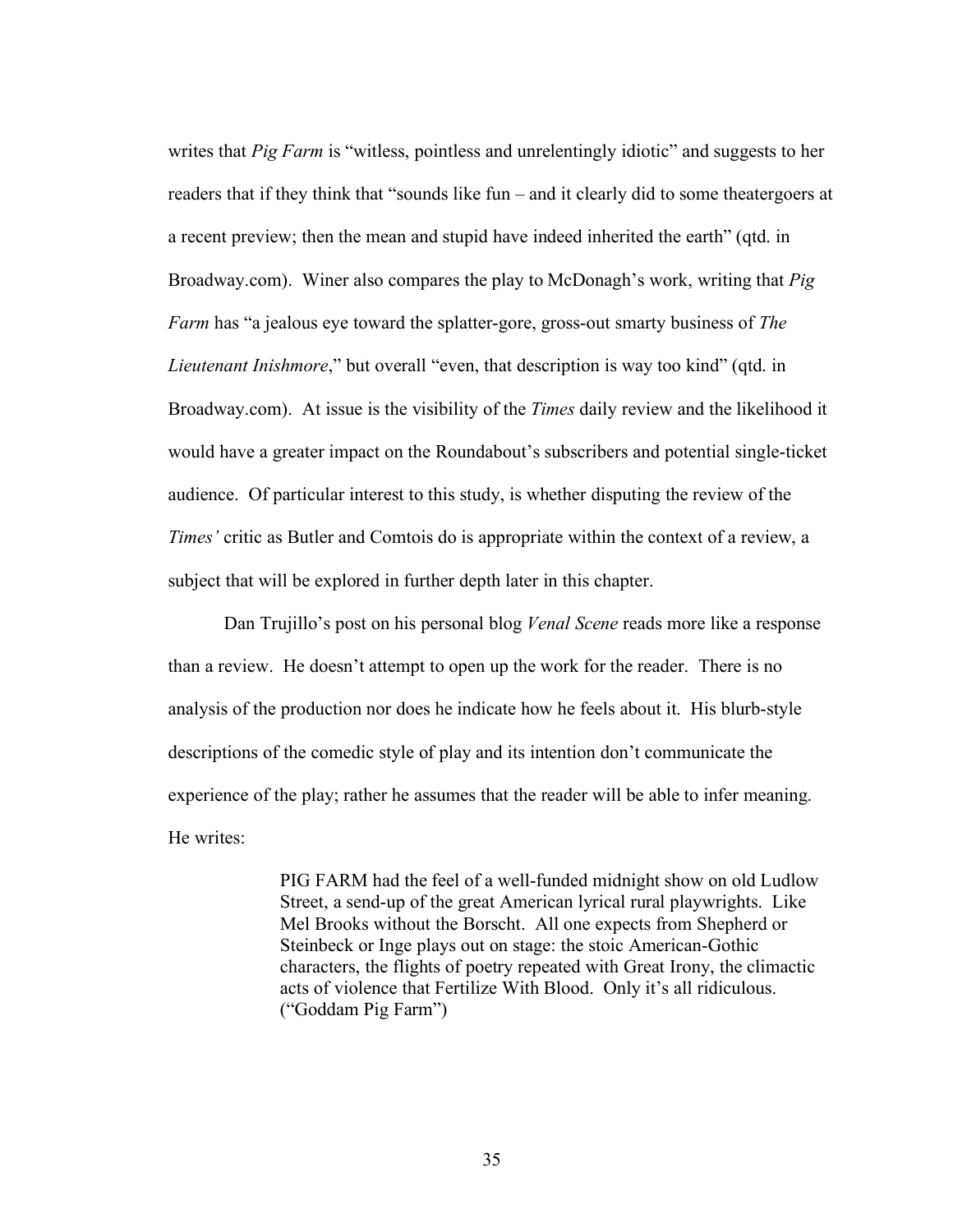Claiming he does not do reviews on his blog *Collision Works*, Ian Hill writes several paragraphs detailing his various experiences working with Kotis. Hill refers to Kotis by his first name and states that the play was "funny in the deadpan, flat, deliberate- "bad"-writing style that Greg does so very well" ("Pearls Before Swine"). Hill observes that *Pig Farm* wasn't as "deep or dark or multi-layered as his best work," but concedes that if it were, "it almost certainly wouldn't be playing the Roundabout at Laura Pels" ("Pearls Before Swine").

On his blog, *On Theatre and Politics*, Matthew Freeman writes that *Pig Farm* is "a lot of fun," noting that although he hadn't seen *Urinetown*, he could "see why Isaac is so enthusiastic about this play" ("Pig Farm"). Freeman feels that the play is a "physically inventive comedy, gracefully enacted" and that "the language is joyfully bizarre and distanced. The direction GETS the text perfectly, and the actors all seem in just the right world. I laughed my ass off. I would. I'm 30" ("Pig Farm"). Freeman's style is conversational and his point of view highly subjective. He expresses a clear bias toward the type of theater he likes and the audience he feels should be going to the theater. Freeman mentions that *Pig Farm* "received a negative review by Charles Isherwood" and in light of the *Times* ability to "make or break a show in this town" explores why "plays like *Pig Farm* (essentially the next thing out of the pen of the *Urinetown* team, and it's brilliantly funny) gather so little buzz among their true audience" ("Pig Farm"). Freeman identifies several issues – dwindling audiences, restrictive ticket prices, and the difficulty of advertising a production with a limited run to a local audience who may be unfamiliar with the play. He offers Blogger's Nights as a possible solution for turning "a risk-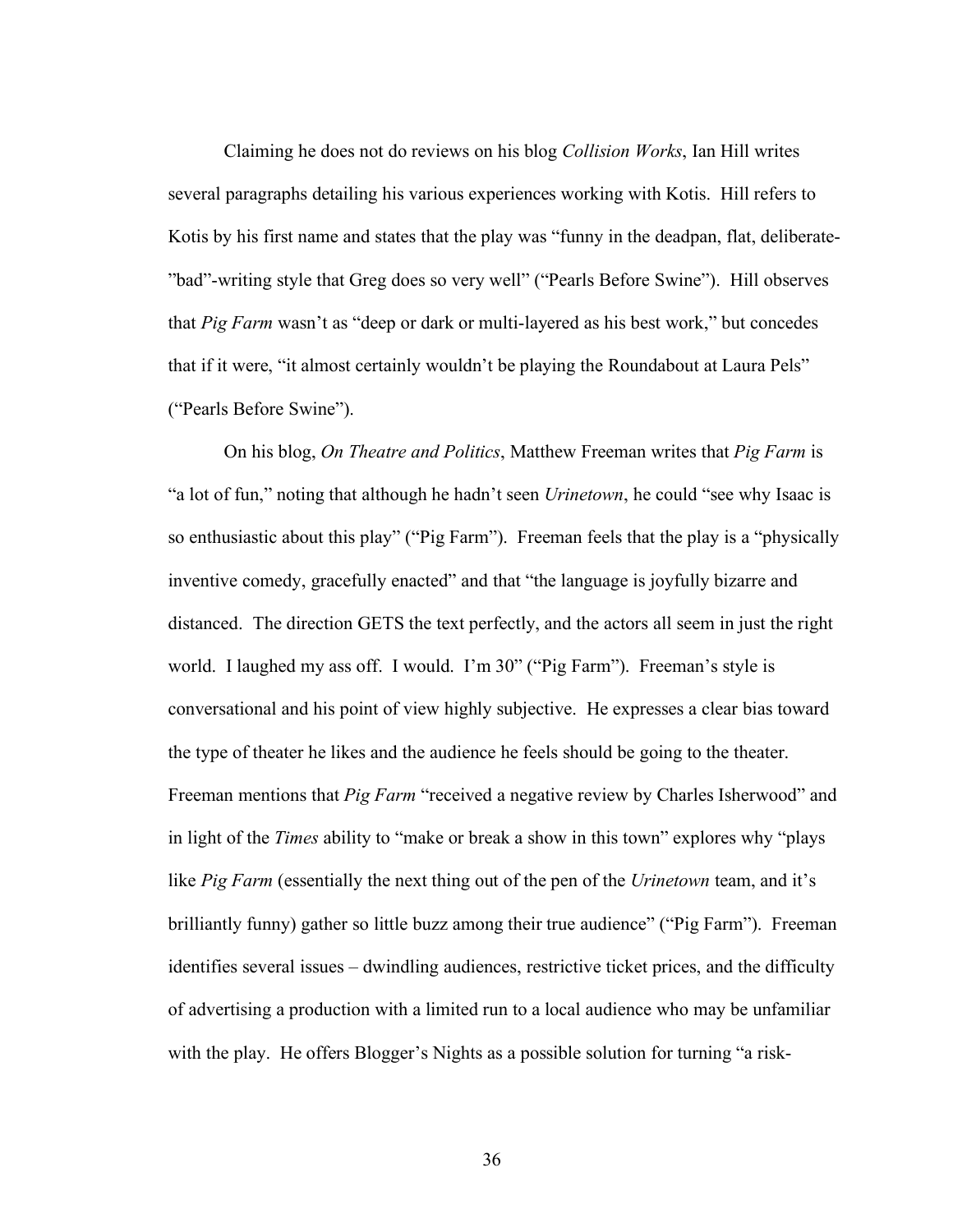averse, aging audience into a young audience, hungry for the next big play, checking the listings to see where they should go" ("Pig Farm"). He writes:

> Not too [sic] toot our collective horns (we're not anything to write home about yet) the fact is that media is far more democratic than it once was, and opinion is far less of a precious commodity. I'm sure Charles Isherwood and Ben Brantley don't feel competitive with the blogsphere [sic], partially because they welcome (or I would hope they welcome) a healthy discussion of their criticism and an acknowledgment that someone is paying careful attention. Broad discussion is good for us. ("Pig Farm")

The Blogger's Night group came out in support of Kotis because he was an Offoff Broadway playwright getting a production in an Off-Broadway house. In his review, Eisler writes that the Roundabout production represents Kotis's "*graduation*, in the eyes of the professional theatre world, into a bona fide 'establishment' playwright" ("Review: Pig Farm"). Most of the bloggers who participated in the Blogger's Nights events were early career artists whose own work was being produced in OOB venues, thus they identify with Kotis and what his success might represent for the OOB community.

The reviews also express a desire to have work produced in larger venues that, like *Pig Farm*, reflects the aesthetic and socio-cultural concerns of their age group. In his review, James suggests that Kotis writes for an audience that "includes folks like me and the others there who get him and don't get enough work presented to us on the big stage" ("Pigfarm"). He considers the show at the Roundabout "a missed opportunity," explaining that the audience who "will enjoy PIG FARM the most aren't the ones who are sitting in the audience for an Off-Broadway show" ("Pigfarm"). He notes:

> That specific audience, one who would help the writer and director find the soul of just not that play but possibly their next play, won't be in the house watching. That audience cannot afford to come to an Off-Broadway show. That audience won't spend fifty bucks for a show. ("Pigfarm")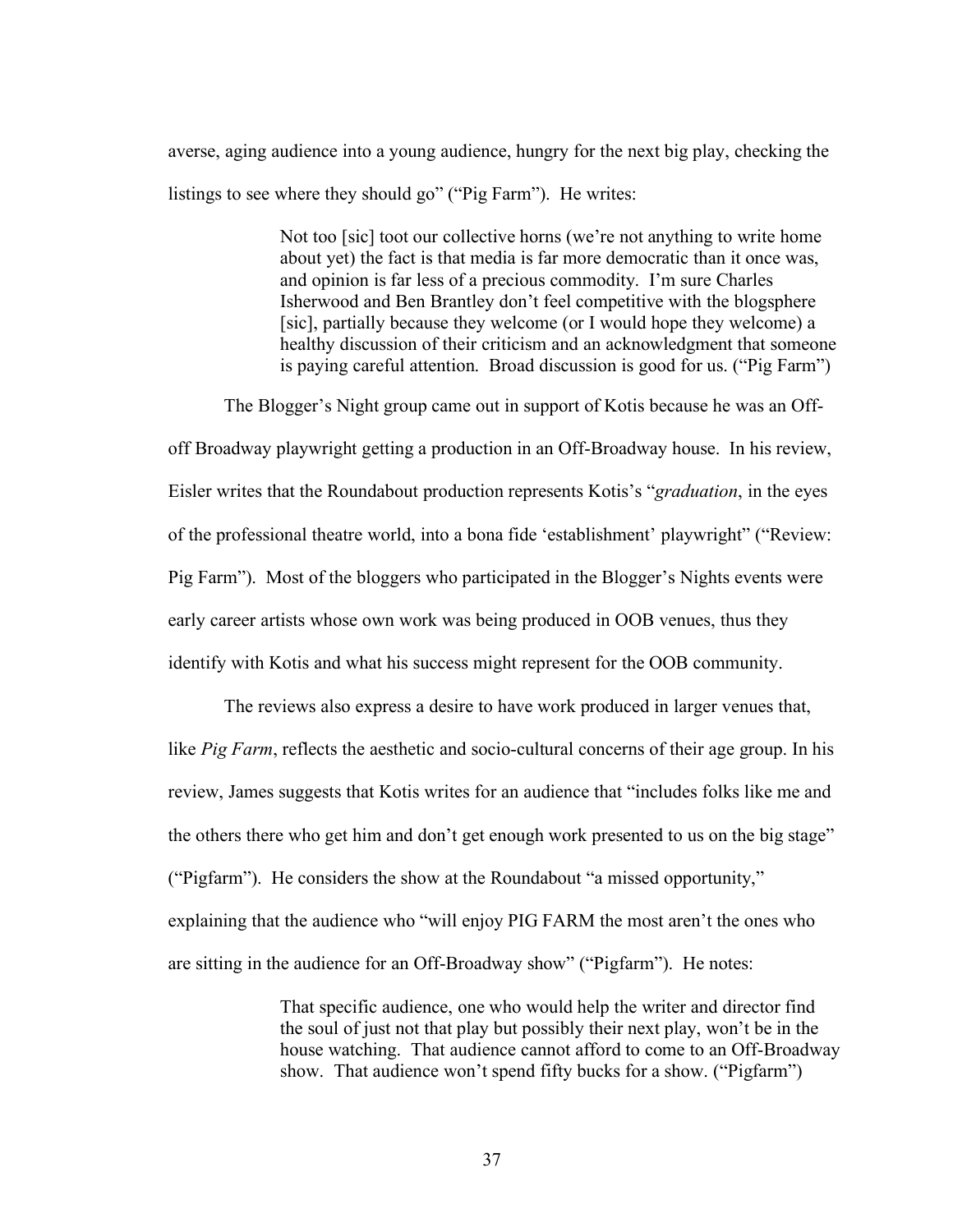Discussion on Eisler's blog revolved around ticket prices for *Pig Farm*, with an anonymous commenter asking whether *Pig Farm* was worth the cost and hinting that Kotis "probably doesn't care too much about pricing" ("Review: Pig Farm") since the success of *Urinetown*. It is unclear whether the commenter was trolling (deliberately trying to inflame) or whether he or she had a genuine stake in the community. The commenter asked whether "any of you playwright bloggers" would remember taking issue with the pricing of Kotis's play when their play was produced, or would they "be so exhausted, older, and hungry for a paycheck, that the matter of ticket prices will be forgotten when the career kicks in" ("Review: Pig Farm").

Explaining that prices guide the audience, Matthew Freeman suggests that *Pig Farm* "would be far better received by a younger, hipper audience" if the price were lower because "their dollar just doesn't go to \$55 dollar tickets for a two hour, four character, comedy that often" ("Review: Pig Farm"). John Branch affirms Freeman's comment, stating that he "might be persuaded to try to see" the play "if it were being presented at the kind of place where you can pull up a stool and grab a beer" ("Review: Pig Farm"). For Branch, Kotis's move into an Off-Broadway venue appears to "be a case where financial success for the playwright comes at the expense of his audience, i.e., the kind of audience that could best appreciate what he has written" ("Review: Pig Farm").

Summing up the comments, Eisler expresses disappointment in people's reactions to the *Pig Farm* Blogger's Night, observing that the experiment reveals "how keen people are to look for ways to knock other people's successes instead of building on them" ("Review: Pig Farm"). He explains that both he and Kotis had been accused by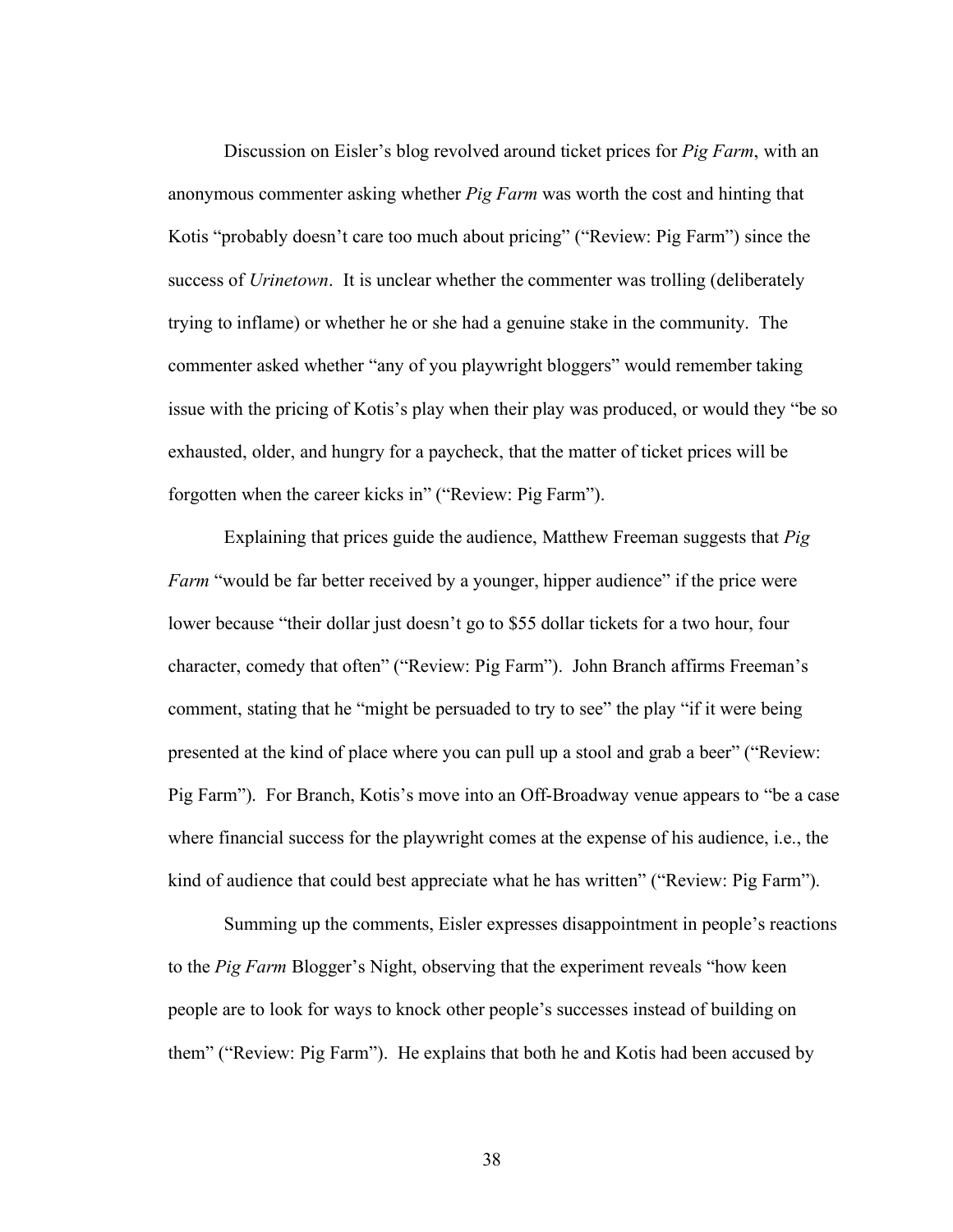anonymous bloggers "of having been corrupted by the system" ("Review: Pig Farm"). He suggests that bloggers have jumped to the conclusion that "somehow Greg is to blame for what the Roundabout is charging for his show" and that he was "thus somehow out of touch with his roots/not caring about the little guy" ("Review: Pig Farm").

Kotis's musical, *Urinetown,* made the crossover from its Fringe origins to play in regional theater venues, but many bloggers note that *Pig Farm's* humor and project did not connect with mainstream critics or the Roundabout's audience. Hill observes that the "venue, audience, and critical community that surround this show seem to not be the right one for it" ("Pearls Before Swine"). For Hill, the mainstream critical response to the play highlight "what happens when a show with a confusingly different aesthetic and morals and messages" that would be acceptable on Off-Off Broadway venue "DARES to invade a "proper" theatre" ("Pearls Before Swine"). Hill writes:

> While I hadn't felt that *Pig Farm* was exactly the best play I'd seen in a long time, I liked it, and I felt good in that it WAS a play that you could have seen in some Off-Off space, where the best work happens not from people trying to create something that could move to a bigger theatre, but from people bored and tired with what they see in those bigger theatres creating new and interesting work that doesn't fit the pigeonhole of "what sells on Broadway or Off-Broadway." Funny way to think of it, huh? "Hey, that Off-Broadway play was good enough for Off-Off-Broadway! ("Pearls Before Swine")

Dan Trujillo observes that *Pig Farm* is the "most un-Roundabout show I've ever seen" ("Goddam Pig Farm") and suggests that the sensibility of the play "seems – for lack of a more felicitous term – too young for Roundabout" ("Goddam Pig Farm"). He describes sitting "in front of an older couple on my left" whom he suspects were subscribers and who, "uttered not one chuckle" ("Goddam Pig Farm"). Trujillo observes that "to let go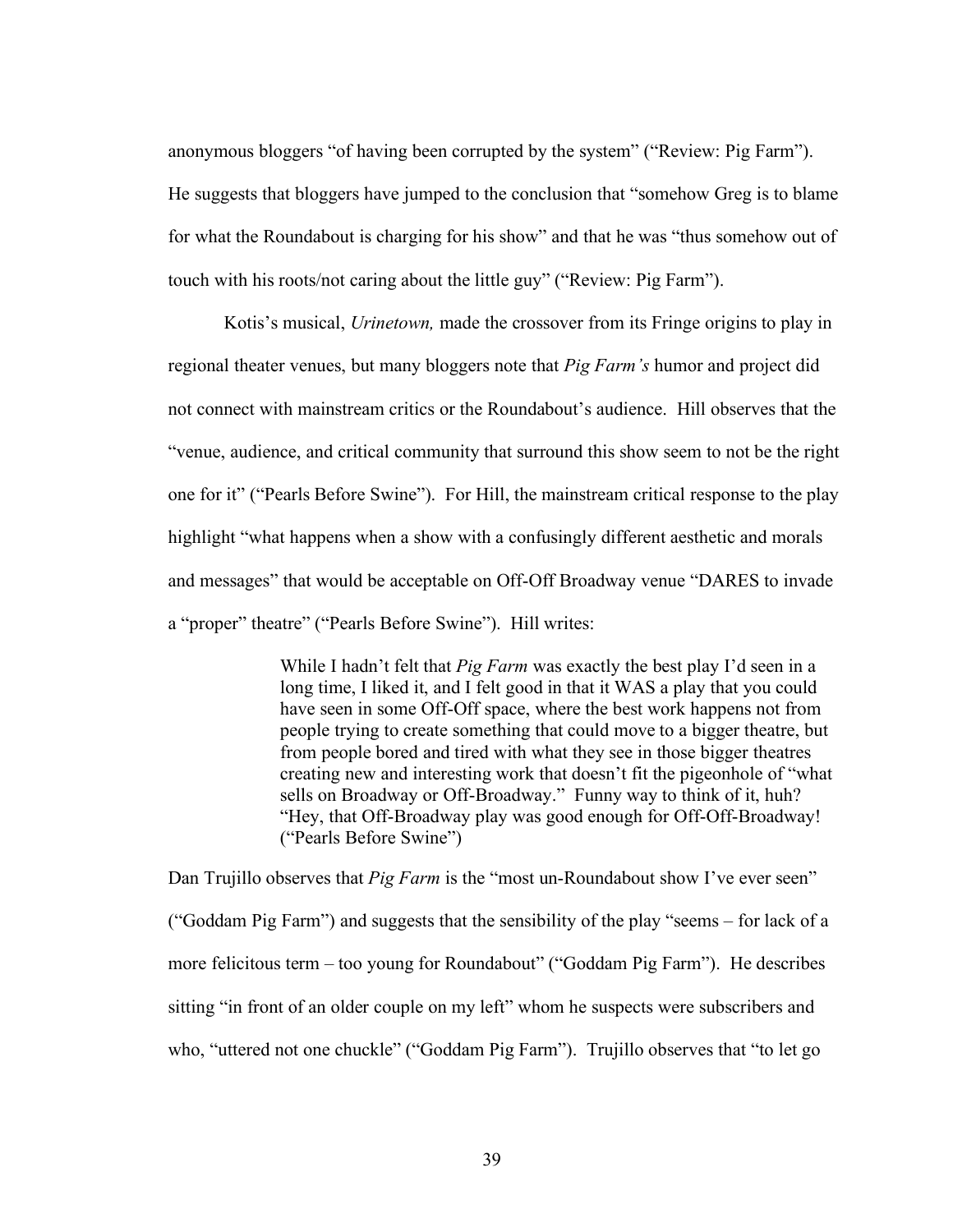of what one expects of a piece of art, even with a piece as good-time Charlie as PIG

FARM, seems to be a stunt that the Roundabout subscribership might not be willing to attempt" ("Goddam Pig Farm").

Matt Freeman remarks on the disparity between the play's intended audience and the audience that attended the Roundabout production. He writes:

> Basically, there [sic] crowd for this play didn't really get it. I don't blame them. It wasn't precious, wasn't meaningful and there weren't any songs or moments of flashy stagecraft. It's a big fatty cheeseburger from a Gourmet restaurant, cooked bloody red. It's for those of us that go to Paul's on St. Marks and don't make reservations for French cuisine each weekend. It's a play for the kind of people I WISH were going to the theatre more often. ("Pig Farm")

An anonymous commenter responded to Freeman's post stating he or she sensed "a certain out-of-line smugness in the blog reviewers' comments about how this play was written for young audiences" and the bloggers' characterization of the Roundabout's subscribers as "far too old, staid, and fixed in their ideas to get it, and the rest of the easy stereotyping in some of the reviews" ("Pig Farm"). The commenter informed Freeman that they "saw Pig Farm tonight and loved it" and that "three other 55+ longterm Roundabout subscribers I went with" ("Pig Farm") enjoyed the show as well. Contrary to Freeman's assertion that the show would only appeal to a younger audience, the commenter noted that "the only other people I know who saw it were both under 35 and they walked out at intermission" ("Pig Farm").

Thomas Garvey, a former critic for WBUR in Boston turned blogger-critic, *The Hub Review*, reacted negatively to Freeman's review asking "Is this really the best these bloggers can do - complain about the ticket price (and actually try to "gauge" the quality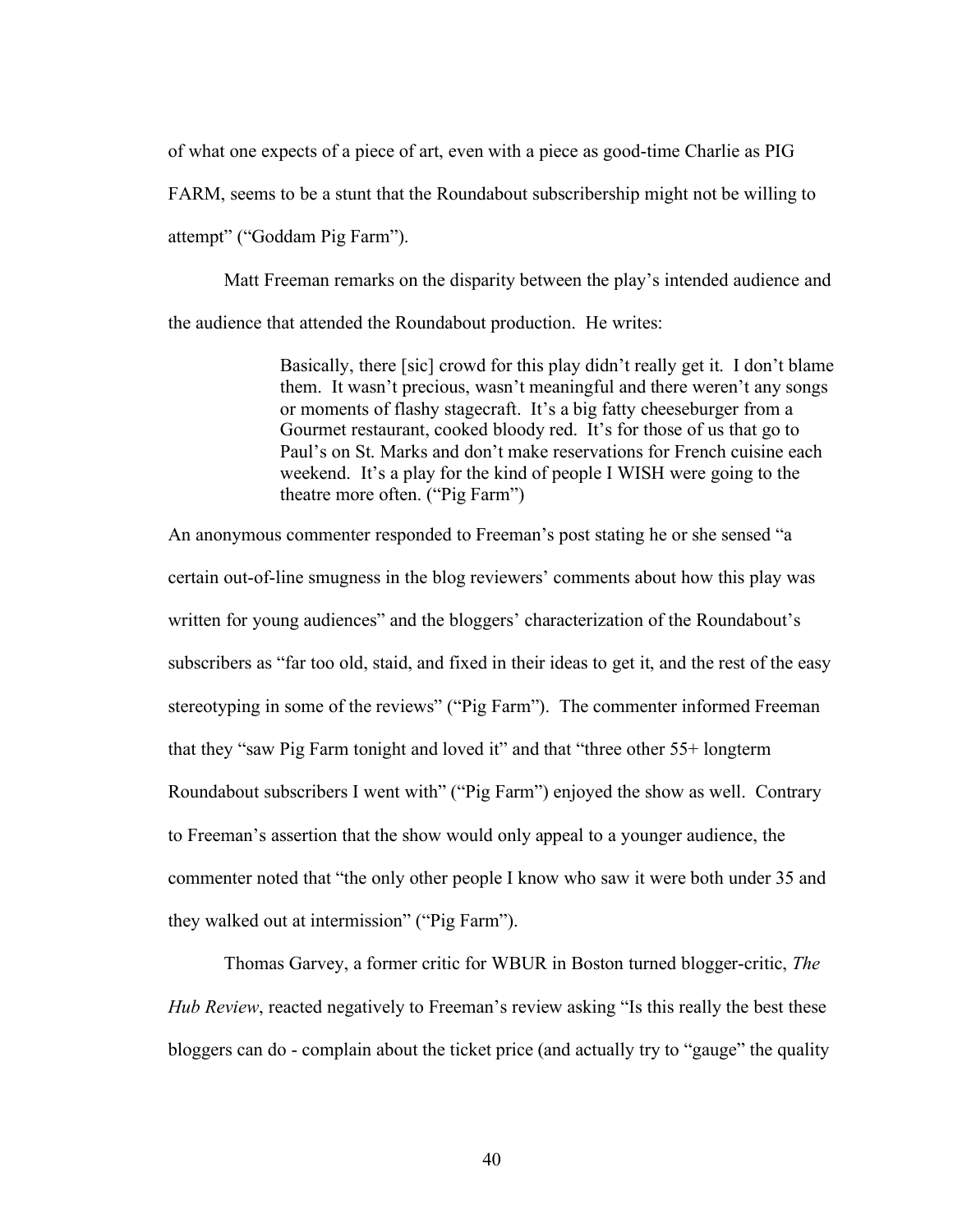of the show against it)" (Hennessey "What Do We Do?"). He suggested that the bloggers "send your gripe to the landlords of the theater, kids" and advised against conflating "these concerns with the quality of the work in question" (Hennessey "What Do We Do?"). According to Garvey, the "only time a critic need concern himself (or herself) about ticket prices" is when "tickets are clearly out of line with current economic realities (i.e., if "*Pig Farm*" cost as much as - well - a Madonna concert!)" ("What Do We Do?"). Garvey asserted that "comparing the cost of a theater ticket to that of a mass-audience vehicle like a movie or an (illegally downloaded) song is NOT an aesthetically valid point" and likened it to saying "this show would be great if you could play it on your ipod, but you can't, dude, so it sucks to the max" (commenting Hennessey "What Do We Do?").

Isherwood acknowledges a generational assumption about the value of theater, observing that "young people tend to think of theatre as being sort of an old-fogey art form that their parents go to," thus they do not attend theater regularly. Isherwood also affirms that, "of course, the cost is a big deal" (65). The blogger reviews point towards specific differences in taste, expectation and willingness to pay for cultural experiences between the Roundabout's subscribers, single ticket buyers, and the younger audience the theater was trying to reach. Since the purpose of Blogger's Nights was to advocate for new work by reaching out to a younger audience with whom the material might connect, it seems reasonable to point out the disconnect between the play, the Roundabout's audience base, the venue and the cost of tickets.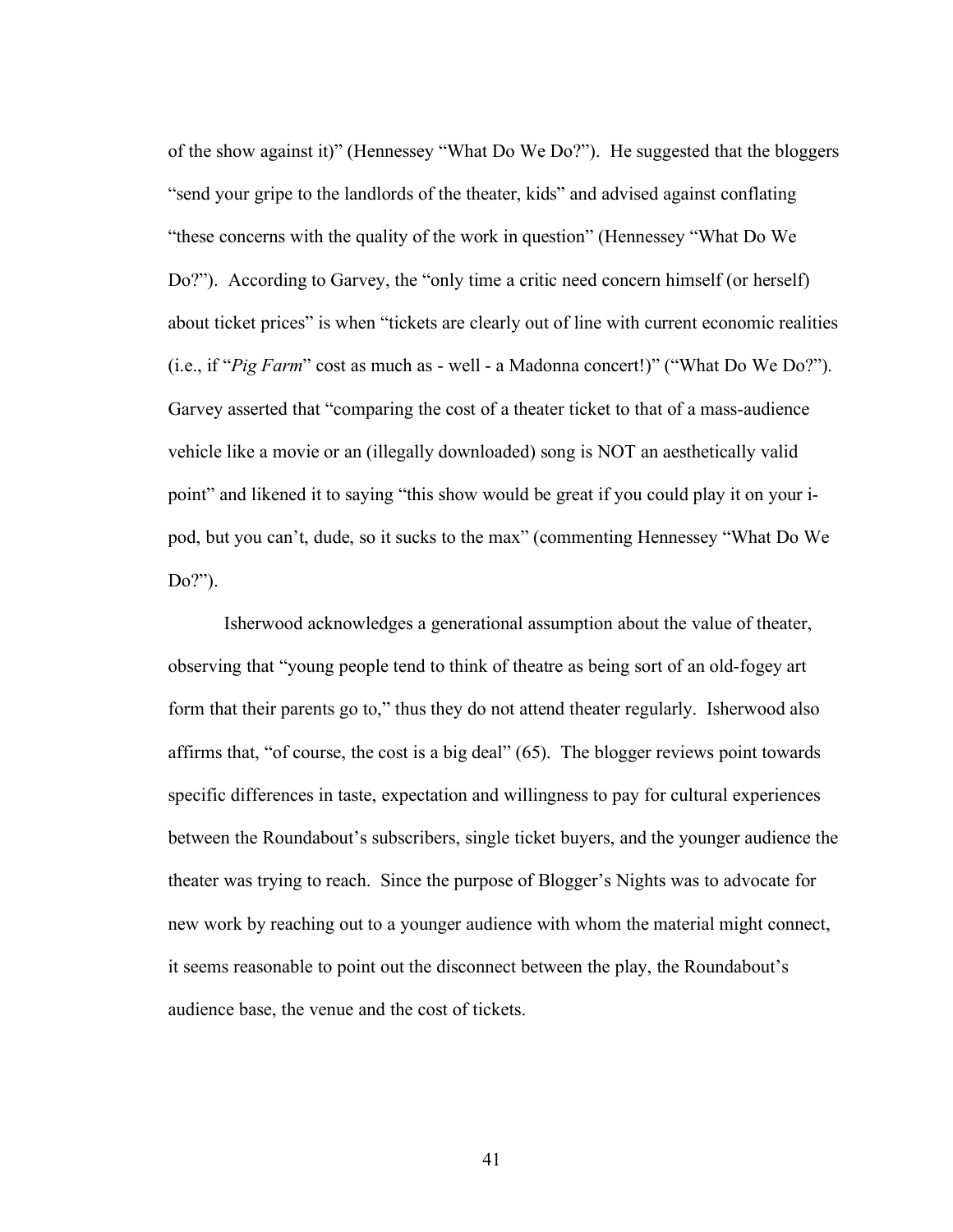Many of the Blogger's Nights participants were early career artists whose own work was being produced in Off-Off Broadway venues, thus their reviews reflect a set of aesthetic values and artistic preferences that they feel differ markedly from the subscribers of Off Broadway or the readers of the *New York Times*. The reviews display a tension between the artists who produce work Off Broadway and the Off Broadway sensibilities endorsed by the *Times* reviewers, a situation that may have existed for at least forty years. Off-Broadway represents traditional, fourth-wall theater with older plays that are written in more conventional styles while Off-Off Broadway offers new plays by new playwrights that may be more challenging in form, content and presentation (Goldman 135). Goldman characterizes Off Broadway as a "product of the fifties" and Off-Off Broadway as a movement of that is rooted in the various avant-garde movements that began in the 1960's (132). Goldman details a Drama Desk meeting (date) in which George Oppenheimer, a critic for *Newsday*, asked a panel consisting of Gerald Freeman, Tom O'Horgan, and Richard Schechner the following question: "…I wish you'd tell me the answer: Why do you hate us? We don't hate you" (qtd. in Goldman, 136). Schechner responds:

> Broadway isn't worth being contemptuous of. It's disappearing into highrise buildings anyway. Something can be important in one of three ways: economically, socially, artistically. Artistically Broadway is of no importance. Socially, yes: we get together and talk, like now. Economically, it is of no interest: if it died, the New York tourist business would suffer slightly, but it has no effect on the gross national product and no one would mourn. There's no point in whipping Broadway; one wants to preserve it because of its quaintness. It's like the Alamo—a tourist attraction we should all remember (qtd. in Goldman 136 – 137).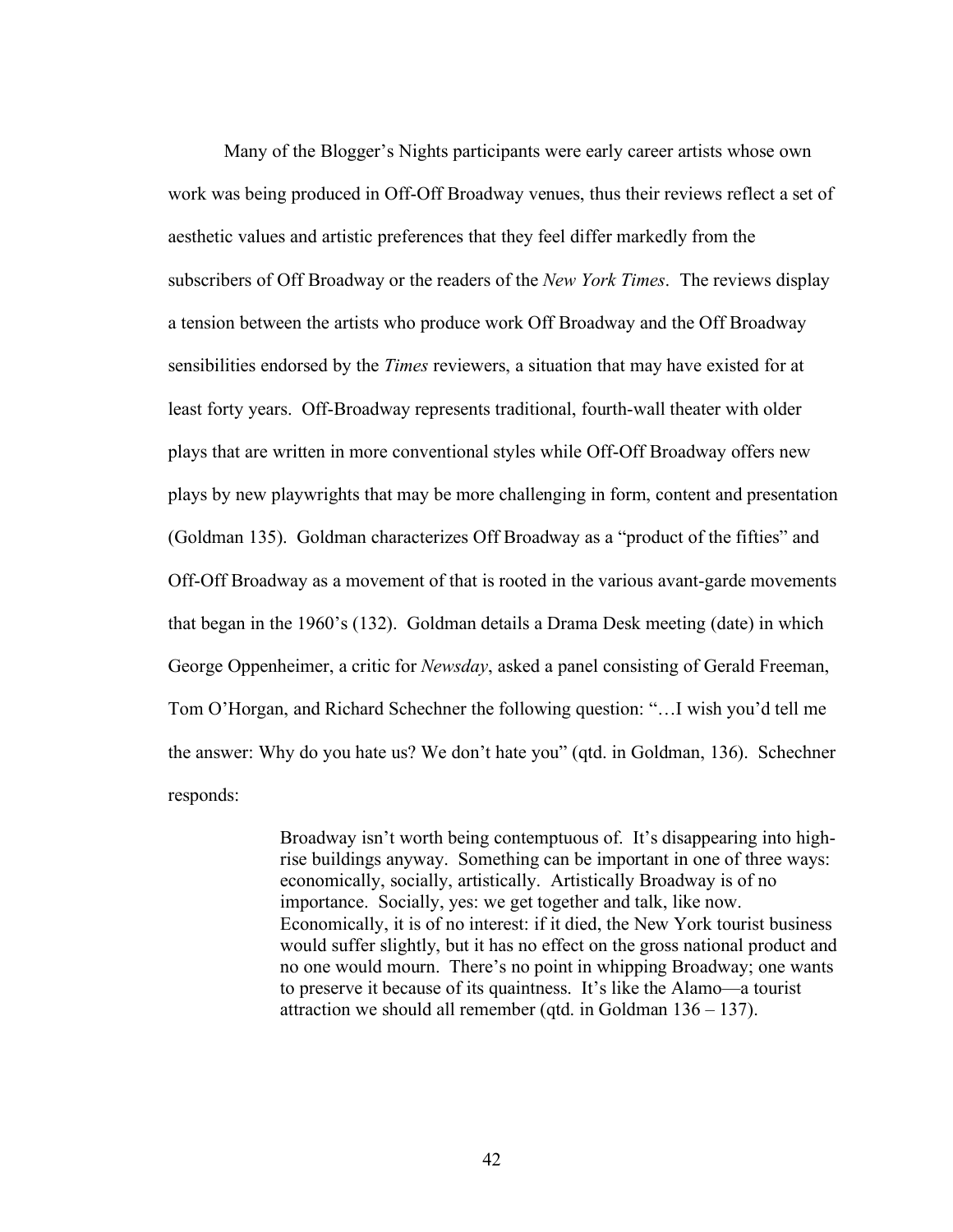The reviews reveal a frustration with the audience for Off Broadway theater and for what is perceived as an attitude toward these new plays that have moved uptown into the Roundabout and The Vineyard. There is also a generational bias on the part of the bloggers that borders on contempt. The next case study further demonstrates this friction.

# *Analysis: The Internationalist*

The following bloggers participated in the event: Isaac Butler, *Parabasis*; Jason Grote, *The Fortress of Jason Grote*; Garret Eisler, *The Playgoer*; playwright, Adam Szymkowicz, *Adam Szymkowicz*; Tweed, *Obscene Jester.* The following bloggers also participated: Matt Johnston, *Theatre Conversation and Political Frustration* (review no longer on nytheatre.com); Mark Armstrong, *Mr. Excitement News* (invitation only blog); George Hunka, *Superfluities* (deleted). None of the reviews offered discount codes for tickets.

In his *New York Times* review, Charles Isherwood labels *The Internationalist* a "quirky, weightless comedy." He describes the play as "willfully unintelligible" explaining how "scenes end suddenly or pointlessly" and that "essential questions remain unasked or unanswered, characters lack definition, non sequiturs await at every turn" ("Traveling"). He notes that "the play is like a jigsaw puzzle in which no two pieces seem to fit together, by design" and suggests that "for a while the spell of uncertainty and mystery it evokes is appealing, or at least intriguing, particularly if fuzzy narrative is your kind of thing" ("Traveling"). While he credits Washburn for her "wry, ambiguous dialogue," he indicates that "the little shards of amusing dialogue become less frequent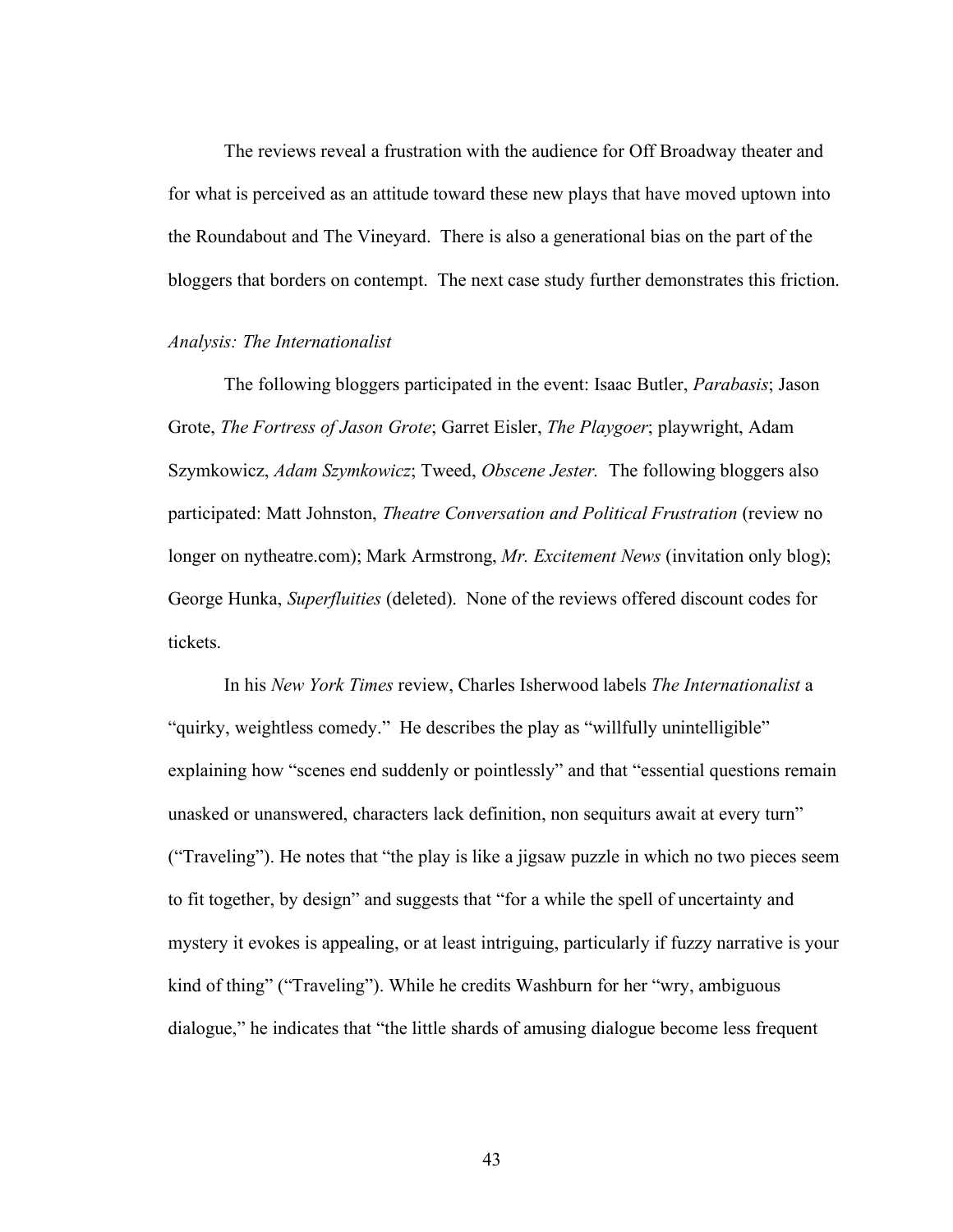and less satisfying as the play wanders on, with flickering signs of meaning dissolving as quickly as they appear" ("Traveling"). Isherwood writes:

> For this viewer, Ms. Washburn's scattered dramatic scheme failed to serve any purpose larger than leaving the audience, like the central character, in the dark. The play's atmosphere, pregnant with sinister comic significance, suggests Lowell's odyssey is meant to be a metaphor for something, but Ms. Washburn isn't about to be so unsophisticated as to give us a clue as to what it is. (I would guess she's a big fan of Caryl Churchill, but an intelligent order reigns in even the most oblique of Ms. Churchill's works.) The most you can say is that *The Internationalist*  makes a general statement on the cruel discombobulations of serious jet lag. I'm afraid this is not an agenda that's likely to give pleasure to many in the audience. ("Traveling")

On *Playgoer*, Eisler praises Anne Washburn for using "stage language for purposes other than showing off how articulate and overeducated" she was, noting that her "dialogue dramatizes, in different ways, how fractured communication between human beings can be" ("The Thugs"). He judges that "what keeps *The Internationalist* watchable is the looming menace and uncertainty of this world, and Zak Orth's winning performance as a mediocre over-polite yuppie getting in over his head" ("The Thugs"). He also acknowledges a "nice subdued ironic tone to the play and the staging" which was "a welcome relief to the smug intellectualism and pandering sentimentality so common in the new plays that get produced" ("The Thugs"). Eisler observes that although "*The Internationalist* may not give you much to "take away" (though there is an ideological current of a parallel US/male hubris)," he was "fully engaged moment to moment by its original and idiosyncratic vision and, yes, language" ("The Thugs").

Adam Szymkowicz begins his review on his self-titled blog by admitting he has "never really written a review on my blog before" ("Internationalist"), but suggests his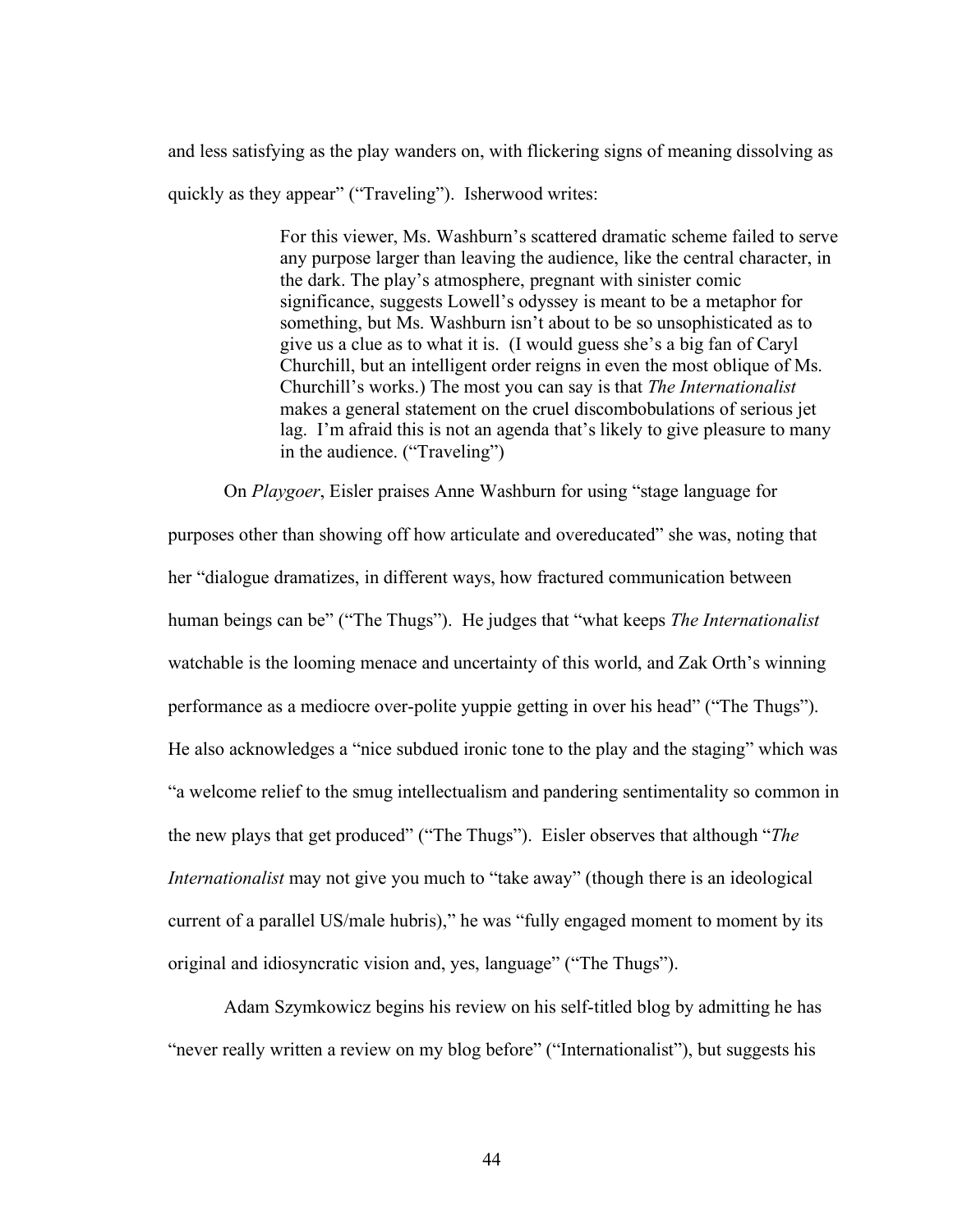review of Washburn's play may lead to more. Focusing on the lead performance of Annie Parisse, Szymkowicz feels the show suffers because of the absence of Heidi Schreck, who originated the role and who Szymkowicz disclosed as a friend. It was Szymkowicz's opinion that Schreck "brought an energy to this play in the first two incarnations that could have made this production transcendent" He tries to articulate "what Heidi brought to the part that Annie didn't" and notes only that "Annie is not a character actor and when she put on a wig to play an old woman it didn't work" ("Internationalist"). He acknowledges that in contrast to Parisse, Shreck was able to bring her character's storyline "forward which is more what I think the play needs" ("Internationalist"). He encourages his readers to go see the play and commends The Vineyard for producing the play ("Internationalist").

Butler's review on *Parabasis* begins by summarizing and linking to the posts of the bloggers who participated in the event. He then states that he cannot think "of a writer whose success we should be supporting as a blogosphere more than Anne Washburn" ("Happy Internationalist"). Butler also discloses that he is friends with Washburn and that he has worked with her, but explains that he supports her work because she is "a good writer" and has "been a downtown fixture for years, making challenging, interesting plays with companies like Soho Rep, 13P and The Civilians" ("Happy Internationalist"). Butler also notes how important he feels it is to celebrate and support the fact that The Vineyard, an Off Broadway theater was producing Washburn's play.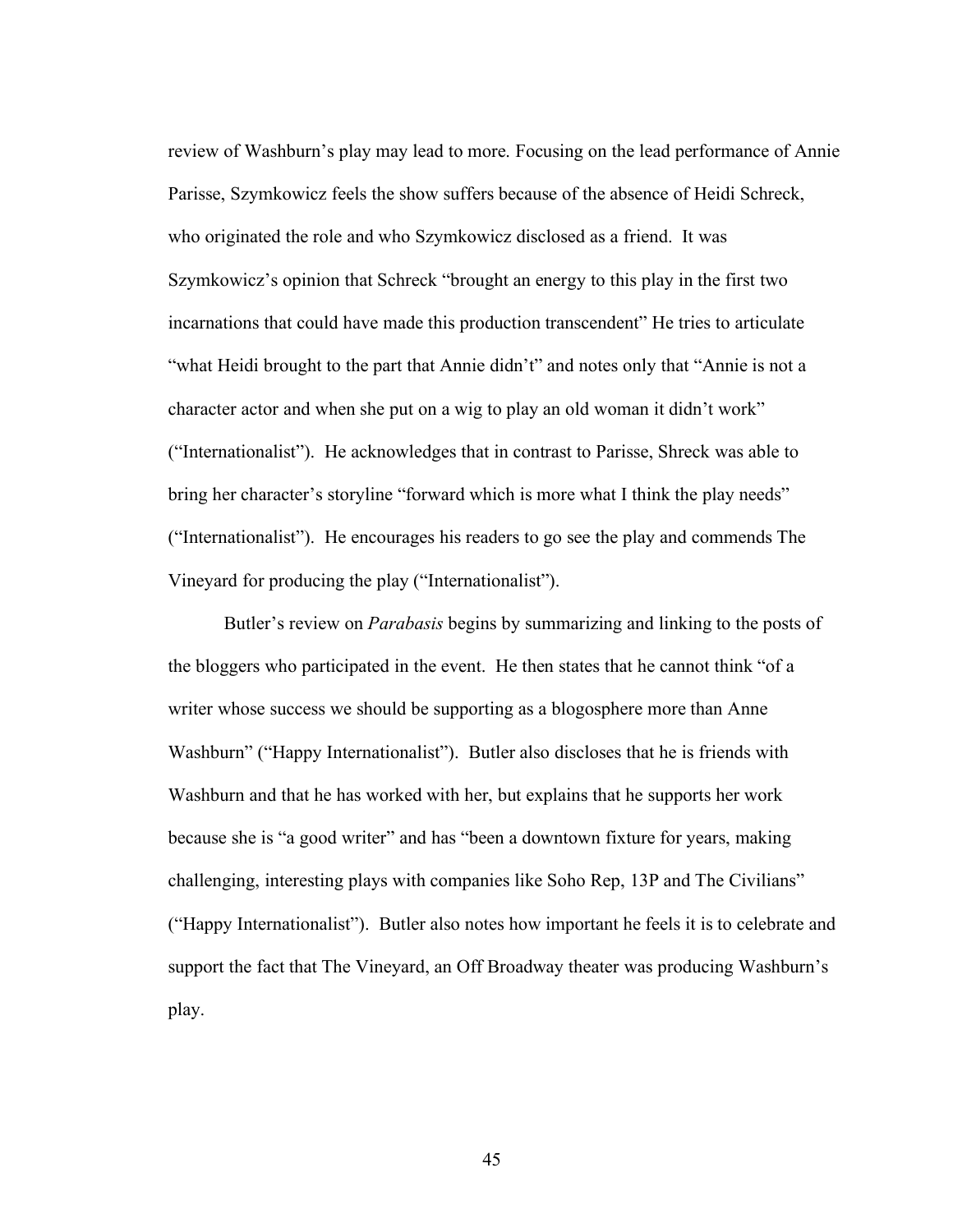Butler too cites Parisse's performance as "the show's one real draw back" because he finds her "too bland an actor for Washburn's language and for the world Schmoll and his designers have created for the play." Butler feels the satisfaction of the play is discovering the work as it unfolds and "unpacking the various inter-character dynamics" ("Happy Internationalist"). Butler acknowledges that, "if you're not doing that work, the play probably feels kind of empty and perhaps too clever," suggesting that was "certainly what Charles Isherwood thought about it" ("Happy Internationalist"). For Butler, Isherwood's review illustrates "a certain consumer mindset towards art" ("Happy Internationalist") and reveals an entitled attitude toward art. Butler writes:

> I'm here he says, Now entertain me. This play doesn't work like that. Washburn won't do all the work for you. Some plays and playwrights do. Some great works of art are perfectly comfortable with a consumer audience mindset (Euridice, for example, which I loved, fits into this category). *The Internationlist* [sic] treats its audience as a co-creator of the event itself, as much has to be determined in the individual audience's mind while watching it. ("Happy Internationalist")

Similarly, Tweed, posting on *Obscene Jester*, mentions Isherwood's review and refutes his assessment that Washburn's intent is to purposely evade understanding. He explains that "opacity is not something to be admonished…when utilized well, it fosters a valuable uneasiness and discomfort; think Richard Foreman, Joan Jonas, Mabou Mines, Radiohole, even Beckett for goodness' sake" ("In Praise")! Tweed claims that "critics are setting up an artificial barrier between 'high' or 'performance' art and playwrighting [sic]" and assuming that "that Playwriting is supposed to lucid [sic], laid out for the audience, while performance is meant to be, well, weird" ("In Praise"). He finds the unwillingness of an audience member to "think about Washburn's play" and who tries to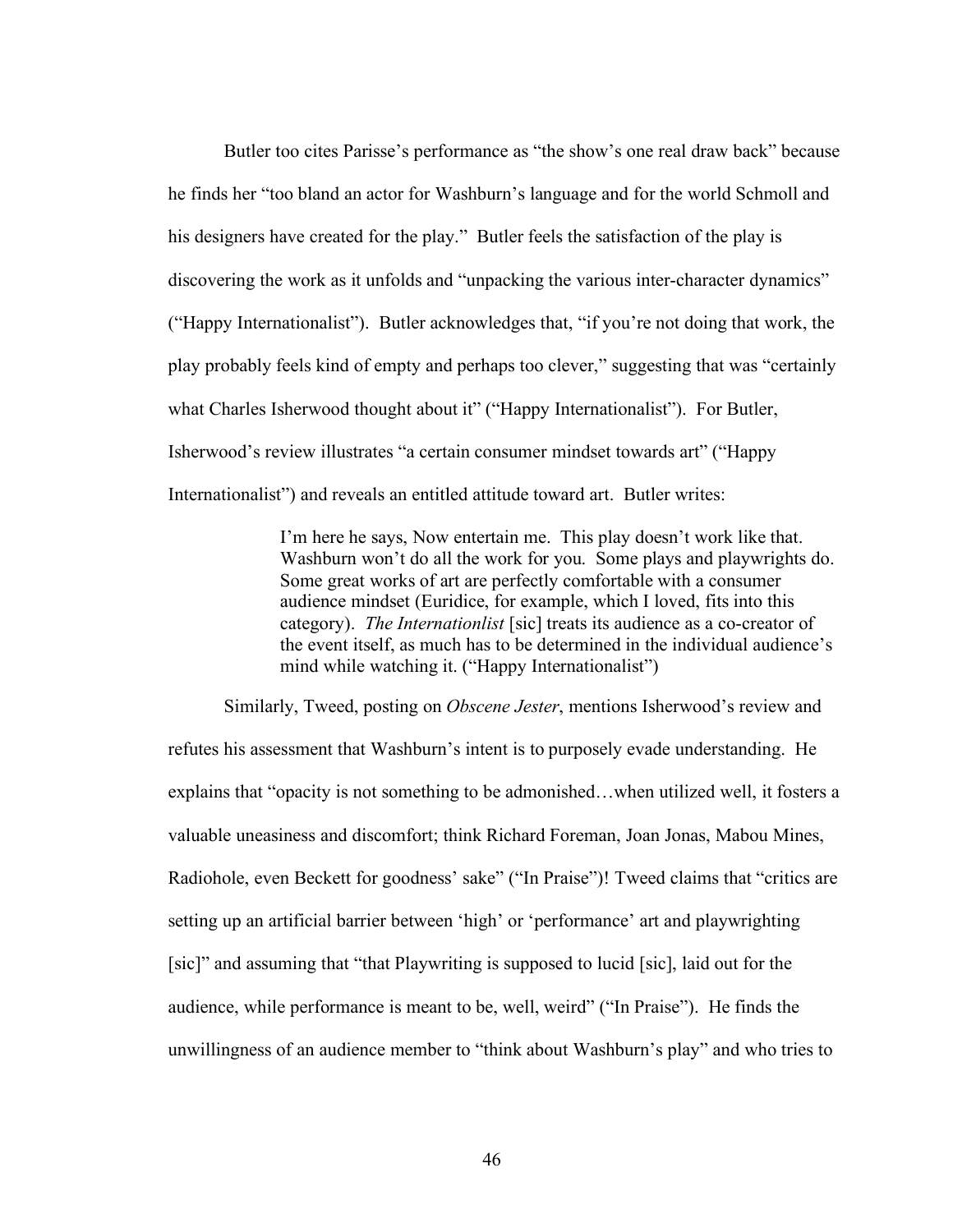"stop others from considering it…contributes to the narrative drek [sic?] that pervades the artistic zeitgeist" (In Praise). Noting that critically-acclaimed television narratives such as *24* and *Lost* reward audiences for being lazy and self-satisfied, Tweed proposes that "plays like Washuburn's [sic] can help awaken us to the more convoluted power relations and help the spectator reevaluate his or her position in the theatre and the world itself" ("In Praise").

The bloggers' reviews for both *Pig Farm* and *The Internationalist* demonstrate a perception that neither the subscriber audience for the Roundabout nor The Vineyard were open to the experience of the play, and the bloggers attribute this response to generational and class bias, pointing out that the function of the *Times* reviewers may be to affirm those biases in the interest of maintaining their subscriber base or the cultural values of the readership dictate the taste represented in the *Times*. Of all the reviews, Jason Grote's on his blog *The Fortress of Jason Grote* most directly addresses this issue.

Grote directs most of his review at the audience and critical response to the play. He posits that Off-Broadway theaters often risk alienating "their existing audience base" and getting "a lousy review from Charles Isherwood" when they try to reach a younger audience by producing more challenging, provocative work. He questions the role the *Times* critic plays in speaking for and sustaining the audience's perception about new work that strays from traditional narrative strategies. Acknowledging the authority of *The New York Times*, Grote wonders how the paper might cater to the tastes of its subscribers and how such a practice erodes critical function. Grote writes:

> The powerful constituency it currently represents is that of the liberal consumer. Isherwood made a few nods to the review being his opinion,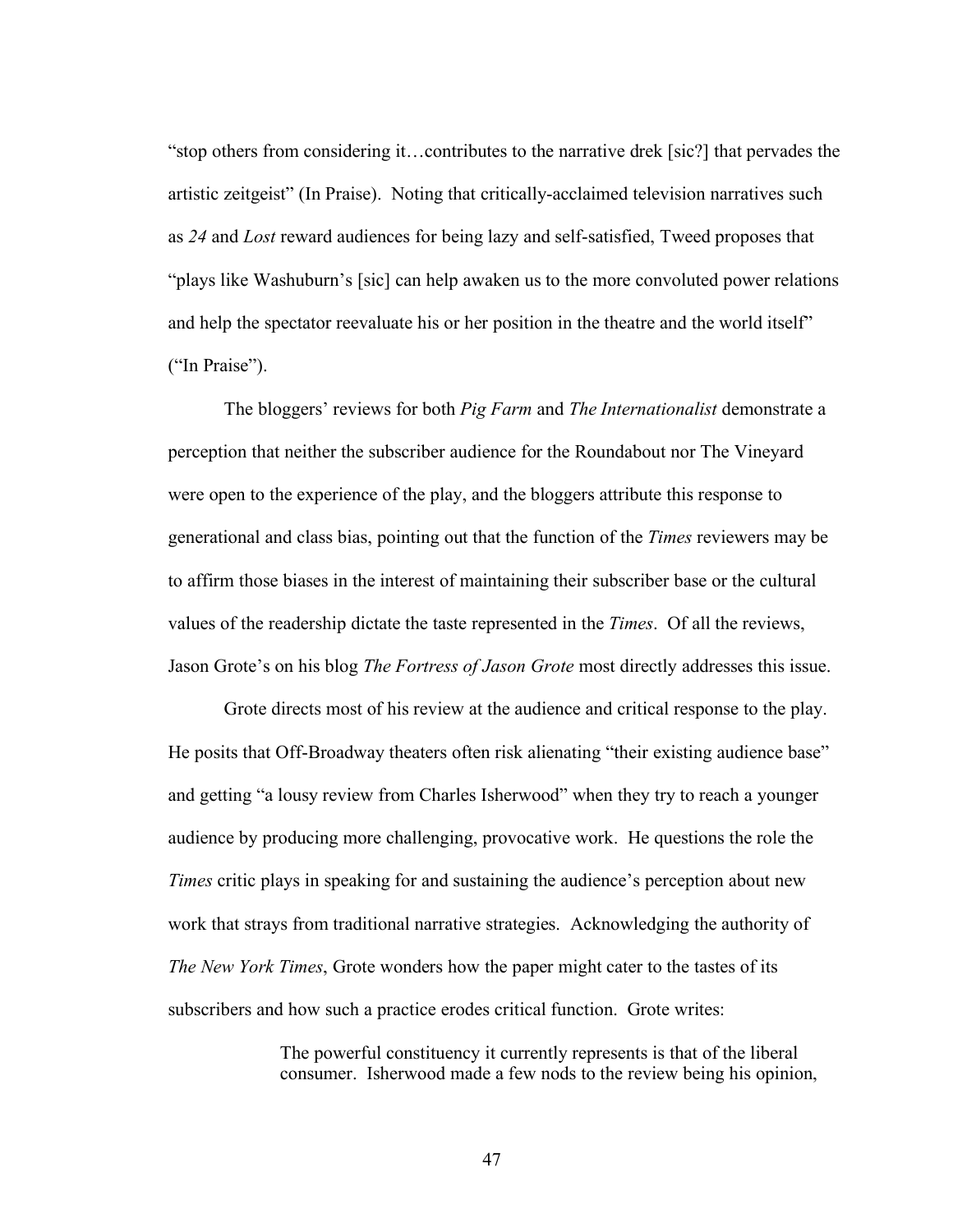which is pretty graceful for him, but the NYT presents itself as (and is often taken to be) the Voice of God, which pretty much negates his good intentions. ("Tough Crowd")

In an earlier post Grote asserts that Isherwood is the "ideal representation of consumer mentality at work," and that the *Times* is a "catalog of consumer products, whether those products are *Borat*, or *Lost*, or *The Iraq War*, or even the candidacy of Ned Lamont ("Warning")." He suggests that the mission of the *Times* is to "sell upper-class liberal consumers to advertisers" and that a *Consumer Reports* model of criticism undermines theater and its artists. He writes:

> …critics like Harold Clurman, Eric Bentley, Martin Esslin, and so on, made it their mission to champion artists that might not otherwise have mass appeal because their work was too odd, or too difficult, or required some unpacking. They weren't right all the time, and they werent [sic] always nice, but they undeniably stood for something other than the prevailing winds of the marketplace. ("Warning")

Grote notes that Isherwood's critical responses are a sign of the current cultural context, but sees it as part of a larger problem – the difficulty of accessing the audience Grote intends to reach through his own plays, an audience that most likely does not read Isherwood's reviews and are "probably not going to theater" ("Warning"). He states:

> …until we can find ways to reach an audience that is involved in DJ culture, alt-literature, contemporary art, poetry, dance, indie music, internet art, political activism, graphic novels, whatever - we're just dealing with symptoms. ("Warning")

In the comments section James Urbaniak notes that Isherwood raved about Will Eno's

*Thom Pain*, a play that was not traditionally "audience friendly" and that "regularly

provoked violent reactions (including my being hissed at curtain call one night by Paula

Vogel)" ("Warning"). Urbaniak points out that in spite of audience reaction, Eno's play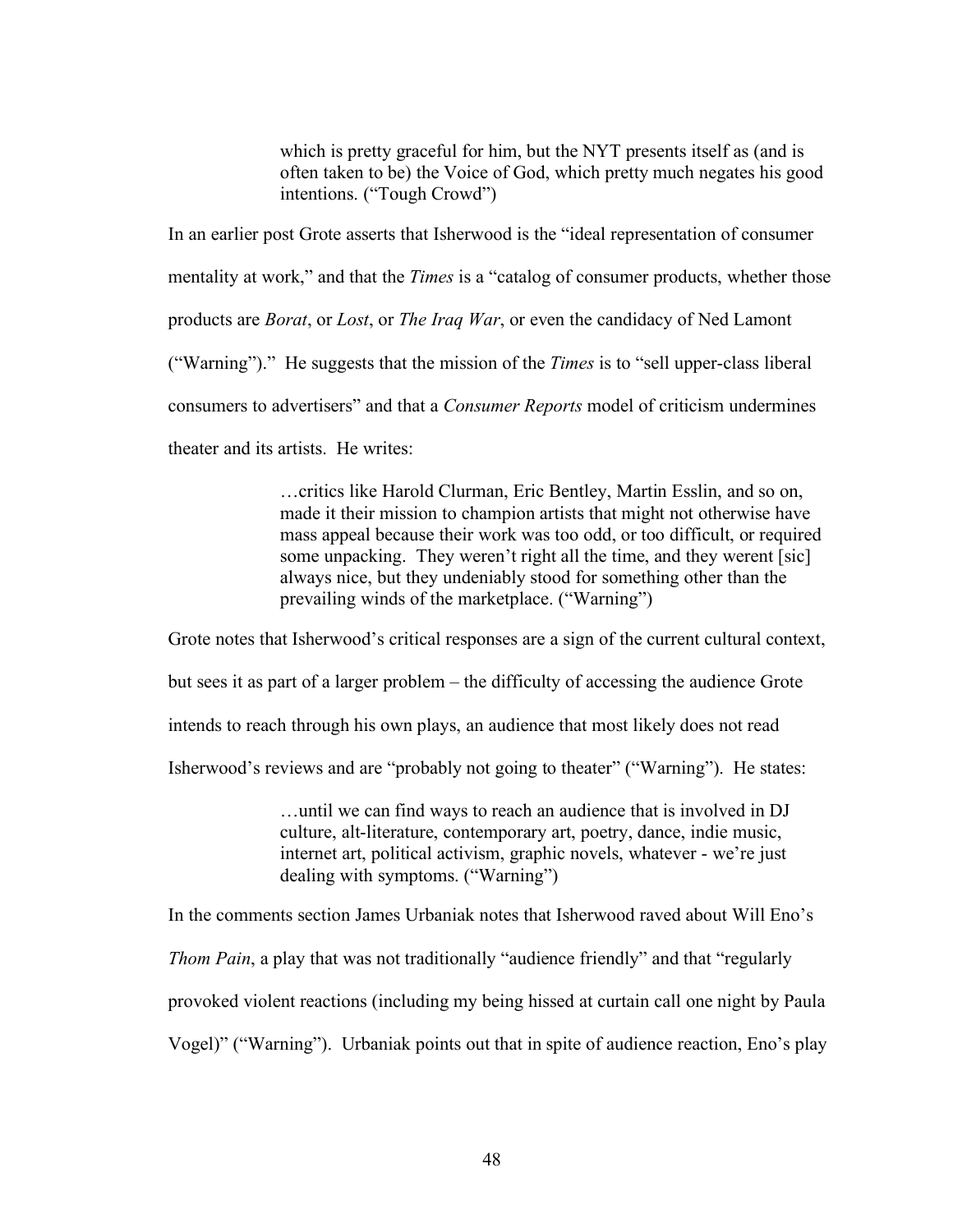"nevertheless gelled for him [Isherwood] in a way that Anne's play didn't" ("Warning"). Grote acknowledges that "Isherwood's support of Will Eno and Sarah Ruhl is laudable," but explains that *The Internationalist* requires more work and acceptance on the part of the audience, which, on the night he went, it didn't seem willing to offer. He writes:

> I don't feel a compulsive need to work at plays - but after seeing the hostile, lazy audience reaction to the play (people reacted with open hostility at Sarah's big fake-language monologue at the end, presumably because they wanted a big, well-made-play-style payoff - meanwhile, the essential meaning of the speech was and is clear for anyone paying attention), I'm even more convinced of the accuracy of my post. Isherwood and these audiences deserve each other, but I'm not sure that the rest of us deserve either. ("Warning")

While Rogoff admits that "it may be too easy, even too automatic, to charge" the *Times* with "setting corruptive standards that send powerful signals to critics, audiences, and other journals," he acknowledges that the *Times* "continues to be positioned as the central arbiter, an imperial power telling the natives how to live" (Rogoff 279 1987), in effect enforcing and legitimating social differences attached to the consumption of art (Bourdieu 7).

Nick Fracaro, *Rat Sass*, questions the purpose of the Blogger's Nights events. While noting that bloggers expressed "varying degrees of advocacy" for Washburn's play, Fracaro holds that the function of Blogger's Nights is not about engaging in a dialog with the play. Rather, their purpose appears to be to dispute Isherwood's reviews in the *Times*, a practice Fracaro describes as writing "Contra-reviews" ("The Contra Review"). Fracaro feels that Blogger's Nights were effectively "devolving the review model even further away from drama criticism" ("Contra-Review"). Fracaro identifies the bloggers' writing as a recursive sort of speech, continually reflecting back on itself rather than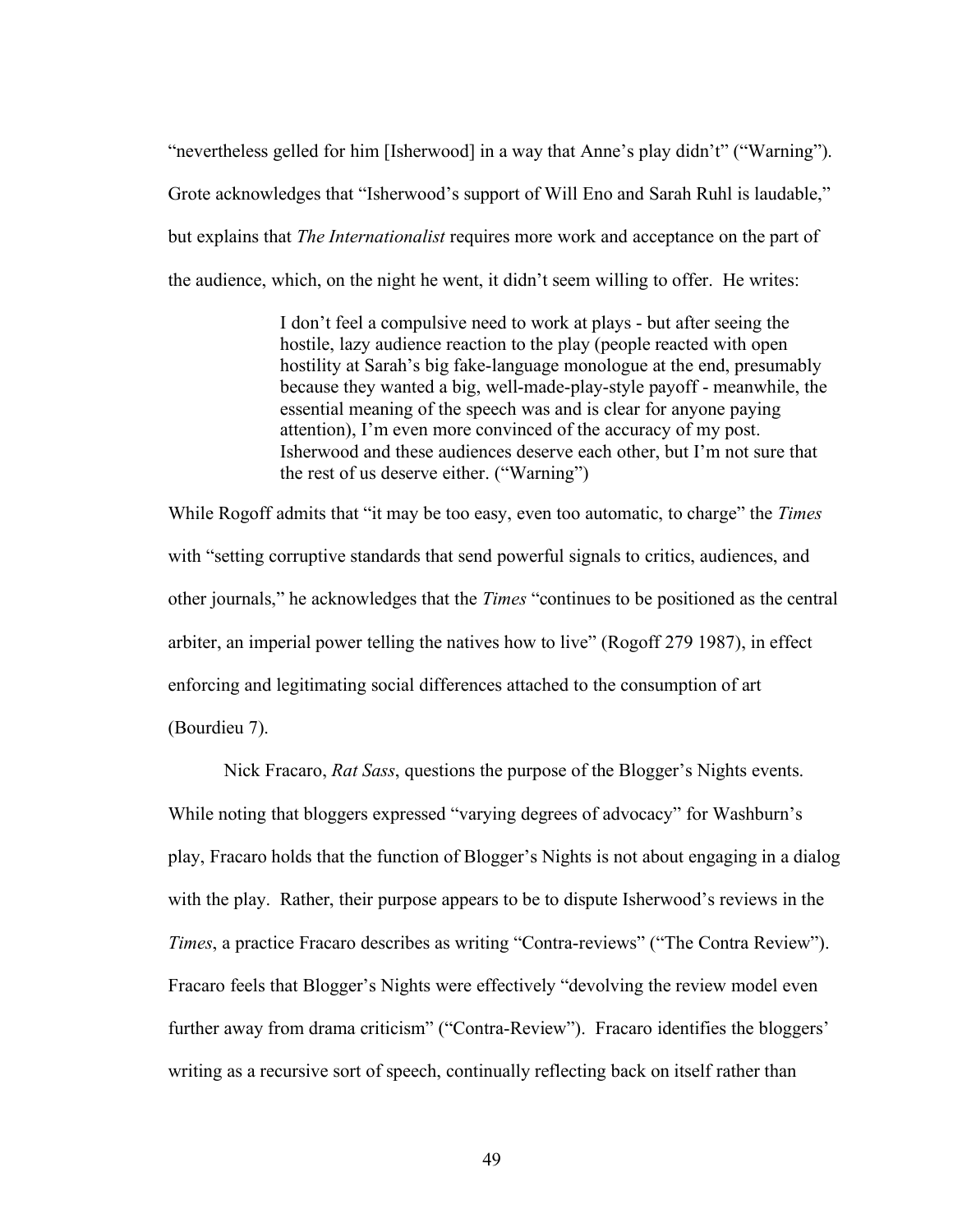attending to its intended subject or purpose. When Isaac Butler writes, responds and links to the bloggers reviews "of the mainstream review," Fracaro believes it becomes "obvious how far away from drama criticism this theatre-talk has moved" ("The Contra Review").

Billington refers to blog reviews as "an informal letter," noting that, "a review, if it's to have any impact has to have a definable structure" (guardian.co.uk). Roberts observes that focusing on the "performance in itself, divorced from the personal and institutional contexts which may lie behind it" is the "culturally desirable business of criticism" (272). Thus, a review, unlike a feature or preview of a theatrical event, should be free of explicit quotations and references to relationships with artists thought to contaminate the evaluation being rendered. In order to protect and sustain the idea of judgment (Shrum Appendix A), the journalist critic's review is staged in the paper and indicated by changes in headline font and/or labeling which operate as visual cues alerting readers that the text that follows is a critical evaluation and not another type of arts journalism. Such cues not only maintain the appearance of objectivity, but also preserve the "purity of the evaluation" essential to the concept of a critical review (Shrum Appendix A). Palmer identifies eight major functions of a review: to serve as a consumer guide, to document a theatrical event, to assess the value of the performance, to provide commentary and background, to instruct potential theater-goers, to entertain, to offer suggestions to performers and producers, and to advocate more support for the theater.

Advocating for the new is a valid function of criticism. Gilman notes that although "the critic is not the maker of dramatic art," they are the person "most able to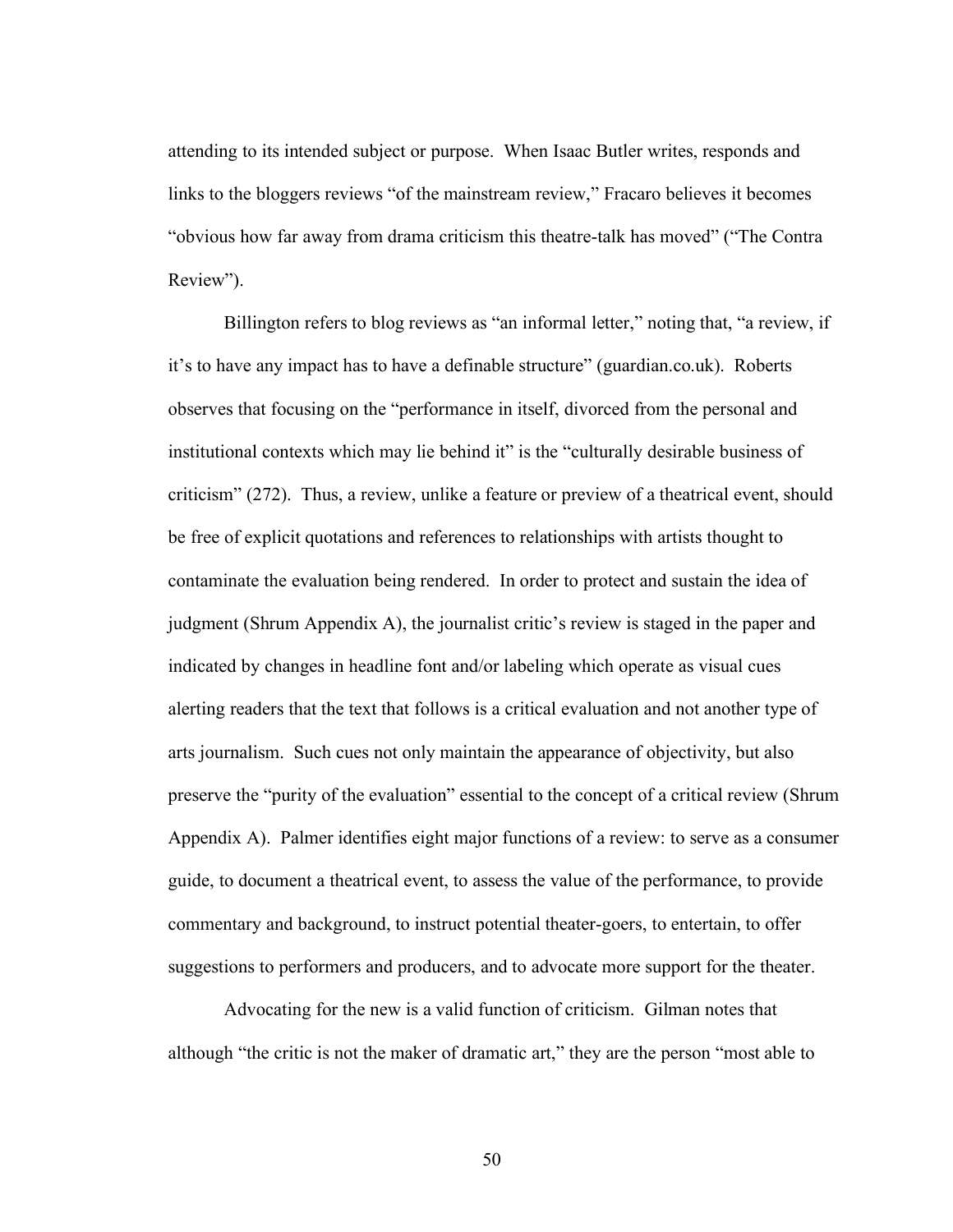say what it is, and at the same time to establish the conditions in which it may flourish or at least gain a foothold (18)." Thus, Martin Esslin and Margaret Croyen created awareness and appreciation for the works of Beckett and Ionesco while Mel Gussow wrote in support of Harold Pinter. Their critical efforts helped these artists and their work gain acceptance in the United States in the 1960's. The function of their criticism was to first recognize and then advocate for the new, to educate and explain these new forms and styles of theater. In part, their critical work stood as a refutation of the critics who dismissed these playwrights, but their compass was pointed towards the work itself.

The critical act involves "monitoring the place of perception in the formation of judgment" (London 19) and constructing an identity, "an "I" that reveals and questions itself as it goes" (London 19). However, London cautions that the critics must never mistake themselves "for the subject, that is, the work of art being examined" (19). Thus, the critic's identity is under constant negotiation and construction as it shifts between observation and evaluation. The critical writing of Lester Bangs serves as inspiration for this study. Bang's reviews of Miles Davis' 1972 recording of *On the Corner* and Van Morrison's *Astral Weeks* display the core principles of rock criticism – heightened subjectivity, emphasis on the social, cultural and emotional value of the music, and experimentation with form and content. In a longer form essay entitled *Free Jazz/Punk Rock*, Bangs directly addresses the reader and discusses their shared taste in music, thus the writer and the reader become subjects within the critical response. Bangs writes:

> But before we get into this thing, I think it might be good for writer and reader to have a little eyeball-to-eyeball chat, if only to clear the air. As a probably regular follower of this magazine, your musical tastes I'd imagine are a little more refined, at least in certain directions, than the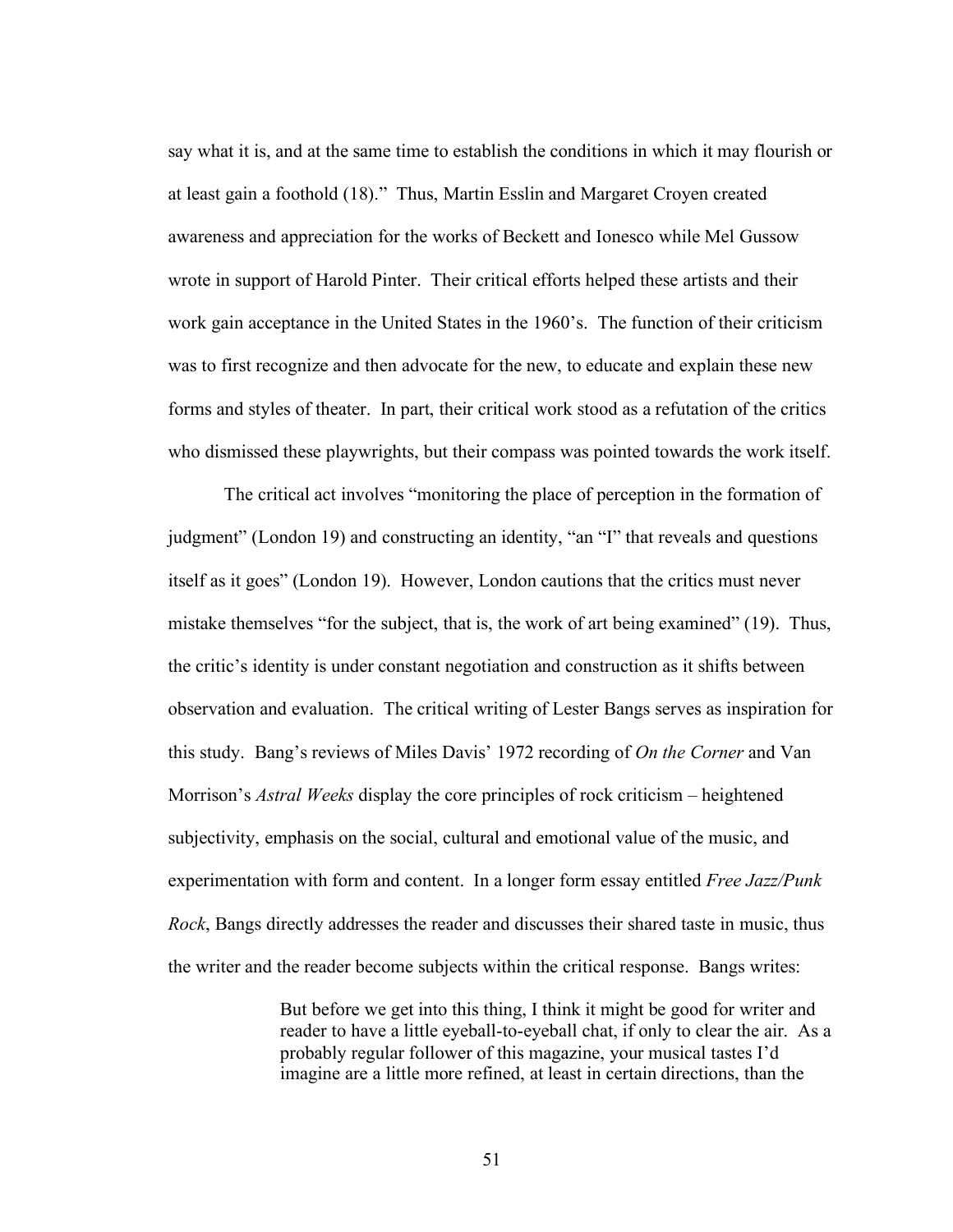average person's. Not trying to butter you up; it's just that, let's face it, for most people the whole subject of music and its relative importance in one's life can be summed up by the sales figures of the Saturday Night Fever soundtrack. (notbored.org)

Bangs' style could be wildly subjective, but music was always the central subject of his writing. In discussing *Astral Weeks*, Bangs admits that he doesn't understand the lyrics to the song, but explains that he would "like to approach it in a manner as indirect and evocative as the lyrics themselves" (23), asserting that one thing the music means "is Richard Davis's bass playing, which complements the songs and the singing all the way with a lyricism that's something more than just great musicianship" (23).

Bangs' writing demonstrates that voice is "not just style; it is also a kind of authority, a deliverance of confidence and persona that helps give meaning and shape to the critical self" (Powers 328). Christgau insists that the critic's voice must be his or her own, but notes that regardless of genre or critical perspective, the writer must honor the mechanics of craft. For Christgau "craft is best learned the way rock and rollers learn to play, not through formal training but by paying it the same level of attention you pay music itself" (421). Thus craft reinforces the critic's voice and invigorates the way the writer communicates about the subject itself. Christgau explains:

> Of course we can't capture the magic of music in words. But we can surround them, approximate them, evoke them, open a window on them, open a window for them – if we get lucky, maybe even give them a shot of abracadabra. (421)

The next case study looks at the effect a blogger-critic's personal associations and ties to the community have on the function of the their criticism.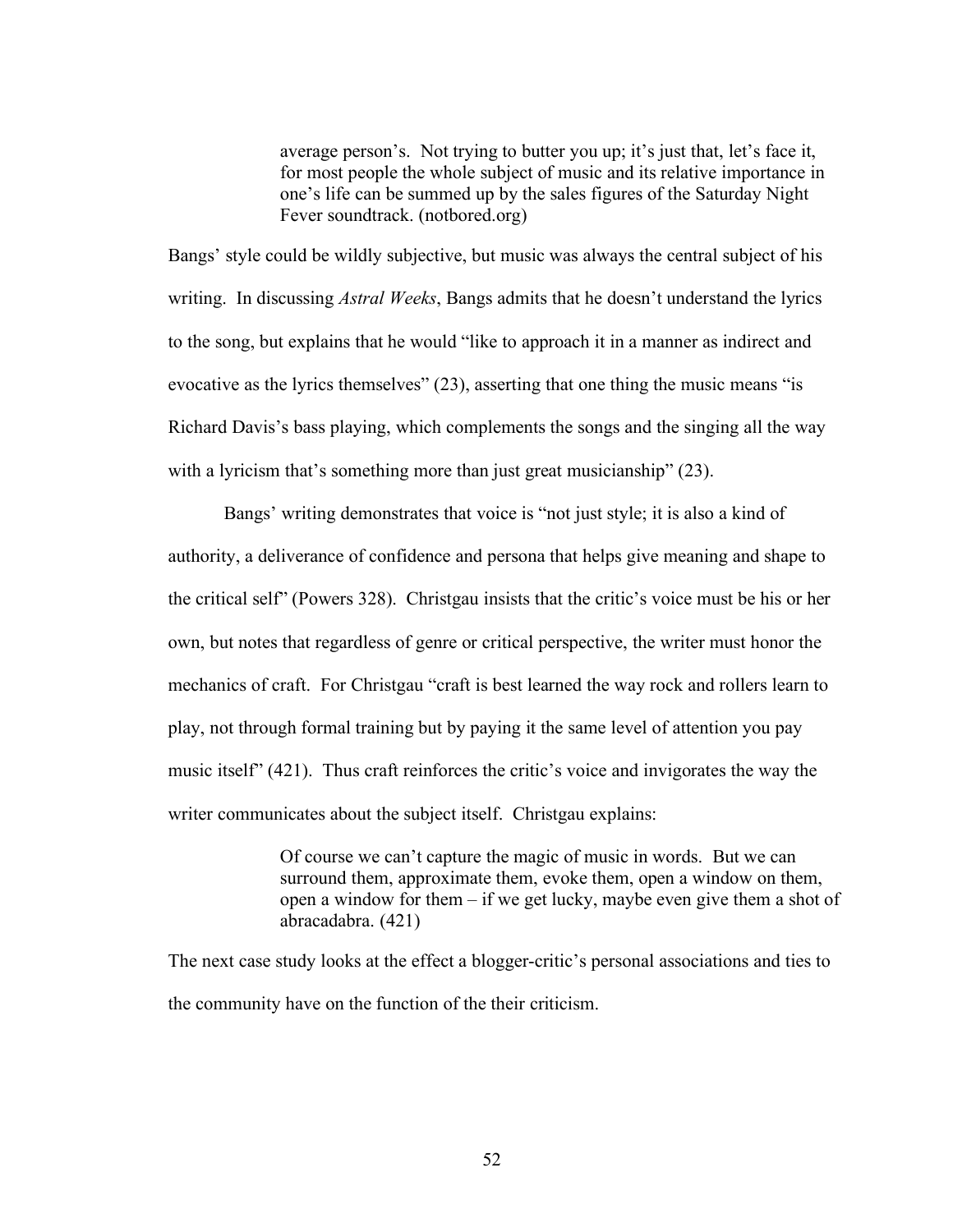#### *Analysis: Dying City*

Overall, Ben Brantley writes an enthusiastic, positive *Times* review praising Shinn for his "crafty and unsettling new play." Brantley states:

> …anyone who doubts that Mr. Shinn ("Four," "Where Do We Live") is among the most provocative and probing of American playwrights today need only experience the creepy, sophisticated welding of form and content that is *Dying City*. (Brantley)

He notes that, "it could be argued that *Dying City* would be even stronger if Mr. Shinn had limited his cast of onstage characters to Kelly and Peter, and let Craig emerge by inference." He suggests that "of the relationships within the triangle, Kelly and Craig's feels the sketchiest, more symbolic than fully lived." He points out that "unlike so many contemporary plays *Dying City* raises obvious, important issues in anything but obvious ways" and that the play "knows too well that closure, that ghastly word, is a massdelusional figment of the American imagination" (Brantley).

The playwright Christopher Shinn was one of the three artists who joined with Garrett Eisler in speaking out against the NYTW's decision to cancel *My Name is Rachel Corrie*. In his review of *Dying City*, Eisler acknowledges his personal connection to Shinn, admitting that he "actually got to know Christopher Shinn as a person before as a playwright [sic]" and that Shinn had helped Mark Armstrong arrange the Blogger's Night at Lincoln Center. Because of his relationship with Shinn, Eisler decides to structure his post as a series of "reflections upon an interesting play I've just seen that happens to be written by a friend" and labels it "an analysis more than an evaluation" ("Dying City").

Noting Eisler's disclaimer about his friendship with Shinn, Hilary Sanders comments on the ways critical discourse can be compromised by the critic's relationship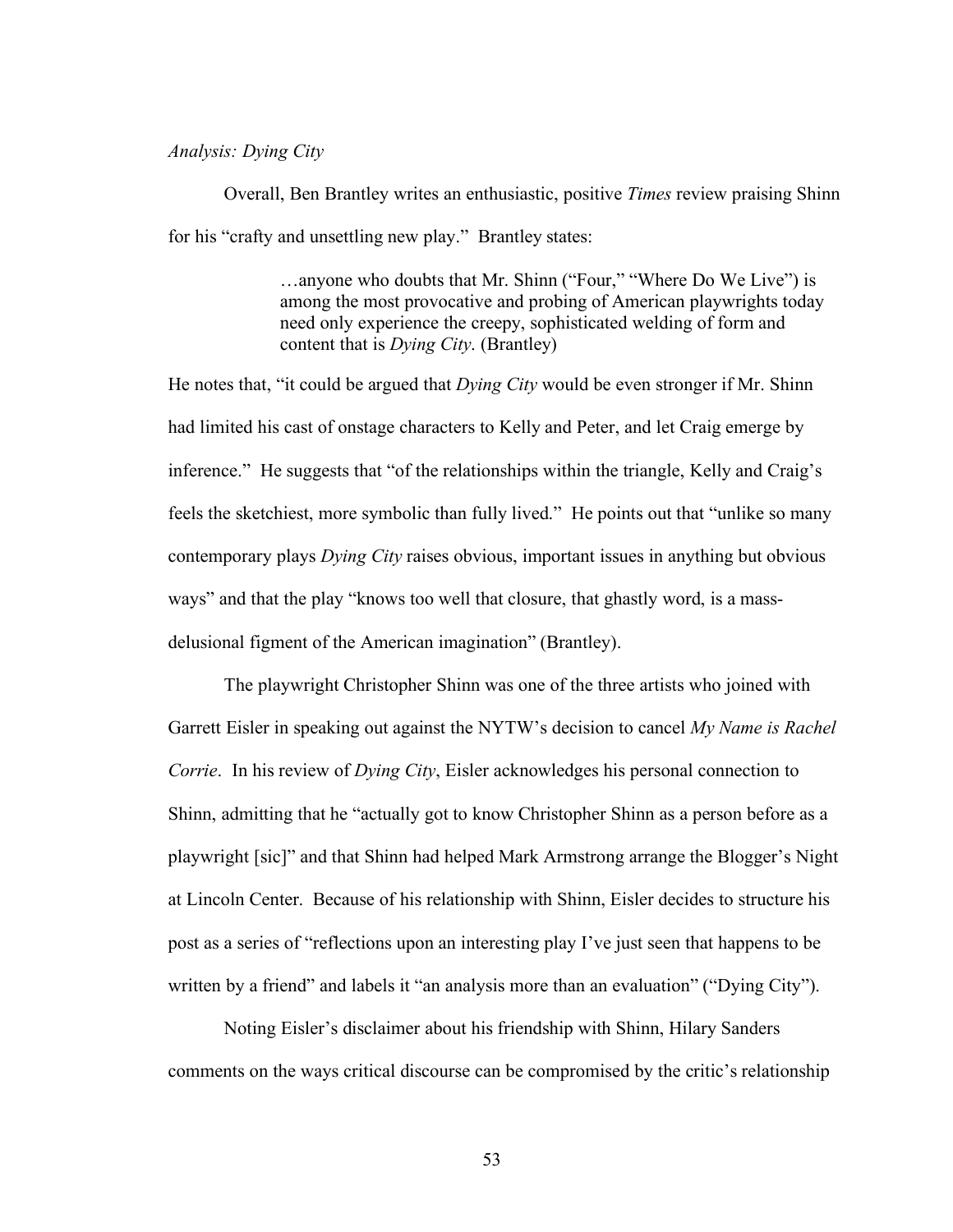to the artist. Questioning Eisler's objectivity, Sanders wonders whether he softened his response "knowing Chris Shinn, your new slightly famous friend who got you free tickets" (Playgoer "Dying City") was going to read the review. She suggests that the relationship is clouded on both sides, hinting that Shinn most likely did not help make arrangements for the *Dying City* Blogger's Night "simply out of kindness." Sanders observes that, "befriending snarky bloggers and fostering their good will is both smart and very much in a playwright's best interest" (Playgoer "Dying City").

Alison Croggan acknowledges that blogging exposes, "the network of relationships that underlie any participation in an artistic community" (Playgoer "Dying City"). Melbourne, Australia, where Croggan lives, has a small theater community, thus she explained that not only did she work "with some of the people I review," but in some cases, was "close friends with a few of them" (Playgoer "Dying City"). Croggan admits to spending "a fair bit of time negotiating - and evolving" her ethics as a blogger-critic taking care to practice full disclosure of the biases and filters through which she writes her criticism (Playgoer "Dying City"). Croggan explains:

> I am upfront my aesthetic and preferences. I am upfront about my personal interests. I try to approach every review I write with the seriousness a work of art deserves, being as conscious as I can be of anything that is impinging on my perception of it: and I believe that criticism is useless if it involves fudging one's responses. (Playgoer "Dying City")

Croggan suggests that bloggers need "to negotiate in their own ways" through such relationships as there are "no rules on that one yet, aside from a seemingly tacit agreement that it's a good idea to declare one's own self interest, as Garrett does here" (Playgoer "Dying City"). Croggan also points out that journalist-critics are not exempt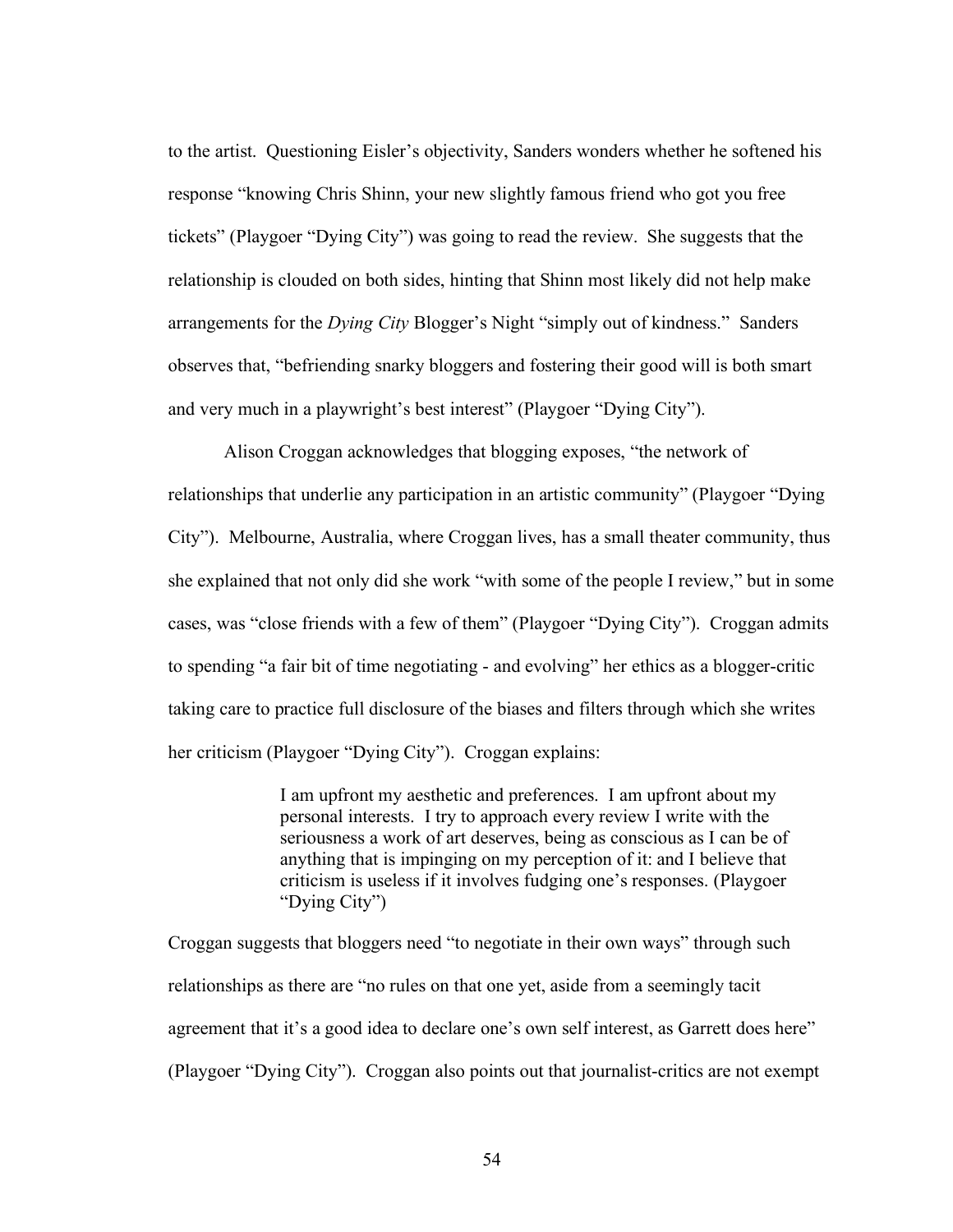from such considerations, but that their relationships were "simply less visible" (Playgoer "Dying City").

Journalist-critics seldom acknowledge their personal prejudices or biases in print. Professional protocols dictate that they maintain a distance from their subject and the artists they review, thus they observe what Cote refers to as a "contract of ignorance" ("Critical Distinctions"). According to Cote, "knowing too much gets in the way of writing a good review of a given play" ("Critical Distinctions"). Knowing too much about the artists and the productions under review may cause the journalist-critic to "dilute the intensity" of their response," thus making them "a booster for the artist" instead of an "ally for the ticketbuyer" ("Critical Distinctions"). Cote acknowledges that the situation leads critical function away from the subject and towards "the critic's obsessions and prejudices" noting that "reviewing isn't actual journalism, it's opinionmongering" and not "subject to the same rigor as journalism, even when the critic gets facts wrong or wildly distorts reality to fit an opinion" ("Critical Distinctions").

Thulani Davis asks "whether we can be the same critic in various contexts" (24) explaining that it is important for her to develop a consistent voice that people can recognize so that they will "perhaps be able to guess that I am going to speak about this, that, or the other" (24). Davis speaks of the necessity of constructing a critical identity that reflects her point of view, which, she states " has to do with regarding myself as a race woman, regarding myself as a feminist, regarding myself as somebody interested in experimental and contemporary work" (24).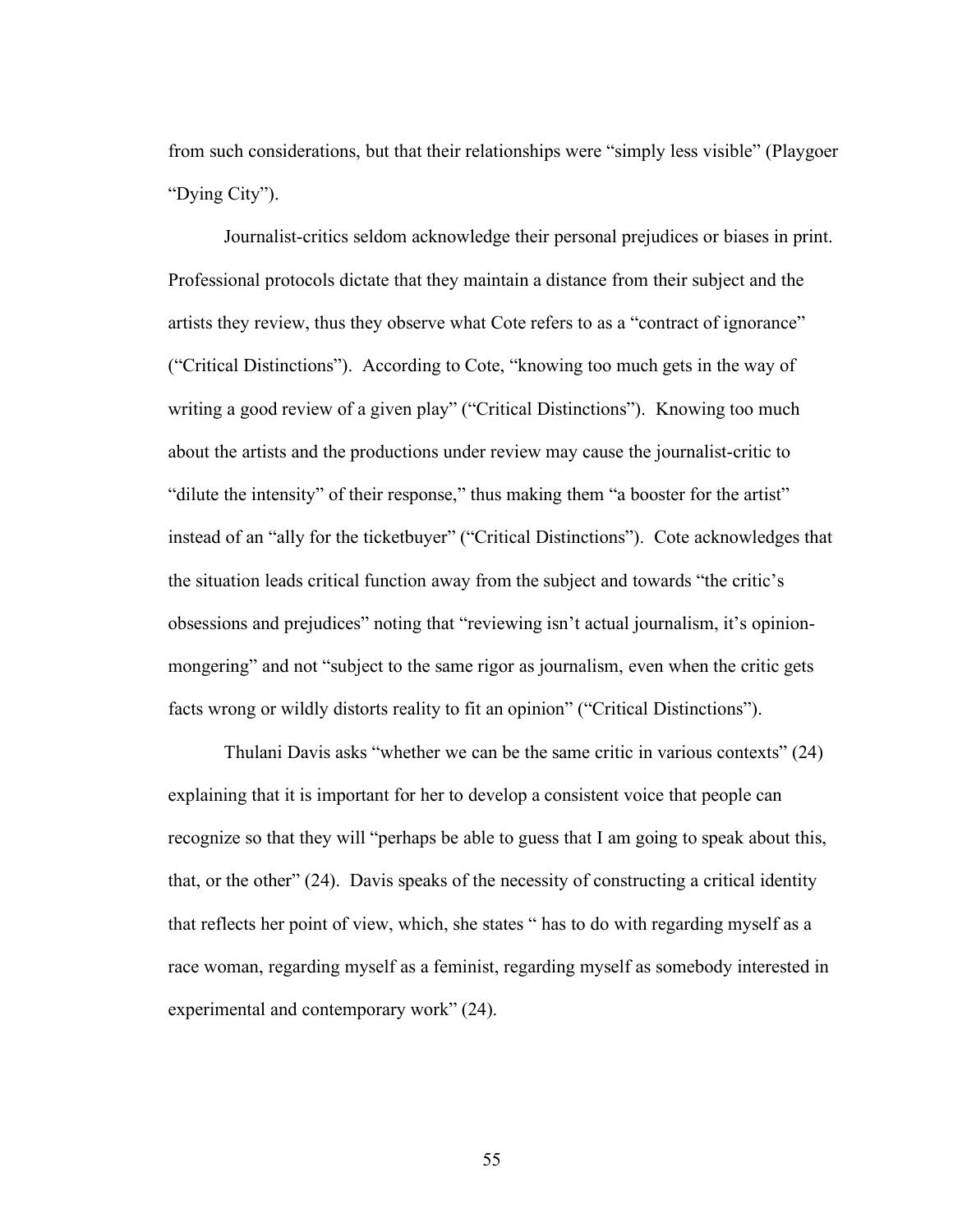Croggan calls for critics to eschew the role of a "Godlike representative of the mythically singular "Audience," which she notes is "often the pose of mainstream critics" (Playgoer "Dying City"). Instead, Croggan proposes that the critic reveal and acknowledge their subjectivity within the critical act, arguing that such a perspective "makes for more interesting responses" (Playgoer "Dying City"). In her own practice, Croggan claims to write and publish her reviews with the idea that they are "up for argument" and exist as "part of a dialogue that is ultimately part of an ongoing metadiscourse" about the "nature of theatre itself" (Playgoer "Dying City").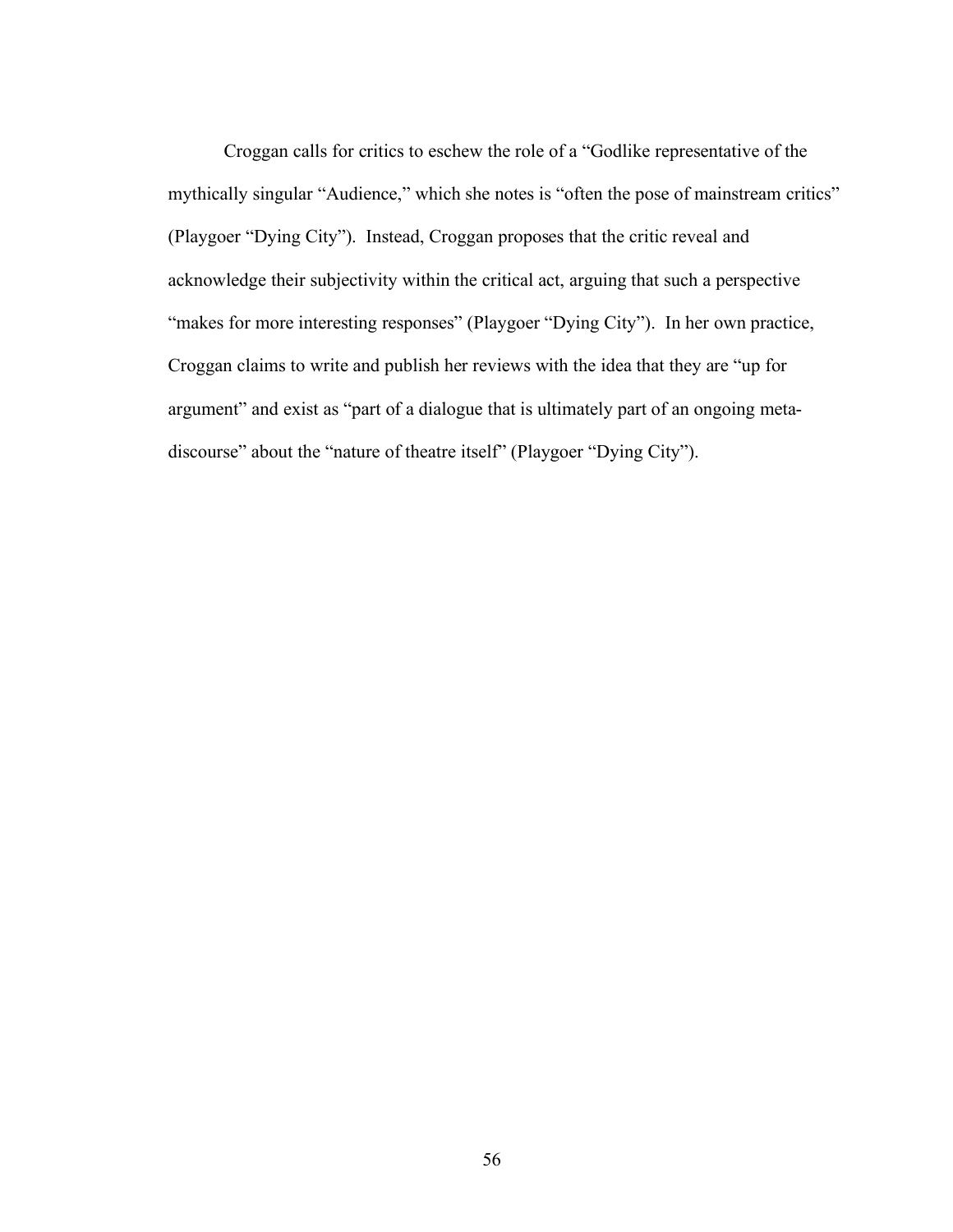## **Chapter 3: Free Tickets and the Role of Blogger-Critics**

Blogger's Nights extend the phenomenon of the New York City theater blogosphere in a direction that appears to align it with the practice of journalist-criticism. The issue of free tickets perhaps more than any other highlights the in-between space that the bloggers occupy, bringing up questions of identification, legitimacy, and accountability. Discussion of these issues reached its peak in April 2007 when articles in the Spring Theater edition of *Time Out New York* questioned the ethics of the practice and cautioned readers about linking to theater blogs. It reads:

> You know that clever theater blog you bookmarked, the one with inside dope on the edgiest shows and artists? Be careful—it might be a PR tool. Marketing departments have offered drama bloggers free seats to write about hipster-skewing plays such as *Pig Farm* and *Dying City*. Mind you, theaters don't demand positive write-ups; they just want the cool-kid buzz. (Cote, Feldman, Miller, and Simonson)

The article raises issues under discussion within the theater blogging community, but distorts information in such a way that it discredits the practice of Blogger's Nights and draws questions regarding the legitimacy of blogger-criticism. The article provides its own *official list* of theater blogs to bookmark and mentions three bloggers it deems trustworthy: George Hunka, Isaac Butler, and Jaime Green, all of whom participated in at least one of the Blogger's Nights events (Cote, Feldman, Miller, and Simonson). As the organizer of the Blogger's Night for *Dying City,* Mark Armstrong defends the events claiming that by "setting up these arrangements," bloggers are "creating and pursuing our own agenda, not reacting to offers of swag" ("Blogging Legitimacy"). Rather than being co-opted by the theater's public relations departments, he maintains that the community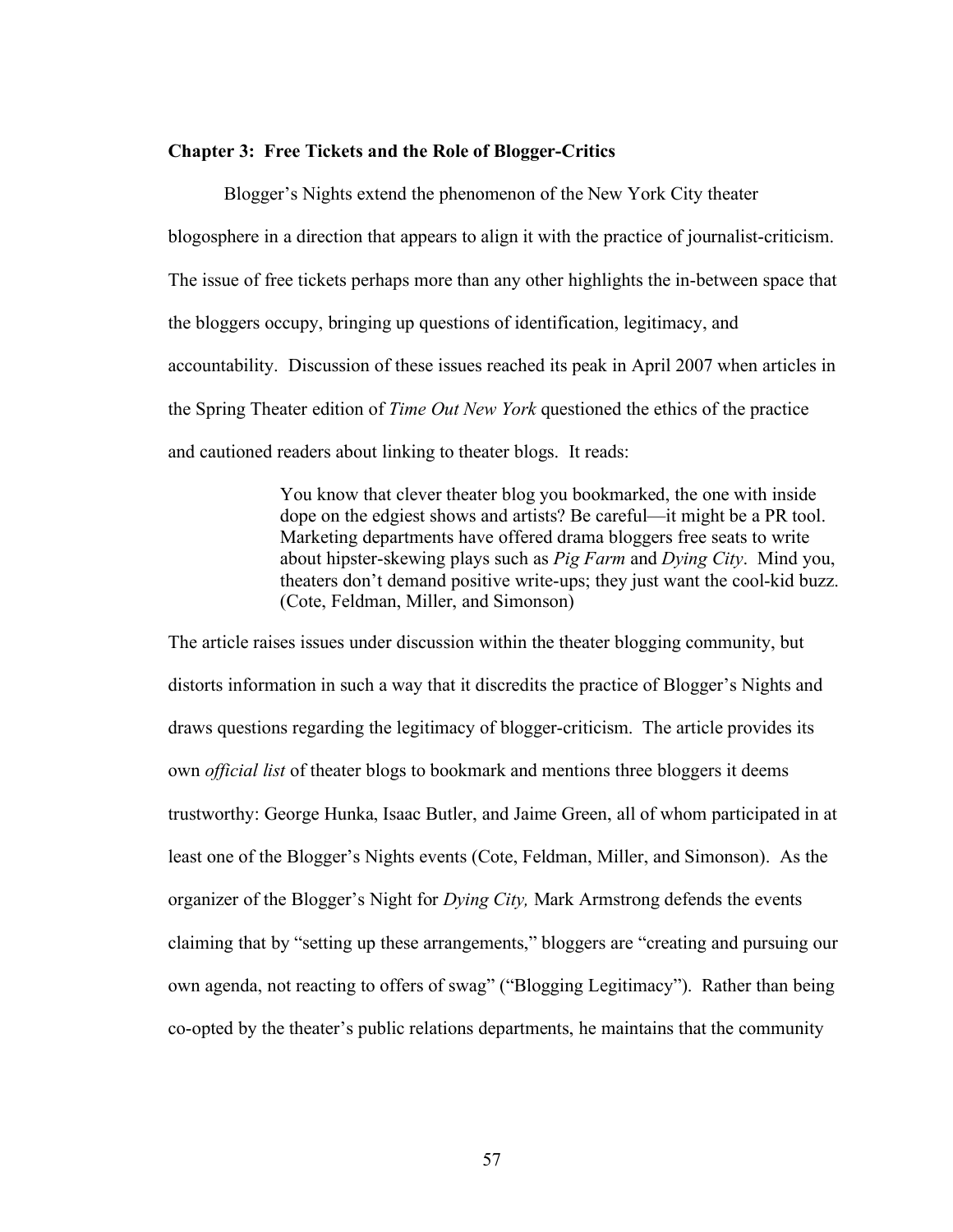is choosing "the shows we want to highlight for bloggers nights" ("Blogging Legitimacy").

Butler observes that there is an irony in listing him as a trusted blogger given that the "practice that *TONY* is trying to expose in this piece" was partially his "idea in the first place" ("Blogging Legitimacy"). Moxie-the-Maven comments that she feels the article "from *Time Out* is an incredible put-down" and "especially shocking when David Cote is himself a prominent blogger" ("Blogging Legitimacy"). Besides Moxie, few bloggers publicly question how Cote balances his role as theater editor and chief theater critic for *Time Out, New York* with his participation in the theater blogosphere. It would certainly be appropriate to question whether there was any conflict of interest. Cote contributed to the *TONY* article and as editor he would have made the final decision to print it as written.

# *Analysis: Dying City*

Beginning with the first Blogger's Night for *Pig Farm*, anonymous comments were posted to Mark Armstrong's and Garrett Eisler's blogs that "persistently raised the payola question" (Eisler "Dying City") in response to the structure of the events. *Dying City* was no exception. There was concern about the ambiguity of the role of bloggers and whether those who participated in the Blogger's Nights events were operating as members of the mainstream press or else were being co-opted by the public relations departments of various theaters.

George Hunka suggests the blogosphere's critical response to *Dying City* demonstrates that giving bloggers free tickets "does not ensure good virtual word of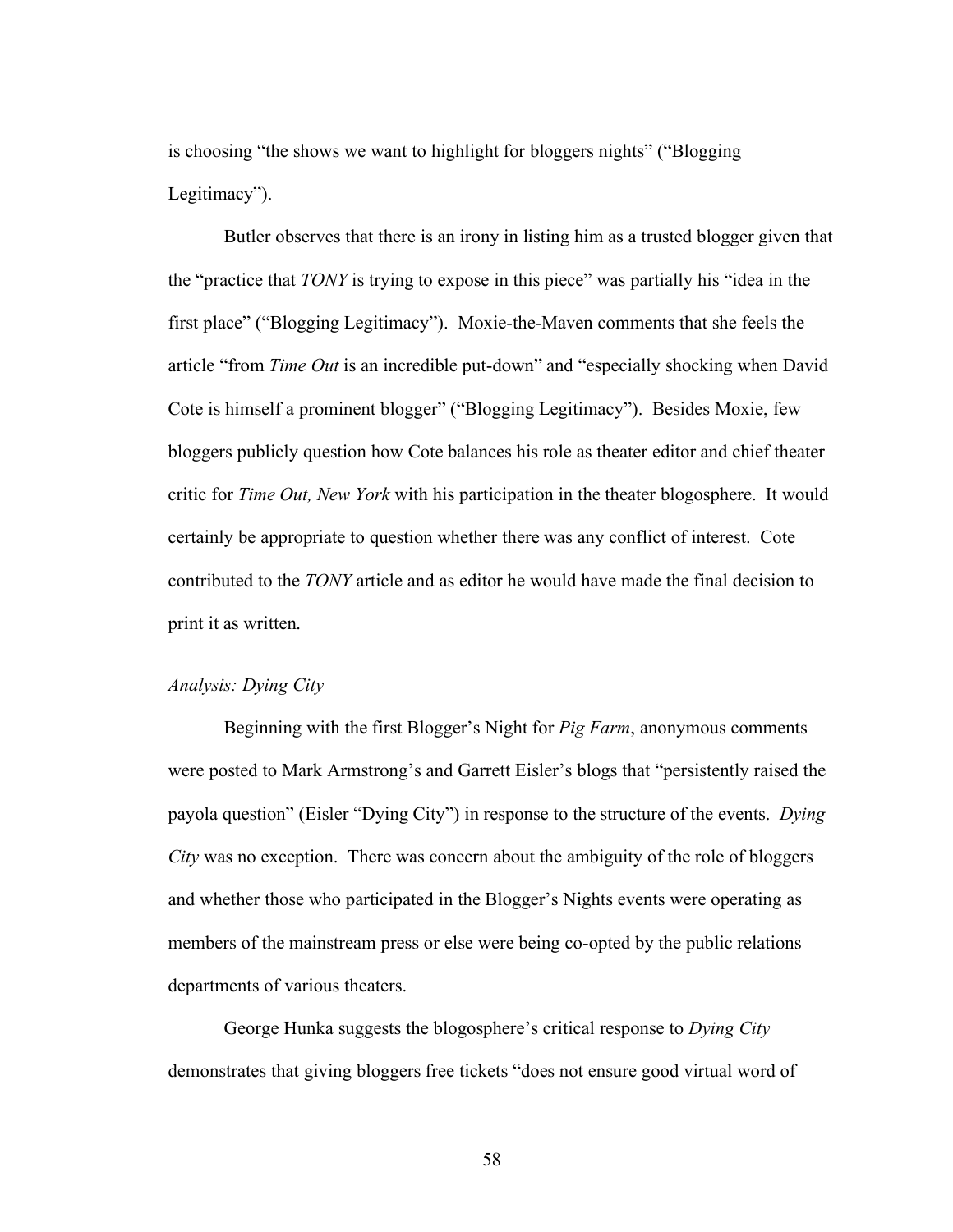mouth" ("Dying City"). Hunka stresses that the aim of the theater blogosphere is to offer "an alternative and/or addition to the critical dialogue surrounding theatre" ("Dying City"). He explains:

> The theatrical blogosphere arose to supplement (and yes, in some but not all cases, to challenge), not necessarily to combat, the critical establishment found in the MSM: to offer a forum for alternative voices, and to allow those voices considerable freedom, of length and perspective, that for whatever reason can't be found in the Times or Time Out New York. ("Dying City")

Alison Croggon describes blogs as "part of the continuum of critical discourse around theatre," but feels they will "only have impact" if bloggers are part of the ongoing critical discourse that includes the mainstream media ("Dying City").

An anonymous commenter brought up several intriguing questions regarding how Blogger's Nights shifted the role of bloggers. The commenter referred to earlier conversations on Eisler's blog noting how "some bloggers held themselves apart from being identified with the mainstream media" ("Dying City"). For the commenter, bloggers who "write reviews and get press seats" are critics and function "like most reviewers in the MSM" ("Dying City"). Thus, the bloggers should no longer claim that they "aren't part of the system" ("Dying City"). The commenter asked bloggers to consider how they would "feel about their blog reviews being cherry-picked for promotional quotes" and whether they were "prepared to honor official opening dates of all shows from now on" just as journalist-critics do ("Dying City"). The commenter pointed out that if the bloggers opt to honor the press embargo, they forfeit the immediacy of response that the commenter considered to be "one of their many charms, imho" ("Dying City").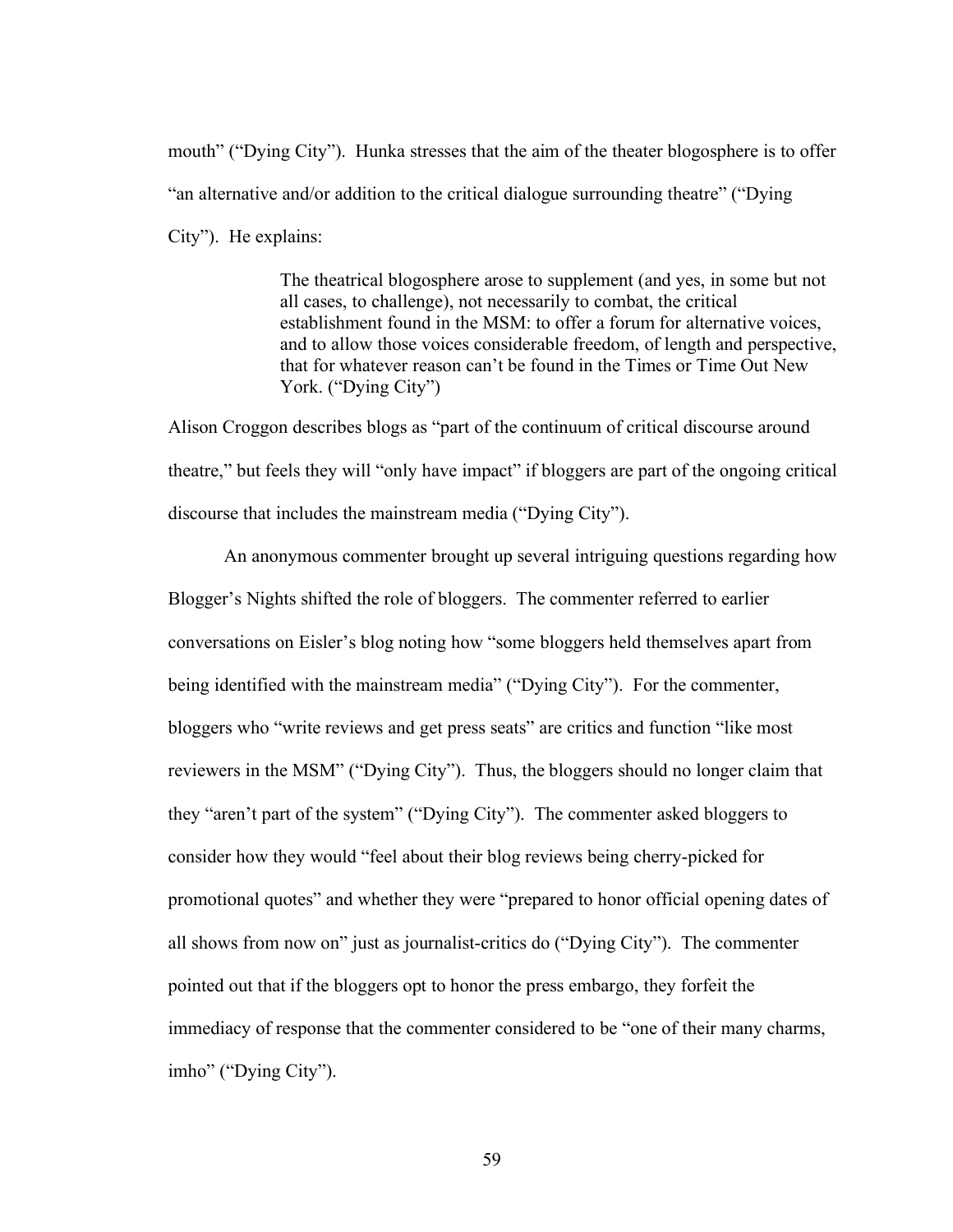Remarking on the "strange dance of commerce between theaters and MSM reviewers" ("Dying City"), the commenter asked bloggers and readers to consider "what it means for bloggers" to participate in that relationship. The journalistic-critic's work is situated in the conflux between marketplace pressures in the newspaper industry and the economics of Broadway production (Fosdick 92). Successful shows on Broadway and Off-Broadway stimulate the economy of the surrounding community by providing "commercial nourishment to innumerable dependencies – restaurants, taxis, tourism, and banks – by being recycled for movies and television" (Rogoff 279 1987). Because newspapers tend to cater to these special interests (Rogoff 279 1987), critics have "drawn into the commodity culture, left to traffic between manufacturer and the consumer" (Brustein 78 2002).

This situation appears to create a critical ecology that limits how critics perform their role and compromises the function of their criticism. Rising production costs create a hit-flop mentality in both producers and theatergoers that is fed by the critic (Winer qtd. in Nieman 5), whose work takes on the function of consumer guide, advising theatergoers about which shows are worth the enormous expense (Bentley hotreview.org). Gussow notes that the act of judgment is one of the end results of the consumer reports model of reviewing and does not reflect the full depth of critical engagement; rather the critic's power lies "more in discovering work than in disparaging it" (XI 1998). London charges that the push to act as a consumer guide has lead critics to be less invested in their responses (19). Brustein argues that by indulging the hit or flop mentality, critics have "failed to provide a context for our criticism, or a consistent point of view or any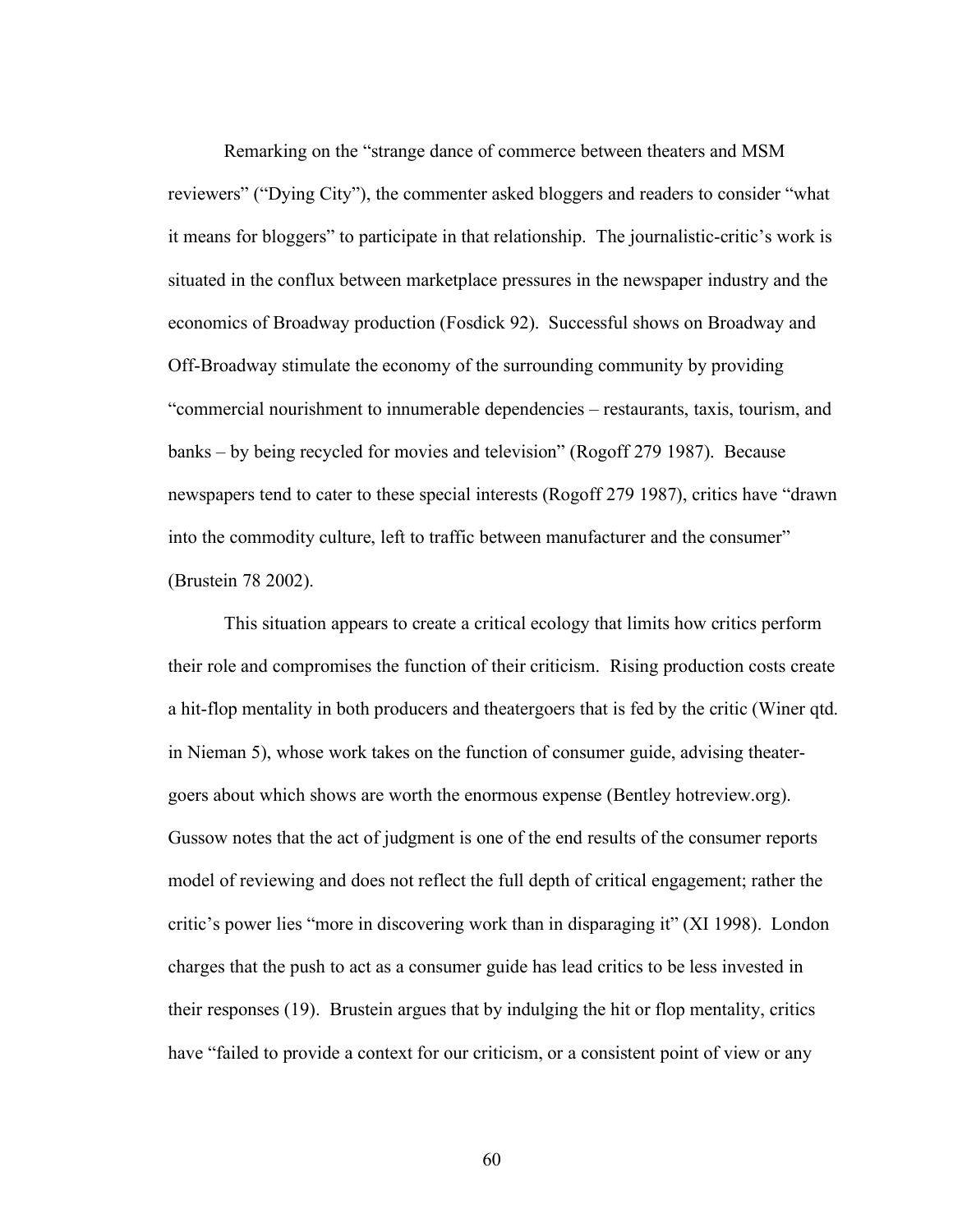salient purpose other than a reputation for good taste" (78 2002). In Marowitz's view, "journalism is the death of criticism" ("English"), explaining that "the obligation to convey information in order to inform consumers which shows to patronize snuffs out the waywardness and idiosyncrasy upon which great criticism depends" ("English"). Indeed, the NAJP study notes a perception among critics and the theater community that the scope and quality of criticism has declined (NAJP 75).

The commenter pointed out that the theater blogosphere lacked a method of determining who should be identified as a critic, and wondered whether anyone who blogged about theater should be allowed free tickets ("Dying City"). If not, by what criteria should bloggers receive tickets and furthermore, who could enforce and/or make that determination? Croggon considered the question of free tickets and attending previews a non-issue ("Dying City"), noting that "as a blogger who reviews" she received "complimentary tickets like all other reviewers" and that she worked "quite hard for them" ("Dying City). Croggan felt that the quality of the content differentiated which bloggers could be identified as critics and that due to the nature of the blogosphere, the responsibility for quality lay with the individual blogger. Croggan emphasized that maintaining a "decent review blog is bloody hard work, and perhaps that work earns its own legitimacy" ("Dying City").

Eisler admitted that "the issue of who pays for the tickets is an interesting debate," but felt the question ought to be posed "across the criticism spectrum," not only in the case of blogs "but all the way up the ladder to the *NYT*" ("Dying City"). The commenter concurred that "it would be healthier for the theater" if no critic received free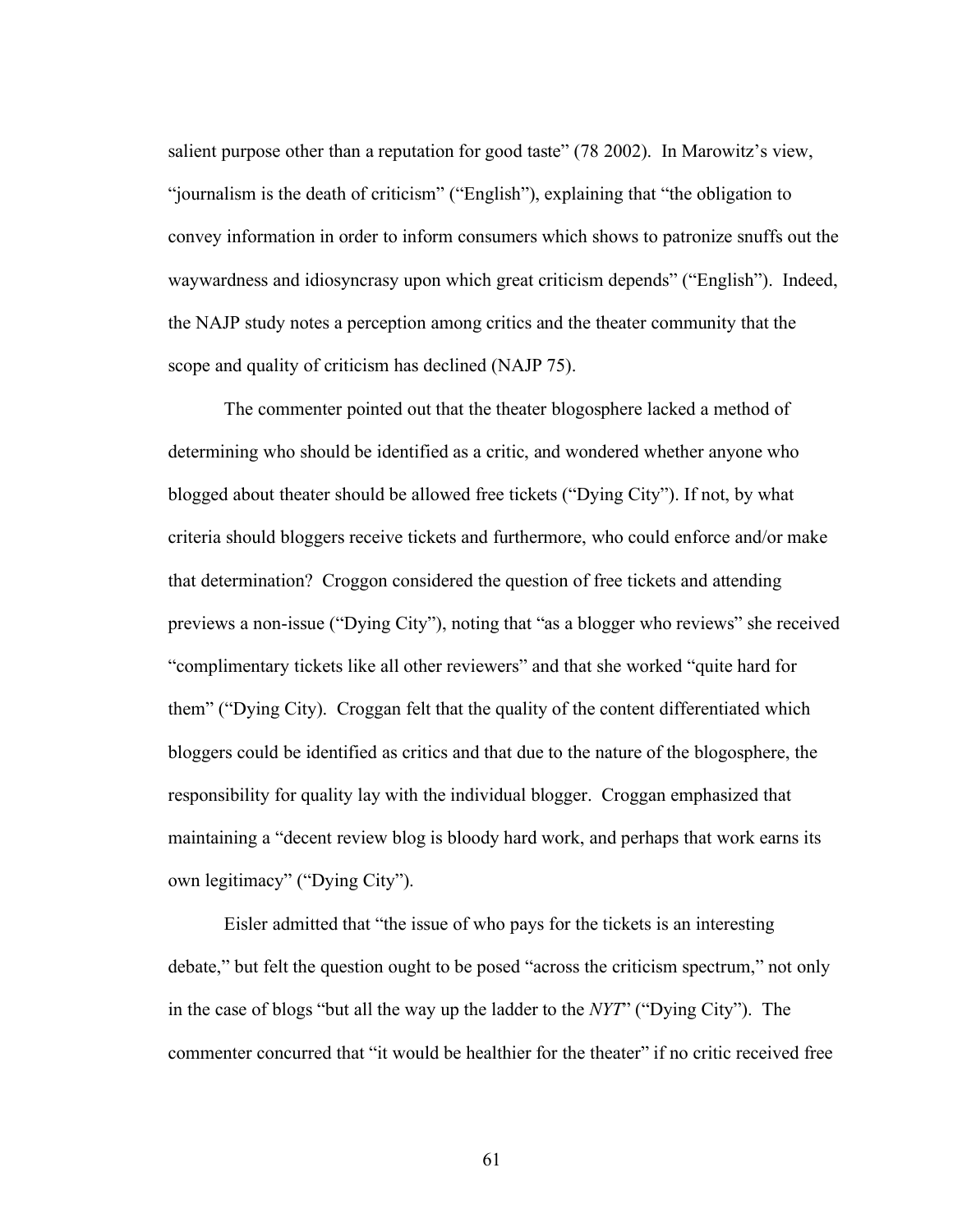tickets "regardless of the platform they write on" ("Dying City"). However, George Hunka pointed out that requiring journalist-critics and bloggers to pay for tickets would put journalist-critics at an unfair advantage. Most bloggers would be priced out of the market, while "the *Times* and *TONY* would be able to absorb the costs for their own reviewers" ("Dying City"), thus re-establishing the critical hierarchy that was in place before the emergence of the theater blogosphere ("Dying City").

Noting that he relied "on complimentary passes to abet the volume of shows I go to," Aaron Riccio asserted that nothing was "wrong with entering a mutually beneficial arrangement with a publicist to do more of the thing one loves" ("Dying City"). He argued that "giving blogs the same access as giant media organizations isn't making us cogs in that machine; it's giving us a chance to work in parallel with them" ("Dying City"). Riccio does not receive free tickets for *Show Showdown*, "the four-person blog/chronicle/race to see the most shows in 2007 ("032607")," but acknowledges that if they were offered he "would certainly take them" ("032607"). Riccio also receives free tickets for his work on *New Theatre Corps*, for which he serves as editor. He also acknowledges receiving tickets through his personal site, *Kul*, as well as his own connections ("032607").

In January 2009, the Federal Trade Commission passed a regulation requiring that bloggers fully disclose whether they have received anything of material value in exchange for their opinions about any product mentioned on their blogs. Although the regulation was imposed unilaterally across the blogosphere, with bloggers caught in violation facing an \$11,000 fine, it remains to be seen how the regulation will be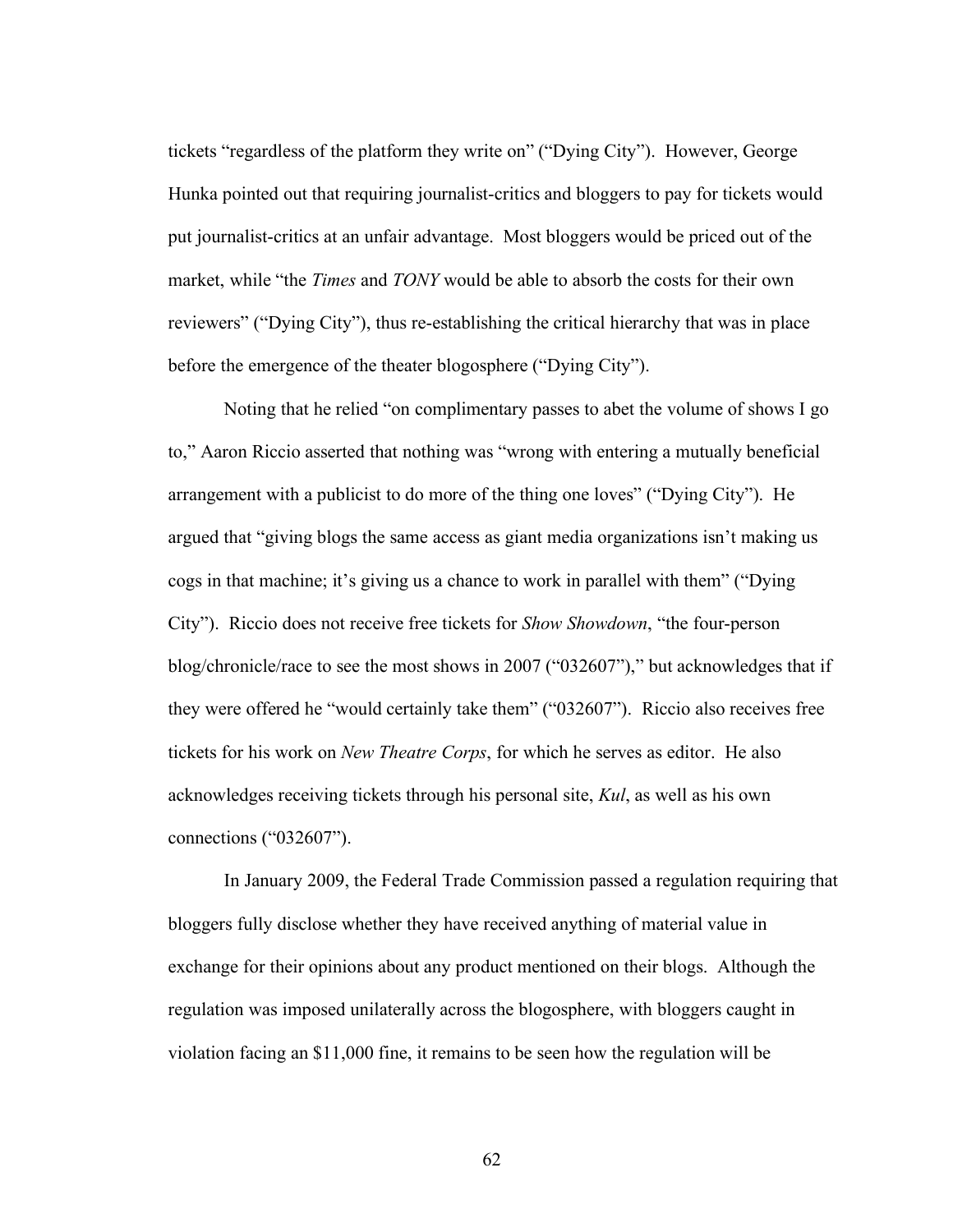enforced. Shafer suggests that "regulating bloggers via the FTC while exempting establishment reporters" is a de facto way of "licensing journalists and policing speech" (Shafer). Riccio states:

> I don't understand the logic behind this policy. Producers and publicists don't have to disclose the nature of their pull-quotes. Newspapers and magazines, which employ freelancers like myself, don't have to note at the bottom of every review that they've gotten free tickets. Why am I being forced both to defend my right to an educated opinion and my work as a critic, simply because I self-publish? ("Disclaimers")

For the blogger-critic, the reliability and integrity of his or her online presence is essential to building and maintaining a base of readers; it is the scaffolding that allows their criticism to fulfill its purpose. Should Riccio violate that trust by accepting money for writing positively about a show and convince his readers "to go and pay for something I actually think is awful," he would forfeit his credibility and thus, risk losing his reader base ("Disclaimers"). Riccio now includes the following disclaimer in the sidebar of his blog:

> Though this should go without saying, as a freelance arts-andentertainment critic, the tickets (or books, or screeners) that I review are provided, free of charge, by publicists. As should be obvious to anyone regularly reading this site, that does not make me biased, and those interested in an exploration of potential biases I may actually have can look up the tag "metaDRAMA." For FTC reasons, as of December, 2009, I will use the tag "Independent" when reviewing my own purchases. ("Disclaimers")

Steve Loucks, *Steve On Broadway*, is the only other blogger in the New York City theater blogging community who publishes a disclaimer in observance of the FTC regulation. Loucks includes the following paragraph after every post:

> In keeping with the new Federal Trade Commission (FTC) regulations that unfairly discriminate against bloggers, who are now required by law to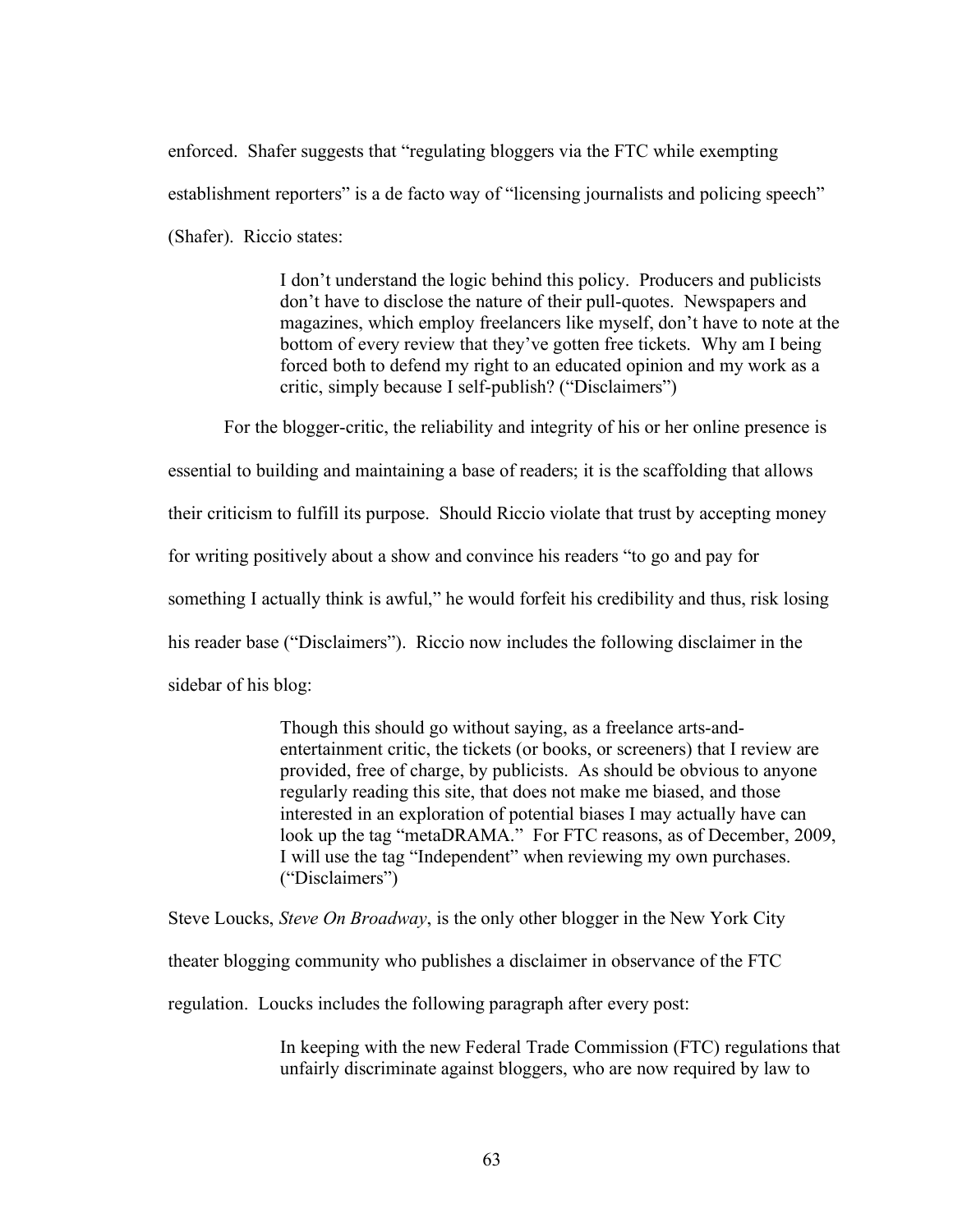disclose when they have received anything of value they might write about, please note that I have received nothing of value in exchange for this post. (Loucks)

As an audience enthusiast, operating outside of the framework of journalistic-criticism, Loucks notes he does not "receive the media kits typically afforded to "professional" journalists from old media" ("Anytime"). Loucks feels he offers his readers "an unadulterated viewpoint of what I like and what I don't and why" because he has "no vested interest, including from advertising dollars" ("Anytime") in the writing that he posts to his blog ("Anytime"). Loucks describes himself as someone "who simply has a genuine love for the live theatre art form and writes about it for the sheer love of it" ("Anytime"). That love is what prompted Loucks to start his review blog. He notes that "with the exception of a mere two gratis tickets," he pays for all of his theater tickets as well as his transportation costs to "places all over the country and abroad" (Riccio "Anytime"). He writes:

> Because of my love for theatre, I write about theatre with a passion. No apologies. Given my investment in each show I see – both emotionally and financially – I have every right to review those shows as long as I remain honest and truthful. I believe the blogosphere has already proven itself largely self-policing to the point that we're all kept honest. ("Anytime")

The next case studies analyze two separate Blogger's Nights organized by Playwrights Horizons – one for Adam Rapp's *Essential Self Defense* and the other for extended previews of Kate Fodor's *100 Saints You Should Know*. They examine the factors that may affect public reception of bloggers' reviews.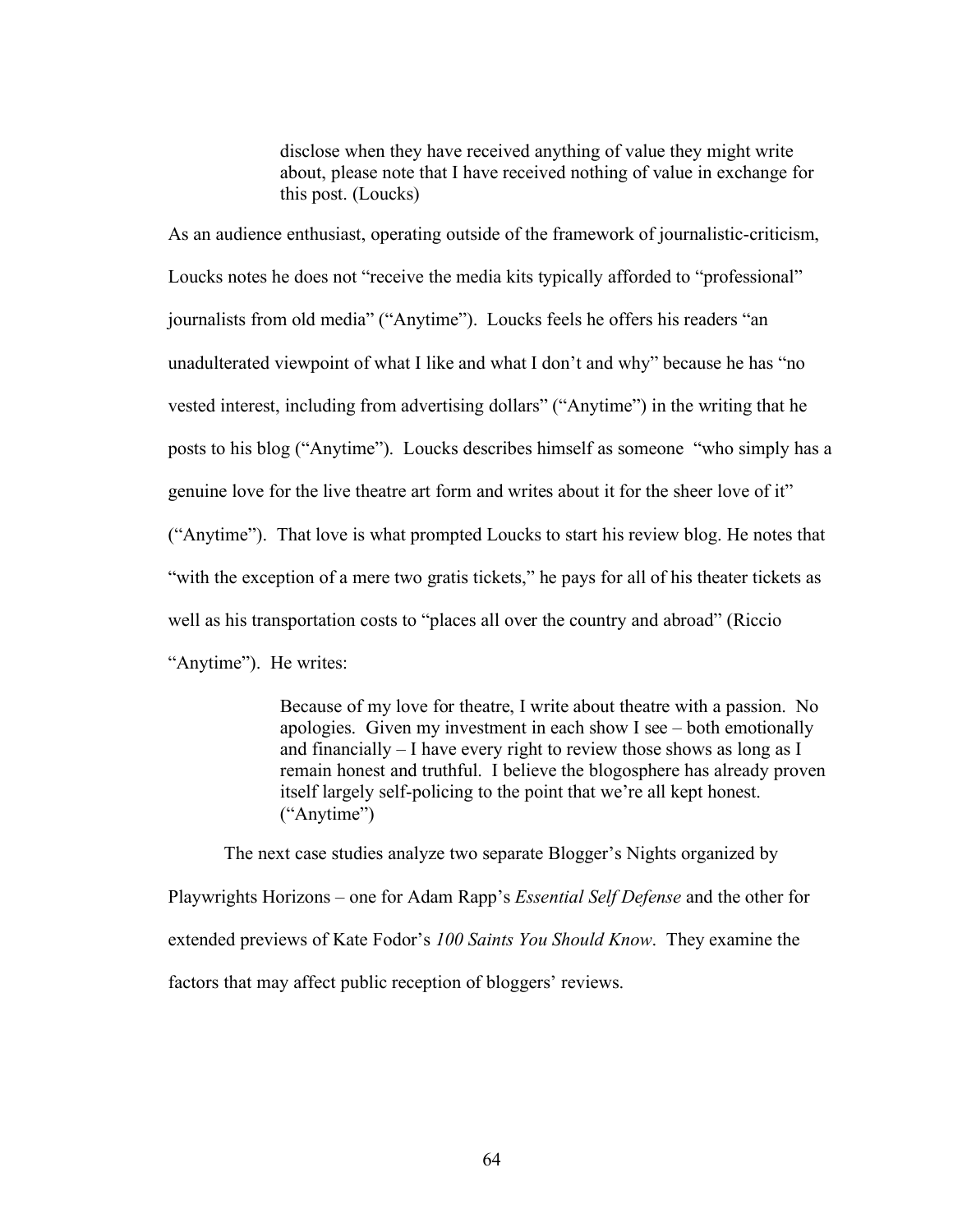### *Analysis: Essential Self-Defense*

Rapp's play, co-produced by Edge Theatre Company and Playwrights Horizons, received a scathing review from Charles Isherwood, who calls the play a "self-conscious exercise in stagy attitudinizing," suggesting "it could almost have been composed by a computer" ("Ominous"). Isherwood finds the absurdity of the play "tiresome and grating; it's an empty gesture repeated endlessly and pointlessly" and observes that "little fresher are the other elements Mr. Rapp and his director, Carolyn Cantor, have assembled here, as if from an experimental-theater kit" ("Ominous").

Carolyn Cantor, who was also Edge Theatre's Artistic Director, attempted to neutralize Isherwood's review by sending an email blast defending the show and offering a wider spectrum of critical reaction. Cantor's email used pull quotes from several mainstream critics: John Lahr, *The New Yorker*; David Cote, *Time Out New York*; Frank Scheck, *New York Post*; John Simon, Bloomberg; and Dan Bacalzo, *Theatermania*. She wrote:

> Indeed many critics – Mr. Isherwood notwithstanding – have responded enthusiastically to the production. Perhaps most exciting is that the community of theater bloggers, who represent a much younger and more adventurous audience than is typical have been enormously supportive of this production. (qtd. in Dressel)

She then invited subscribers to "click the links below to read what some New York theater blogs have to say about *Essential Self-Defense*" (qtd. in Dressel). The bloggers' pull quotes read as follow:

> "ESSENTIAL SELF-DEFENSE is one of the very best plays I have seen in a long time." "Wildly surprising and wonderfully offbeat." "Adam Rapp's new play raises the fun bar." (qtd. in Dressel)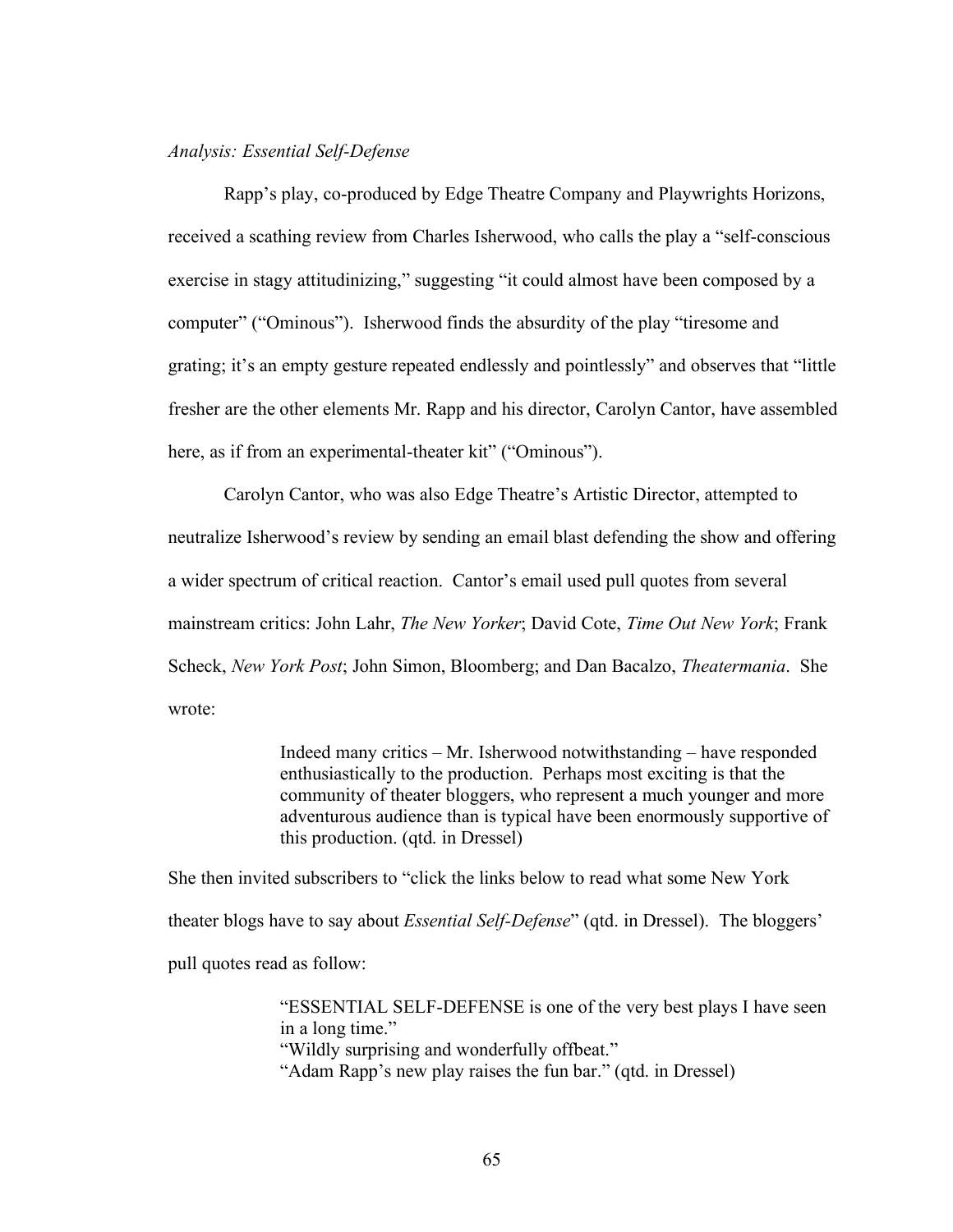While both the bloggers' and the mainstream critics' quotes are being used as marketing tools, those of the bloggers, used without attribution, lack the legitimacy and authority associated with the quotes of the mainstream critics, whose names Cantor included. This subtle, yet significant difference in staging makes the bloggers' pull quotes seem more akin to word-of-mouth advertising than to criticism.

Mike Dressel, a contributor to the group blog *Culturebot*, defends Isherwood's review, feeling it "reflected the sentiments of several other media outlets" including *Variety*, the *AP*, the *NY Post*, and *nytheatre.com*. Thus, it was Dressel's view that singling out the *Times* review was unfair ("Debunking"). Dressel also includes the full text of Cantor's email in his post and suggests that her strategy in using blogger pull quotes was to demonstrate how "ya know, 'the mainstream' doesn't get it" ("Debunking"). Dressel commends Cantor for linking to bloggers, stating that "the blogosphere needs to make further inroads into theatre as it has in the areas of politics, pop culture and media, so inviting the blognoscenti is great" ("Debunking"), but he suggests that Cantor was not fully transparent regarding the context in which the bloggers wrote their reviews. According to Dressel, Playwrights Horizons "offered comps to the bloggers discount tickets to blog readers as a marketing tool and feted them with a "kegger" after the show ("Debunking").

As the blogging community began to weigh in on Dressel's post, it became apparent he had not fact-checked his information. Nor did he contact Cantor or any of the bloggers she had linked to in her email to question them about the context of their presence at the play. He did not contact Playwrights Horizons and inquire about the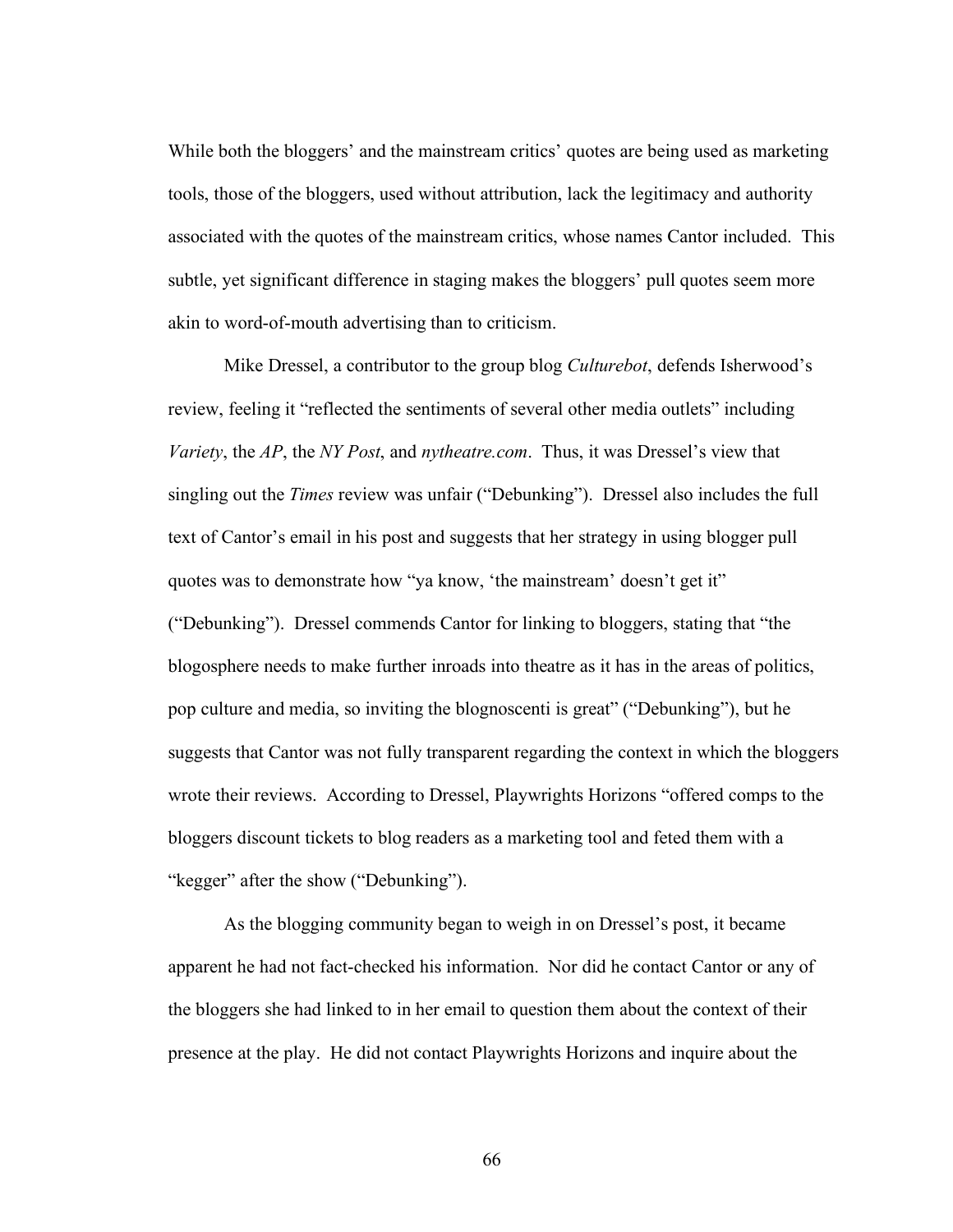parameters set for writing reviews, or confirm for whom the party had been given. The community was quick to emend and add to this information. The self-correcting nature of the blogosphere is both its strength and its weakness. Information is shared, but discussion of larger issues can easily generate "bad information, unnecessarily high emotions, and people freaking out about nothing" (Green qtd. in Ameer). Thus, the quality of the information relayed along with the distributed nature of the conversation can frustrate efforts to form a reliable accounting of an event. In a case such as this, basic journalistic practices would have provided an efficient structure for conveying information and assembling relevant details.

Garrett Eisler suggests that Cantor's email represented a shift in the theater's marketing, noting that perhaps Playwrights Horizons had "panicked about the results of this chance they took with an edgier playwright" and "smartly, shifted their marketing strategy with ads defying Isherwood and actually quoting bloggers" ("Bloggin' Stuff"). He mentions that Playwrights had reached out to him for the two shows prior to *Essential Self Defense*, but notes he "passed on both due to other assignments and deadlines" ("Bloggin' Stuff"). He wonders why he wasn't contacted about *Essential Self Defense*. He asks:

> Have the Playwrights people actually researched me enough to learn I'm over 30! That I write a lot of negative (or should I say "critical") reviews? Ok, I flatter myself. But my point is, there was no clear blogger-blitz for *Essential Self Defense*, as far as I could see. ("Bloggin' Stuff")

Patrick Lee explains in Playgoer's comments that "as a matter of record: I was contacted by PH to see *Essential Self-Defense* and I did accept the offer" ("Bloggin' Stuff"). Lee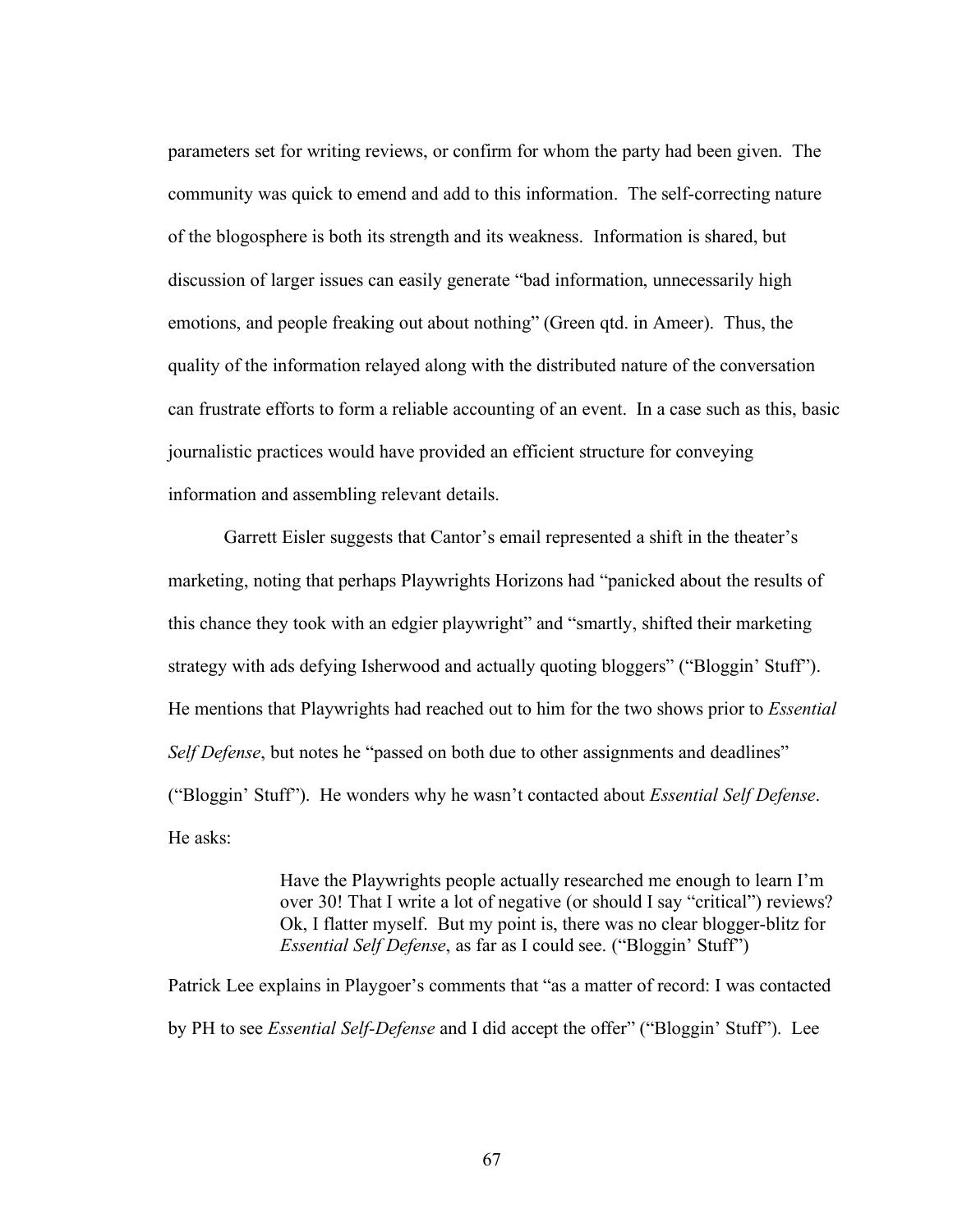seemed unaware of an organized Blogger's Night, noting only that he knew that "Rocco, at *WhatBlows*, was also invited" ("Bloggin' Stuff").

On his blog *What's Good/What Blows in New York Theatre,* Rocco responds to Dressel's post pointing out that "between papering services, friends, work, ushering, connections, Equity, family, etc. I rarely pay for tickets to anything. Most people don't" ("A Brief Scathing"). He denies that free tickets would sway his opinion observing, "there are no biased opinions here" ("A Brief Scathing"). He tells his readers that if they would "prefer that that [sic] my theatre tickets were paid for, then I can provide you with an address for you to send me your money" ("A Brief Scathing").

Jaime Green writes on *Surplus* that she is the only blogger who attended the party, which was advertised to the under-30 audience and promoted as the *Essential Self-Defense* Post-Modern Post-Prom Lock-in Mixer" ("ARG!"). She discloses that she received information about the show and the after party "as a subscriber to Edge's mailing list" and states that bloggers had not been "specifically invited" ("ARG!"). Having written a review of the show, she notes, "for the record, I paid for my ticket" ("ARG!"). Commenting on Green's post, Jason Grote labels the incident a "non-scandal" and compares it with the *Time Out New York* article published earlier that week. Noting that both question the ethics involved in organized Bloggers Nights, Grote asks:

> Is there a dirty conspiracy of theater producers seeking to use the blogopshere to con all those unsuspecting internet [sic] people to see theater they wouldn't otherwise see? If it is a scam, they're doing a terrible job of it. And is our upstanding critical establishment really doing such a good job of protecting the audience from bad theater that the comps (which mainstream reviewers ALSO get, of course) are such a huge ethical issue? ("ARG!")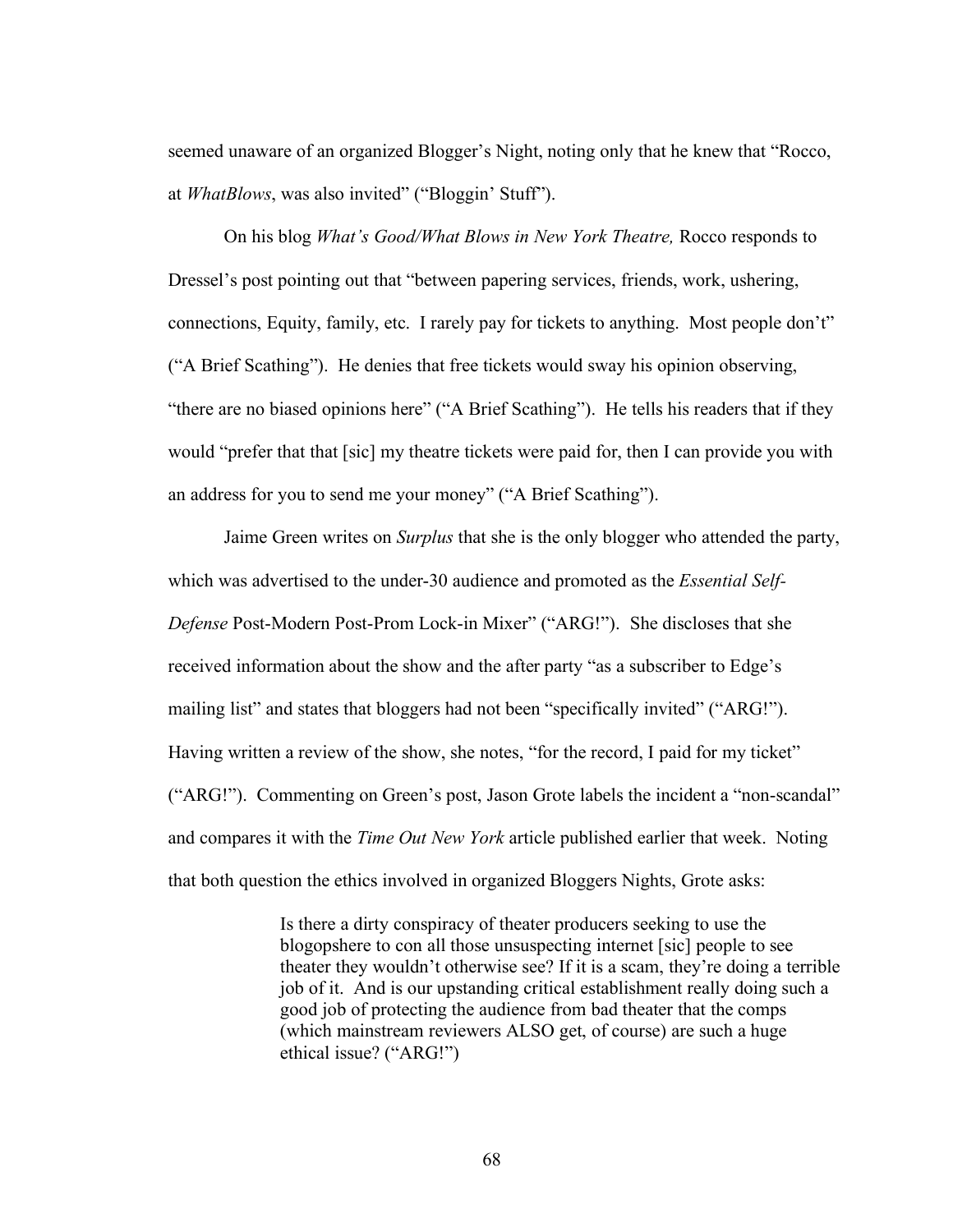Butler suggests that because bloggers have "no institutional support," there is an assumption that they "are necessarily more ethically bendable than mainstream press," but finds "it odd that people think a free ticket is all it would take to buy us off" ("Defending The Defense"). As Butler notes, it is common practice for "companies to give out free tickets" and that one of the reasons they do so is because they are "hoping the people who see the show will somehow spread word of mouth about it, be they press, bloggers, or members of Audience Extras" ("Blogging Legitimacy"). Defending the purpose of Blogger's Nights, Butler offers the reviews from *Pig Farm*, *The Internationalist*, and *Dying City* as evidence that the "participants in bloggers nights [sic] and people who've gotten free tickets to shows have behaved admirably and honestly" ("Blogging Legitimacy"). In Butler's view, bloggers were committed to figuring "this whole experiement [sic] out, including its ethics" ("Defending The Defense").

Mac Rodgers, *Slow Learner*, comments that more time was needed to assess whether "there's an ethical issue here" ("Blogging Legitimacy"). He acknowledges the possibility for theater companies to "screen or cherry-pick bloggers who tend toward positive reviews," thus he suggests that bloggers should disclose whether they receive free tickets ("Blogging Legitimacy"). Butler also feels that more transparency is needed across all media. He writes:

> Should theaters disclose that they give free tickets to press? Should they disclose after every pull-quote in the *Times* that they also pay for advertising there? Should we as producers disclose that we put together very complicated press kits so that the critics need to do much less work at researching the material they're seeing? ("Defending the Defense")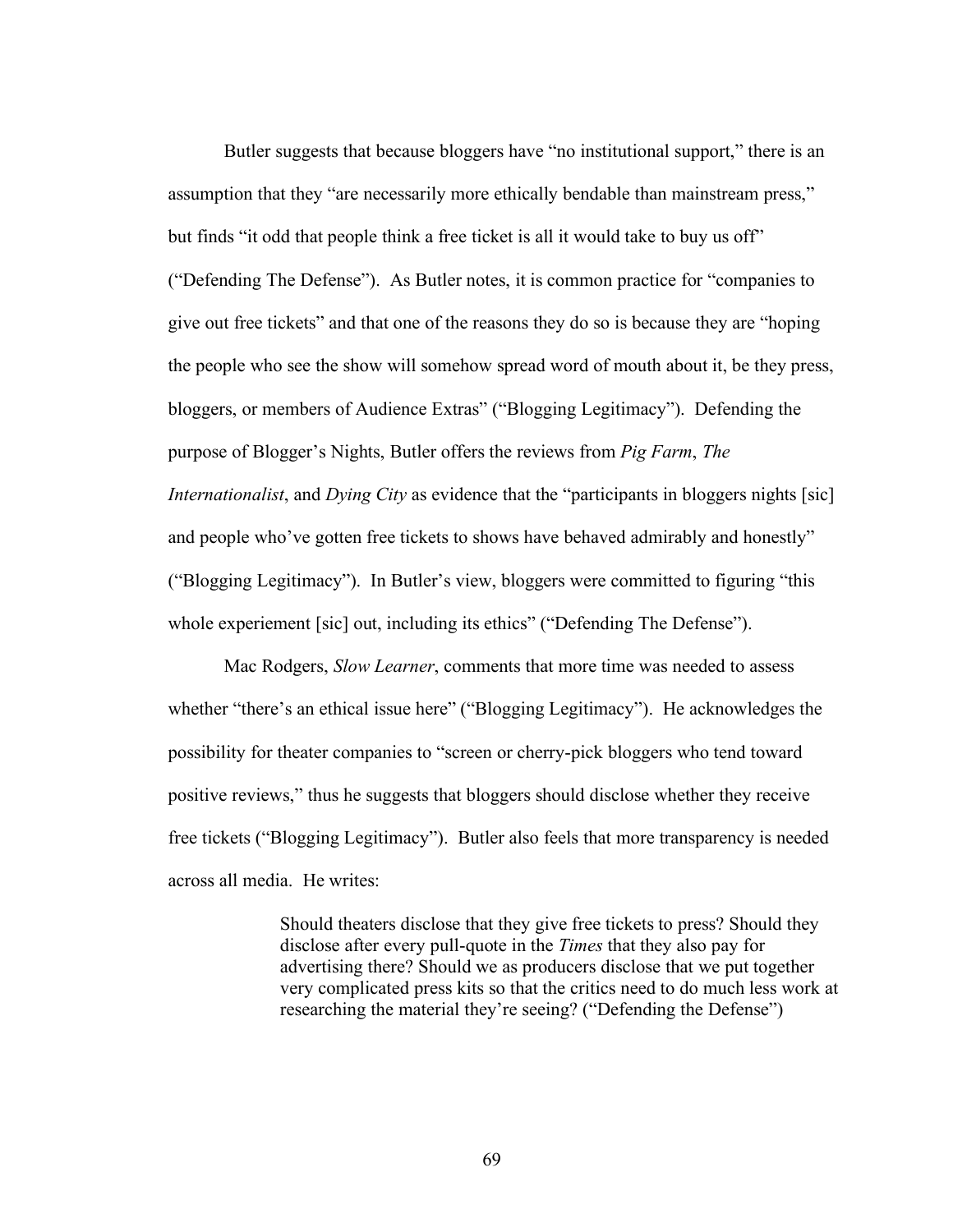James Comtois explains that the reviewing policy for his blog was "very simple: if a company gives me free tickets to see their show, I will review it. Period ("Blog Reviewing")." Emphasizing that "getting the ticket for free in no way shapes my opinion of the show," Comtois acknowledges that if he were "expected to write about a show, pay the \$70 to see it and not get paid" ("Blog Reviewing"), then he would not attend the show. Describing his experience with public relations representatives for theater companies, Comtois notes that publicists were professional and took care to maintain a distance and kept "schmoozing with the reviewer to a bare minimum." He elaborates:

> The ones I've been involved with have been polite and accommodating, but in no way have tried to act like my "buddy." They help me confirm my ticket, make sure I get a press packet, say hello, and leave me alone. That's how they often work and - more to the point - that's how they should work. ("Blog Reviewing")

Comtois reiterates that Blogger's Nights represent "another option for companies to get their work reviewed and discussed" and that there is no intention to "overhaul or undermine the reviewing system" ("Blog Reviewing").

An article published on the *The Gothamist*, a website featuring New York news and cultural reporting, questions whether Bloggers's Nights could provide an effective counterbalance to the *New York Times* without an editor to enforce ethical standards with regards to the acceptance of complimentary tickets. Del Signore's article solicites comments from anyone who knows of "verifiable instances of bloggers hyping a show they didn't like in exchange for comps" (Del Signore). Jaime Green comments that bloggers are "used to occasionally getting into things for free," stating that she has not "heard of anyone falsely praising a show because they got comped" (Del Signore).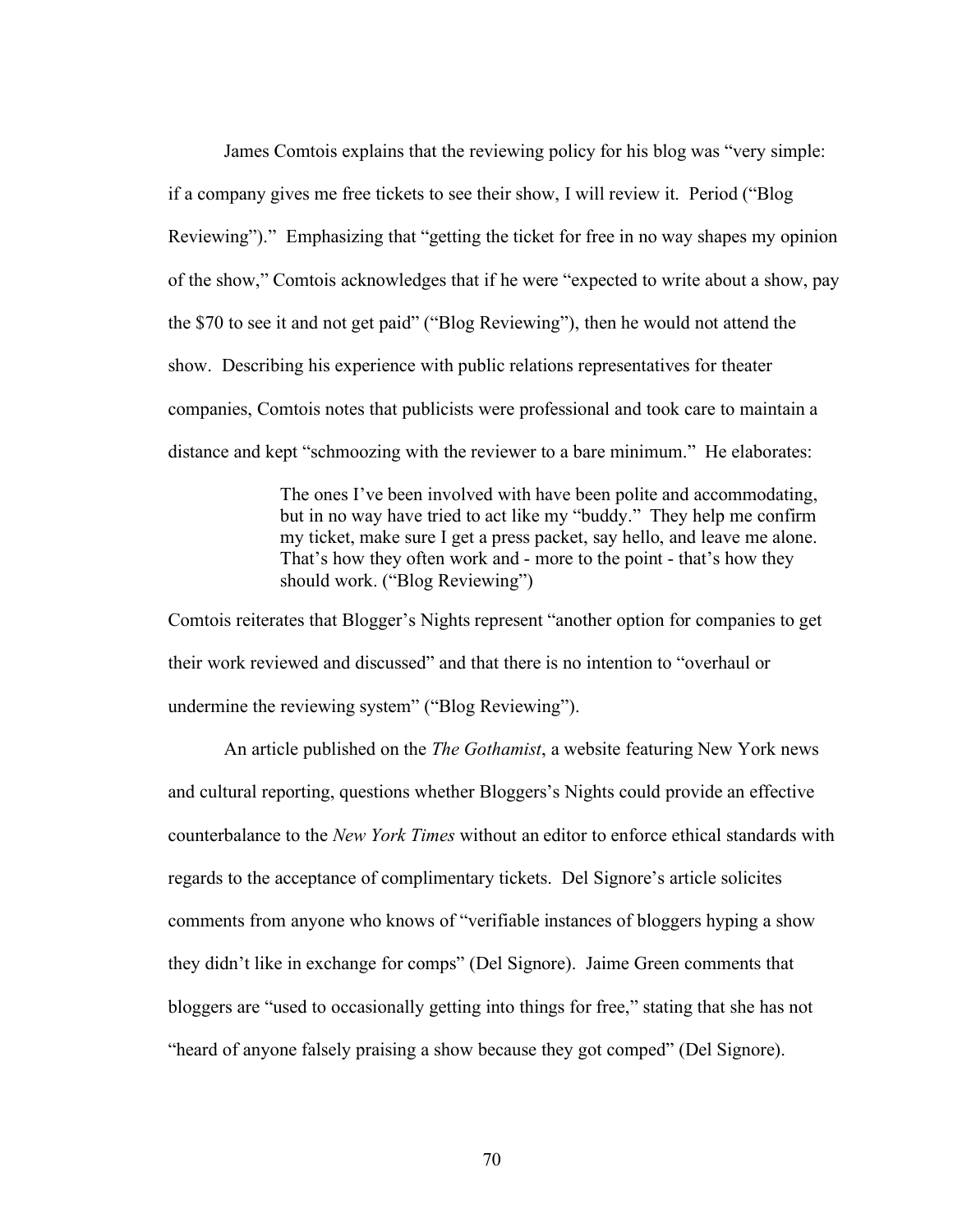Echoing Comtois, Green's view was that marketing directors for theaters, such as Playwrights Horizons, took care in negotiating their relationship with bloggers. She writes:

> Most ticket offers come with a request, rather than an in-exchange demand, for a mention on the blog, and often (Playwrights Horizons, again) this includes an explicit invitation to write \*any\* response, good or bad. They're just trying to get the word out. (Del Signore)

Green's comment brings up important considerations worthy of exploration. The first has to do with whether Butler and Armstrong's original intention for Blogger's Nights was compromised when the publicity department of Playwrights Horizons organized the events. Further, in what way does the context by the review affect its function?

On March 12, 2007, Moxie posted a discount code for *Essential Self Defense* on her blog, *Moxie the Maven,* and credited Playwrights Horizons for "smartly embracing the blogosphere as a marketing tool by offering a special discount to MY readers" ("Playwrights Gets Hip"). She published her review the following week, writing that Rapp's intentions are "almost entirely obfuscated by the layers of craziness he's piled on, and things aren't helped by Carolyn Cantor's over-the-top staging" ("Rollerskating Dream"). She notes that she saw the show in previews so suggests that "maybe they'll make some good cuts and adjustments and find the focus" ("Rollerskating Dream").

Rocco also shared the discount code for the show in a separate post ("Essential"). He posted his review on March 29, 2007, a day after the show opened. Rocco judged that *Essential Self Defense* "may not be for everyone, but its one of the very best plays I've seen in a long time" ("Essentially I Think"). He writes: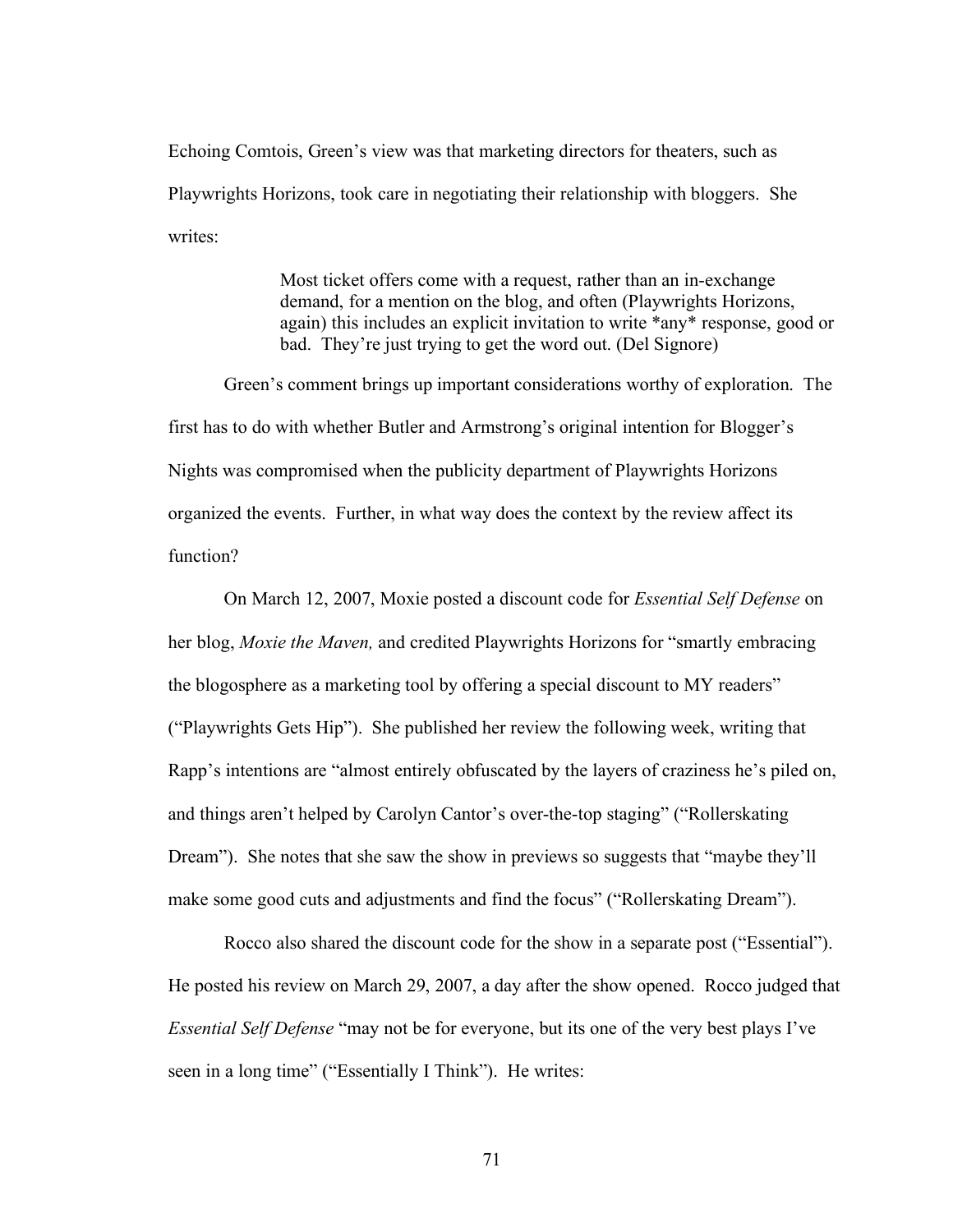Rapp proved how well he understands the power of our underlying feelings of guilt and fear in his work before, and here he lays it bare by removing the naturalism so prevalent in most other plays and showing outright, who we are, how we became who we are, and why we don't always know how to handle what we've become and what society has turned us into. ("Essentially I Think")

Rocco mentioned Isherwood's review claiming he considered it an attack on

young artists ("Essentially I Think"). He encouraged readers to "go see *Essential Self* 

*Defense*," admitting that he could not "promise you'll like it like I did…in fact maybe

you won't, but it's worth an evening of your time I guarentee [sic]" ("Essentially I

Think").

On March 9, 2007, Patrick Lee posted a discount code on *Show Showdown* that was good for the first month of performances linking directly to Playwrights Horizons and providing phone numbers to the Ticket Central Box Office. He wrote the following disclosure:

> Why am I posting this? I get comped into the show in exchange for blogging the discount offer, but in the interest of full disclosure let me tell you that I already have a season flex pass to Playwrights Horizons. I would have been able to see it anyhow without having to crack open my wallet again. I'm posting because the question I most get in my inbox is how I can afford to see so many shows, and part of the answer is discounts and deals like this one. I'm posting because this play features *Doubt's*  Heather Goldenhersh and Paul Sparks from *Landscape* of the Body. I'm posting because Adam Rapp, Pulitzer nominated last year for *Red Light Winter*, is a young playwright with his own distinctive voice and style and I want to support that. Don't you? ("Discount Offer")

Lee posted his review a week later, noting he "saw an early preview" but that the "play is already tight and all the performances are already on the same page of quirky heightenedness" ("Essential Self-Defense"). He calls the show "all kinds of fresh and fascinating, a sensationally unique comedy that flirts with absurdism and whimsy while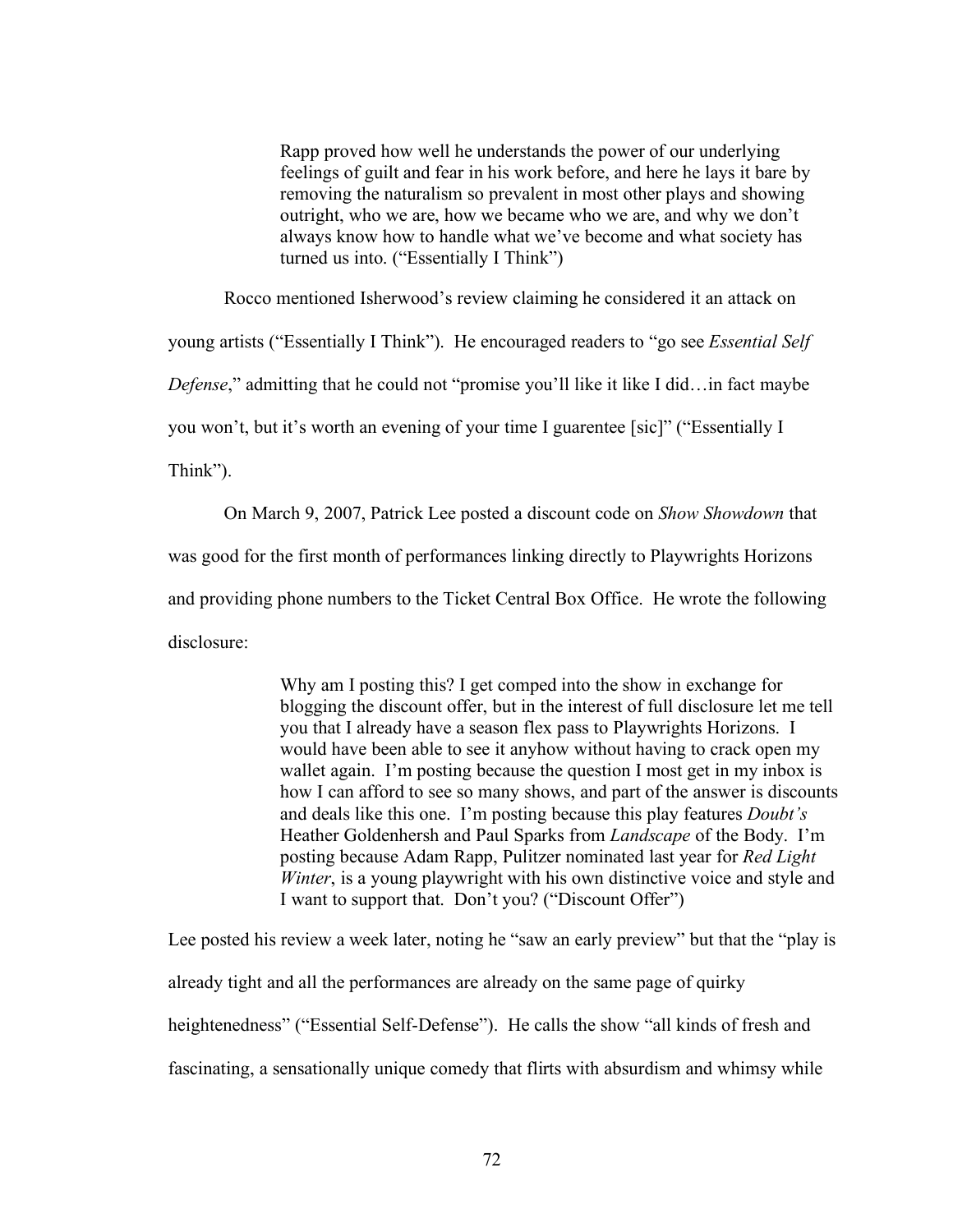always grounded in a dark vision of (perhaps especially American) fears and anxieties." He feels Rapp managed his material well by balancing "the gravity of what's fear-based and dire" with offbeat comedy and "flashes of David Lynch-like deadpan, Christopher Durang-like satire, even the false cheer of especially sad Dennis Potter musical numbers" ("Essential Self Defense").

Aaron Riccio begins his review wondering, "Am I just not hip enough for *Essential Self-Defense*" ("Essential Self Defense")? He observes that "dysfunctional humor is all too easy to write: just introduce characters who constantly say the unexpected (e.g., "Dolphins don't talk to terrorists") and you've got yourself a script" ("Essential Self Defense"). He writes:

> I sincerely hope that Rapp grows up and does more with his talent than these shallow amusements. Sweet as the roller-skate scene is, perverse as Klieg the Butcher is, ridiculous as Yul and Sadie are about grammar, is this the best we can expect of modern comedy? The trappings of form without the substance of soul? ("Essential Self Defense")

Riccio does not post a review of the show on either the *Kul* or *New Theatre Corps*.

David Bell compares the play to *Jack Goes Boating*, but suggests that it is a "sharp, borderline absurdist examination of fear in America" ("Essential Self Defense"). He writes that the two lead actors "bring SO MUCH in terms of characterization to this play" that he "would not be surprised if the two leading roles were written specifically" for them ("Essential Self Defense"). The play opened on March 28, 2007. Bell's post is dated March 25, 2007 indicating he saw the show and published his review while it was still in previews ("Essential Self-Defense").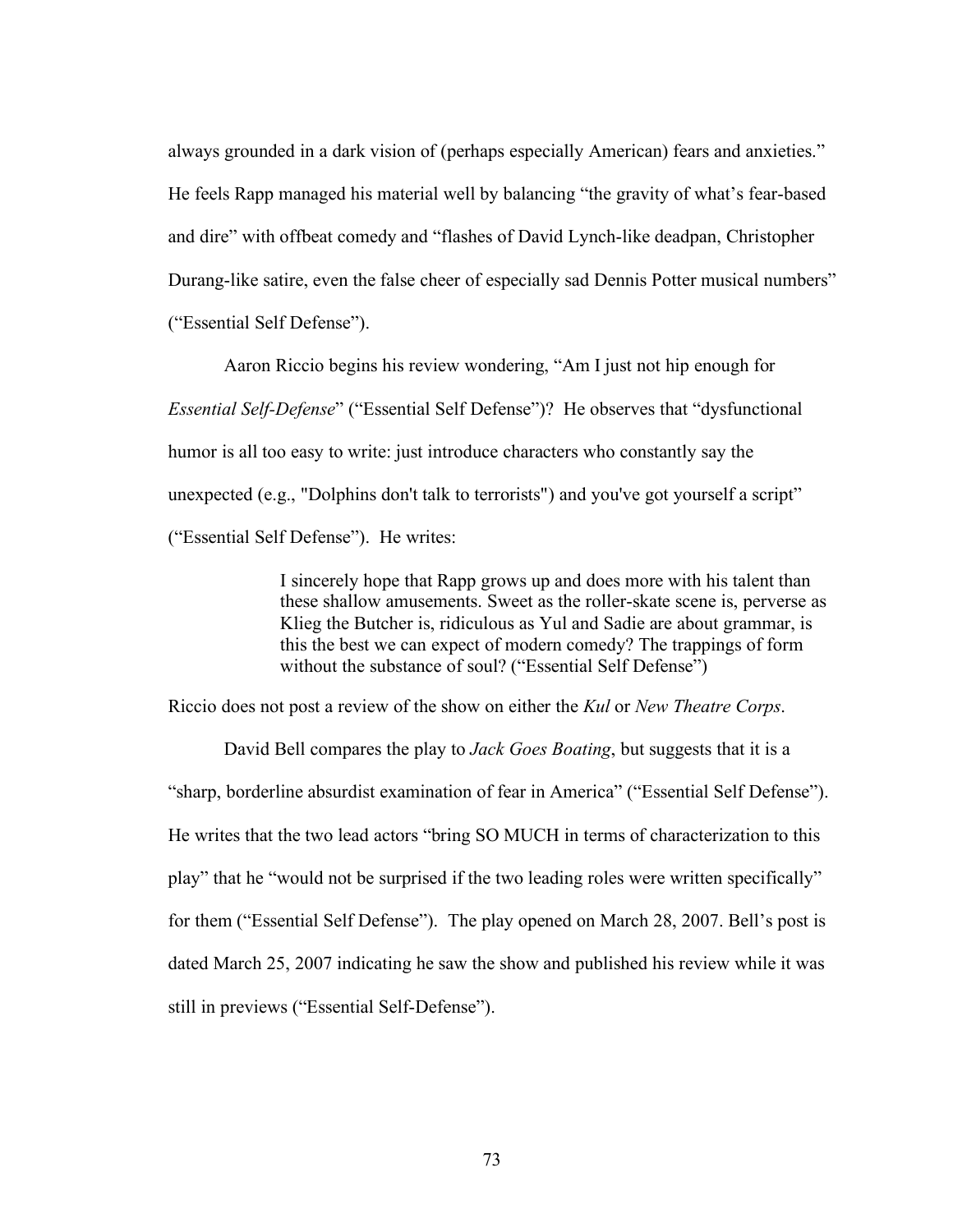Patrick Lee posts a more in depth review on *New Theatre Corps*. He discloses seeing an early preview of the play, but emphasizes that, "*Essential Self-Defense* is already sharp and in-shape. All it needs now is to be seen" ("Essential Self-Defense"). He did not include a discount code.

Excepting *The Internationalist* and *Dying City*, bloggers were provided with discount codes for *Pig Farm*, *Essential Self Defense*, and *101 Saints* to publish along with their responses. Although no one specifically cites the discount codes as an issue, their inclusion in the Blogger's Nights may indicate one point where promotion effaces advocacy, and could contribute to the perception that bloggers had been co-opted by the public relations departments associated with various theaters. While Moxie, Rocco, and Lee shared the code in separate posts, Green published it along with the review as other bloggers had done with *Pig Farm*.

For Jaime Green, being in the audience for an under-thirty night performance gave her the sense that the "play was being performed for me. Not just for me, but for this entire audience, that I was very much a part of" ("No Child Passover"). She writes:

> I wasn't being made aware of watching a play, disassociated from empathy or engagement, but it was also the most different that watching theatre has ever been for me from watching a film. I wasn't just a disembodied consciousness in the dark. And it was powerful. And exciting. ("No Child Passover")

Stating that she "didn't go along with some of the choices," she judges that overall it is a "gorgeous production – and engaging" with a "solid ambiguous ending that I very much loved." Green mentions Isherwood's review, pointing out that the show was not "quite selling like mad" because of the "unfortunate power of a single, obnoxious-if-not-100%-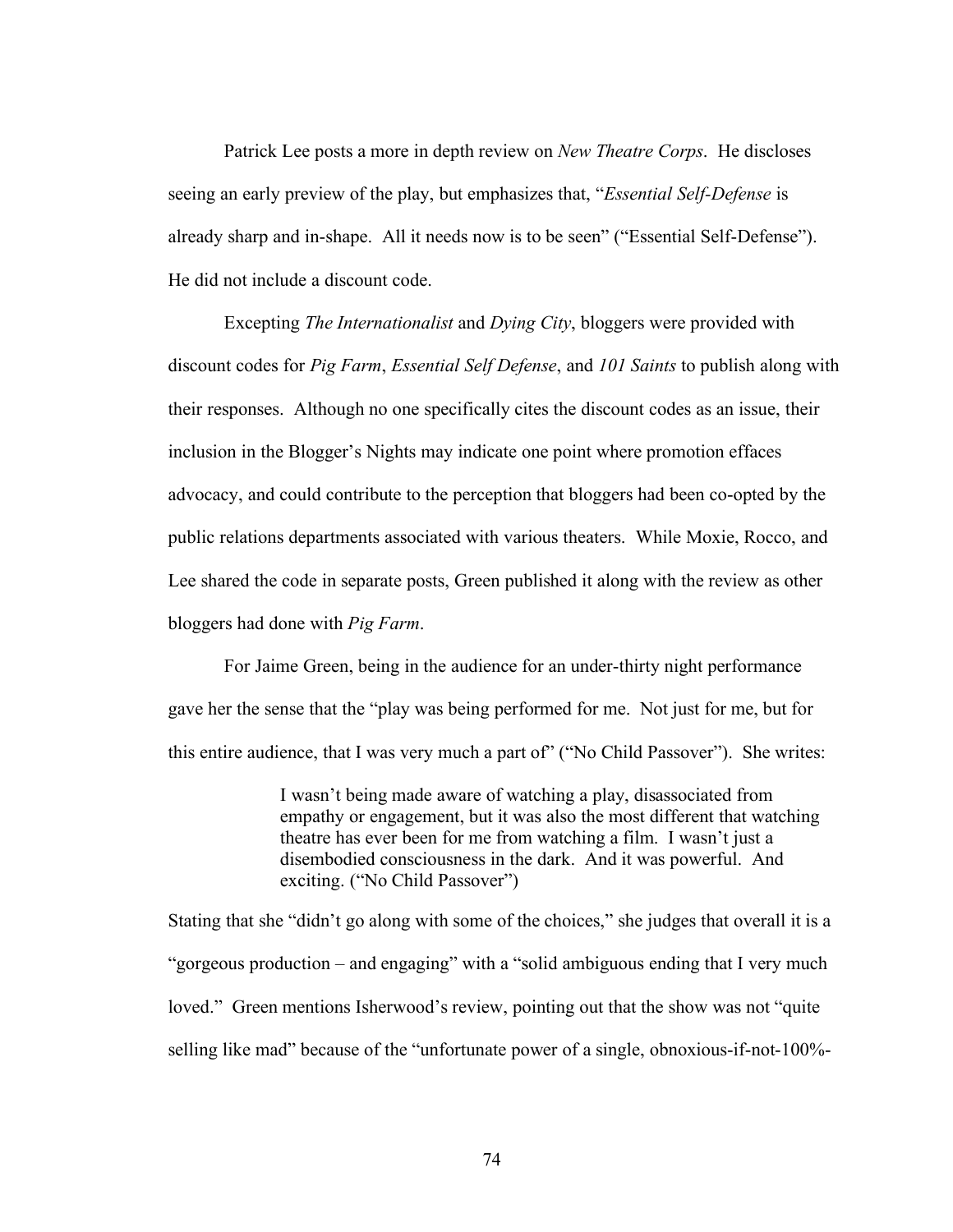wrong review" ("No Child Passover"). She also discusses Cantor's email effort to off set Isherwood's review ("No Child Passover").

Sontag advocates a critical practice that helped to turn down the noise in the culture so that the work itself could be revealed (Sontag 13), but it may be the case that blogs are increasing the noise and distortion around experience of the artwork. The democratization of opinion and the ease of distribution via new media such as blogs, Yelp, Facebook and Twitter, and the theater message boards such as TalkinBroadway.com's *All That Chat* act to conflate opinion, word-of-mouth advertising and formal criticism. According to Fracaro, "reviews have long lost all value as legitimate aesthetic criticism, functioning instead as a consumer report" ("Friday Roundup") and suggests that theaters bought Butler and Armstrong's idea "essentially for its PR value" ("Friday Roundup"). While Fracaro notes that, "there is certainly nothing unethical in this," he considers it "disingenuous to claim that the PR product, bought and sold, was not at the core of this transaction and agreement" ("Friday Roundup"). In the consumer reports model of criticism, theater is positioned as an object to be consumed. Klein notes that when cultural objects are viewed as popular and accessible, then "every consumer feels qualified to be a critic" (3). Under such conditions, the "critic whose task is to deliberate on popular culture is in a way no match for the "word-of-mouth" criticism belonging to the public" (3).

In Fracaro's estimation, the writing produced by the Blogger's Nights events serves the public relations market "at least as much as the reviews in *The Times* and *TONY*" ("Blogging Legitimacy"), a point that is of particular relevance. Billington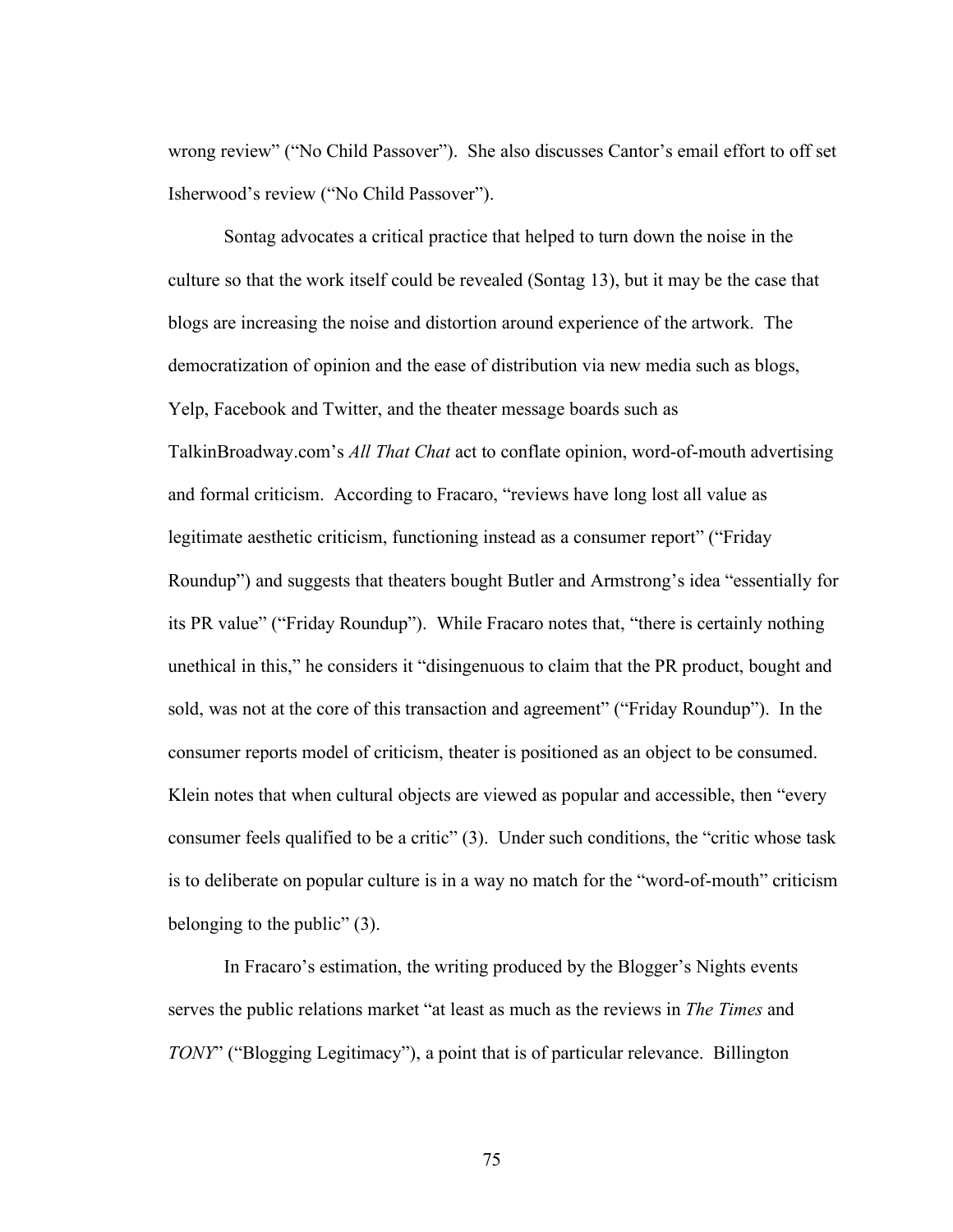acknowledges that, "we live in an age of relentless PR" ("Who Needs"). Journalistic theater criticism competes with publicity – in the form of extended interviews with artists, advertising and other promotional materials provided by producers use the public relations model to promote their shows (NAJP 72, 74). In light of this convergence, it is Kalb's view that "few young people today would understand why a piece based on talking to an artist about his background *isn't* criticism" (50). Kalb states that the "objectivity and the expertise that go into real criticism are foreign" to younger readers "because the whole media culture conspires to confuse them about the difference between criticism and public relations" (50 2009). It is unclear whether this conflation signifies confusion or whether the younger generation to whom Kalb refers are simply more adept at parsing the conversation-as-market (Searls 82) dichotomies of Web 2.0, thus are more comfortable with the overlaps and less concerned with making such distinctions. Indeed, regular theater blog readers express confidence in their ability to distinguish between critical blogs and public relations-oriented blogs. James observes that public relations blogs "don't discuss or embrace, they don't argue, they only tell" while "critical blogs be it of theatre or screenwriting or film are about the discussion" (Del Signore).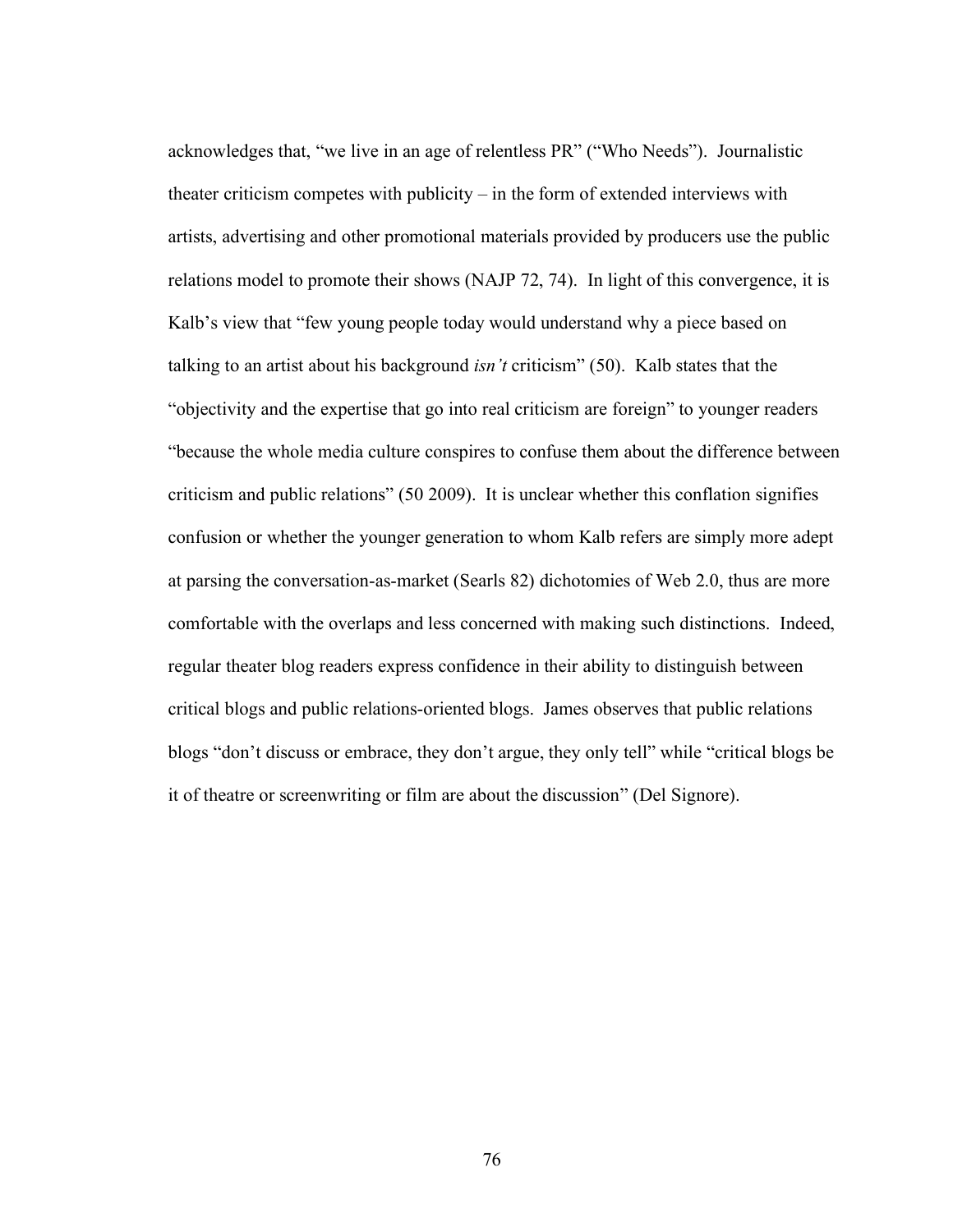## **Chapter 4: Standards and Practices and the Expression of Critical Function**

The next case study is important to examine because of the questions it provokes regarding ethics and standards in the theater blogosphere and how the blogger-critic's role should be defined. While noting that bloggers posted reviews of previews performances, it was not within the scope of this study to record the regularity of the practice. The circumstances of the following case however, further highlight the grey area in which blogger-critics had been operating and raises questions about whether they ought to observe press embargoes, their responsibilities toward artists and the work they review, and their obligations to establish an ethical framework for their judgments.

In September 2007, Playwrights Horizons invited several NYC bloggers to attend preview performances of Kate Fodor's *100 Saints You Should Know*. Much like *Essential Self Defense*, Playwrights Horizons' publicity department arranged the event by contacting individual bloggers via email. The following bloggers wrote posts, David Bell, *Show Showdown*; Patrick Lee, *Show Show Down*; Aaron Riccio, *Show Showdown* and *Kul*; Rocco, *What's Good/What Blows In New York Theatre*; Jaime Green, *Surplus*; and George Hunka, *Superfluities*. From the comments on various blogs, it appears that an arrangement was made to provide bloggers with a complementary ticket in exchange for writing about the show on their blogs. Aside from that, it seems there was little structure to the event; no specific night was designated a Blogger's Night performance and bloggers did not attend as a group.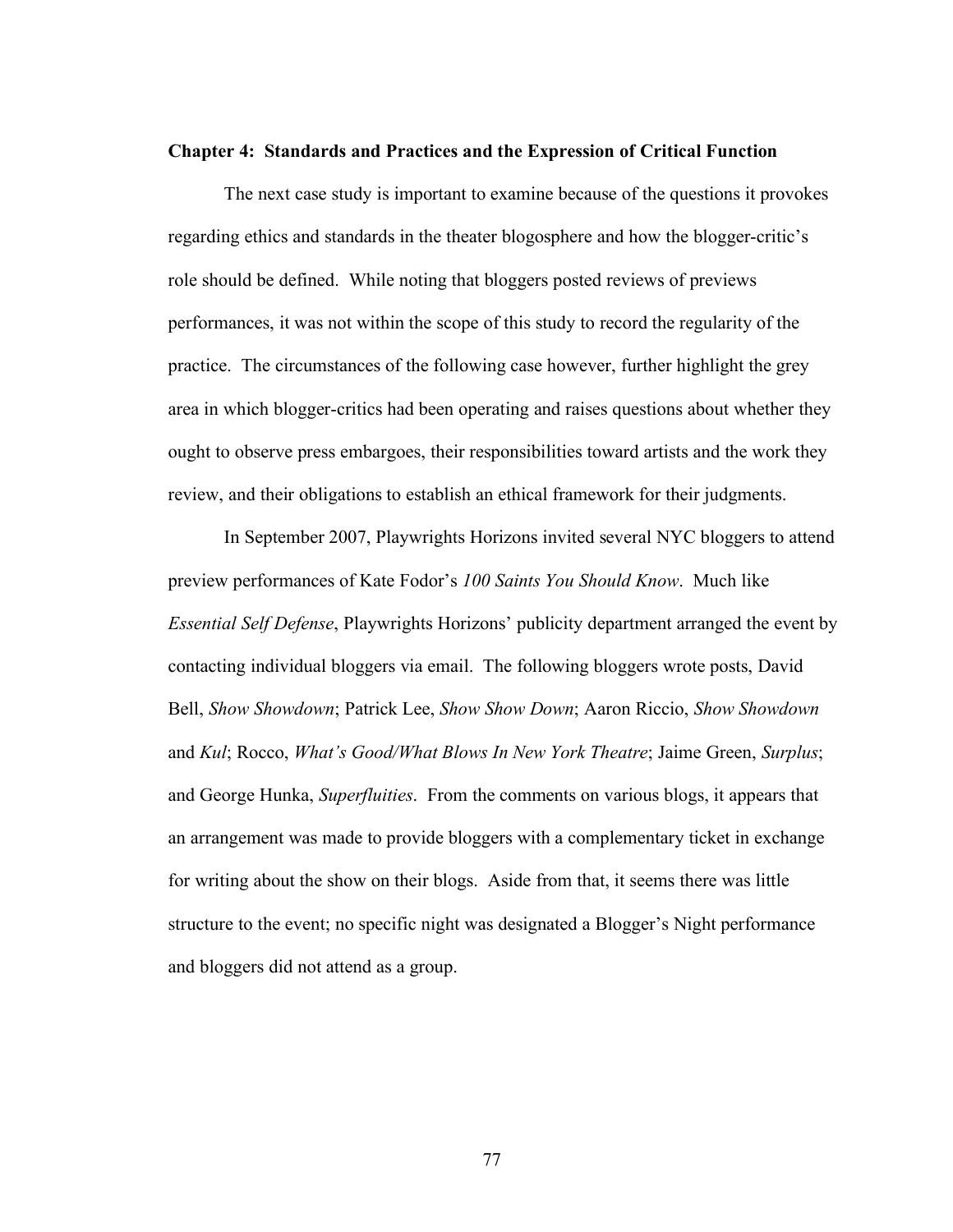## *Analysis: 100 Saints You Should Know*

George Hunka's review on his blog, *Superfluities*, is no longer available on his site, nor is any of the discussion that took place on his blog. In the redesign of his webpage, posts have been deleted or omitted from the *Superfluities* archives. However, as noted in the bibliography, Hunka's post for *100 Saints* is available via the Internet Archives. Hunka's review begins with a list of the production team and actors as well as the performance schedule and location. He linked to the theater's website for more information and tickets. Hunka then reviewed the show quite negatively:

> Poor *100 Saints*, perhaps – workshopped within an inch of its wellintentioned but pale, weak life. I left at intermission, I'm afraid, not compelled to return by the tree-injury ex machina that closes the first act, but since Ms. Fodor, the director, the cast and Playwrights Horizons are producing a play that knows more about itself than the playwright or any of the creative team, I hope nobody will take the above words personally. ("101 Saints")

Leonard Jacobs, *The Clyde Fitch Report* and Editor of *Backstage West*, questioned the ethics and fairness of Hunka's choice to write and publish what Jacobs deemed a "formal review of a play in its third or fourth preview" ("George Hunka Gives"). According to Aaron Riccio, Playwrights Horizons was not necessarily looking to have the show reviewed, rather, they "wanted to get conversations started in places where there might be forums for it" ("A Good Example"). He noted that sites such as *TalkinBroadway.com* and blogs such as *On Theatre and Politics*, *Parabasis*, as well as Hunka's blog, *Superfluities*, are excellent sources for discussion ("A Good Example"). Jacobs agreed, but insisted that when a theater or public relations representative invites "people to print, publish, upload or post something" in exchange for tickets ("A Good Example"), they are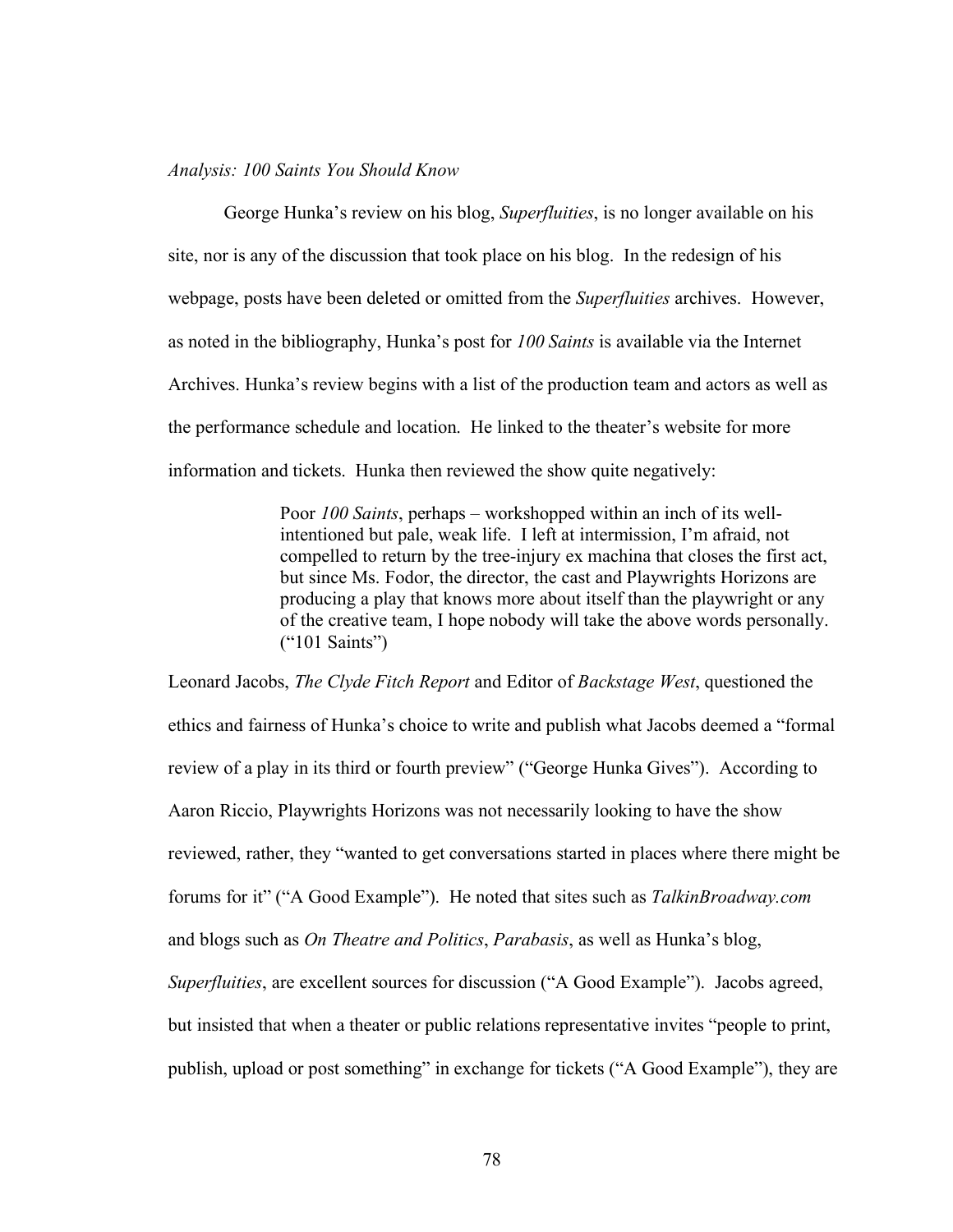in effect issuing press tickets. For Jacobs, the acceptance of complimentary tickets signifies an established code of ethics that obliges the critic to observe the press embargo, a practice he views as "necessary for anyone who is going to write a review, period" ("Why Do Bloggers"). It was Jacobs's opinion that bloggers ought to comply with the press embargo and withhold their reviews until after a show had opened; thus, Hunka had breached what Jacobs felt were the conditions under which the tickets were provided. Moreover, Jacobs viewed blogger-critics' disregard for the press embargo as symptomatic of a larger problem – the lack of a standard of ethics and practice ("Moving On  $II$ ").

Before accepting tickets to the show, Riccio asked Playwrights Horizons whether they preferred he write a review or a blog post. Noting that he was asked to write a blog post, Riccio felt free "of any obligation (as a print/online critic) to wait for an embargo" and suggests that Hunka was exempt as well ("George Hunka Gives"). Matthew Freeman noted that since the theater had "invited free and open commentary about their production, without specifying any embargo date or any notation and previews," Hunka's actions, as far as writing about the preview, were "encouraged by the institution itself" ("More Hunka"). Hunka indicated that the email he received from Playwrights Horizons "seemed to encourage early posting" ("100 Saints"), their only condition being that he post "after seeing the performance" ("100 Saints"). Hunka pointed out that Patrick Lee and David Bell had posted their reviews of *100 Saints* on *Show Showdown* two days before he had ("100 Saints").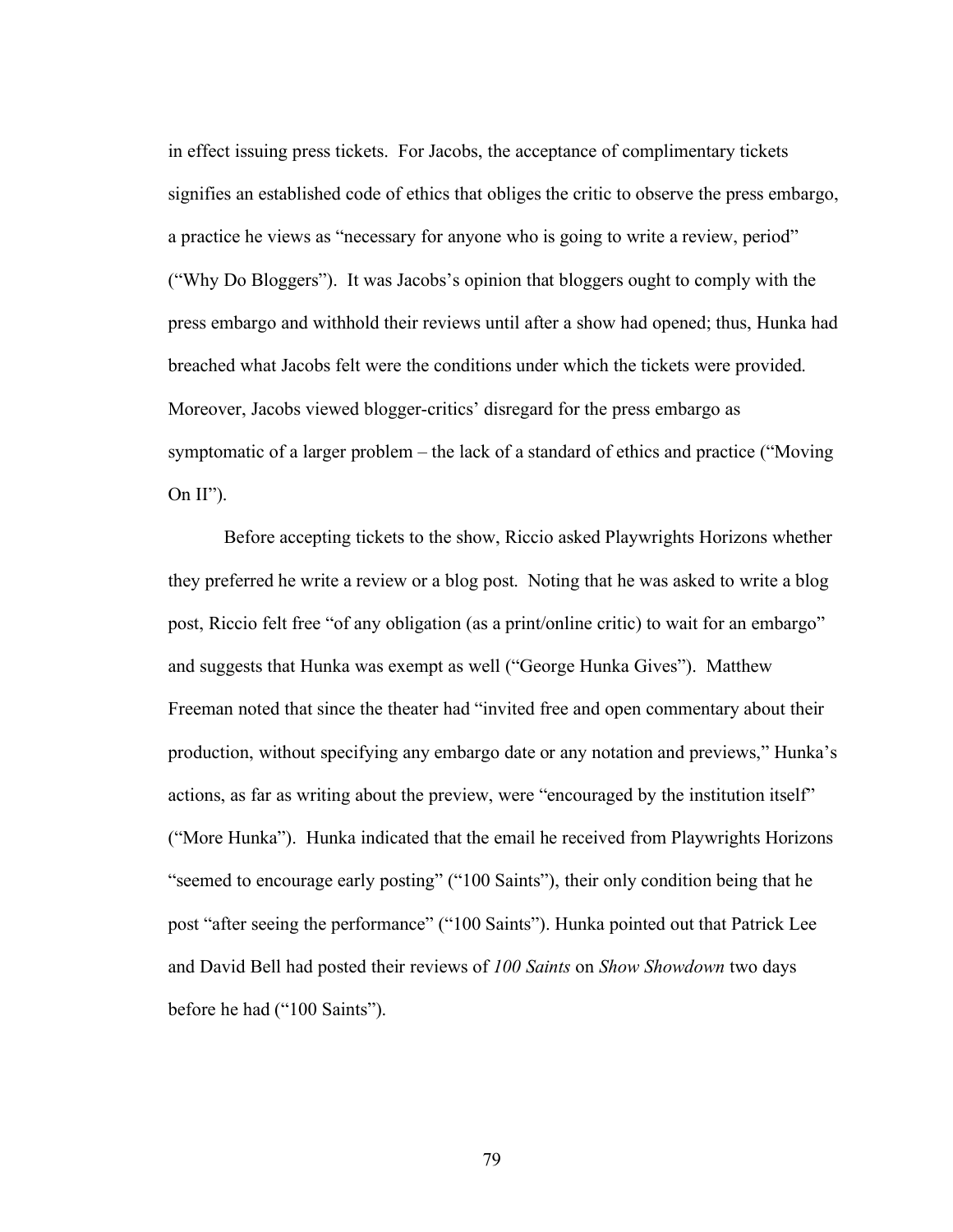In an earlier discussion, Riccio made a distinction between reviewing and writing a blog post, noting that in his own practice, he viewed his blogs and his reviews "as separate entities" ("Dying City"). He cited *Show Showdown* as an example of a blog, considering the work the group produces "to be a valuable, albeit snarky and unprofessional, asset to anyone looking to see what's out there" ("032607"). He acknowledged that although the "gimmicky nature of the site may explain why it is one of the first blogs to have been featured in the Arts  $\&$  Leisure section," he felt the writing on the blog was "genuine and produced out of a real and undeniable love of theater" ("032607"). In contrast, *New Theater Corps* was "an attempt to widen the scope of thoughtful criticism to a younger perspective, but with a professional approach (modeled, I guess, after MSM)" ("Dying City"). He writes:

> One works within the system, one works without; both media have access to comps. I post without anonymity because I believe in accountability, and if anybody wants to respond to my reviews or mine them for quotes, that's their right: I mean what I say (I just say it more casually on the blog). ("Dying City")

Since blogging is a self-defined practice, it is difficult to contest Riccio's differentiation between blogging and reviewing. In looking at the reviews of *100 Saints* published on *Show Showdown*, there does not appear to be a unifying editorial structure other than what is imposed by the Blogger template. The structure and style of the blog reviews is left to the individual contributor.

On *Show Showdown*, David Bell gives the play four and a half stars noting, "an exceptional production has just started previews at Playwrights Horizons" ("100 Saints"). He writes: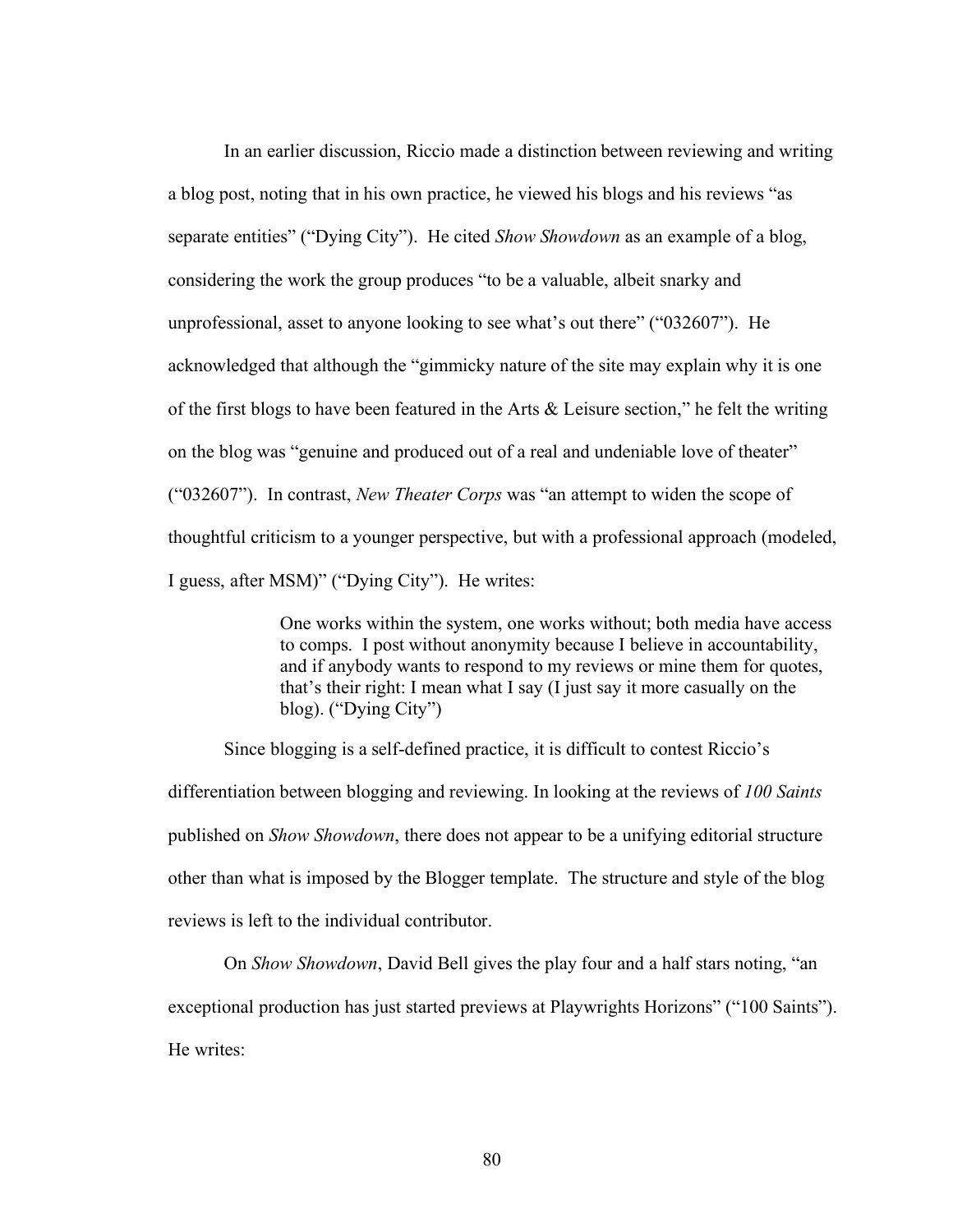The themes of Kate Fodor's beautifully crafted drama are so clearly (and heartbreakingly) delivered by her finely drawn characters that she has rendered her 8 paragraphs of Playbill notes (including the phrases "It's a play about..." and "The play is also about...") obsolete. Musing on religion (or the absence of), loneliness, and parent/child relationships this often funny/often sad play provided perspectives and insights that were as modern as you could get. The 5-person cast is top-notch including Zoe Kazan and Will Rogers brilliantly playing teenagers with all of the rage and awkwardness that comes with it. And I FINALLY got to see Lois Smith onstage. That was a special treat. This one's a keeper. ("100 Saints")

Patrick Lee shares a discount code for the play and links to Playwrights Horizons website

and Ticket Central. He also includes the box office hours and address as well as the

phone number for Ticket Central. Of the play, Lee writes:

This production, directed with sensitivity and clarity by Ethan McSweeney, boasts a flawless ensemble: all five actors (Jeremy Shamos, Lois Smith, Janel Moloney, Zoe Kazan and Will Rogers) make strong characterization choices that enrich the play's humor while remaining connected to the sadness of the characters. In a word, *100 Saints* is a gem. ("100 Saints")

Riccio writes a brief post linking to his lengthier review at *Kul*. He writes about a

specific scene from the play that contains what he describes as "the quietest, most

fragilely beautiful moment on stage this year" ("100 Saints").

Riccio's post on *Kul* begins by explaining Playwrights Horizons' goal for the

extended previews and linking to a discount code provided by the theater. He notes

doing so because he feels the theater charges too much for previews. He summarizes the

play and talks about the direction and the performances. In closing he writes:

Ultimately, *100 Saints You Should Know* is shaping up to be a very sincere show, filled with outstanding performances and some achingly beautiful moments. Perhaps it's too much to ask that you know a hundred saints, but try hard to see this everyday one. ("Play: 100")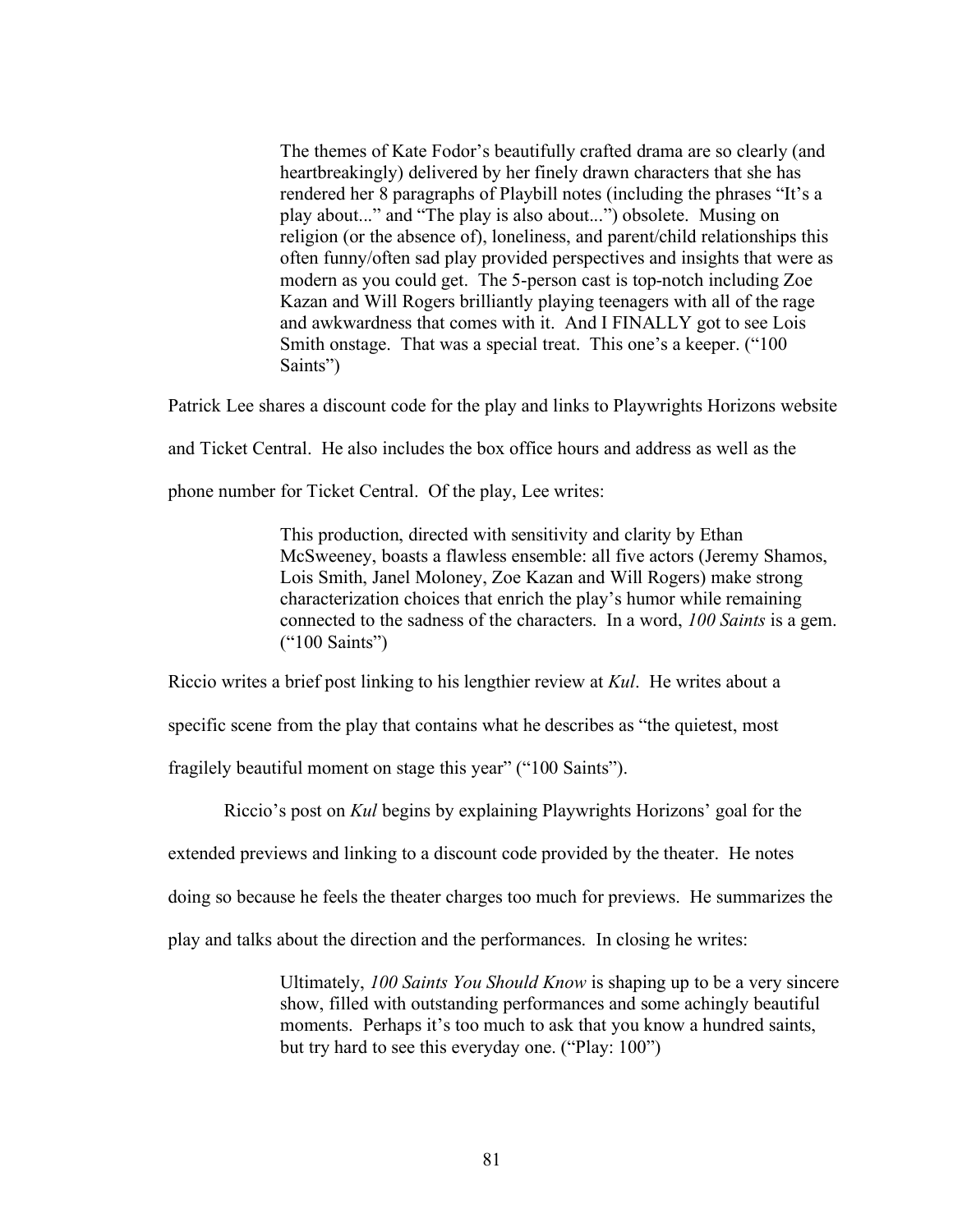Croggan notes that in Melbourne, where she lives, bloggers have been accepted as part of the "general discourse," but acknowledges that the line between "official and bloggy reviews" can be unclear ("Flogging"). Indeed many of the Bloggger's Nights reviews support her observation. In looking at the other blog reviews of *100 Saints*, it is not clear whether the bloggers consider what they write a review or a blog post, or whether the distinction matters to them or to their readers. It is not clear how the reviews are intended to function. They are written in a hybrid style, mixing journalistic-criticism with a casual, chatty tone and revealing varying degrees of personal subjectivity and connection to the artists or theaters mentioned in the reviews.

Rocco's review on *What's Good/What Blows In New York Theatre* describes *100 Saints* as "a quietly understated play about lost souls struggling to connect to anything and anyone" ("You Should Know"). He acknowledges that the play is missing "the thinnest veneer of pain that I think exists in these five characters" but expresses confidence that the cast will be "hitting it out of the park" ("You Should Know") by the time the play opens. Rocco also links to the discount code provided by the theater and reminds younger readers they can get deeper discounts at the box office 1 hour prior to showtime [sic]" ("You Should Know").

Jaime Green discloses on *Surplus* that she "used to be a script reader for The Vineyard" and describes *100 Saints* as one of the "few plays I read then that I loved very much and haven't forgotten" ("100 Saints"). She writes:

> This is a really beautiful, delicate, perceptive play, one of those great sad & funny incredibly true portraits of humanity. I still remember when in my script report for the Vineyard writing about the power of these characters who desperately want to connect, try valiantly, and still come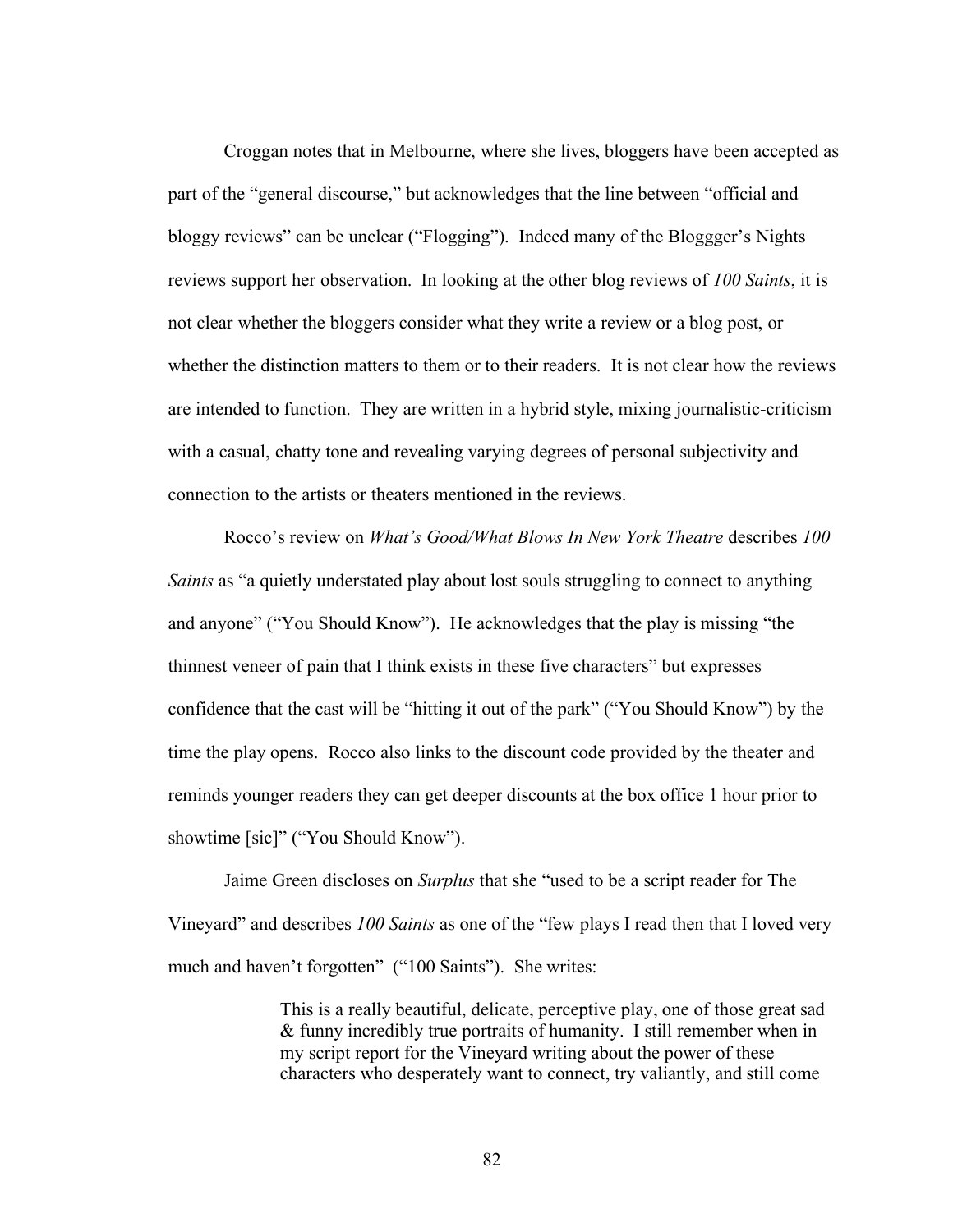up short. I can talk all I want about not liking realism, but beautiful writing is beautiful writing, and Kate Fodor's play is beautiful. ("100 Saints")

Green tells readers there are "several ways to see it for cheap" ("100 Saints"). First she encourages them to subscribe to Playwrights Horizons because it was "the best way to get the cheapest tickets" ("100 Saints"). Acknowledging that some readers may only want to see *100 Saints*, she links to the discount code others had included in their posts. Finally, she mentions that readers "might be able to usher," telling them, "I'm not sure, but if you'd be interested, e-mail me, and I can find out, and put you in touch with the right person. Then you'd get to see the show for free" ("100 Saints").

Debate over Hunka's walkout evolved into a larger discussion about the practice of extended previews. Art Hennessey, *Mirror Up to Nature*, pointed out that neither the Playwrights Horizons webpage nor the online ticketing service made a clear delineation between previews and opening night ("George Hunka Gives"). In light of this, he questioned whether critics should be obligated to observe press embargoes. Citing Brendan Kiley's early review of *Young Frankenstein* for the *Seattle Stranger* that addressed the issue of obscuring previews from opening night, Hennessey admitted that he "wouldn't have a problem with print and mainstream critics pushing back a little bit against this practice" ("George Hunka Gives"). Riccio felt that regardless of when a review was published, it was "a critical, but still at heart opinionated, appraisal of a work as is" ("Any Time"). In Riccio's opinion, reviews can be contextualized to allow readers to assess the writer's opinion within a specific frame of reference. He writes:

> As long as the format of the production you saw is acknowledged  $-$  i.e., during previews, with an understudy,  $\&c$ . — then I see no reason why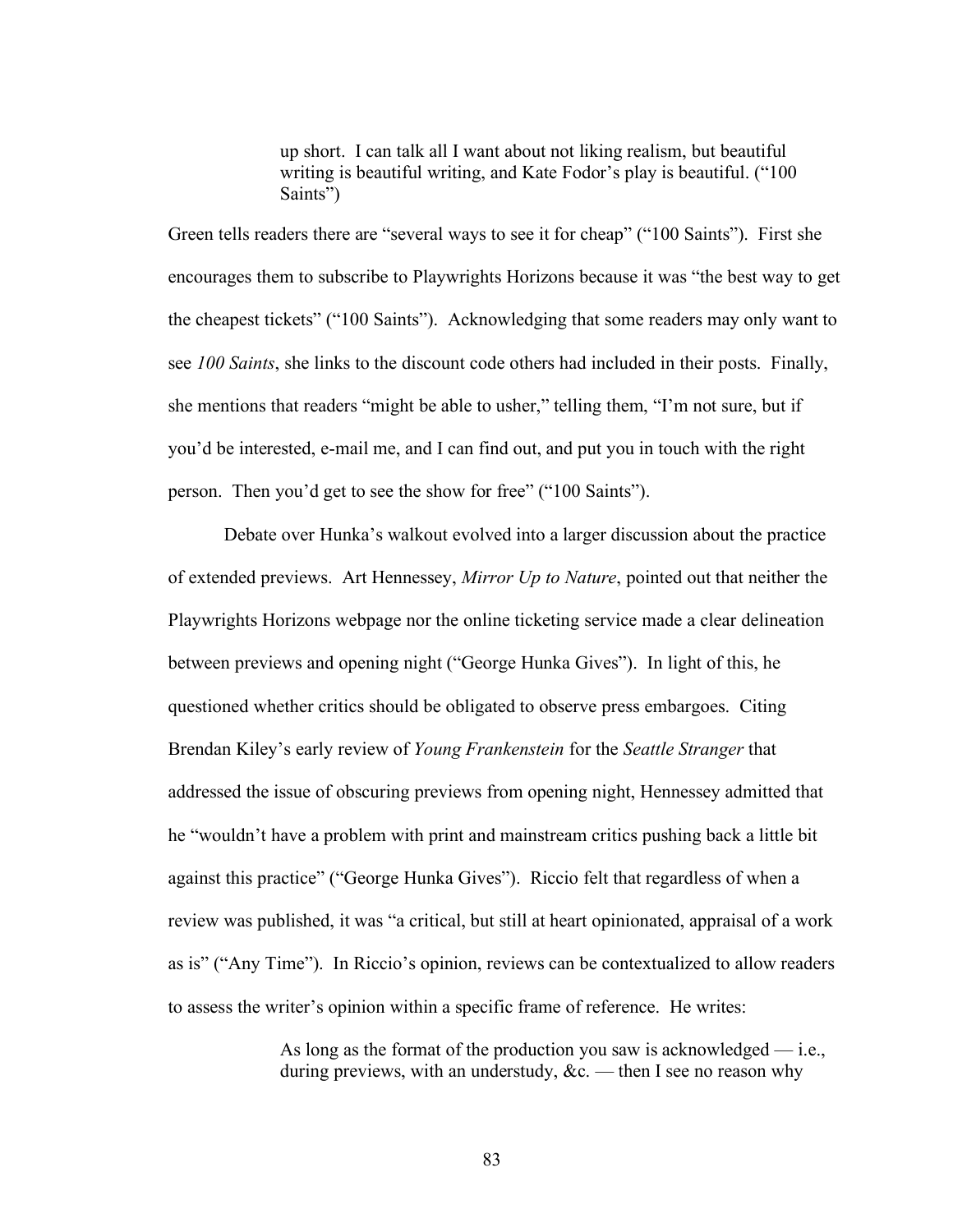\*THAT\* performance cannot be objectively (and comprehensibly) covered. That's like saying the beta version of a software shouldn't be reviewed: not so. Such appraisals (often called "previews" but really, simply semantics–i.e., what if I just add a small "p" to my "review"?) are useful to people wondering about the process, the show, the buzz, and more. ("Why Do Bloggers")

Riccio noted that a tryout production of *The Little Mermaid* in Denver was "getting reviewed there, and read about by interested audiences" in New York City ("Why Do Bloggers"). He pointed out that when the production moved to New York City it would undoubtedly be different and it might "have a new director" ("Why Do Bloggers"). In light of this, Riccio asked, "does that invalidate the right of critics over there to review what they saw" ("Why Do Bloggers"). Riccio also noted publicists' practice of using reviews of past productions to market revivals that could be "potentially different versions," ("Why Do Bloggers") thus, bearing no resemblance to what critics had written before ("Why Do Bloggers").

Several bloggers questioned the practice of producers charging full price for extended previews while drawing benefit from the press embargo. Pointing out the high cost of tickets for *Spring Awakening* that played at the Atlantic Theater and *Rock 'n'Roll* in London, Riccio asked why the audience "should stay willingly in the dark" ("Why Do Bloggers"). Thomas Garvey commented that previews "should be cheaper, and obviously marked as previews," but observed that audiences do not "seem to care half as much about these issues as reviewers do" ("What Do We Do?") He mentioned several Boston theaters that had been "charging full price for previews for some time" ("What Do We Do?"). By expanding preview runs, producers accept that they will be marketing the show without critical support. Broadway musicals, especially those based on popular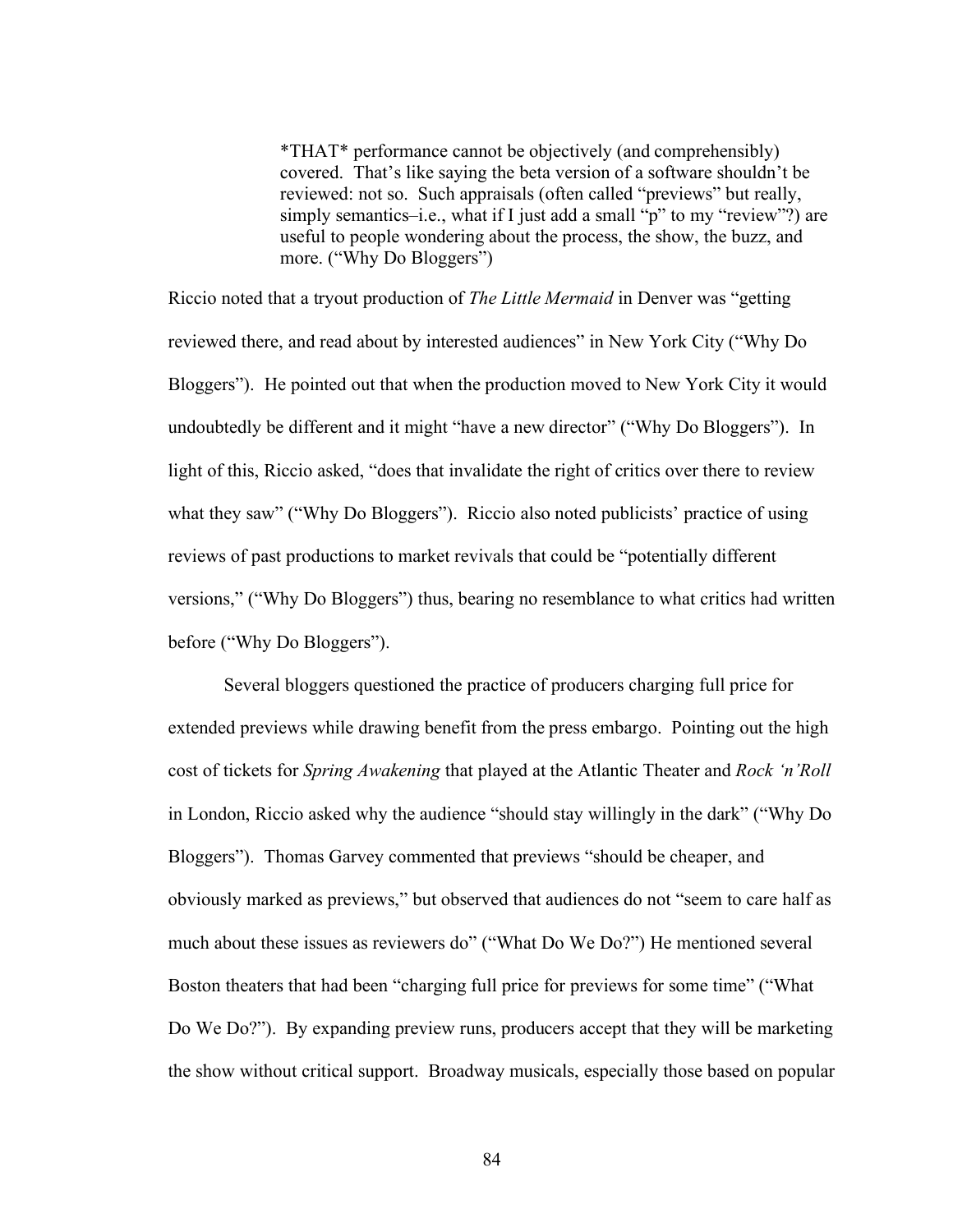movies, have a certain amount of critical immunity, thus, as Garvey explained, "if the market will pay full price for a preview, it's hard to see why they [the producers] shouldn't take advantage." Putting a positive spin on the situation, Garvey suggested that Hunka's review demonstrated "to Playwrights Horizons, and no doubt other producers, that at least some bloggers won't play ball" ("What Do We Do?").

Freeman asserted that Playwrights Horizons viewed the controversy resulting from Hunka's walkout "as all good business," asking "how many people are talking about *100 Saints You Should Know* right now? Tons. And it's still in 'previews'" ("George Hunka Gives"). Grote acknowledged that "word of mouth has been important since long before there ever was an internet [sic]" ("The Blogger Review"), but expressed doubt that the controversy surrounding *100 Saints* would "affect the life of the play at all" ("The Blogger Review"). He writes:

> I just returned from Playwrights' Horizons and no one there - including the director and playwright, and their literary manager - had any idea any of this was going on. I'm not scolding anybody, but I don't think there's any downside to being realistic about blogs' current relevance or lack thereof. ("The Blogger Review")

There is a difference between generating conversation under the auspices of word-ofmouth advertising and engaging in a critical practice that engenders discussion of the work itself. In the case of both *Essential Self Defense* and *100 Saints*, the controversy generated by bloggers' reviews or reactions to their reviews overshadowed their critical assessment of the play. Grote explains:

> I find it really illustrative that hardly anybody seems to actually be talking about the play in question; it's more like, talking about talking about talking about it. The play itself becomes a sort of pale residue on the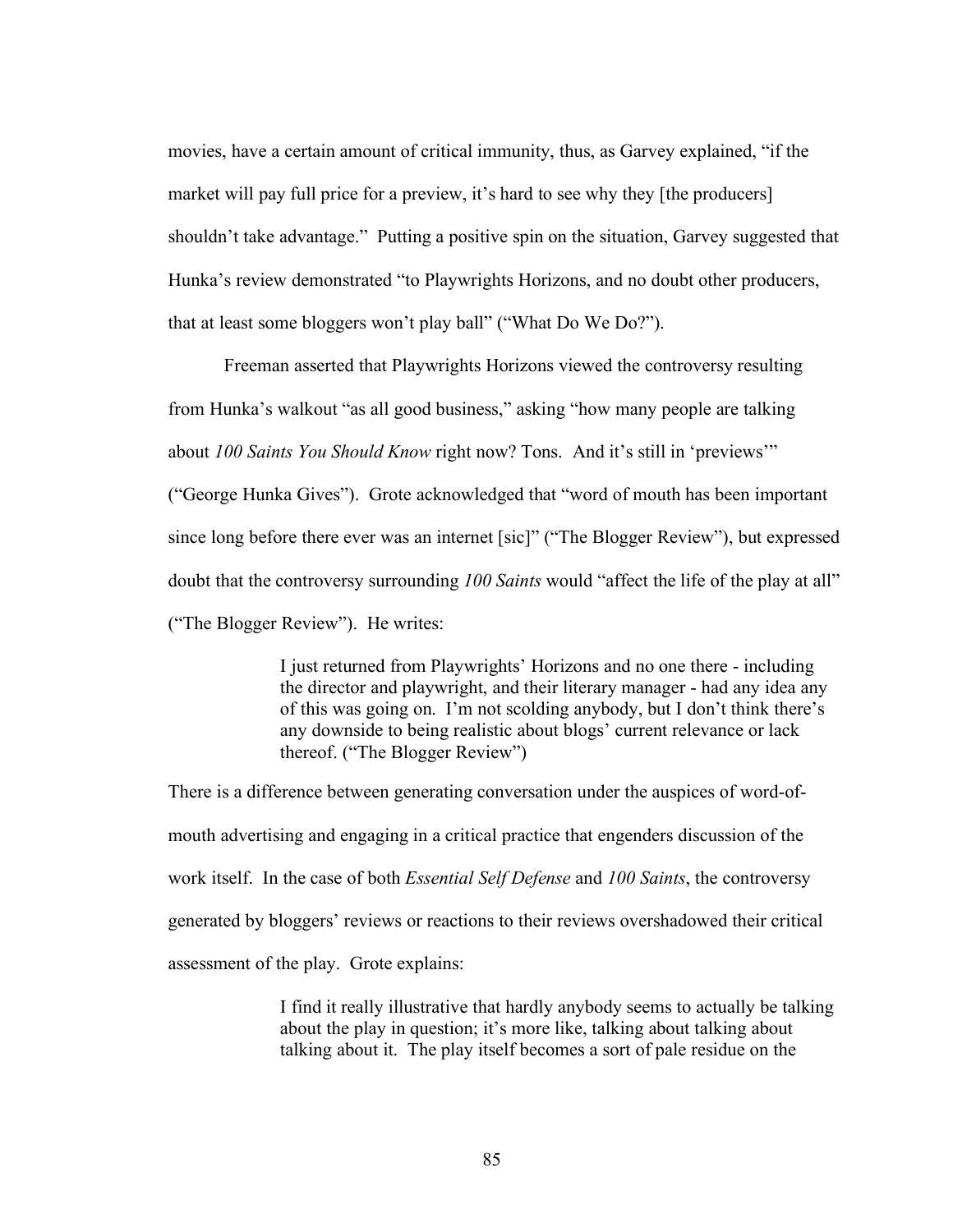conversation - the only thing that remains [sic] of it is the fact that George didn't like it. ("Blogger Review Fracas")

In Jacobs opinion, Playwrights Horizons broke "its compact with its artists and with the rest of the media by saying bloggers are fully welcome to review a production in an early preview but the rest cannot" ("Moving On III"). Jacobs contacted the Association of Theatrical Press Agents and noted that while a representative of the organization acknowledged the "changing nature of theatre press," neither the ATPA nor the League of American Theatres and Producers, which jointly control press lists sanction the practice of "inviting bloggers to review early previews" ("The Apologists"). Jacobs's view is that regardless of form or medium, when a blogger accepts free tickets, he or she is thus obligated to uphold the standards of journalistic practice. Jacobs writes:

> Playwrights Horizons can take this disingenuous stance that they are not press tickets, but they are, and standards of ethical conduct must be expected of anyone who accepts those professional comps in exchange for posting something, including reviews. ("Moving On III")

Jacobs' insistence on holding bloggers to journalistic standards and ethics appears to be a well-intentioned attempt to make them accountable for their actions. For Jacobs, standards and ethics are independently held and applied; as such, they are implicit and in force regardless of context or medium. In this particular case, where no conditions for publishing were stated, Jacobs interpreted Hunka's action as indication that Hunka felt he was not "required to hold, or to demonstrate, or to espouse any personal ethics or responsibilities" of his own accord ("Moving On III"). Freeman's observation that theater blogging is "still in its formative years" ("The Apologists") indicates that there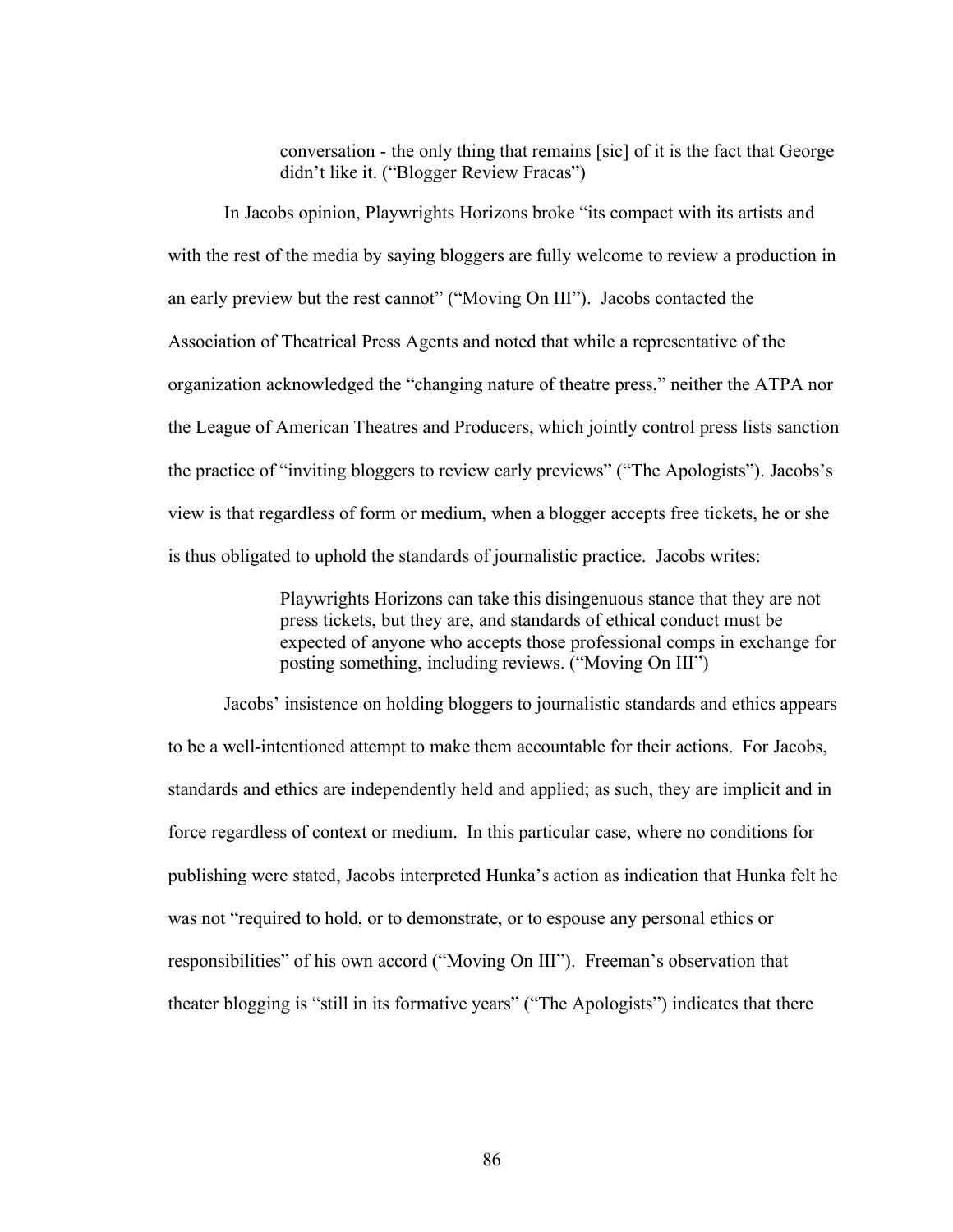might be differences in practice between blog-criticism and journalistic-criticism, whether or not they are self-evident. He writes:

> …whatever standards that [sic] mainstream press has are long-standing and even those have exceptions and contraversies [sic]. The fact that the blogs are still working it out, and that there are transgressions and questions of taste is to be expected. ("The Apologists")

Arguing that if theaters and their publicists considered blogger-critics "good enough and valuable enough to be given professional comps," Jacobs stated that bloggers should be "considered part of the critic and journalist community and put on the first- or second-night lists along with everyone else" ("Moving On"). Jacobs framed the debate under a "separate but equal" argument while stating concurrently that his "position is to bring certain blogger-critics into the fold, not to keep them out of it" ("Moving On III"). Jacobs references a set of bloggers he deems worthy of inclusion in the journalist-critic community providing they adhere "to the same ethical standards as everyone else" ("Moving On III"). According to Jacobs, acceptance into this community would require blogger-critics to trade their independence and autonomy for what Jacobs sees as the "tremendous respect, power and influence ("Moving On III")" offered by mainstream media. However, the establishment of such a hierarchy among blogger-critics devalues the democratic nature of blogging and normalizes the blogger-critic's practice by imposing the standards of journalistic-criticism, thus masking the differences in practice and purpose (Boyd) that could also define the role of the blogger-critic and their engagement with the community.

Blogging crosses the boundaries "between journalism and other forms" of writing; thus blogger-critics and journalistic-critics often stake out the same critical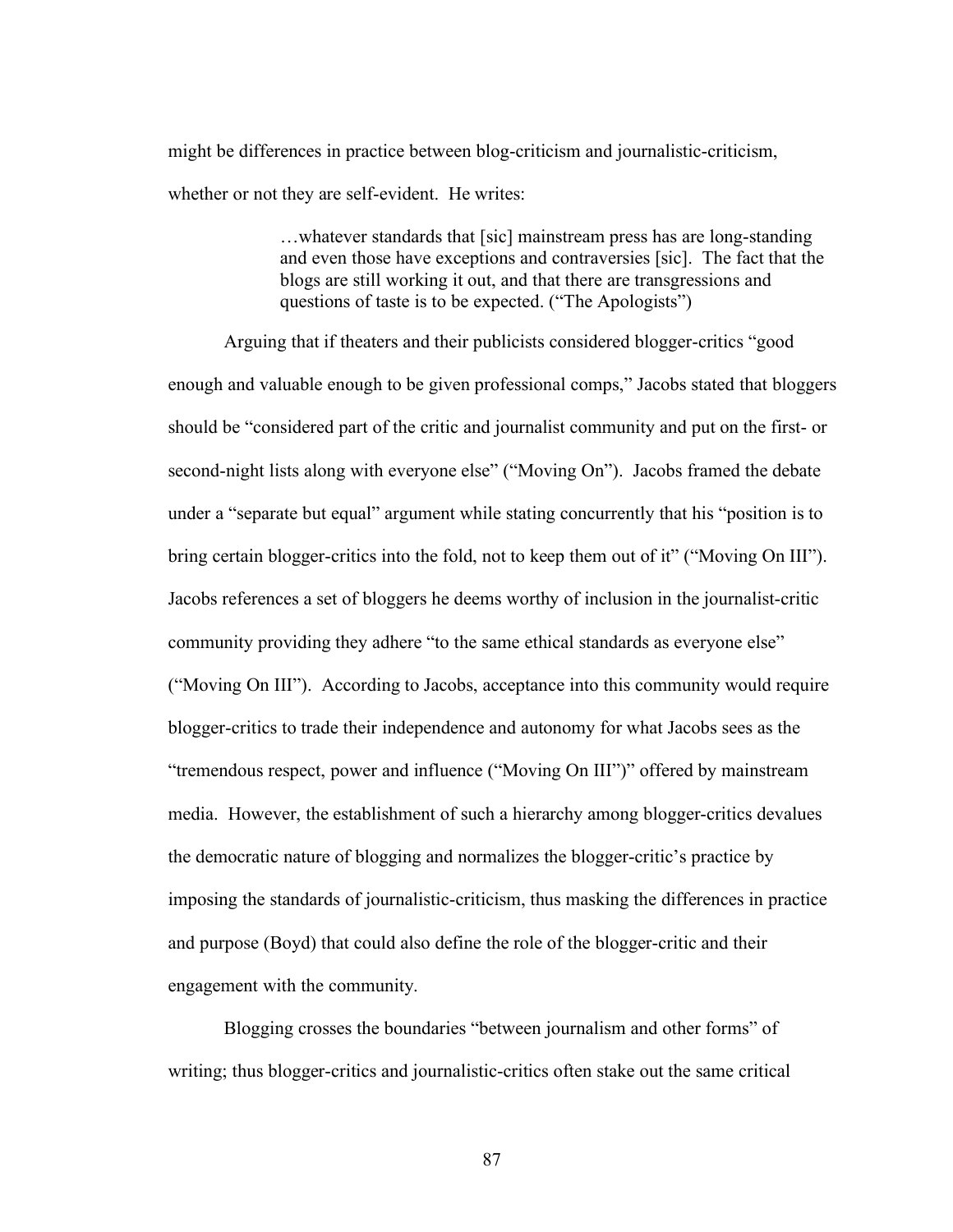territory and perform some of the same tasks (Lowery 478), but it does not follow that blog-criticism is an extension of journalistic-criticism. Journalistic-criticism might be one practice that a blogger-critic could choose to adopt; however it need not define the practice of all blogger-critics. Likewise, the blogger-critic's praxis need not be an extension or a repudiation of the journalist-critic's; instead, it has the potential to enact distinct interventions within the realm of critical discourse (Matheson 33).

As Lowery notes, occupations exist within a framework of professions and institutions that influence and protect the work processes with which it is associated (478). There is no codified system that dictates the behavior of journalist-critics (Wonderful Town 74). Neither is there a licensure or accreditation procedure for journalists, thus journalist-critics are "heavily reliant on cultural legitimacy," or the public's perception of their legitimacy (Lowery & Anderson). Whether freelance or fulltime, the journalist-critic derives a certain amount of legitimacy and authority from the institution for which he or she works (London 19, Brustein 8 1980). The journalistcritic also derives authority from membership in professional organizations. In 2010, the International Association of Theatre Critics, IATC, established a Code of Ethics, outlining for its members what were deemed as "core professional guidelines" (IATC), but like the standards laid out by the Society for Professional Journalists, journalist-critics voluntarily adhere to the standards and practices they observe (SPJ) or else they comply with the ethical guidelines in force at the institution for which they work.

Accordingly, the *Times* outlines specific ethical guidelines for its critics and arts journalists. The policy observes that, "critics and reviewers have an obligation to exert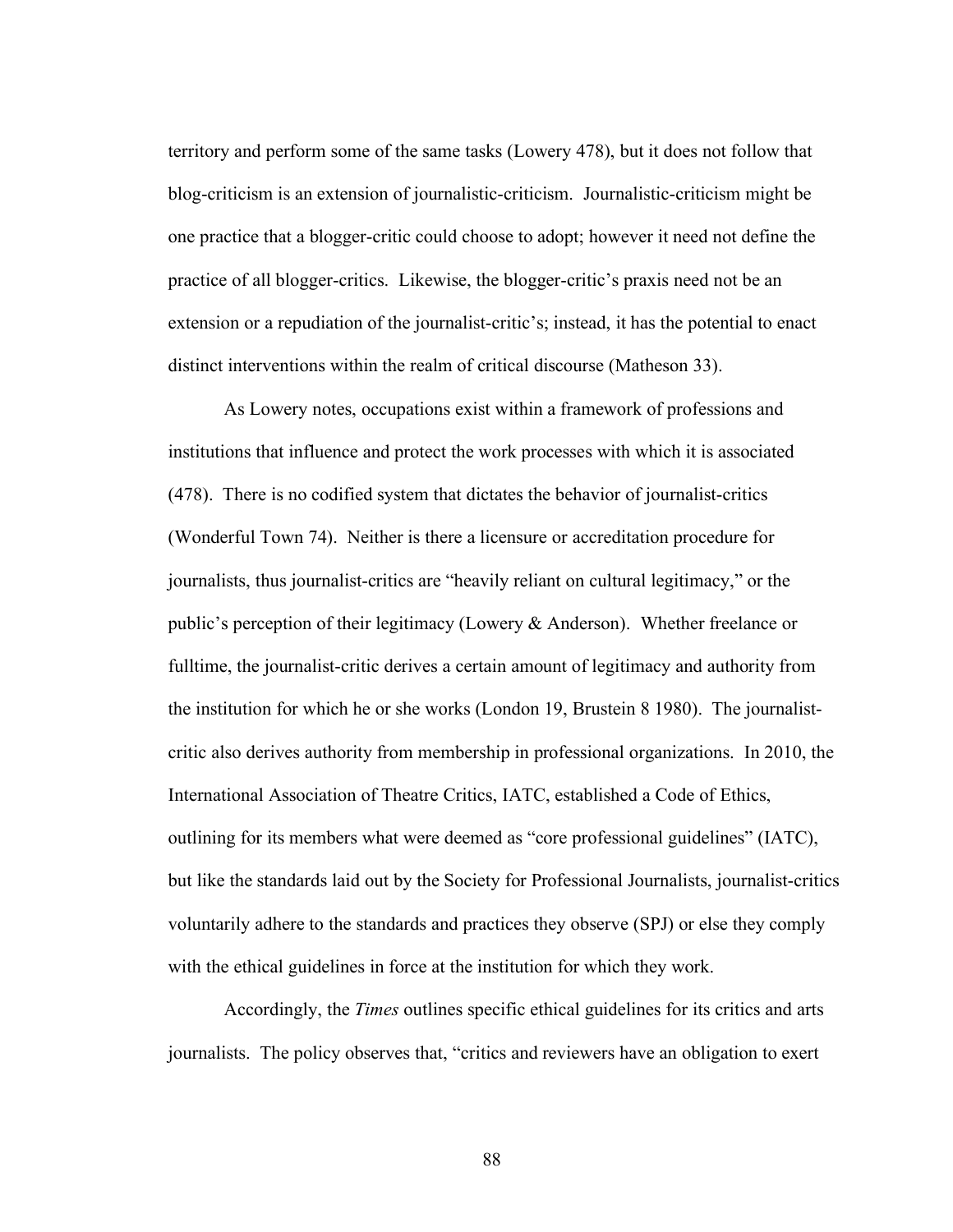our newsrooms' influence ethically and prudently" (*New York Times*). While recognizing that "its staffs include talented members who write books, music and plays; create sculpture and paintings; and give recitals," the company cautions against establishing relationships with publishers, production companies, artists, or galleries that might "give rise to the fact or perception of favoritism" (*New York Times*). Thus, staff members must disclose such arrangements "to newsroom management, and when appropriate the staff members may be disqualified from covering those with whom they have dealings" (*New York Times*).

Lacking institutional support, bloggers establish their authority and legitimacy through the construction of an online presence that engenders trust. Trust is built temporally, through the persistence of the blogger (Mortensen and Walker 272) writing post after post, in much the same way novelists construct their narrative authority throughout the novel. Trust forms the scaffolding that allows a blogger-critic's work to fulfill its purpose. A reader identified as Herxanthikles affirms this idea, stating that ethical behavior alone is not a determining factor in whether the blogger-critic earns their trust ("Blogging Legitimacy"). They explain:

> The critics I like have built their trust with me through hundreds of reviews, and if they are new on the scene, I can usually tell with one or two reviews whether I like their writing, their taste, and whether they seem to have their head together. If a critic is spineless enough to skew their review positive just because they got a free ticket, odds are I've long ago stopped reading them. ("Blogging Legitimacy")

With no institutional network to insulate them, Riccio acknowledges the community's concern that bloggers might be "more likely to pull punches, in the interests of keeping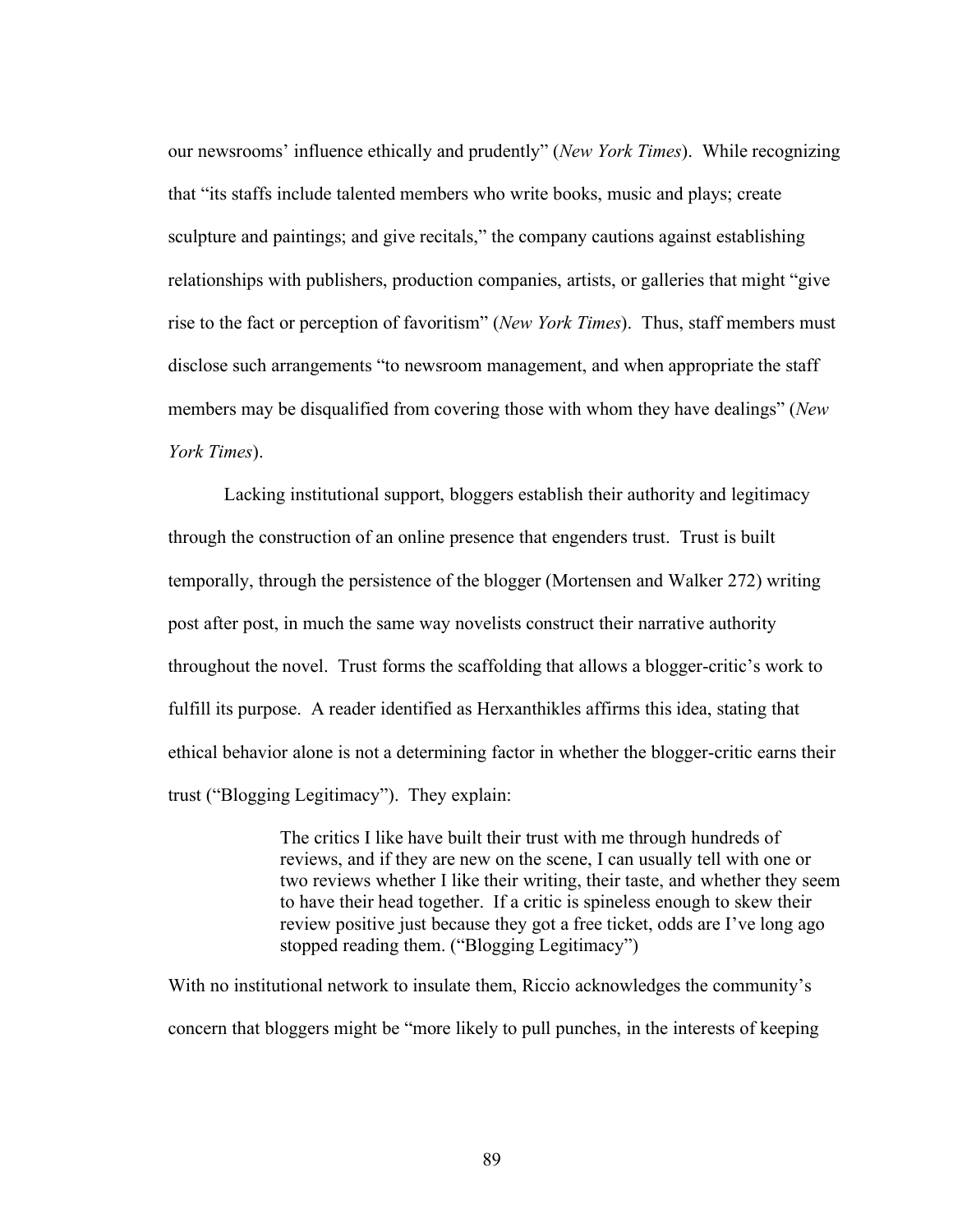their doors and options open with all the publicists" ("Disclaimers"). However, Riccio is quite clear about his role as a critic. He writes:

> If I don't like your show, I'm going to say so, albeit as constructively as I can. I'm not really worried about being pulled off a press list: the sort of shows likely to be represented by someone with a distaste for honesty are probably the sort of shows that cannot survive without a healthy slathering of lies. ("Disclaimers")

Riccio indicates that the enforcement of protocols between publicists and bloggers is more socially derived ("Dying City"). Noting that bloggers are under no obligation to a publicist "when getting tickets," Riccio acknowledges an implicit etiquette that, if unobserved, is akin to ignoring the "formality at a dinner party;" dinner party guests who overstep the boundaries are "not likely to be invited back" and likewise, bloggers who ignore "*review dates* may find themselves cut out of the loop" ("Dying City").

In an online environment, trust is created through transparency – the process of consciously and systematically exposing personal biases, affiliations, and potential conflicts of interest. Recognizing "transparency as the touchstone of ethical blogging," Blood cites the following guidelines for creating a transparent practice:

> Publish as fact only that which you believe to be true. If material exists online, link to it when you reference it. Publicly correct any misinformation. Write each entry as if it could not be changed; add to, but do not rewrite or delete, any entry. Note questionable and biased sources." (Blood 2003)

Mitchell and Steele agree that transparency is a key "first step in building trust with an audience," however, they note that transparency alone is "insufficient to achieve credibility" (Mitchell and Steele 1). Codes of ethics such as those suggested by Blood ("Weblogs") and Dube ("A Blogger's Code") tend to emphasize form over function and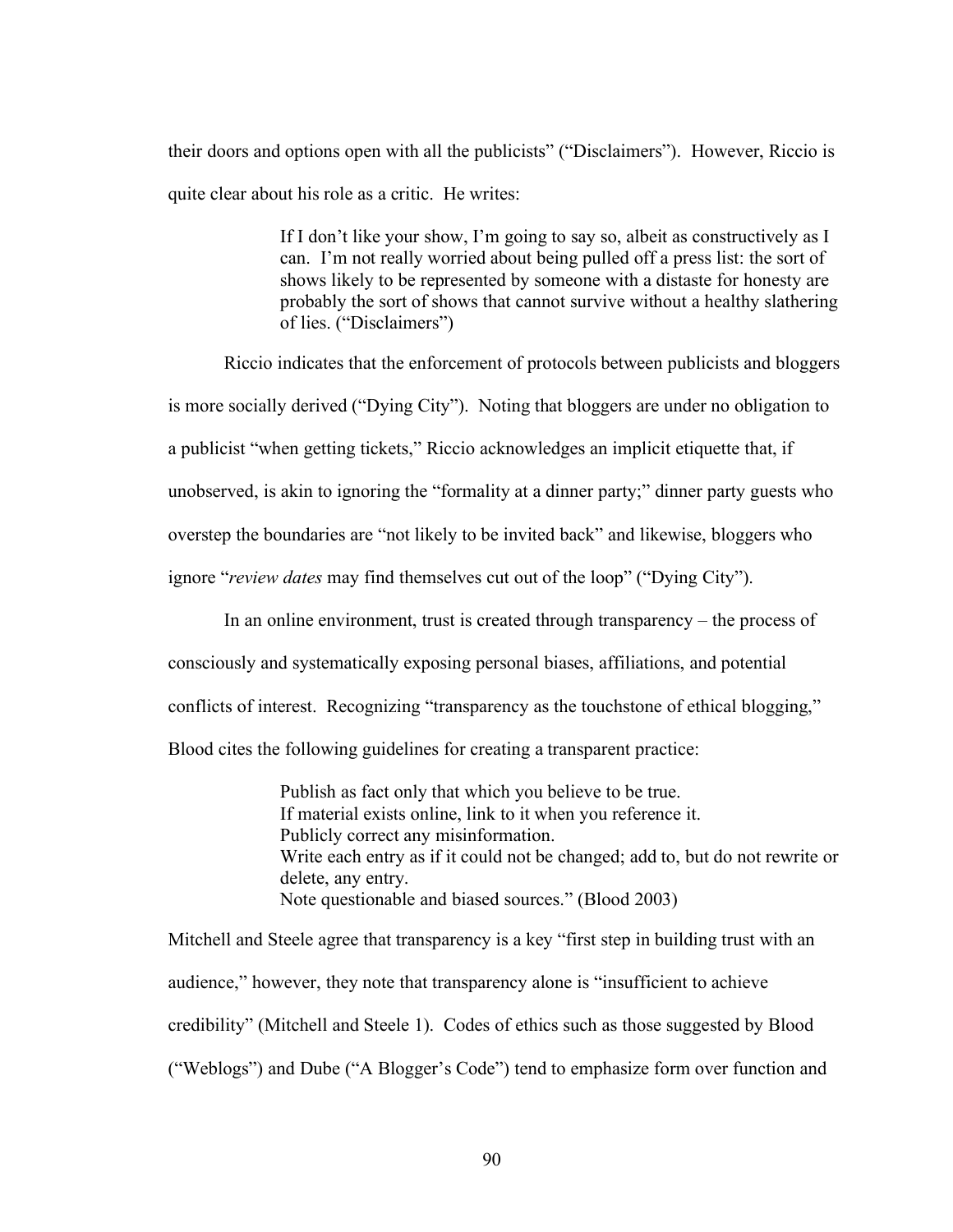are based on values associated with journalism. Because blogging entails a wide range of practice, there may be blogger-critics such as Eisler or Glover whose critical practice assumes the structure and objective tone of journalistic criticism. Those practices will inform the content of what a blogger-critic chooses to disclose. Since journalist critics receive complimentary tickets that they are not required to disclose within the context of their reviews, so too might a blogger-critic who assumes the practice of journalistic criticism choose not to make such disclosures as well, assuming that such exchanges are implicit in the practice.

It is also the case that blogger-critics, while performing similar journalistic tasks, may not believe that the standards and ethical codes established by the "mainstream media are quintessential" to their practice (Boyd). For Blood, the "vast majority of bloggers will continue to have a very different mandate from journalists," noting that "as media participants" bloggers are "stronger and more valuable working outside of mainstream media rather than attempting to mirror the purposes of an institution" they should "seek to analyze and supplement" ("Weblogs"). Recognizing that blogging entails a diversity of practice, Mitchell and Steele maintain that individual bloggers need to establish their own principles and processes that guide their behavior. They explain:

> Both groups – traditional journalists and bloggers – face significant challenges in terms of credibility and ethical conduct. For the traditional journalist, it's a matter of measuring up to existing, generally accepted standards. For bloggers who have not yet addressed the issue, it's first a matter of figuring out what their standards might be – and *then* measuring up. (Mitchell and Steele)

Along those lines, each blogger critic could determine the purpose of their criticism and develop their practice around that. Further, they might engage their readers in a "co-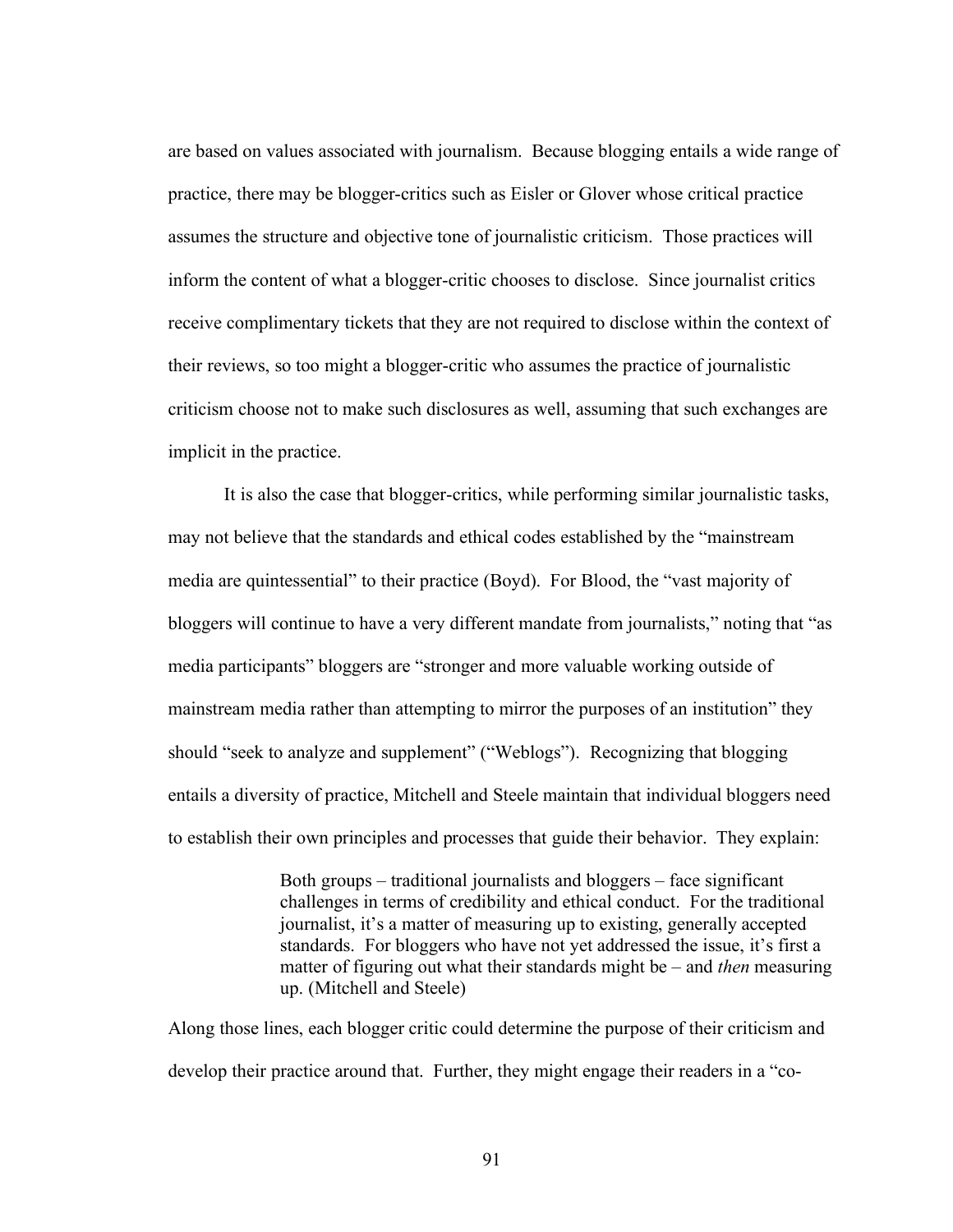authored process that addresses the personal information" the blogger is "willing to share, the principles they stand for, and the processes they follow" (Mitchell and Steele). Many bloggers publish disclosure statements or dynamic FAQ's that outline their personal and professional affiliations.

For the blogger-critic, an FAQ can function as the editorial foundation for his or her critical practice, explaining how the blogger-critic expects to perform their tasks and interact with their readers, as well as the artists whose work he or she evaluates. An FAQ may consist of a few lines on an *About* page or as paragraph in the sidebar. Among the New York theater bloggers included in this study, Riccio and Loucks were the only two who attempted to delineate the boundaries of their practice. Stating that he did not "believe in mixing blogging with criticism" ("032607"), at one point Riccio maintained two personal blogs: *That Sounds Kul* where he published reviews, and *metaDRAMA* where he explained he would "make comments on my comments, and on the selected musings of others" ("032607"). *MetaDrama* was a space where Riccio began to develop and share his "own theories on the necessity of blogs and where I consider my own work to be situated" ("metaDrama"). He researched critical function and wrote essays about his reactions to the various critics whose theories of practice he thought were most thought provoking. Riccio labeled these essays metaDRAMA, and they are searchable by that tag. Thus, a reader can go back through the posts and trace the evolution of Riccio's critical practice, and understand his biases and his ground rules for reviewing. He writes:

> Aside from having pretty high expectations and slight biases toward original, straight dramas, I think of myself as a pretty objective critic.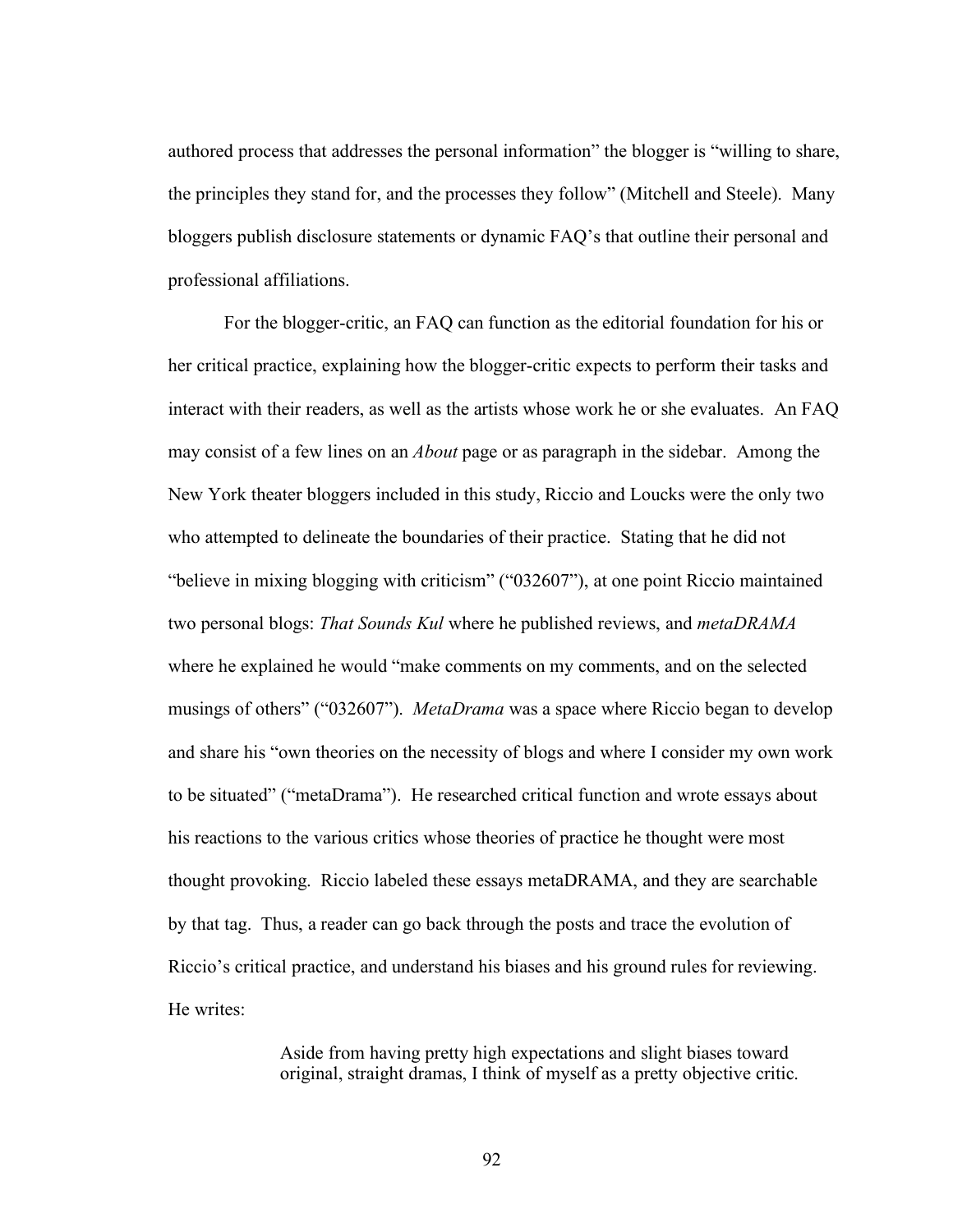That's why I'm willing to have open discussions on this site, especially when I take a harsh stance; I think it's important not only that we understand where we're all coming from, but remember that we're all coming from a different place to join together in appreciating art. There's nothing wrong with disagreeing, so long as you've got a factual (i.e., not emotional) reason for doing so.

Riccio speaks directly to his readers, describing his reviews as "steps in a personal journey to find an ideal form of theater, or a flawless company" ("Thanks, Rob") and inviting them to join him on that journey, "learning where their tastes match mine and where (and hopefully why) they diverge" ("Thanks, Rob"). Riccio has also established boundaries for his practice – explaining to theater companies, directors and producers that "I don't want to know anything about your show before I see it: if you wouldn't put it in a press release, don't mention it to me. (I'm going to ignore any pull-quotes you include from previous productions.)" ("Thin Red Line"). Acknowledging that as he becomes friends with artists, "it can be hard to remain open and objective," Riccio stresses the need for a self-imposed boundary that "allows both parties to engage and yet when it comes down to the critical moment, keep their distance" ("Thin Red Curtain"). He explains:

> After my review is up, feel free to post, e-mail, whatever. So long as you're talking about the work itself, I'll respond. That's where my line in the sand is--that's about as much distance as I need. Given that, I can karaoke with you one day and talk about your work the next, without feeling an ounce of bias, because we both know where we're coming from. ("Thin Red Curtain")

In 2009, Ken Davenport founded the Independent Theater Bloggers Association (ITBA) with the intention of providing "structure to the quickly growing theatrical blogosphere" (ITBA). The ITBA invites the participation of bloggers from all over the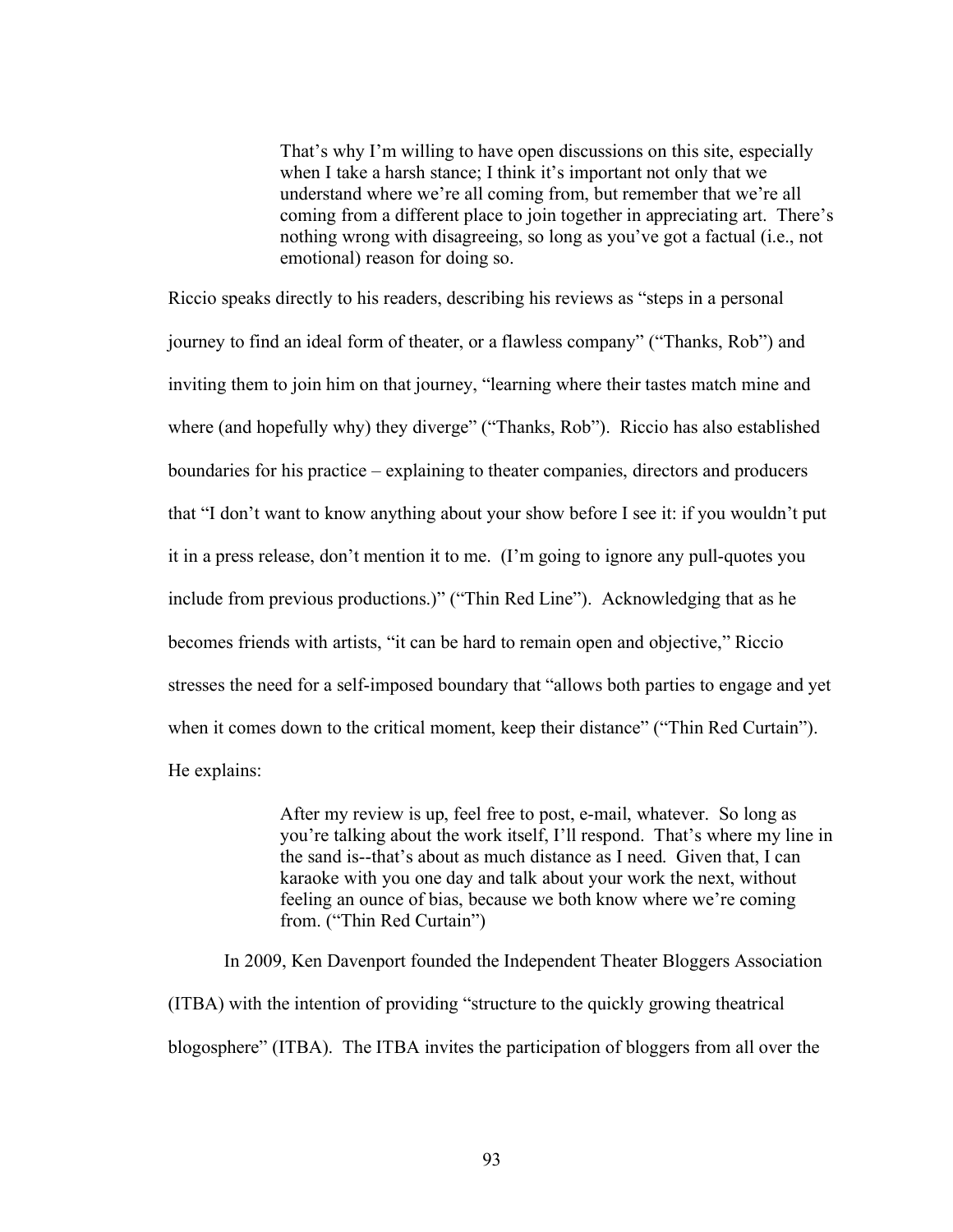country and the globe, but the majority of members are part of the New York City blogging community. The annual ITBA awards, created to "give new media voices a chance to recognize excellence" on Broadway, Off-Broadway, and Off-Off Broadway (ITBA), are a method of externally enhancing the theater bloggers' status and creating a public perception of legitimacy. However, because the awards only recognize productions that take place in New York City, some members feel they are left without a voice in the process. At the time of this study, the organization was fragmented because of disagreement about the structure and function of the group. Moreover, creation of a legitimizing organization does not in itself normalize practices within the medium.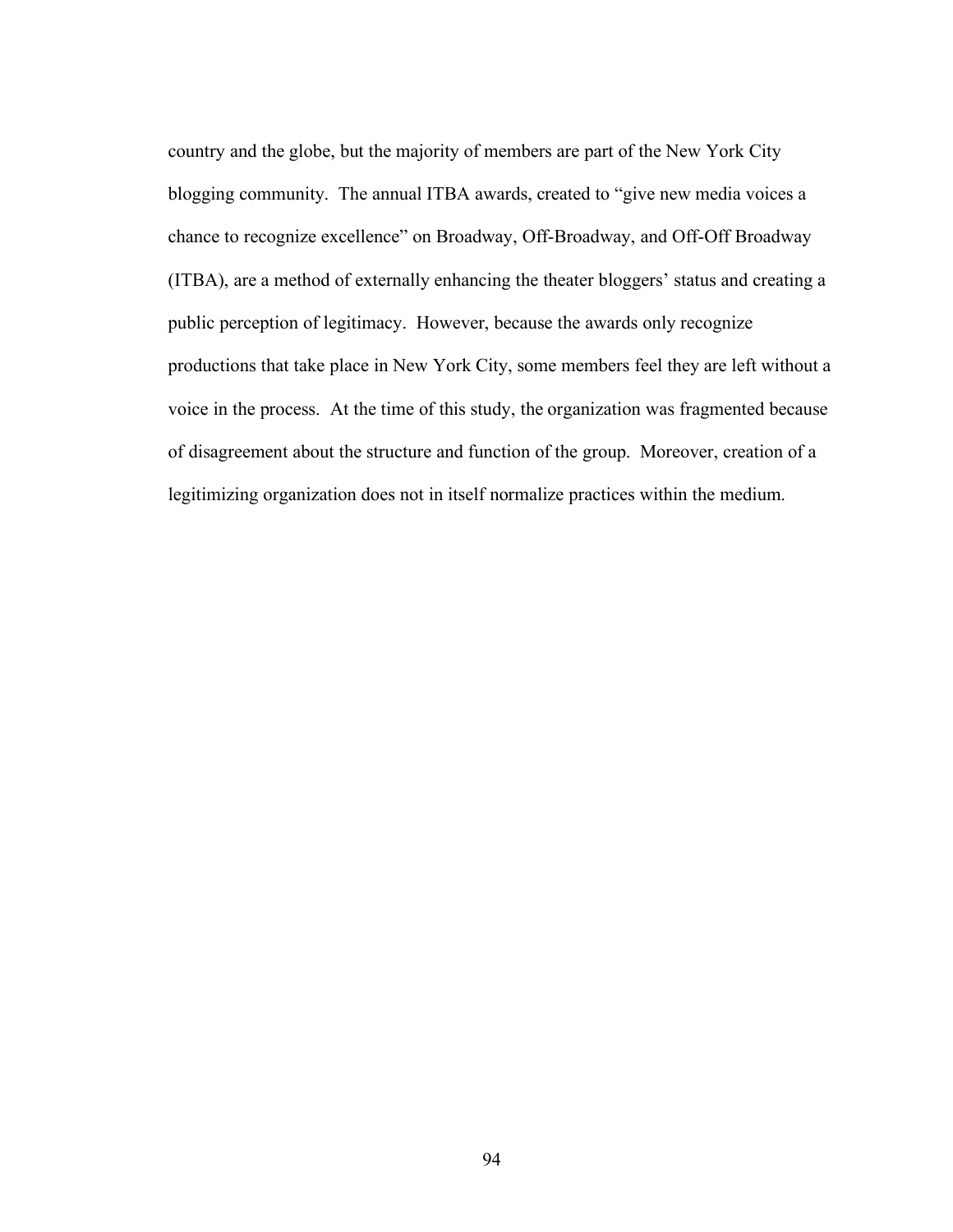## **Chapter 5: Conclusions**

The impetus behind this study has been the examination of the critical practice of bloggers in the New York City theater blogging community. Three case studies of Blogger's Nights organized by Isaac Butler and Mark Armstrong were contrasted with two events arranged by Playwrights Horizons to illustrate the predominant aspects of this emergent practice. Historical analysis of rock criticism served as a vehicle for studying how new genres of criticism can establish a function and express their purpose outside of the auspices of accepted journalistic standards. Tasks shared by both journalist-critics and blogger-critics were identified in order to analyze how the medium in which they were performed might determine and affect their purpose.

Perhaps the most significant factor shaping the function of the blogger-critics' reviews were the various controversies incited around the events themselves. Discussions generated by the reviews were often framed by hot button topics such as the acceptance of complimentary tickets and whether bloggers had aligned with mainstream journalist-critics or were being co-opted by publicists at the various theaters that hosted the events. The immediacy of the medium combined with a propensity to focus on controversy or generate comments to inflame rather than engage in lively, spirited debate diverted energy from the project as a whole and overshadowed the critical assessment of the work the bloggers intended to support. The Blogger's Nights reviews often disputed the reviews of Charles Isherwood and this too, defocused the bloggers from their purpose and continued to affirm the primacy of the *New York Times*.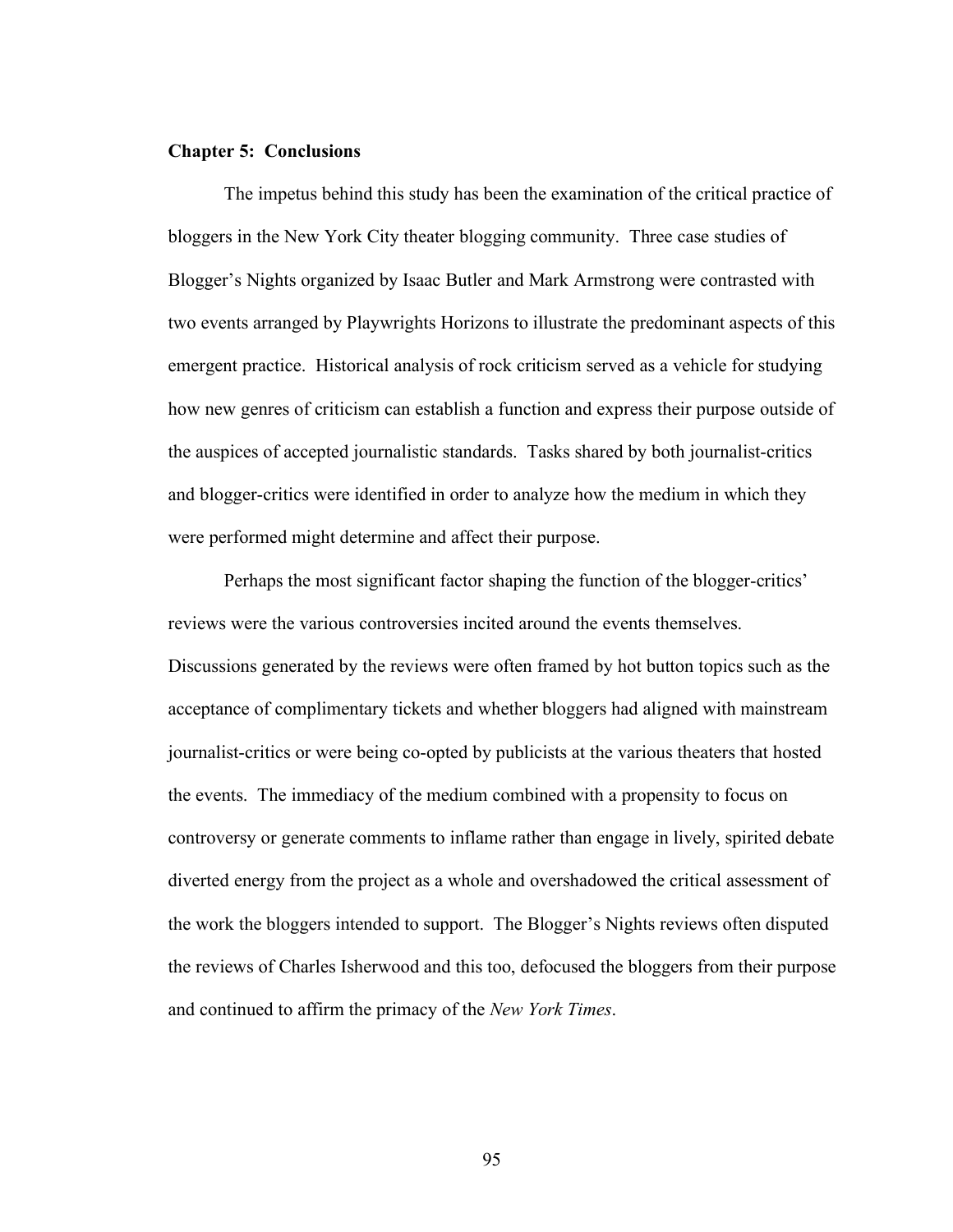The *Pig Farm* reviews were most on task in terms of evaluating and discussing the play itself. Comtois and Butler disputed Isherwood's review, but Hill, James, Eisler, Trujillo, and Freeman also raised issues regarding ticket price and venue that seemed pertinent to the Roundabout's attempt to appeal to a younger set of theatergoers. Eisler and Glover's reviews assume the critical distance of the journalist-critic, while those of Butler, Comtois, Trujillo, Hill and Freeman reflect the viewpoint of a younger theatergoer with a particular set of values that seem opposed to what they perceive are the preferences of Off Broadway audiences and the *Times*. Their tone overshadows their critical assessments, appealing perhaps to those with a similar point of view.

Furthermore, the reviews of *The Internationalist*, *Essential Self Defense*, and *100 Saints* offer a hybrid review model – characterized by a casual tone and a lack of filtering and editing that exposes varying degrees of personal and professional connections in the community. The reviews do not point outward to any recognized standard of quality, reflecting a very personal set of preferences and a seem to function more as word of mouth advertising than as criticism. In contrast, the casual tone combined with the revelation of personal affiliations in many of the blog reviews in this study blur the neutral boundary that Shrum insists is necessary to preserve the integrity of the critical act (Shrum Appendix A).

With few exceptions there was little intentional experimentation with form or content. Although blogs remove space constraints, with the exception of Hunka and occasionally Butler, it is rare for a New York City blogger to engage in long form criticism. Jonathan Kalb points out, "the web has changed people's relationship to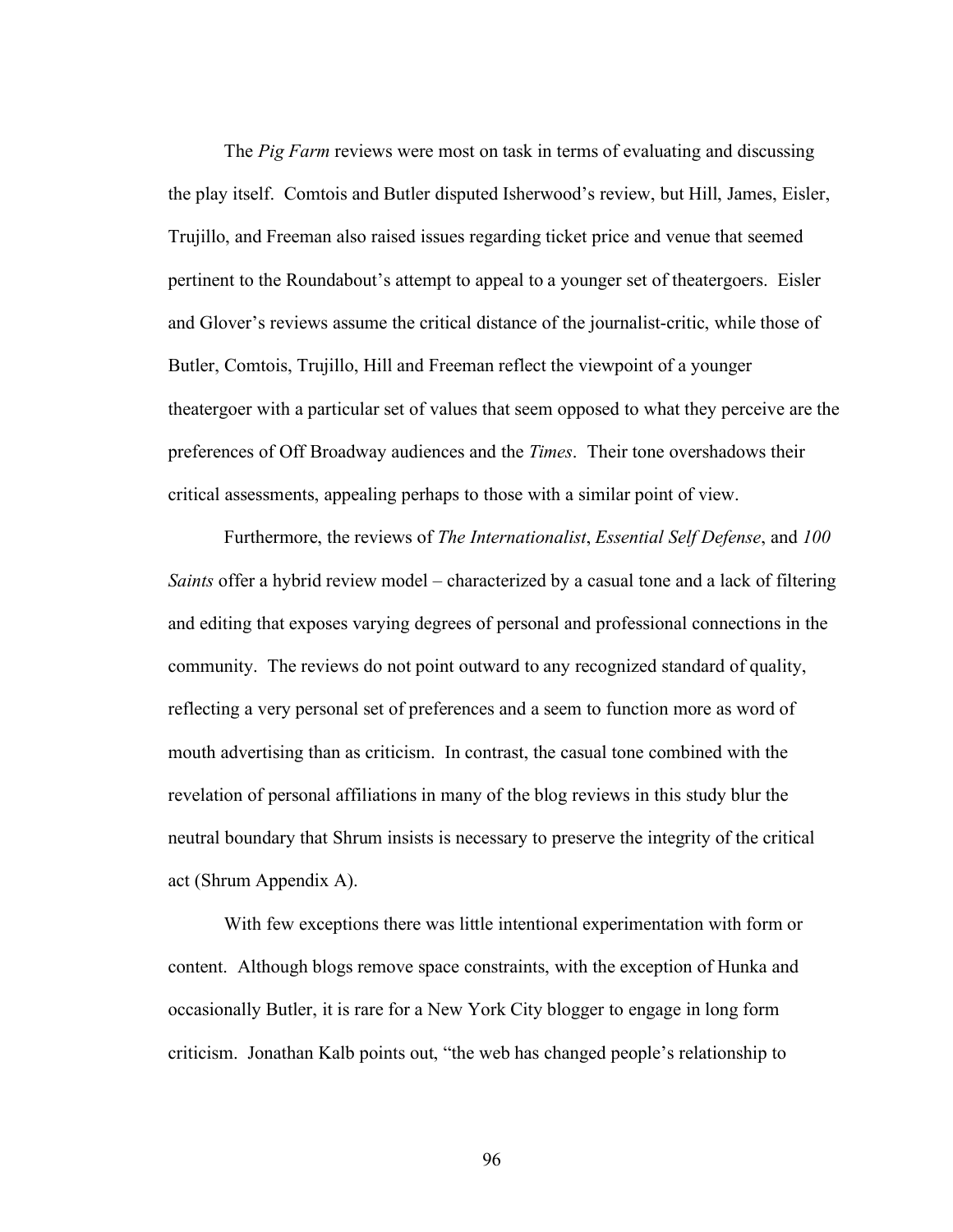reading news and criticism." Because time is limited, people expect information to be organized in shorter segments. Citing *HotReview*, the online journal he publishes as an example, Kalb suggests that, "the limit of comfort at the computer is about 1,500 words," which he considers "a particularly unfortunate loss there for the theatre." He writes:

> The theatre is one of the last remaining forums that can accommodate long thought. That's almost unique to the theatre among performing arts today, and it's precious in this wired society. The challenge is: how to do critical justice to those longer thoughts in little 300-word snippets (Kalb).

For Billington, blogs have "supplanted the kind of prolonged arguments about the arts that once took place in correspondence columns of newspapers" (guardian u.k.), observing that the discussions they generate are compressed and driven by the immediacy of the medium. He compares a blog review to an informal letter noting that a "review, if it's to have any impact, has to have a definable structure" The structure of the printed review, with its "restrictions on space and time" forces the writer "to focus on the essentials" (guardian u.k.).

It is not clear from observation how successful the Blogger's Nights events were in terms of outreach, nor was it within the scope of this study to measure however; it would have been easy enough for theaters to identify and track ticket sales resulting from the discount codes the bloggers published in their reviews. Theaters continue to designate certain performances as Blogger's Nights and may organize talkbacks, Q & A's with the cast of a show, or pre-event meetups, but Butler and Armstrong's goal of forming a grass-roots constituency of blogger-critics was a short-lived experiment ("The Blog Reviewer"). In retrospect, Butler feels the events fell short of the purpose he envisioned and that the bloggers' efforts to advocate on behalf of new playwrights being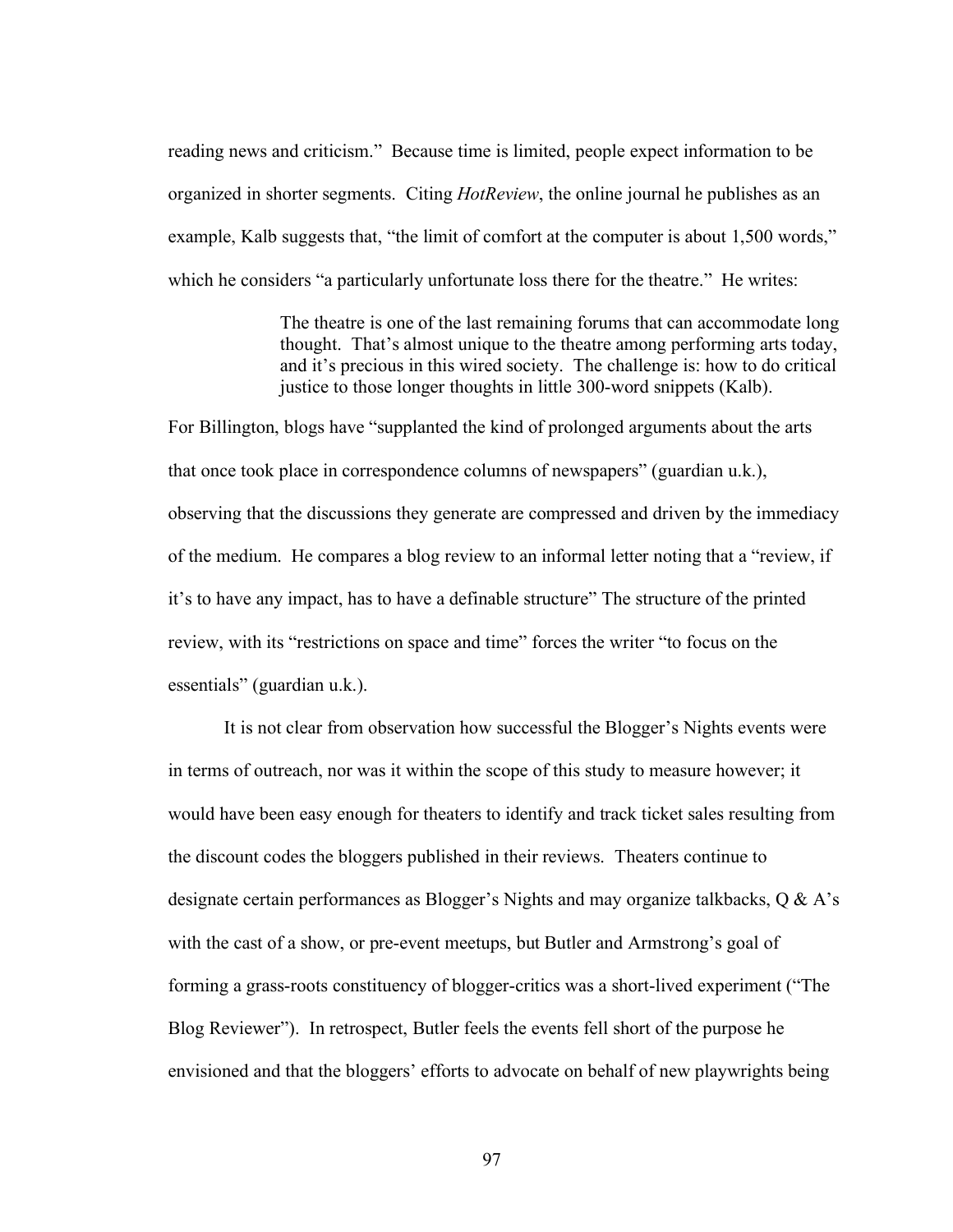produced in Off Broadway venues "didn't really help that much" ("The Blog Reviewer"). Initially, Butler had thought that if bloggers were accepted as a legitimate critical force and given the same privileges as journalist-critics, they could provide an alternative voice to that of mainstream journalist-critics and theater subscribers, thus enabling the group to advocate for new work and helping to develop an audience that would be more likely to embrace it ("The Blog Reviewer"). However, Butler did not anticipate the community's reaction to the events nor did he foresee the obstacles the bloggers would face in legitimizing their practice. Butler also recognizes that accepting tickets from producers and publicists of Off-Broadway and Broadway shows diluted the community impulse behind the "the gesture of us going to see plays as a group" ("The Blog Reviewer"). In moving forward, Butler acknowledges that many of the blogger-critics are "writing really interesting stuff, and I think that's great" but feels there is not "much to be gained by reviewing shows as a blogger" unless someone wanted "to be a professional reviewer in which case go and God bless" ("The Blog Reviewer"). He writes:

> The tireless enthusiasm that my fellow bloggers put in to fiercely advocating for better (and more interesting) theatre is where i [sic] get my inspiration, and I think those with likeminded ideas banding together to do stuff is where something interesting could happen. ("The Blog Reviewer")

Grote points out a tendency for online communities to have an "exaggerated sense of importance" ("The Blog Reviewer"). He claims that "one of the reasons why blogger's nights haven't yet been successful is because we're mostly talking to each other," which is "fine if people want to do that, but that's not going to unseat the hegemony of corporate media anytime soon" ("The Blog Reviewer"). Observing that "blogs may increase in number," he feels their influence was limited and pointed out that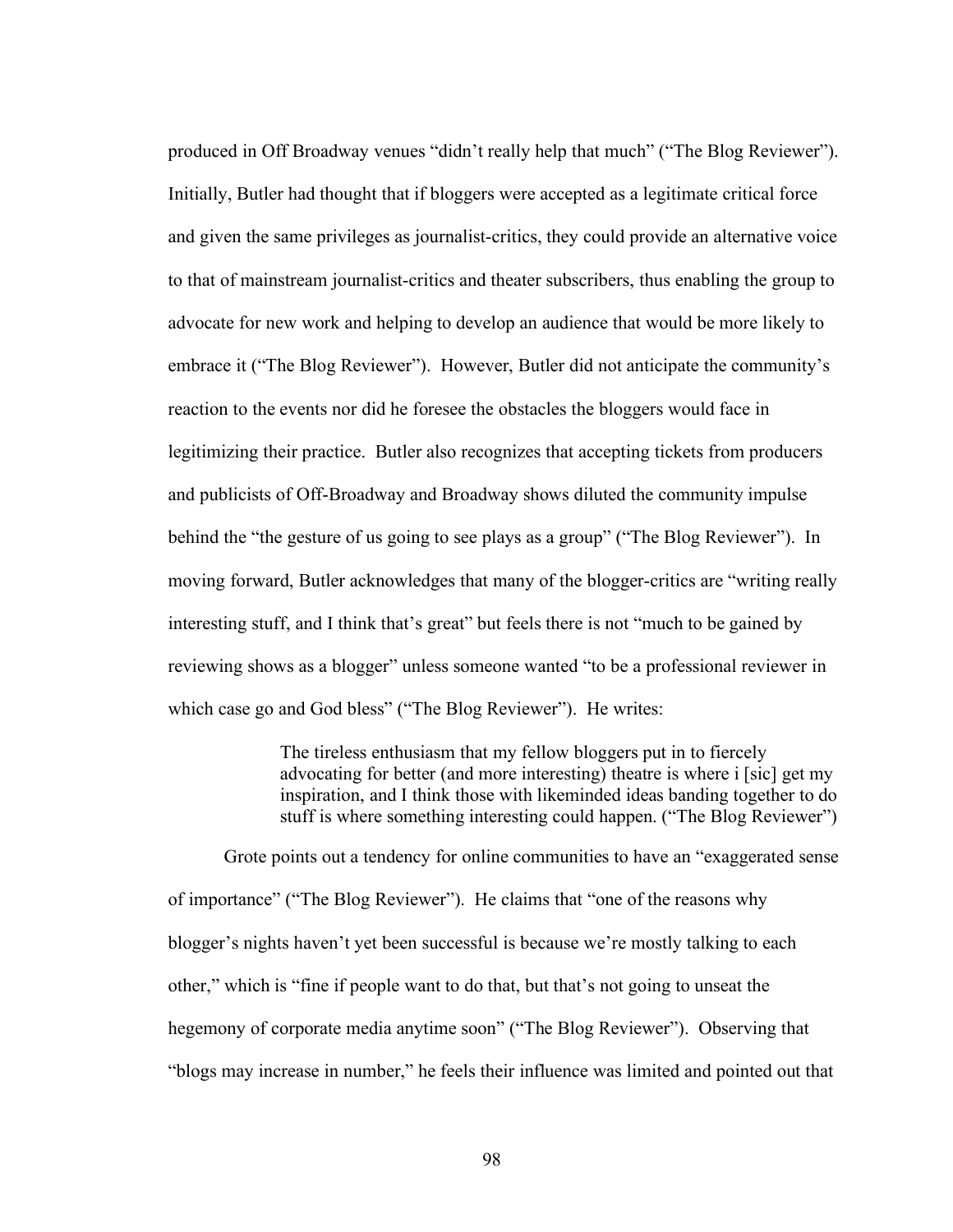the conflation of marketing and reviewing that occurred in the Blogger's Nights reviews, the tendency to engage in the "the ad/consumer paradigm," had "failed the whole blog/critical enterprise ("The Blog Reviewer"). Noting that inviting bloggers to his shows was good for generating word of mouth, Grote explains that, "as someone who has attended these things in the past, I don't have any illusions that bloggers or anyone will have the same effect an MSM outlet would" ("The Blog Reviewer"). Matt Johnson, *Theatre Conversation and Political Frustration*, points out that the theater blogosphere could become redundant, noting that the bias of the *New York Times* "that comes from their corporateness has begun to equal the biasness that blogs have for their maringalizedness [sic]" ("Raising the Bar"). He explains:

> Personally I think blogs are an awkward adolescent stage in internetopia. I was very much into reading those who tend to treat their blogs more like journalists for awhile. But after awhile, I became bored with it, because it wasn't really all that much different than print media. ("Raising the Bar")

The process of deliberating the issues posed by these case studies demonstrates one of the unique aspects of the blogosphere – that the community can determine values and standards and can hold the blogger or blogger-critic accountable for their actions. As the anonymous comments from the *Dying City* case study demonstrate, there is division in the community over the role of blogger critics and concern about their relationship to mainstream journalist-critics. On one side were Butler and Armstrong and the participants in the events who embraced the motivating intention of Blogger's Nights, advocating for new work and reaching out to theatergoers who would support the work as it moved into Off Broadway venues. On the other were readers and/or bloggers who valued the outside the mainstream media status occupied by the theater blogosphere; they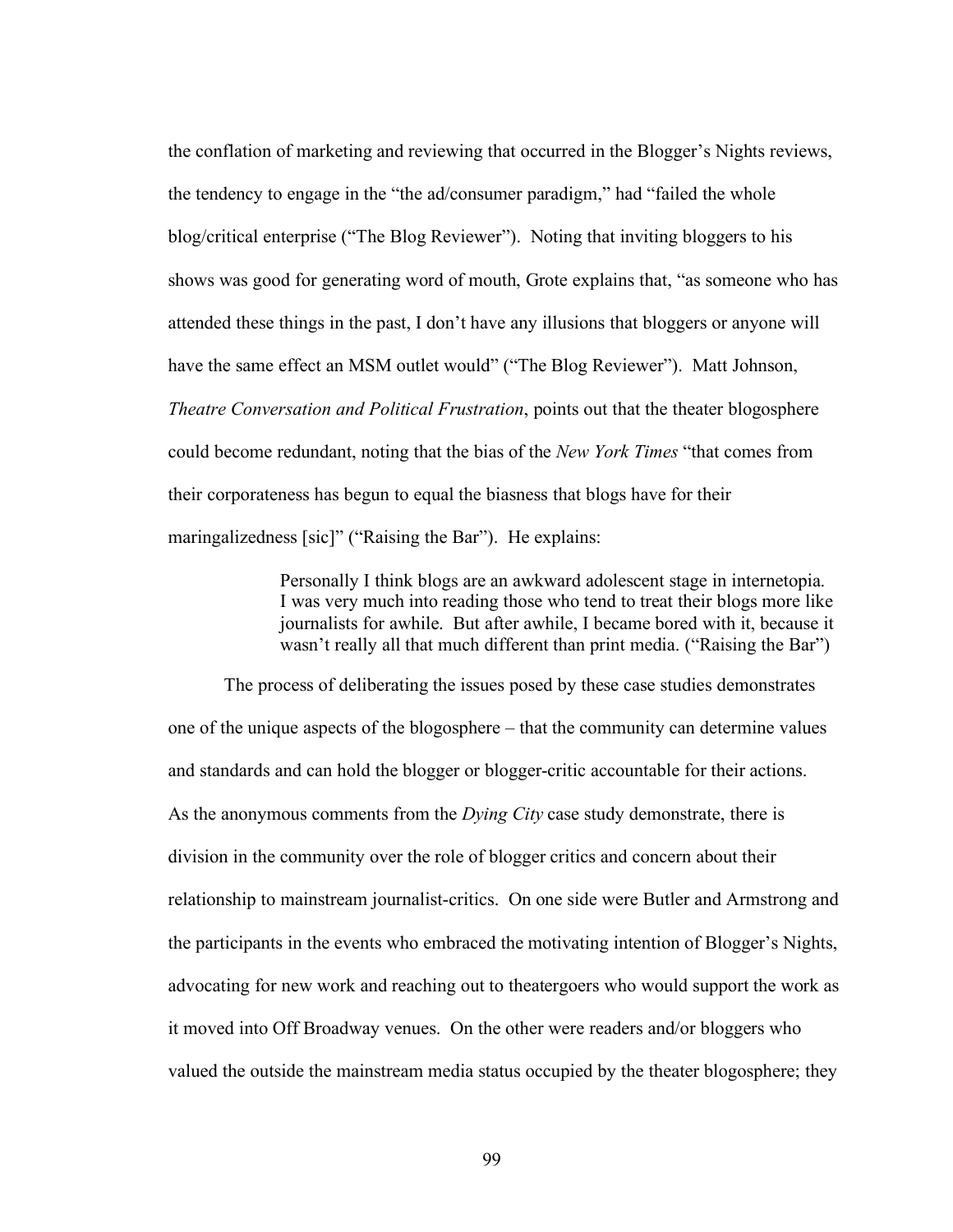viewed the adoption of practices associated with journalistic-criticism such as accepting free tickets and organizing the events themselves as signs that blogger-critics were relinquishing that status and would become an extension of the mainstream media.

The theater blogosphere is still a new phenomenon and in its early stages of development. The Blogger's Nights events were an ambitious undertaking. They presented the community with a unifying project, but the community itself lacked the authority to establish itself as a legitimate critical force. In trying to mobilize the New York City theater blogosphere, Butler and Armstrong may have underestimated the amount of organization the project required in terms of creating a structure and methodology to define the boundaries and focus of their purpose. In order for the Blogger's Nights reviews to have fulfilled their function, perhaps a more neutral boundary was required. As a way of preserving the community-oriented nature of the event and to account for the self-defining nature of the blogosphere, those who wanted to participate might have negotiated guidelines for attendance and publishing as a group. Thus, bloggers could have established the authority they needed to exert their influence as a coalition.

In setting itself the task of providing an alternative to *Times*, it may be the case that bloggers assumed practices associated with journalistic criticism because it may be the practice with which most artists and blogger-critics were familiar. The involvement of mainstream critics such as David Cote and Leonard Jacobs may have contributed to the further privileging of those practices. While difficult to track, both critics exerted influence in the community that seemed to derive from their status as mainstream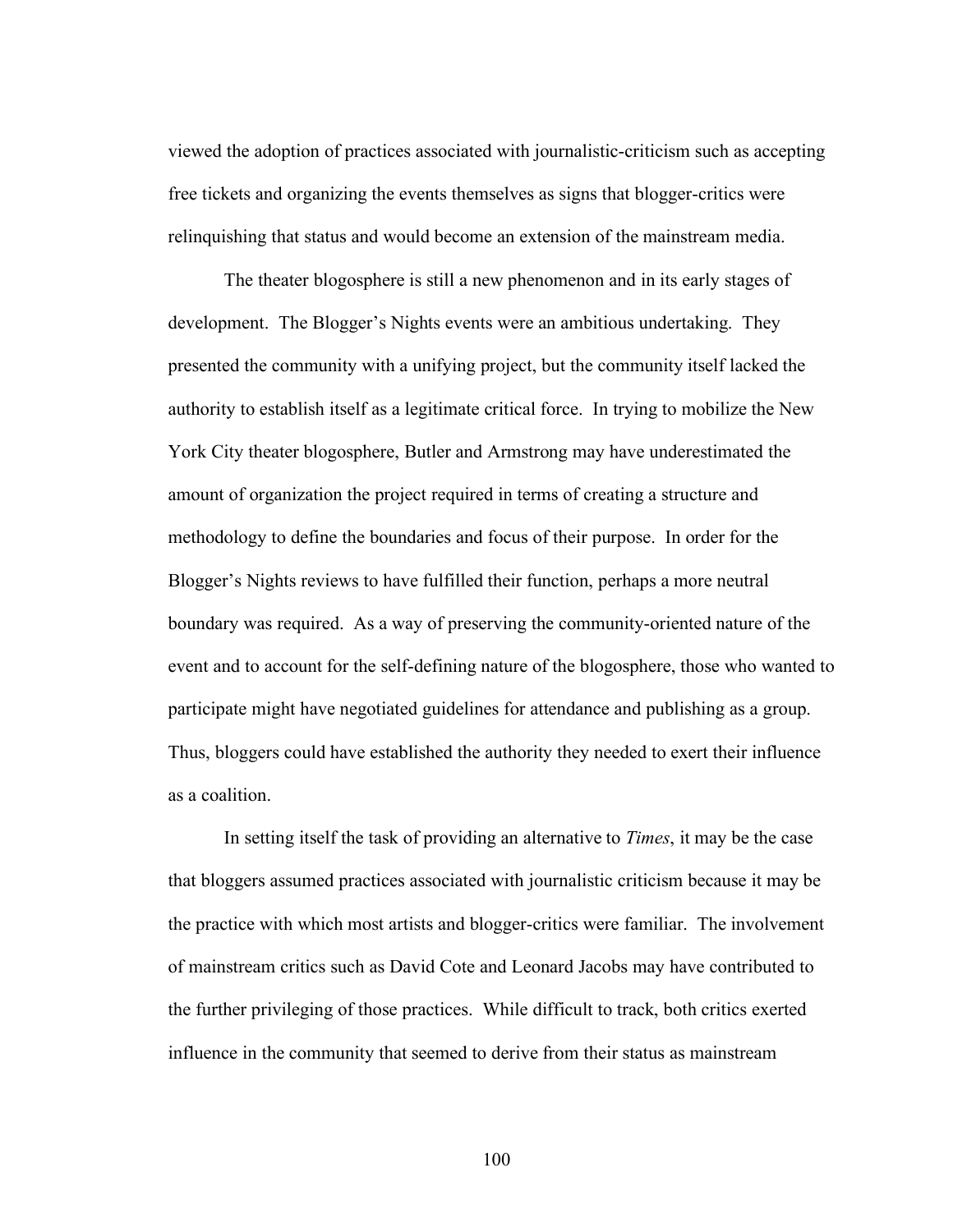journalist critics and their propensity to incite debate in the community. In Cote's case, this tendency appears to derive from his view that the function of blogs was to provoke rather than to offer insightful commentary. In that light, Cote wrote a post for *Time Out's Upstaged* blog encouraging the New York City blogging community to "mix it up more" ("Fixing New York"). Cote acknowledges that his intention behind writing the item was to "generate noise." He explains:

> Does it take a *Rachel Corrie* fiasco to generate heat? The theater blogosphere has been dull, insular and quiet lately. We need more arguments, more dirt, more bloody knock-down-drag-out fights. Not just self-promotion, obscure manifestos and production diaries. And here's hoping for a new breed of long-form critics worth reading. ("Fixing New York")

A few bloggers, including Butler, Moxie, Freeman, and 99seats responded to the provocation on their blogs, but took a studied view of post. Many responded in the comments section on *Upstaged*; those comments have since been removed. Butler reflected that while "some writers really enjoy the white hot intensity of a fervent argument for its own sake," he was "not one of them" ("Engage/Enrage"). Butler explains if he were to "write a post attempting to engage/enrage and enter into a knockdown drag out fight about New York theatre," he would most likely "end up attacking someone who is at most 2-3 degrees removed from myself" ("Engage/Enrage"), thus it was not to his advantage to write posts that might provoke or anger people with whom he might potentially work.

For Grote, "the dynamics of internet discussion resemble the dynamics of communities, games, or other models more than they do traditional media" ("The Blogger Review"). Grote points out that people read reviews by the *Times*, the *Voice*,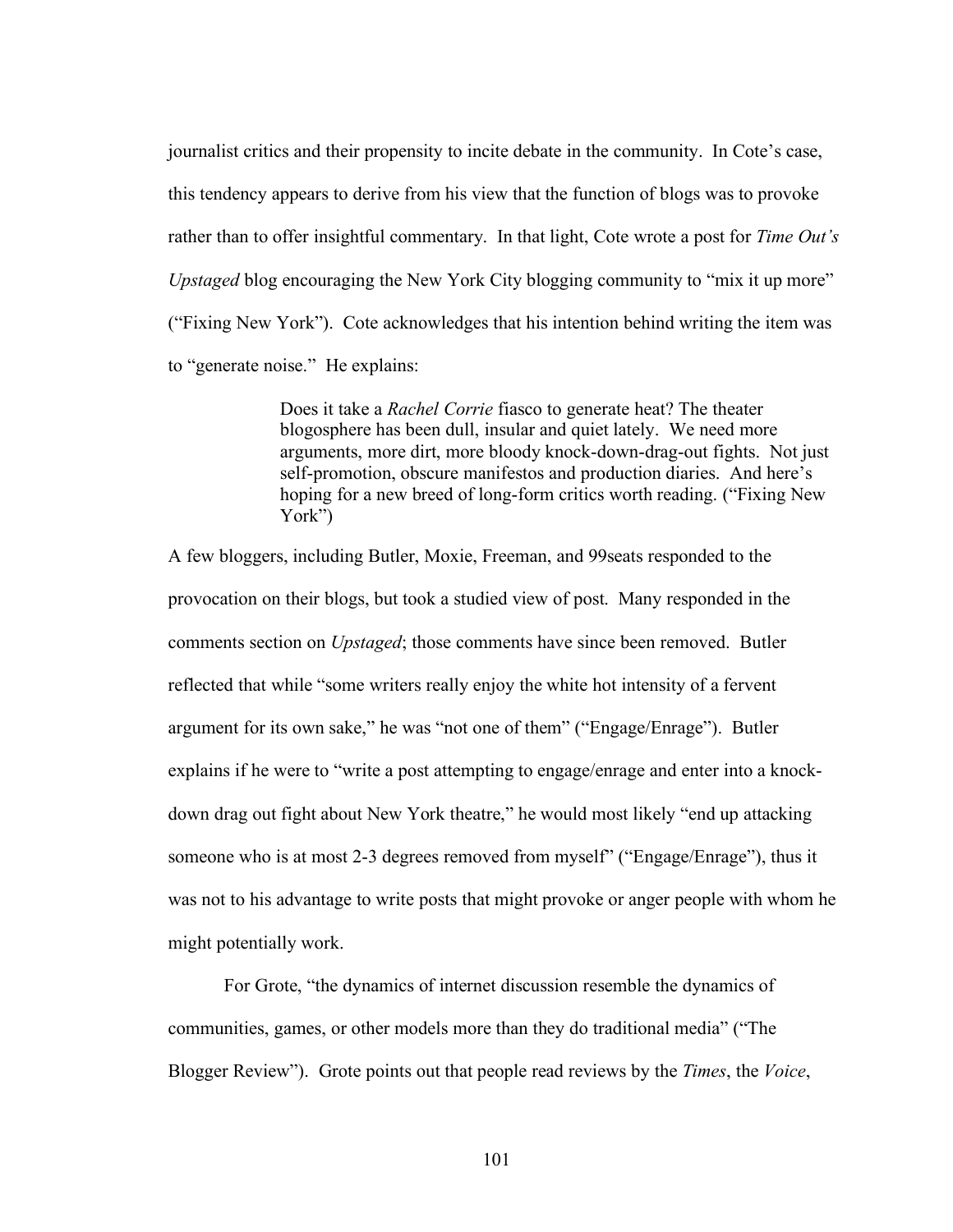and *Time Out, New York* because they want to "find out what their reviewers and reporters think about culture" while "people go online to talk, among many other things" ("The Blogger Review"). A healthy critical ecology fosters discourse and engagement as Wolk confirms, noting that he sees "a whole lot of arts criticism of all kinds every week, and most of it is totally inert: it doesn't affect what art people choose to experience, or the way they respond to it" (Wolk qtd. in Spurgeon). Wolk explains:

> If a piece of criticism leads to a conversation, then it's acting in the world, and deepening its readers' engagement with its subject. I also think the value of conversation-provoking criticism is probably greater on the Web than in print: readers of a book or newspaper don't think of themselves as part of that publication's community, but the discourse on a lot of good Web sites is one-to-many-to-many. To put it a different way, "good post" kicking off a worthwhile discussion" beats "good post." And conversations started by work itself tend to be small and low-key: it usually takes a reaction stated with clarity, precision and force to get them moving, at which point we might as well call that reaction criticism. I suppose trolling is a sort of guaranteed conversation-starter, too, but I think there's a big difference between phrasing one's actual opinions in a way that's likely to provoke a response and randomly jabbing a pointed stick into a crowd (Wolk qtd. in Spurgeon)

There is still a dividing line between mainstream journalist-critics and blogger-

critics, with the main point of contention being the legitimacy and authority of bloggercritics and whether their writing constitutes criticism at all. Because arts journalists and mainstream journalist-critics control the larger public forum in which the debate over blogger-critics and their practice takes place, they can frame the issues and the context in which blogger-criticism is viewed. For example, David Cote wrote a post for the TONY blog Upstaged about all the publicity that *Spiderman: Turn off the Dark* had garnered. He refers to a review posted by Isaac Butler. Butler paid for a ticket and reviewed the show on his blog, noting: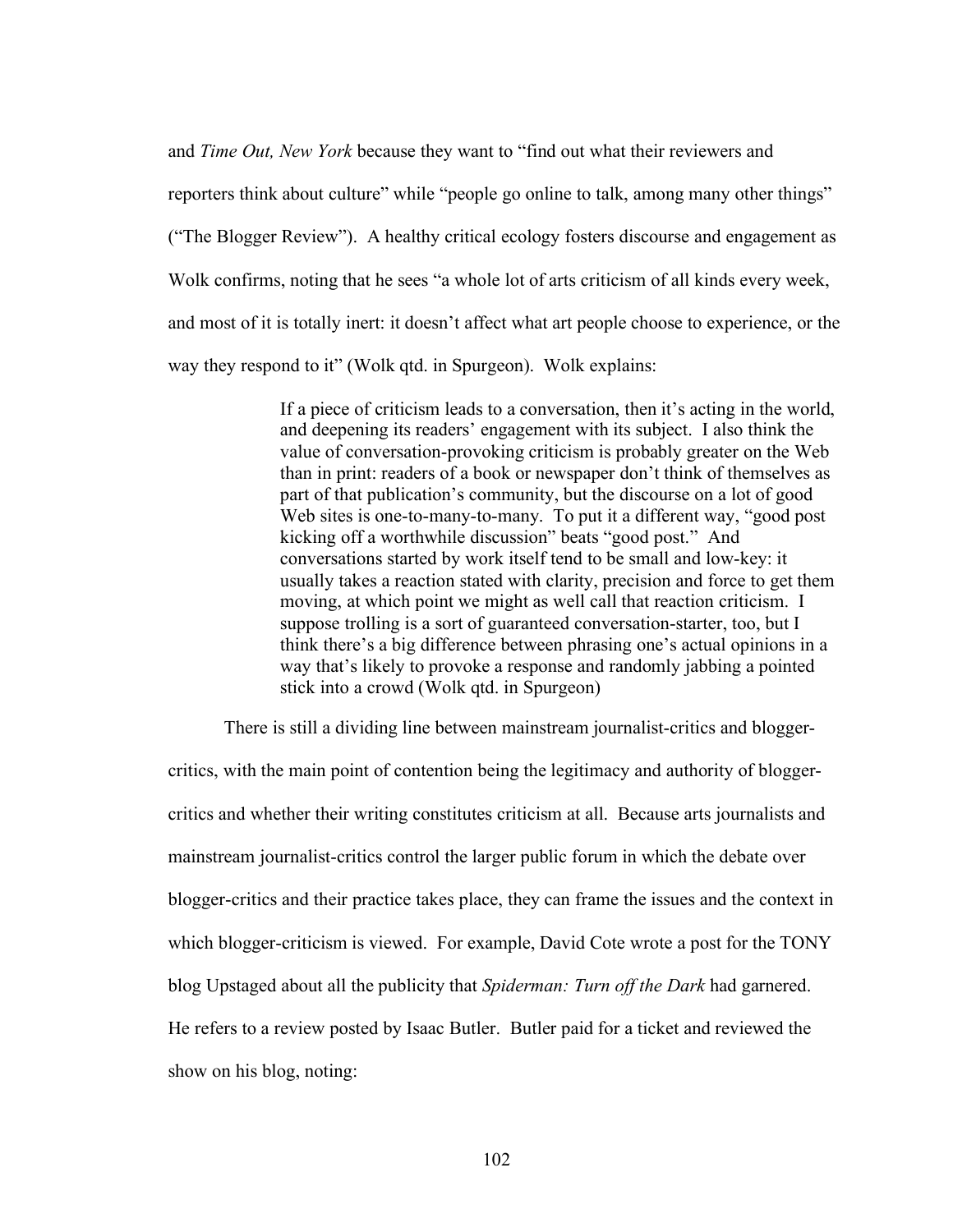The performance of Spider-Man: Turn Off The Dark that I saw was, obviously, in previews. I paid full price for my ticket and I have no deal with producers where they give me free tickets in exchange for waiting to see a show when they want me to. I also think that custom is somewhat arcane and should be rethought, but that's a post for another day. The show at this point has had a longer run than most of the plays I've directed put together, and the issues outlined above aren't going to change in a meaningful way, even if the show itself might improve in some small ways prior to its opening, whenever that turns out to be. ("Spiderman")

David Cote states that he will "refrain from arguing whether or not his [Butler's] post constitutes a bona fide, official "review'" ("Tune In"). While mentioning that Butler had been "expanding his profile as an arts journalist with various pieces," it is Cote's view that was "not a theater critic" ("Tune In") and maintained that the review did not conform to the "technical specs of a theater review" nor was it posted on "a site that bills itself as a source of creditable arts reviews" ("Tune In"). Leonard Jacobs describes Butler's lengthy post as "quite manifestly a review" ("Ensnaring Theater Critics"), noting that it included "a detailed assessment of the production, the story arc, the special effects, the performances and even the audience" ("Ensnaring Theater Critics").

The discussions that resulted from the Blogger's Nights in New York may reflect a similar pattern of concern as blog criticism becomes more prevalent in other communities. There also continues to be misperceptions and assumptions about the purpose and function of blogs. Rick Culbertson, a theater producer in Los Angeles, proposes setting up an accreditation process that would be implemented by the LA Stage Alliance. This process would designate official journalist critics and what Culbertson refers to as "word of mouth bloggers" ("Organizing the Bloggers"). Culbertson explains:

> Here's how it would work: Any writer who wants to be designated as an official Los Angeles Arts Journalist/Critic would submit a selection of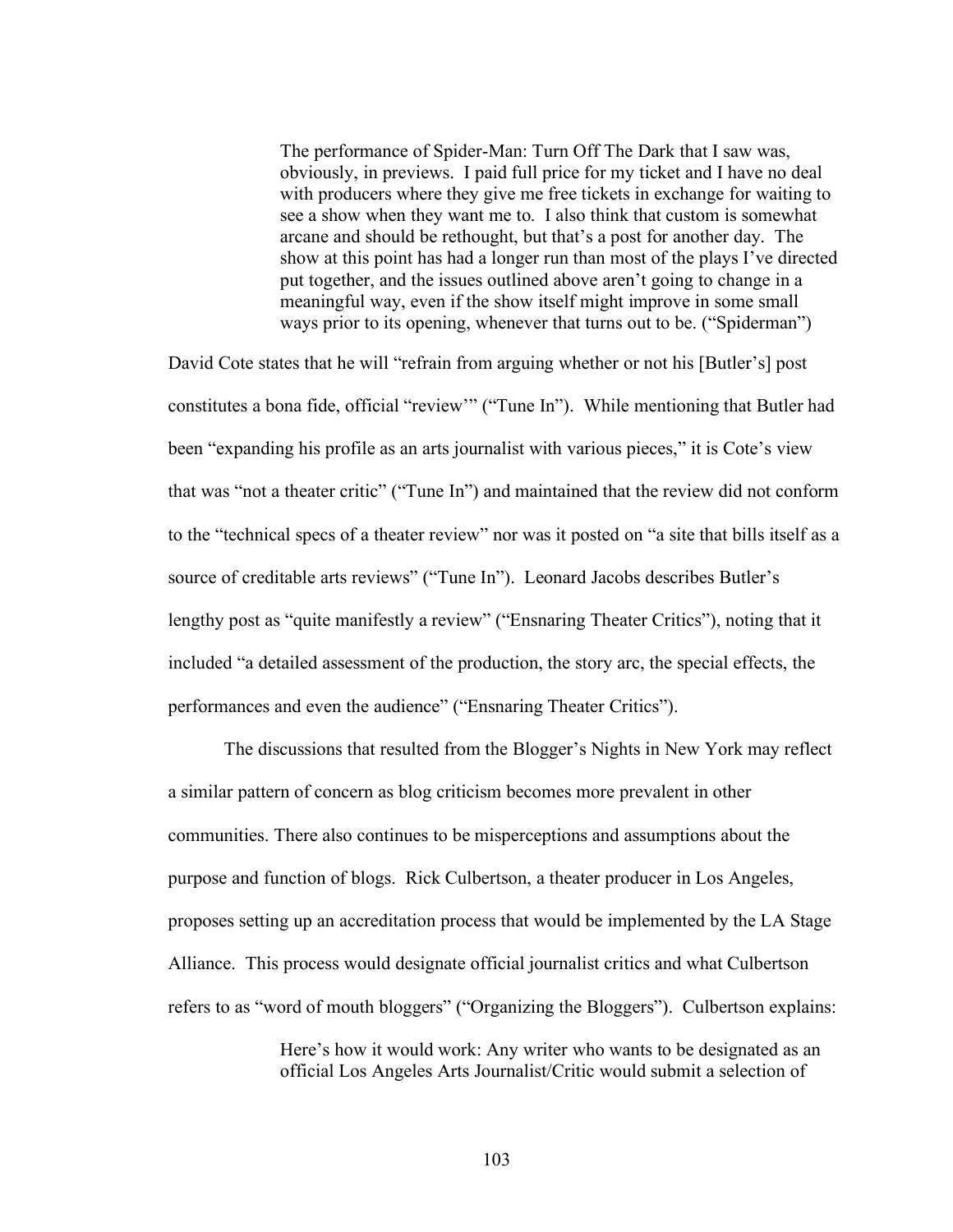their work for review. The committee would then evaluate and score their work. Writers who receive a high score, would receive accreditation from the LA Stage Alliance and be designated as a LA Stage Alliance approved Arts Journalist/Critic. They could publicize their accreditation, and put an official logo on their website/blog. Basically, this approval process should be similar to the process of being hired at a newspaper. ("Organizing the Bloggers")

Applying the values and standards of journalistic-criticism is not necessarily without merit; a blogger-critic's practice can certainly be drawn from this genre. However, the assumption that blog-criticism is an extension of journalistic-criticism obscures the important differences that define the practice and may preclude blog-criticism from finding its own purpose and function as a potentially separate genre. Neither should all blog criticism be defined as word of mouth advertising. Journalistic critic reviews also function as advertising.

Trueman states that "in contemporary criticism, authority is everything" and is built from "both expertise and experience" ("Waiting in the Wings"). Younger critics amass experience by "seeing and engaging with as much theatre in as many diverse forms as possible," thus accumulating the "10,000 hours supposedly required to achieve expertise" ("Waiting in the Wings"). Riccio calculates that 10,000 hours is roughly equivalent to 5,000 shows and figures at his "exaggerated rate of 200 shows a year" achieving that goal "would still take me 25 years" ("Doin' What"). Factoring in the time spent writing the review might reduce that number to "2,500 shows (and 12.5 years)" ("Doin 'What"). Riccio adds:

> Just this March, I wrote 19 reviews--roughly 10,000 words--and I'm sure I made some mistakes along the way. I understand now why there are editors and first-string critics who attend shows and do not write about them, though it's a luxury I--without a major publication behind me--do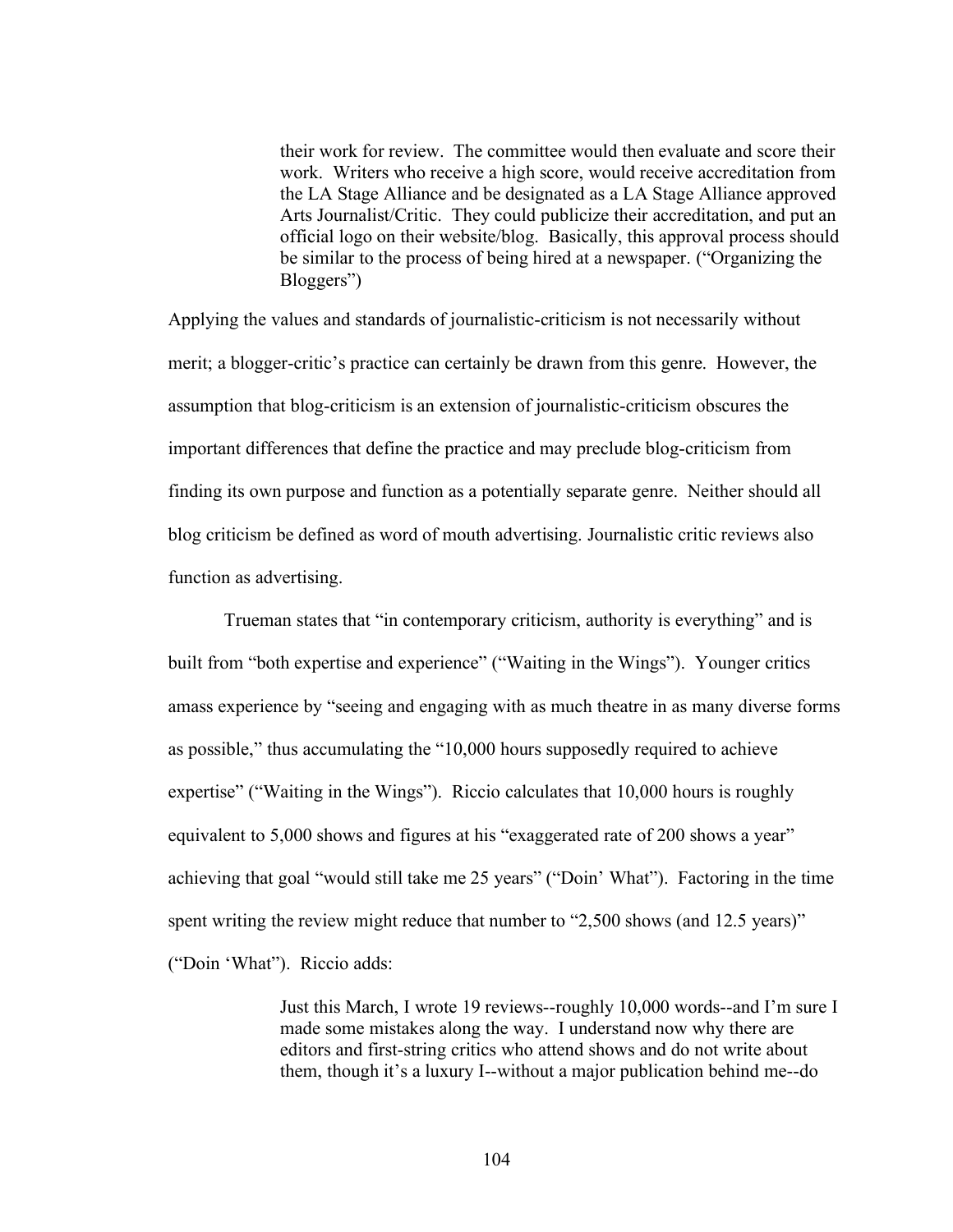not have, nor particularly want, considering that I'm seeing these shows to write about them and because I want to. It's really just the time that's a factor. If you take last year, when I reviewed 250 shows--125,000 words- it's more or less the equivalent of writing two works of non-fiction…in my part time. ("Doin' What")

While blogging provides early career critics with a forum for publishing their work, they work mostly without any remuneration, a situation that Trueman feels "reduces young critics to amateur enthusiasts" ("Waiting in the Wings") and makes criticism "no more than a hobby to be fitted around other work" with little time remaining for "broadening one's perspectives by engaging with other art forms and the world beyond – as the true critic must" ("Waiting in the Wings"). Riccio suggests that theaters can address this issue by continuing to organize Bloggers Nights. Noting that Manhattan Theatre Company, MCC Theater, New York Theatre Workshop, and Playwrights Horizons have "all experimented with this, and hopefully they'll continue to do this, especially when premiering work that they write about on their own blogs as being "groundbreaking" ("Doin What"). In Riccio's view this practice would have a trickle down effect, noting that, "individual directors, playwrights, and even actors have sent out blogger invites. Granted, they're often looking for honest coverage of an unpublicized show in a loft somewhere, but there's no reason why that can't help to grow critics, too" ("Doin What"). Aggregator sites would be also useful in helping theaters "figure out which bloggers to contact" (Riccio "Doing What"). Such sites could impose requirements on the number of reviews a blogger needed to post before adding the blogger's feed to the aggregate (Riccio "Doin What").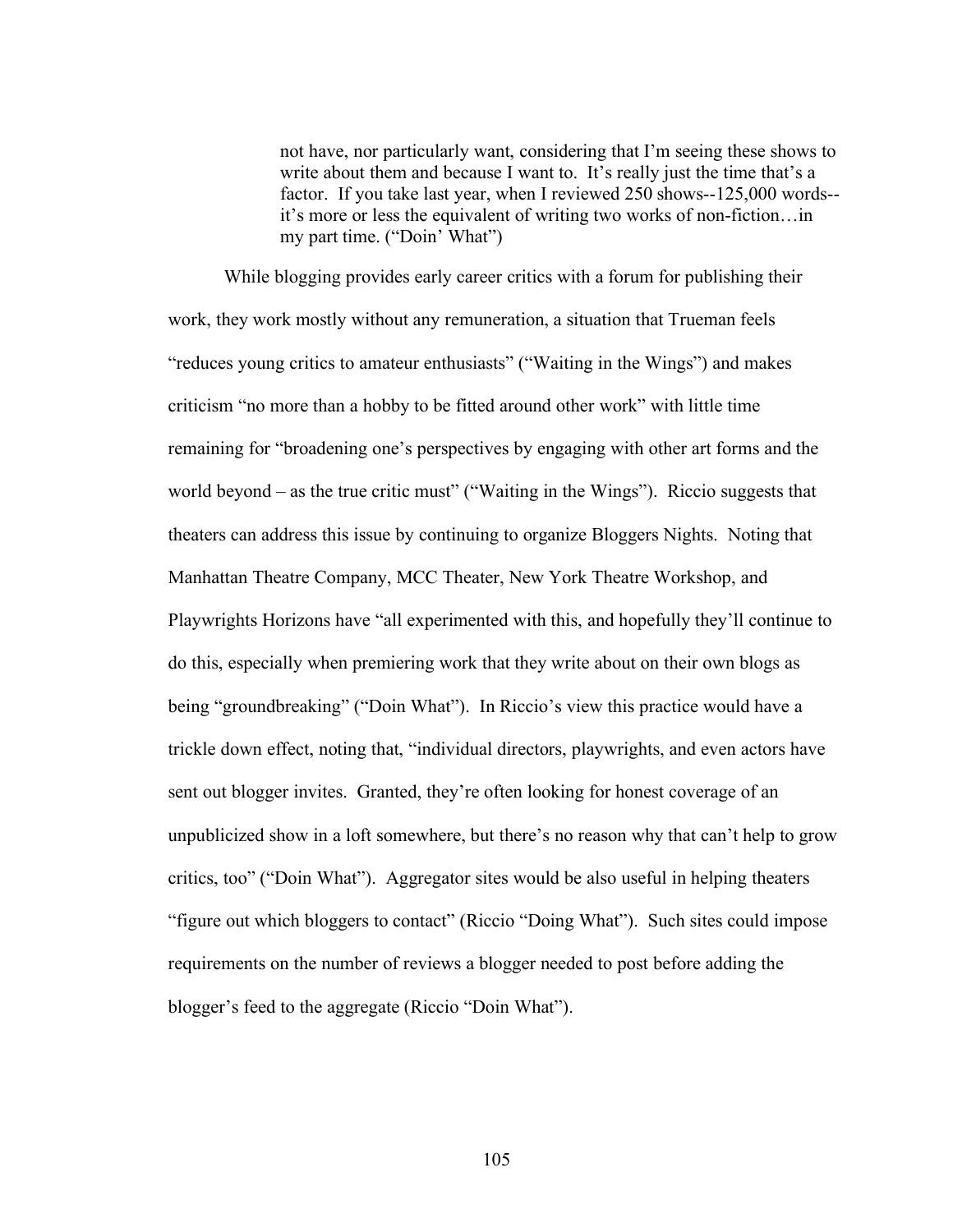In 2008, Isaac Butler and Rob Weinhardt-Kent launched the blog, *Critic O'Meter*, a variation of the Variety's *Critic's Tally. Critic O'Meter* eventually morphed into *StageGrade*, a blog that compiles and reads "every published review of every show" (StageGrade "How It Works") in New York City. Reviews from blogger-critics are grouped with mainstream media critics and each review is issued a letter grade based on the critic's response. Grades are then used to calculate a median grade "to reveal the critical consensus" (StageGrade "How It Works"). The site has expanded to include community reviews. It is not clear whether there is any requirement for blogger-critics in terms of number of reviews published or how long they have maintained their blog.

Overlooked was the potential for artist-critics to expand the boundaries of the critical conversation. For Fracaro, this genre of criticism functions as an extension of the artist's practice, a vision similar to Eliot's who considered "criticism employed by a trained and skilled writer on his own work" the most vital and highest form of criticism. The critical act becomes part of the creative process, a way of "combining, constructing, expunging, correcting, and testing" the aesthetic boundaries of the work; thus the artist enters into a discourse with the work (Eliot 73 1975). Fracaro extends Eliot's vision outward toward the work of fellow artists and advocates for peer-to-peer critical discourse. He explains:

> If an artist has a practice, he has an aesthetic stake to defend or explain or propagandize. His criticism of others' work will necessarily have both the bias and the integrity of this practice as its foundation. He is able to speak from this specific base of aesthetic knowledge– to define and delineate borders between his practice and others'. This kind of criticism creates a venue for an exchange of ideas outside the market, a discourse about the art form itself. ("The Contra-Review")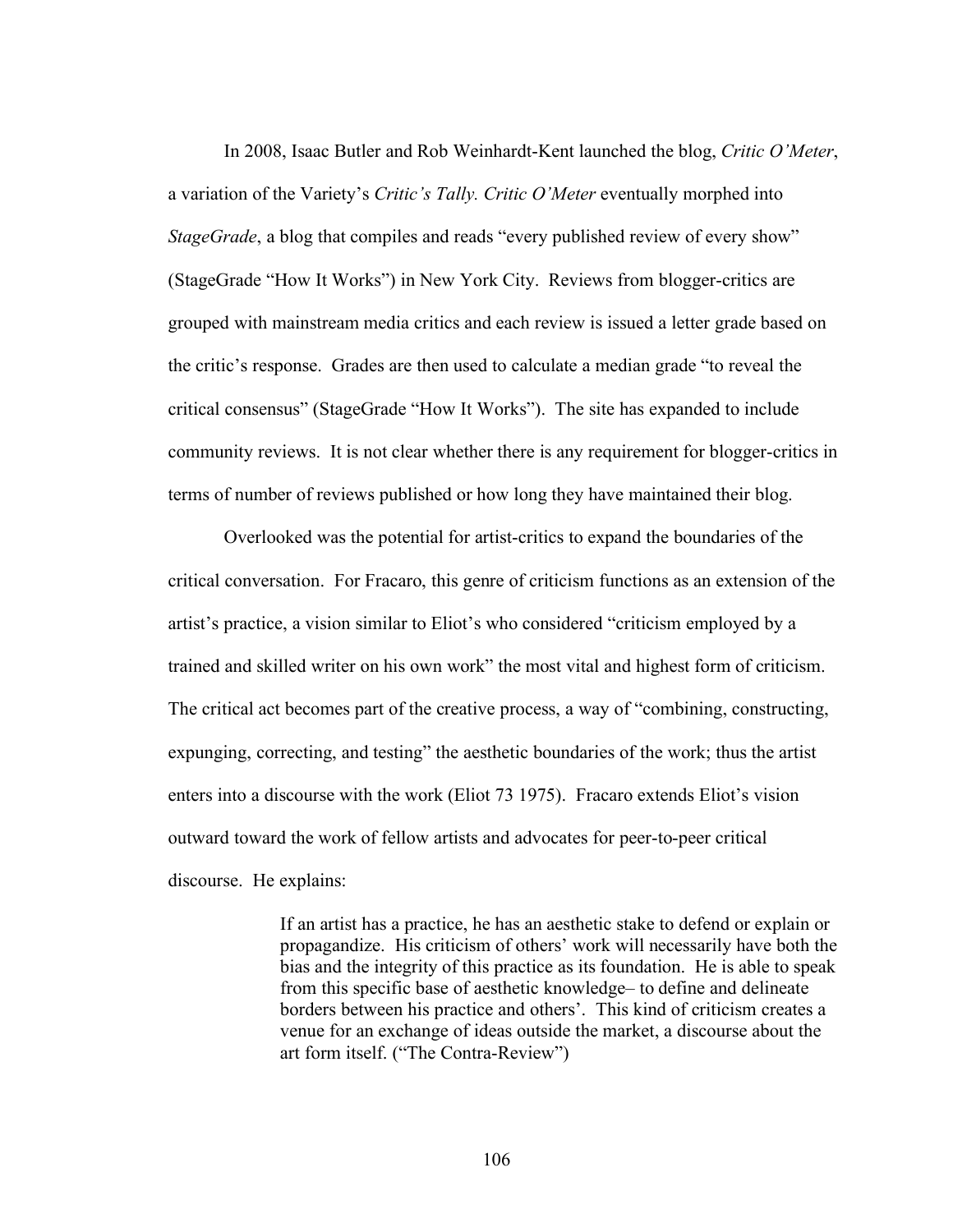However there were exceptions. Playwright, James Comtois states that he likes "the idea of writing reviews," although he admits he might not be "particularly good at it, simply because it's a new series of skills I'm just now learning to develop" ("Blog Reviewing"). He writes:

> The ability to review a work honestly and fairly is a skill I don't mind having. Some bloggers have an aversion to it and find reviewing to be a conflict of interest. I don't. I have yet to be convinced that I'll be pegged not as a playwright but as a critic (or why that would be so awful) or that I'll hurt my playwriting career. ("Blog Reviewing")

Matthew Freeman's response to watching a production of Beckett's *Happy Days* featuring Fiona Shaw is one example of how this process might look. Freeman notes that in the process of "thinking about how to share my responses, or even if I should, with those that read this blog," he had discovered "something a little more important to me personally" ("What I've Seen"). In examining his own subjectivity in relation to the work he experiences, Freeman acknowledges that he approaches "almost everything I see as a sort of amateur critic or reviewer, even when I am under no obligation to respond with that narrow a lens." He questions this tendency:

> I'm not paid to reduce my emotional responses to something communicable to an audience (even those who read this blog); I'm not arrogant enough to think I am providing critical feedback to other artists who will benefit from my advice; I am not functioning as a consumer advocate. ("What I've Seen")

Freeman explains that his critical approach to work involved a faultfinding or censoring impulse that finds its ne plus ultra in *the pan* review, a category of response that most people associate with journalistic-criticism (London 17). Freeman states that he has "a four star rating system embedded in my brain" and feels "like it's crippled (in some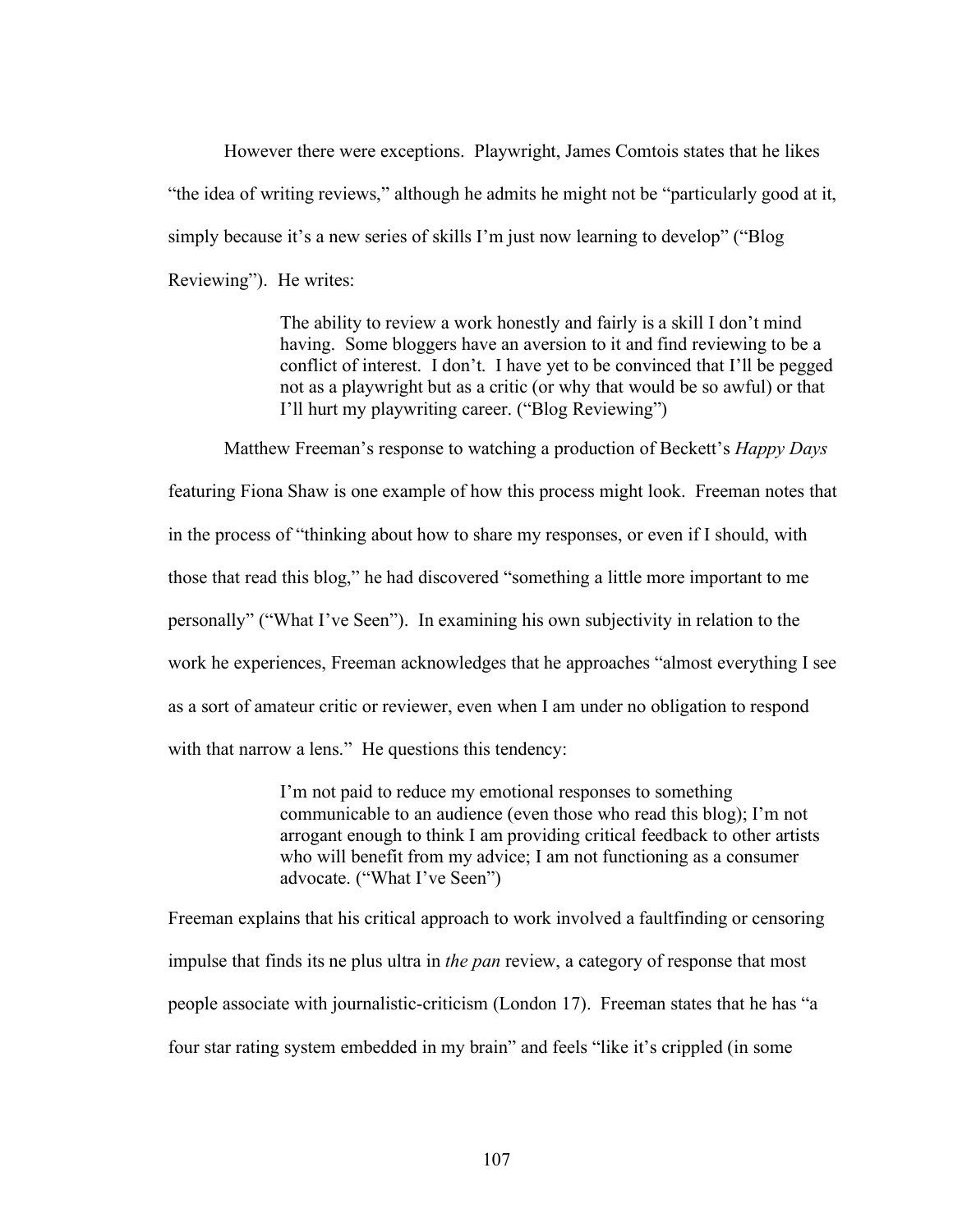ways) my ability to involve myself with what I watch, and worse, explore what I've seen after the fact, when the real exploration takes place" ("What I've Seen"). He then shares the range of his experience of watching the play. He writes:

> Cruel, unfair, typical. I'm seeing a portrait of a certain type of marriage, maybe…I'm seeing general [sic] plight in any life…the rituals, the selfrestraint, the lack of control, the inner strength that you have no choice but to find…I'm hearing the increasingly painful and, somehow, inspiring humanness of Winnie...I'm pitying her and falling in love with her and I'm laughing at her…I thought about global warming…I thought about Iraq…I thought about my grandmother, and how she died, in her attic. ("What I've Seen")

He observes that in the end "the merits of the approach, the set design" mattered only "insofar as they affect how I was feeling when I watched it" ("What I've Seen"). He explains:

> What it gave to me as a piece of art (that is to say, an expression of something true and beautiful, produced to inspire in me feelings that I do not have when I am not watching it) is all that matters in the end. The rest is vanity or "making conversation" or trying to sound expert or imitating the newspapers. ("What I've Seen")

Freeman's response eludes to the notion of an "incommunicable experience in the center of criticism" (Frye 27-28), which through writing, the critic attempts "to transmit and translate to other people" (Kroll qtd. in Neiman Reports 6). In doing so, criticism begins to press "language to the point of fracture" in an effort to "do what writing cannot do: account for experience" (Hickey 67). Hickey claims that by doing "otherwise, you elide the mystery, which is the reason for writing anything at all" (167). Frank Rich acknowledges that conveying his experience of the play to an audience was the primary reward of his practice. He states: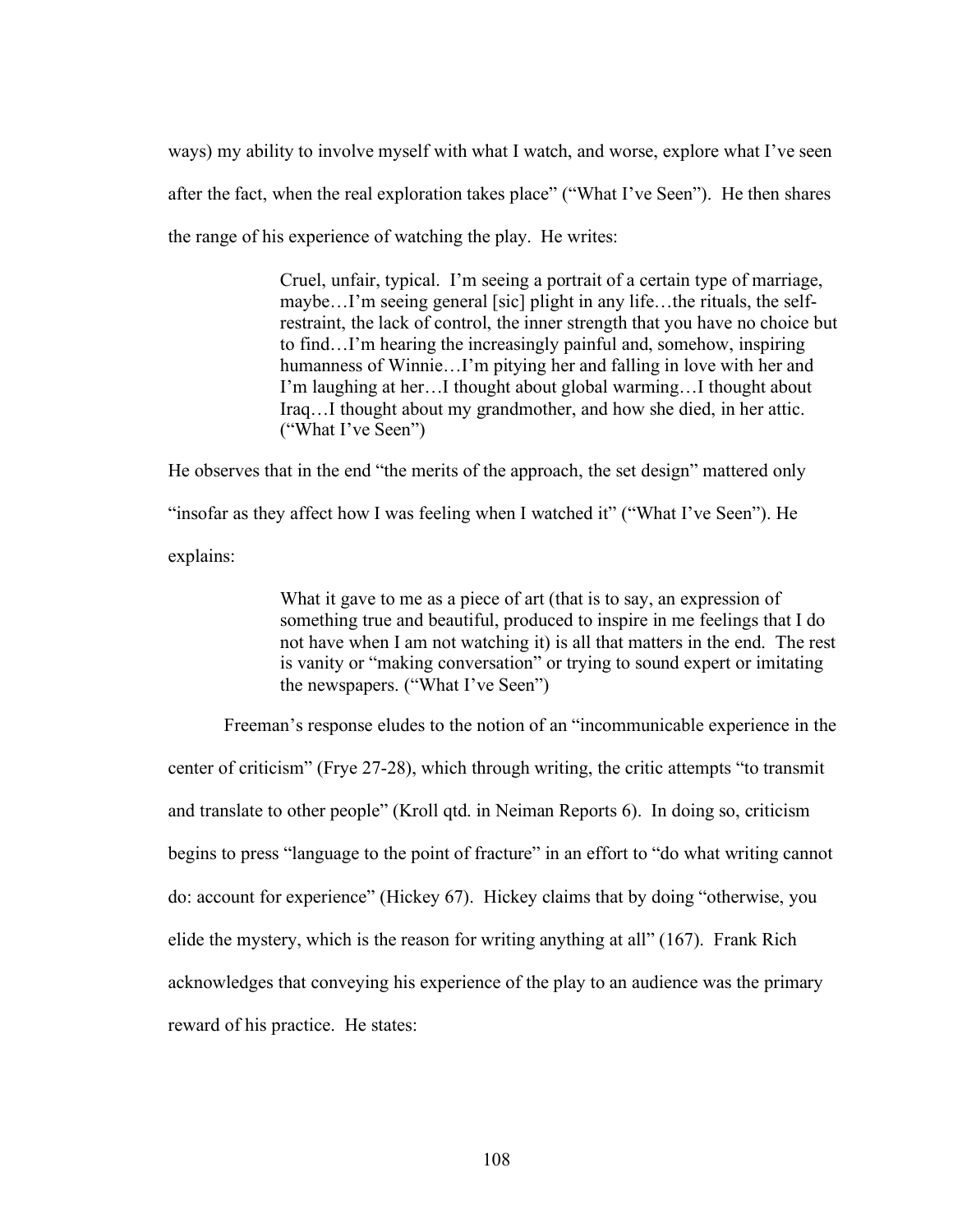The creative part of the job, the reason I enjoy doing it, is to try to recreate for the reader what it was like to be in the theater and see a particular play. If you do that, you increase the understanding of theatergoers who don't have the inclination or time to devote all their energies to thinking about theater. That's why I feel one test of an effective critic is that he or she can get you excited or interested or driven to go see something based on a negative review. (qtd. in Booth 176)

Freeman's experience reveals a willingness to enter into a dialog with the artwork, to go beyond feedback and consumer advocacy to describe his affective experience ("What I've Seen"). August Schulenburg comments on the post, acknowledging that, "no one should feel an obligation to 'review' everything they see in the traditional format of a review" ("What I've Seen"). Schulenburg believes that "the act of critically engaging with a play you're passionate about is as much an act of love as simply declaring you love it," and "attempting to articulate how a good play works, and communicating those thoughts to others" seems to be "an essential part of growing as an artist" ("What I've Seen"). Thus, Schulenberg notes evaluation becomes "less a question of good vs bad, and more a question of how and why something works" ("What I've Seen").

Croggan calls for critics to eschew the role of a "Godlike representative of the mythically singular "Audience," which she notes is "often the pose of mainstream critics" ("Dying City") and argues in favor of revealing and acknowledging their subjectivity within the critical act. Croggan feels that such a perspective "makes for more interesting responses, for a start" ("Dying City"). Such a process indicates a potential for a less combative blogging practice that could engage "with the artwork, with the artist, and with the public" (Feral 314). By collapsing the critic's authority as the sole interpreter of the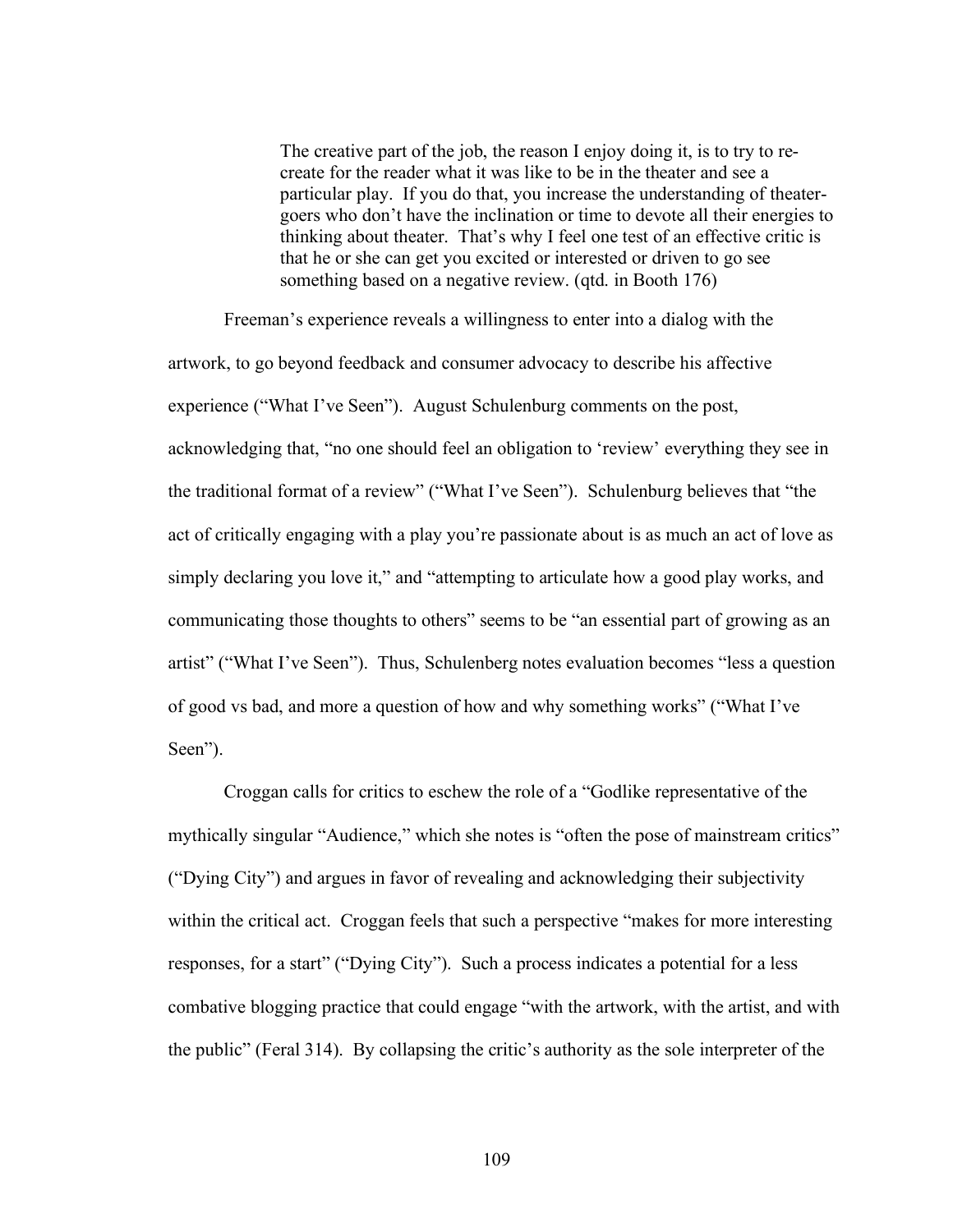theatrical experience, the blogger-artist-critic could create the possibility of more openended exchange. Peter Brook observes that the critic is "part of the whole" and constraints of time or space should be of no concern; of more importance is whether they have "an image of how a theatre could be in" in their "community and are they "revising this image around each experience" they receive (32). For Brook, the "more the critic becomes an insider, the better" (32). Brook explains:

> I see nothing but good in a critic plunging into our lives, meeting actors, talking, discussing, watching, intervening. I would welcome his putting his hands on the medium and attempting to work it himself." (32)

The participants for the Blogger's Nights events were either bloggers who practiced criticism or emerging artists who participated as a way of supporting fellow artists or as Joshua James – speak out against the NYT. Because of their early career status, bloggers such as Isaac Butler, Matthew Freeman were reluctant to embrace a peerto-peer critical practice out of concern about the effect it would have on their careers. A practice such as Fracaro proposes requires a sustained level of commitment, engagement, and focus and, at the time of this study, the NYC theater blogosphere was a relatively new phenomenon and in the process of developing. Value was placed on trying to understand the theater blogosphere's potential and exercise whatever power it could because of its novelty and the attention it had received as a result of Rachel Corrie controversy. Given its location, the New York theater blogosphere was under the microscope of the mainstream media both in New York City and abroad in England. The attention placed on the bloggers by the mainstream media appeared to have a legitimizing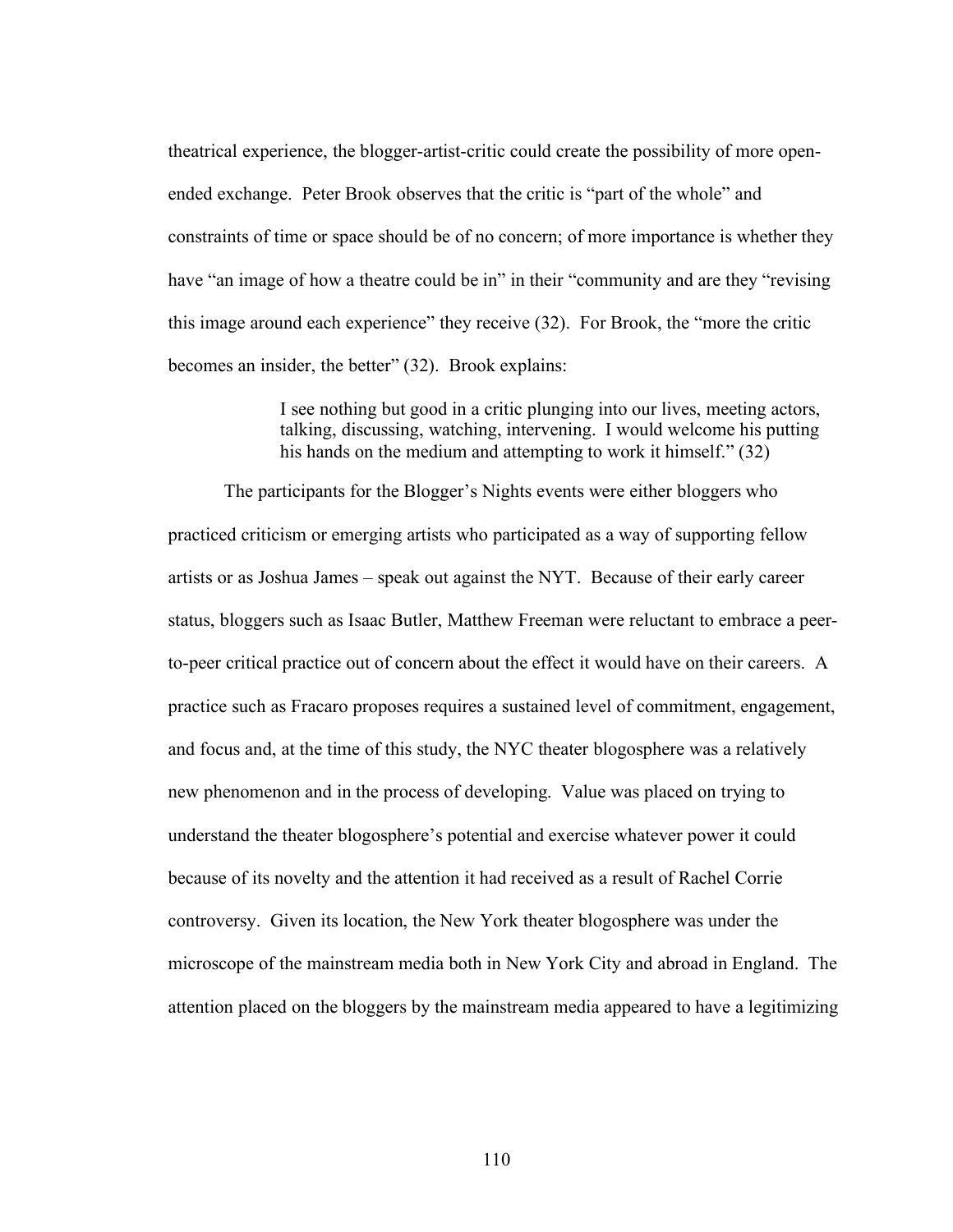effect on their practice, but at the same time may have distracted the community and altered its development.

## *Areas for Future Research*

Blog-criticism is a fairly new practice and little research exists in this area of study, thus there is opportunity and need for continued scholarly research covering a wide-range of topics. Given that this study was limited to documenting the practice of New York City theater bloggers, a comparative study of the critical practice of blogging communities in New York, Chicago, Los Angeles, and San Francisco would be useful in determining where practices intersect, where they diverge, and in what ways critical practice is negotiated within a specific community. Contrasting the practice of critics in Chicago with critics in New York, Fosdick discerns an identifiable role, style and function based on the particularities of the community. Is there an equivalent in the theater blogosphere? Certainly there are shared interests and concerns that are local to a community, which will be reflected in the criticism. Are there distinct styles of interaction and accepted norms within theater blogging communities and how are they negotiated? Additionally, an examination of the practice of blogger-critics on an international scope would further advance the knowledge in the field.

One area for deeper research lies in determining the influence of blogger-critics both quantitatively and qualitatively. First by tracking hit counts and site activity. Then by examining the make-up of the audience who reads and participates in the theater blogosphere as well as determining which form of social media has a greater impact on their choices in cultural activity.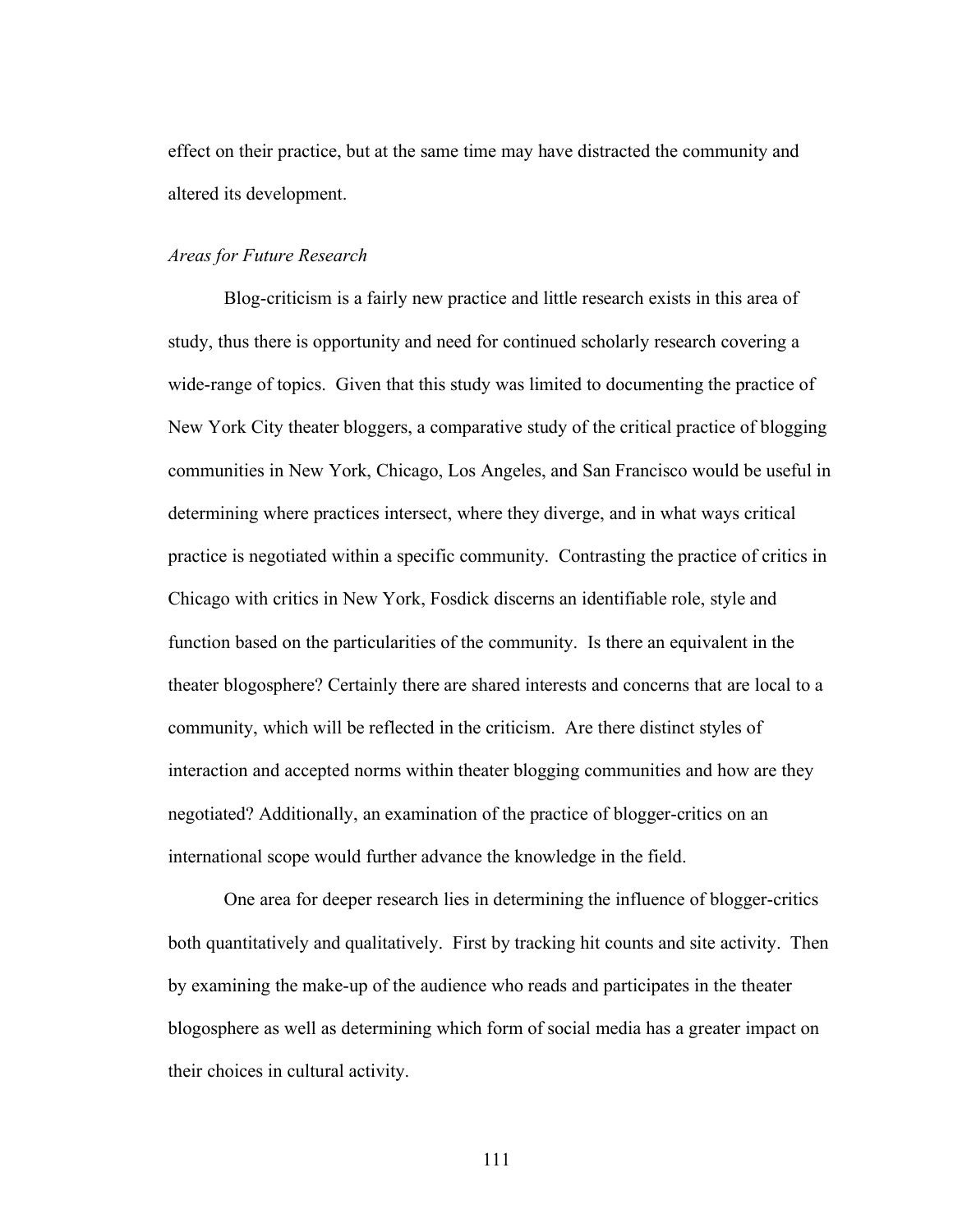In 1985, Bonnie Marranca asked, "What is it that will make being in the theatre important to us today" (11)? Historically, one of criticism's tasks has been to continually rediscover its subject in the old and the new and to reaffirm the art form by explaining the critic's connection to it (Rogoff 140). What Marranca proposed was a larger, more ambitious project, a potentially impossible task; she encouraged writers, critics in particular, to make less distinction between the act of criticism and the act of writing and in the process aspire to "leave new species of writing for those who come after us" (11). Blog-criticism has the potential to offer new ways of writing and thinking about theater. While journalist-critics contend that criticism is a professional practice, questioning the legitimacy and authority of blogger-critics, perhaps research is needed into ways to reframe the project of criticism. An inquiry into community-based Feminist performance criticism may offer insight into how the critical act can be renegotiated along more community-oriented lines. According to Shalson, criticism is "constructed" (223) developing over time and thus becomes "a site where cultural exchange is negotiated, and more importantly as a site that performers, spectators and critics navigate together" (223).

Teachout states that the "emergence of the practitioner-blogger has the highest potential significance for arts journalism" ("Culture"), noting that historically, many of the best critics have been practicing artists. While the practice has been rejected for the most part in New York City, peer-to-peer review is especially prevalent in the Chicago theater community, thus providing another opportunity for further research.

As Riccio, Trueman, and Haydon note, there is no educational program or on the job training program for critics. The downsizing of arts sections and the critic lay-offs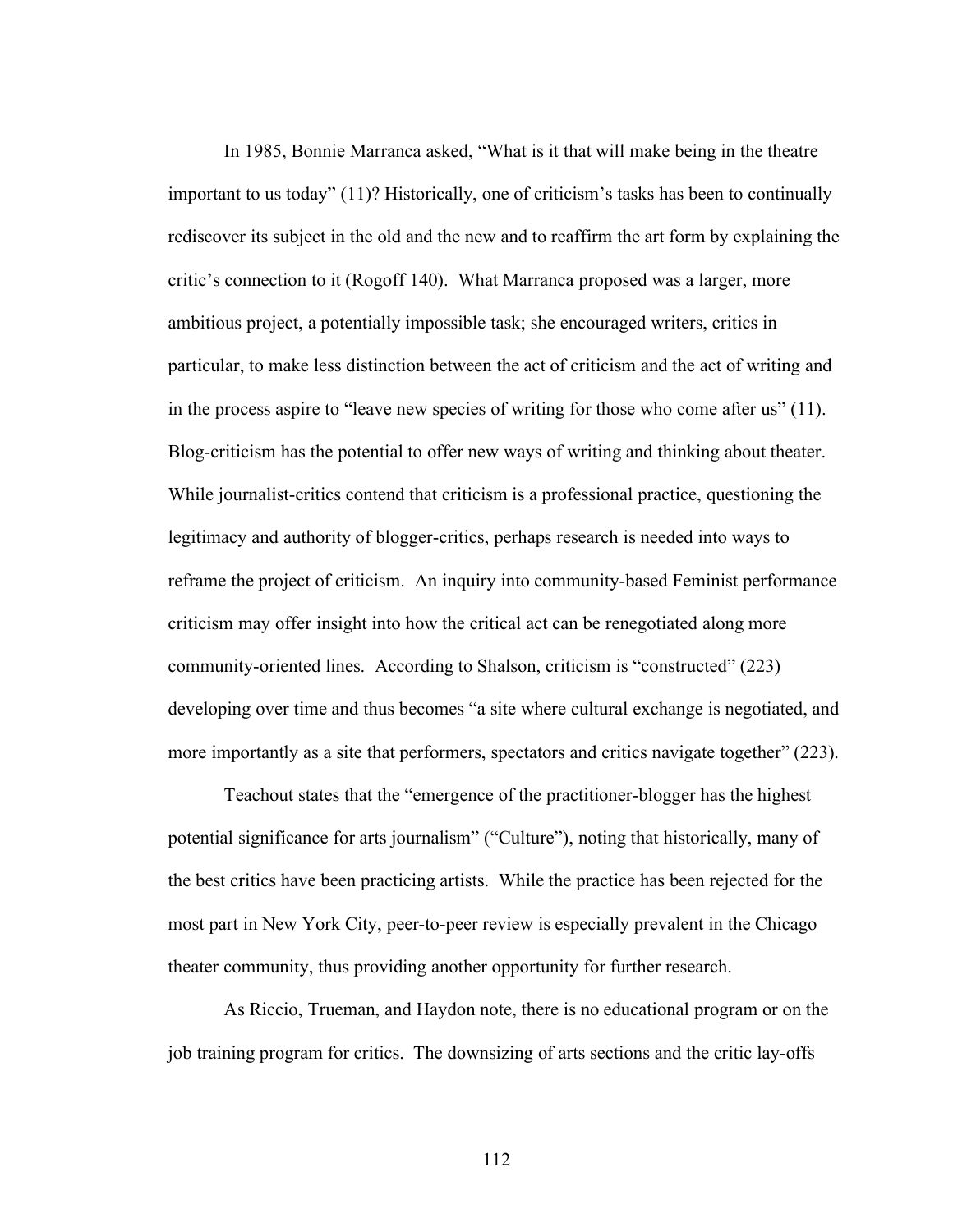mean that it will be even more difficult for new critics to get training. The role of the critic is changing rapidly. It is no longer possible to make a living at writing for a newspaper. Thus a study that focuses on early career critics and how blogging informs their practice would be useful as well. There are no studies of blog-critics whose practice focuses on the literary and theoretical applications of criticism as well as those who write review-oriented criticism and the long form essay, nor is there any documentation of group blogs that focus on arts reporting and criticism.

Finally, there is a perception that art is not as important to a younger generation, but the culture is in flux and the circumstances for art making and reception are being renegotiated. As Eliot explains:

> No generation is interested in Art in quite the same way as any other, each generation, like each individual, brings to the contemplation of art its own categories of appreciation, makes its own demands upon art, and has its own uses for art. (87 1975)

This generational rift expresses itself across a broad spectrum of the culture; certainly further research is needed regarding how this transition is affecting the making of art and the production of entertainment, as well as its dissemination. As audiences and artists use technology to explore new ways of producing and participating in art, it is important to document the practices that are developing in relationship with this movement. Certainly it is necessary to understand how technology connects people and in the ways in which it adds vibrancy their lives. In terms of the question of this study, blogger-critics are redefining the practice of criticism. Further inquiry is needed in order to identify the changing values and aesthetics that are shaping the way a new generation of artists and audiences interact with theater, thus signaling how the role of the critic may be redefined.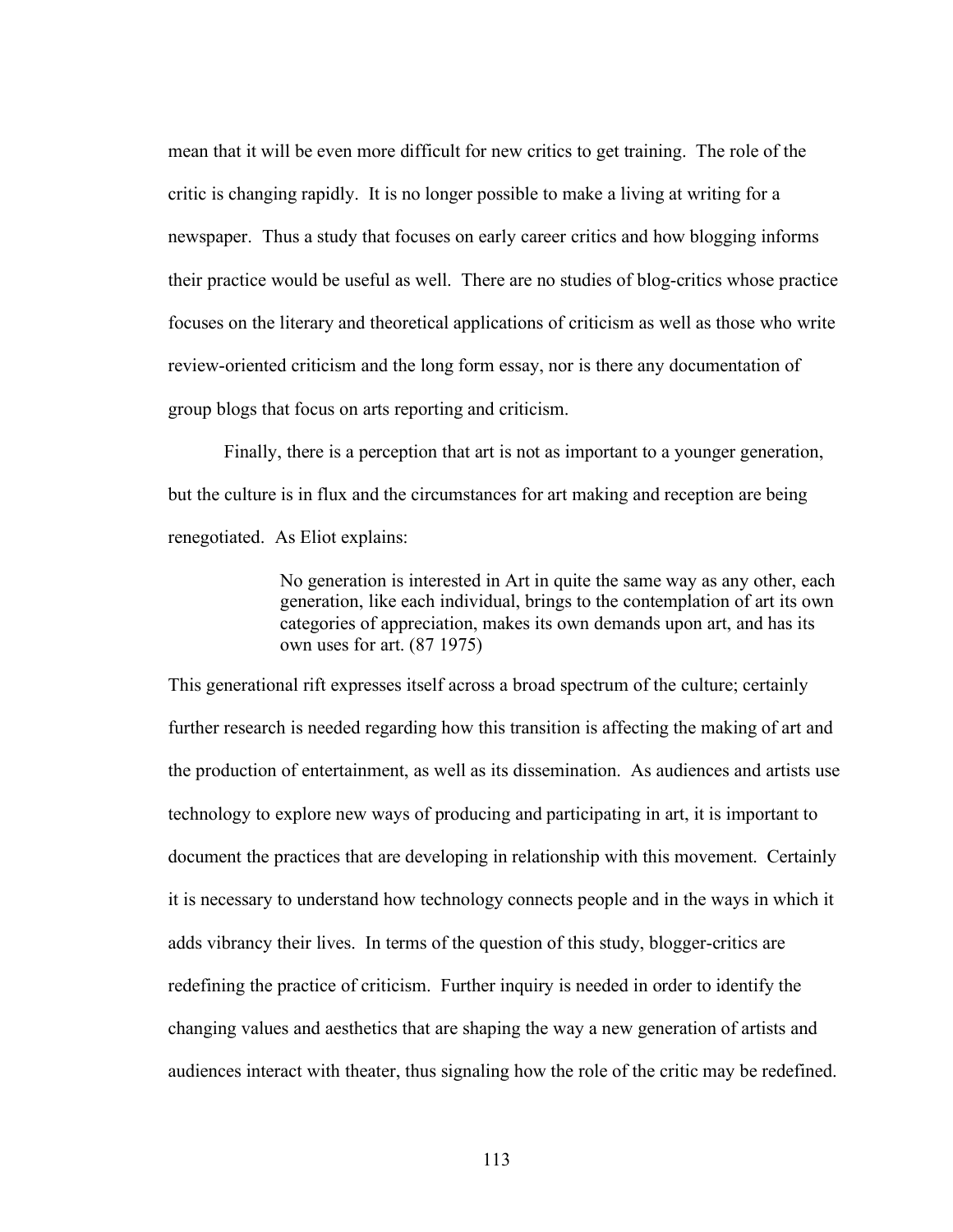## **Bibliography**

- Acocella, Joan. "Reviewing: Is It An Art or A Craft?" Lecture. Stanford Humanities Center. Stanford University. 6 Feb 2008.
- Ameer, Amanda. "Talk to Me About Theater Blogging." Life's A Pitch. *ArtsJournal*. 14 Aug 2009. Web. Accessed 12 Jul 2010.
- Anonymous. "Review: Pig Farm." Blog Comment. *The Playgoer*. 26 Jul 2006. Web. Accessed 3 Aug 2010.
- Anonymous. "Pig Farm." Blog Comment. *On Theatre and Politics*. 25 Jul 2006. Web. Accessed 26 Jul 2006.
- Anonymous. "Dying City." Blog Comment. *The Playgoer*. 7 Mar 2007. Web. Accessed 8 Mar 2007.
- Armstrong, Mark. "Blogging Legitimacy, TONY, Adam Rapp and the Kitchen Sink." Blog Comment. *Parabasis*. 6 Apr 2007. Web. Accessed 6 Apr 2007.
- Bangs, Lester. "Free Jazz/Punk Rock." *Notbored.org*. Web. Accessed 2 Mar 2011.
- Barthes, Roland. *Criticism and Truth*. London: Continuum, 2004.
- Bell, David. "Essential Self Defense." *Show Showdown*. 25 Mar 2007. Web. Accessed 27 Mar 2007.
- *---,*"101 Saints Your Should Know." *Show Showdown*. 26 Aug 2007. Web. Accessed 29 Aug 2007.
- Bentley, Eric. "Acceptance Speech for the Thalia Prize." *Hotreview.org*. 2006. Web. Accessed 3 Nov 2006.
- Bentley, Eric; Brustein, Robert; and Kauffmann, Stanley. "The Theatre Critic as Thinker: a Round-Table Discussion." *New Theatre Quarterly* 25.4 (2009): 310-323.
- Billington, Michael. "Who needs reviews?" *guardian.co.uk*. 17 Sep 2007. Web. Accessed 18 Sep 2007.
- Blood, Rebecca. "Weblogs and Journalism in the Age of Participatory Media." *Rebecca's Pocket*. July 2003. Accessed October 8, 2010.
- Blood, Rebecca. *The Weblog Handbook: Practical Advice on Creating and Maintaining Your Blog*. Cambridge: Perseus Publishing, 2002. 114-121.Rebecca's Pocket.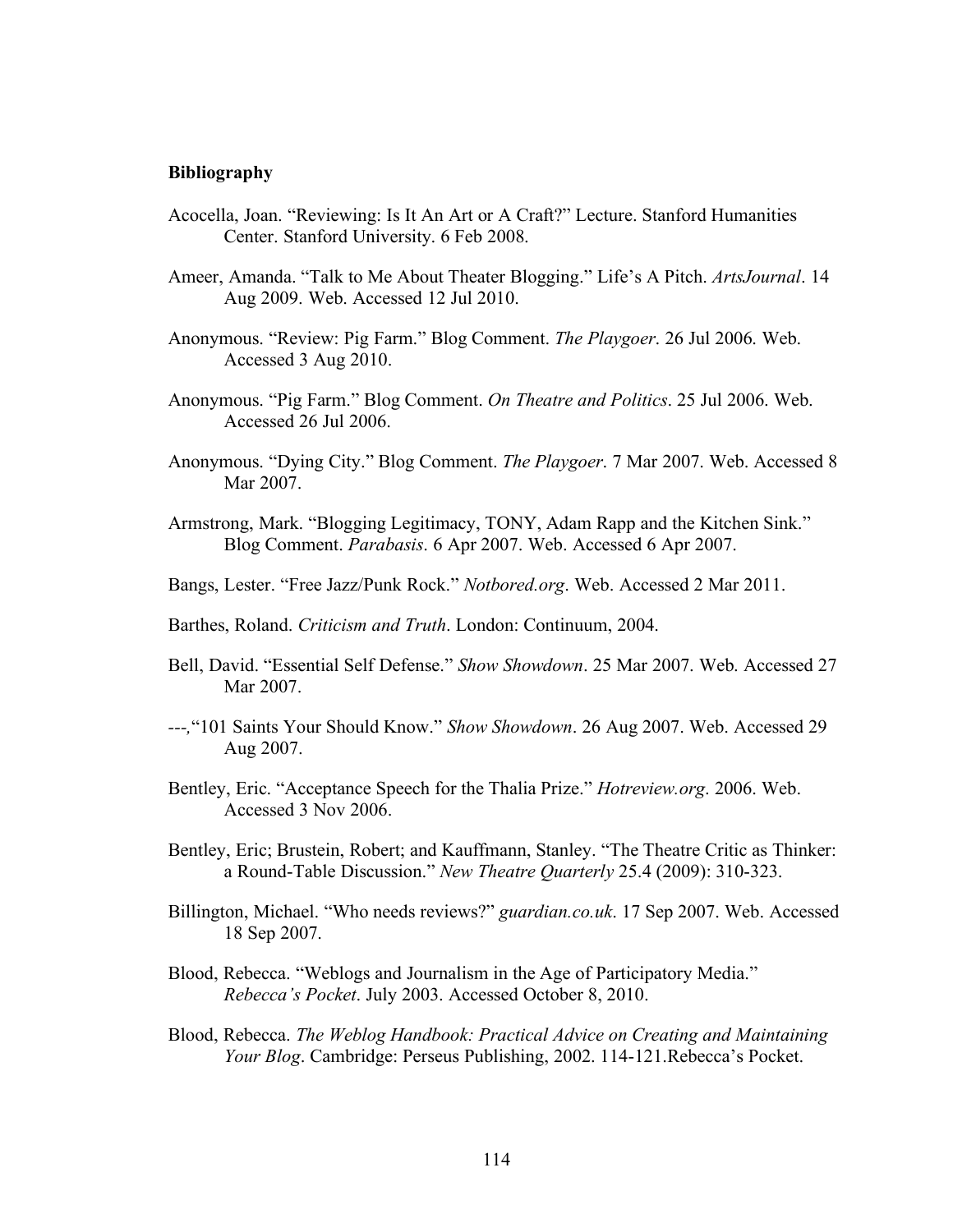Bourdieu, Pierre. *Distinction*. Cambridge: Harvard University Press, 1984.

boyd, danah. "A Blogger's Blog: Exploring the Definition of a Medium." *Reconstruction*.

- 6.4 (2006). Accessed 21 Aug 2007.
- Branch, John. "Review: Pig Farm." Blog Comment. *The Playgoer*. 26 Jul 2006. Web. Accessed 3 Aug 2010.
- Brantley, Ben. "The Walking Wounded Who Never Saw A Battlefield." Rev. of *Dying City* by Christopher Shinn. *The New York Times*. 5 March 2007. Web. Accessed 6 March 2007.
- Bregman, Alvan and Haythornthwaite, Caroline. "Radicals of Presentation: Visibility, Relation, and Co-Presence in Persistent Conversation." *New Media and Society*. 5 (2003).
- Brook, Peter. *The Empty Space*. New York: Touchstone, 1968.
- Brustein, Robert. Critical Moments: Reflection on Theatre and Society 1973 1979. New York: Random House, 1980.
- *---,*"Himalaya Criticism: A Speech to the American Theatre Critics Association." *Theater*. 2.1 (2002). Print.
- Butler, Isaac. "But Of Course." *Parabasis*. 28 June 2006. Blog. 28 June 2006.
- *---,*"This Week At Parabasis/The Start Of Something." 24 July 2006. Blog. 24 July 2006.
- *---,*"Happy Pig Farm Day." Rev. of *Pig Farm* by Greg Kotis. *Parabasis*. Parabasis. 25 July 2006. Blog. 25 July 2006.
- *---,*"Happy Internationalist Day." Rev. of *The Internationalist* by Anne Washburn. *Parabasis*. 15 Nov 2006. Web. Accessed 16 Nov 2006.
- *---,*"Some Short Points In Lieu Of A Long Form Substantive Post." *Parabasis*. 27 Mar 2007. Web. Accessed 27 Mar 2007.
- *---,*"Defending the Defense of Essential Self-Defense." *Parabasis*. 5 Apr 2007. Web. Accessed 5 Apr 2007.
- *---,*"Blogging Legitimacy, TONY, Adam Rapp and the Kitchen Sink." *Parabasis*. 6 Apr 2007. Web. Accessed 6 Apr 2007.
- *---,*"Raising the Bar" *Parabasis*. 16 Apr 2007. Web. 17 Apr 2007.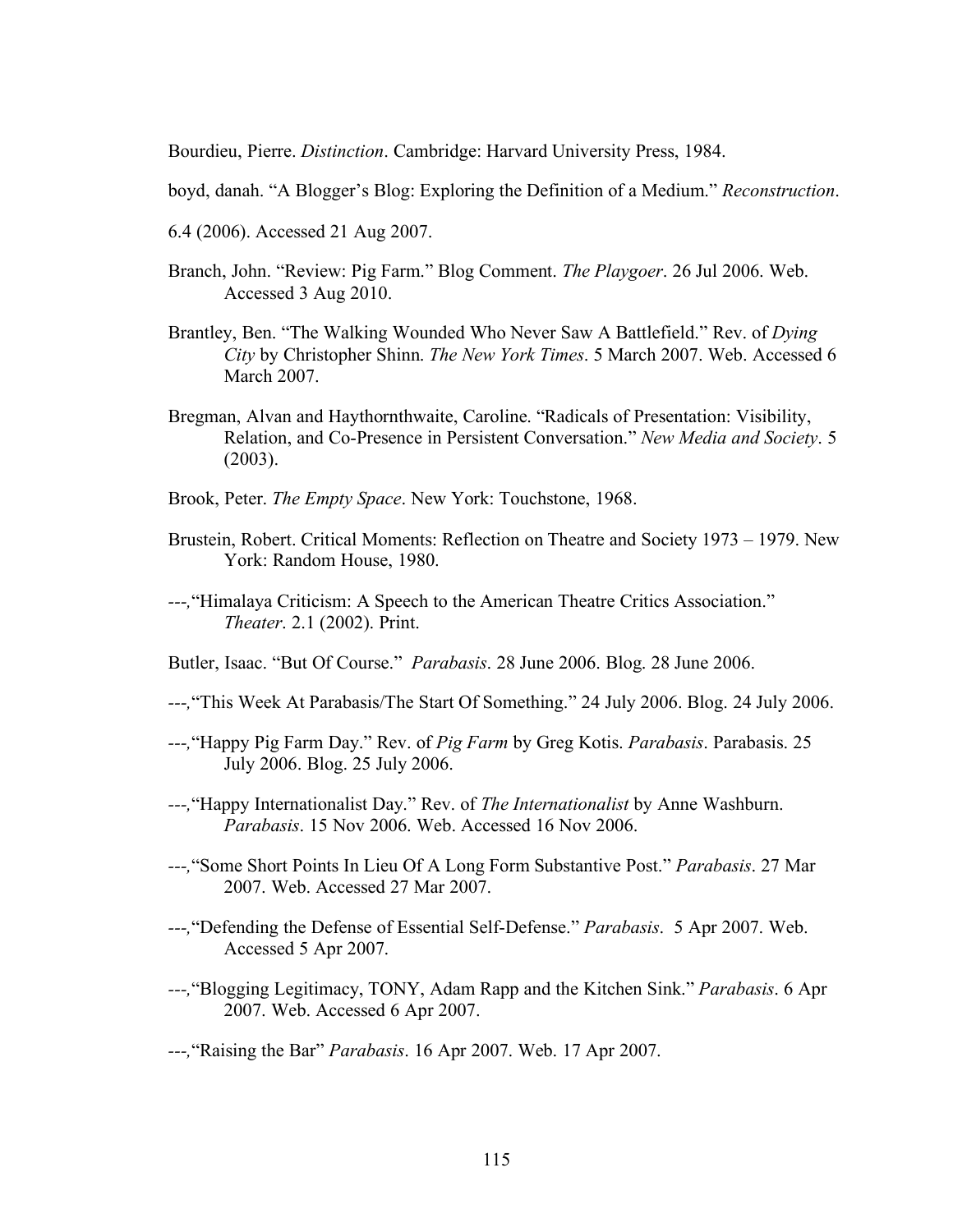- *---,*"The Blogger Review Fracas Resurfaces." *Parabasis*. 1 Sep 2007. Web. 1 Sep 2007.
- *---,*"Engage! Enrage!" *Parabasis.* 3 Aug 2009. Web. Accessed 3 Aug 2009.
- *---,*"Bloggers Reviews Redux." *Parabasis*. 1 Oct 2007. Web. 1 Oct 2007.
- *---,*"Spider-Man: Turn Off the Dark." Rev. of *Spider-Man: Turn Off the Dark* directed by Julie Taymor. *Parabasis*. 5 Jan 2011. Web. Accessed 6 Jan 2011.
- Clurman, Harold. *The Divine Pastime: Theatre Essays*. New York: MacMillan Publishing, 1974.
- Comtois, James. "Pig Farm." Rev. of *Pig Farm* by Greg Kotis. *Jamespeak*. 24 Jul 2006. Web. Accessed 26 Jul 2006.
- *---,*"Blog Reviewing." *Jamespeak*. 6 Apr 2007. Web. Accessed 6 Apr 2007.
- Cote, David. "About Time." *Histriomastix*. 28 Aug 2006. Web. Accessed 8 Aug 2009.
- *---,*"Critical Distinctions." *Histriomastix*. 24 Jan 2007. Web. Accessed 25 Jan 2007.
- *---,*"Nine Wishes for New York Theater." *Upstaged: The World of Theater* . *Time Out, New York*. 21 Jul 2009. Web. Accessed 21 Jul 2009.
- *---,*"Tune In: David Cote on WQXR's Arts File Friday." *Upstaged: The World of Theater*. *Time Out, New York*. 5 Jan 2011. Web. 6 Mar 2011.
- Cote, David; Feldman, Adam; Miller, Kirk and Simonson, Robert. "20 Dirty Secrets…about New York Theater." *Time Out New York*. Issue 601. 5 – 11 Apr 2007. Web. Accessed 8 Aug 2009).
- Croggan, Alison. "Flogging the Critical Horse." *Theatre Notes*. 1 Sep 2007. Web. Accessed 1 Sep 2007.
- *---,*"Dying City." Blog Comment. *The Playgoer*. 7 Mar 2007. Web. Accessed 8 Mar 2007.
- Culbertson, Rick. "Organizing the Bloggers." Thoughts from a Los Angeles Theater Producer. 8 Feb 2010. Web. Accessed 6 Mar 2011.
- Davis, Clive. "How Bloggers are Shaking Up the Arts World." *Times Online*. 24 Jul 2006. Web. Accessed 11 Feb 2011.
- Davis, Thulani and Alexander, M. Jacqui. "The Critic, The Media, And the People." *Black Renaissance/Renaissance Noire*. 2.3 (1999): 24.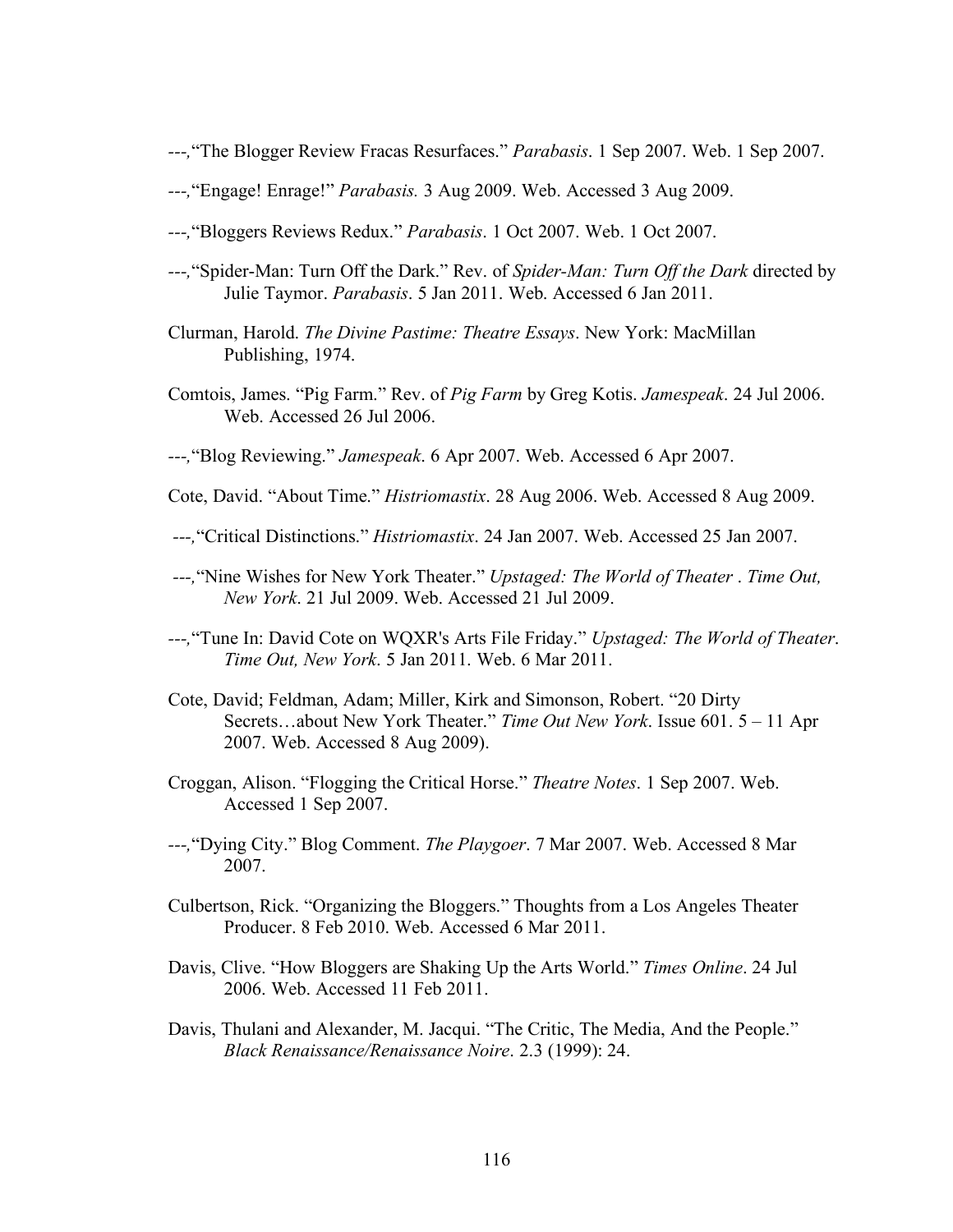- Del Signore, John. "Essential Blog Offense." *The Gothamist*. 6 Apr 2007. Web. Accessed 6 Apr 2007.
- Dressel, Mike and Horowitz, Andy. "Debunking the Defense of Essential Self-Defense." Culturebot. 4 Apr 2007. Web. Accessed 6 Apr 2007.
- Dube, Jonathan. "A Bloggers' Code of Ethics." *CyberJournalist.net*. 15 Apr 2003. Web. Accessed 12 Aug 2010.
- Eisler, Garrett. "Welcome." *The Playgoer*. 4 May 2005. Web. Accessed 23 Apr 2006.
- *---,*"The Timeline." *The Playgoer*. 14 Mar 2006. Web. Accessed 14 Mar 2006.
- *---,*"Where the Story's At." *The Playgoer*. 18 Mar 2006. Web. Accessed 20 Mar 2006.
- *---,*"fisking Lehrer." *The Playgoer*. 24 Mar 2006. Web. Accessed 24 Mar 2006.
- *---,*"Gangsterism" and the Arts: Shanley on the Record." *The Playgoer*. 29 Mar 2006. Web. Accessed 30 Mar 2006.
- *---,*"The C-Word." *The Playgoer*. 30 Mar 2006. Web. Accessed 30 Mar 2006.
- *---,*"Review: Pig Farm." Rev. of *Pig Farm* by Greg Kotis. *The Playgoer*. 26 Jul 2006. Web. Accessed 3 Aug 2010.
- *---,*"Panel Follow Up." *The Playgoer*. 2 Oct 2006. Web. Accessed 4 Oct 2006.
- *---,*"REVIEW(s): The Thugs & The Internationalist." Rev. of *The Internationalist* by Anne Washburn. *The Playgoer*. 15 Nov 2006. Web. Accessed 15 Nov 2006.
- *---,*"Dying City." Rev. of *Dying City* by Christopher Shinn. *The Playgoer*. 7 Mar 2007. Web. Accessed 8 Mar 2007.
- *---,*"Bloggin' Stuff." *The Playgoer*. 7 Apr 2007. Web. Accessed 9 Apr 2007.
- Eliot, T.S. *Selected Prose of T.S. Eliot*. Ed. Frank Kermode. New York: Harvest, 1975.
- English, John W. *Criticizing the Critics*. New York: Hastings House, 1979.
- Feral, Josette. "The Artwork Judges Them: The Theatre Critic in a Changing Landscape." *New Theatre Quarterly*. 16.64 (2000). Print.
- Fosdick, Scott. "Newspaper Critic Shapes Chicago Style of Theater." *Newspaper Research Journal*. 23.2 (2002): 114.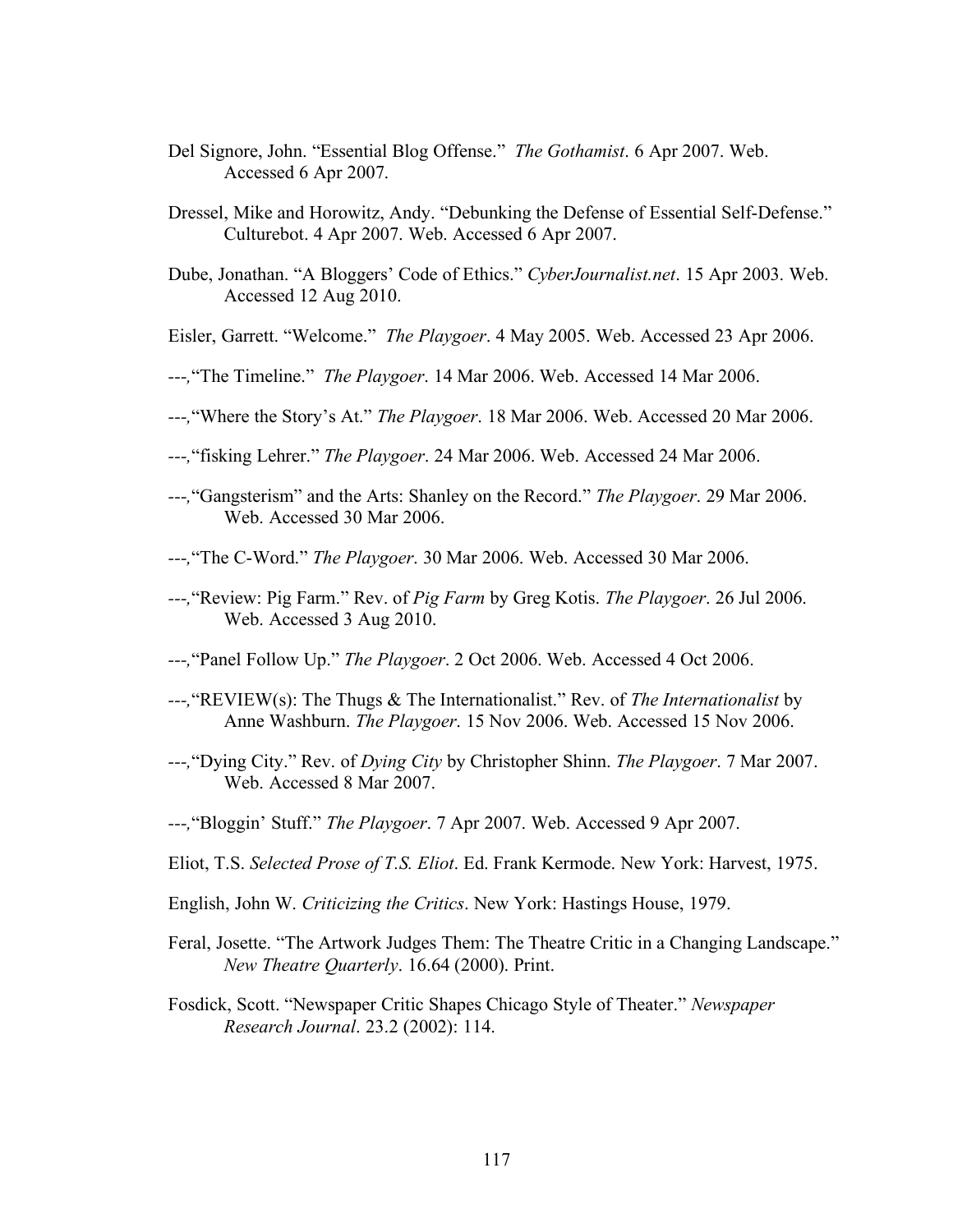- *---,*"From Discussion Leader to Consumer Guide." *Journalism History*. 30.2 (2004): 91 97.
- Fracaro, Nick. "The Contra-Review and The New Theatre-Talk." *Rat Sass*. 28 Nov 2006. Web. Accessed 26 Sep 2010.
- *---,*"Friday Roundup: Deceptive or Illegal?" Blog Comment. *Angry White Guy From Chicago*. April 6, 2007. Web. Accessed 7 Apr 2007.
- *---,*"Blogging Legitimacy, TONY, Adam Rapp and the Kitchen Sink." Blog Comment. *Parabasis*. 6 Apr 2007. Web. Accessed 6 Apr 2007.
- Freeman, Matthew. "The Saga of Rachel Corrie." *On Theatre and Politics*. 8 Mar 2006. Web. Accessed 8 Feb 2011.
- *---,*"Pig Farm." Rev. of *Pig Farm* by Greg Kotis. *On Theatre and Politics*. 25 Jul 2006. Web. Accessed 26 Jul 2006.
- *---,*"Review: Pig Farm." Blog Comment. *The Playgoer*. 26 Jul 2006. Web. Accessed 3 Aug 2010.
- *---,*"Walking Out." *On Theatre and Politics*. 29 Aug 2007. Web. Accessed 29 Aug 2007.
- *---,*"More Hunka Fallout." Blog Comment. *The Clyde Fitch Report*. 30 Aug 2007. Web. Accessed 30 Aug 2007.
- *---,*"George Hunka Gives Ethics the Middle Finger, Then He Wags It." Blog Comment. *The Clyde Fitch Report*. 29 Aug 2007. Web. Accessed 30 Aug 2007.
- *---,*"The Apologists Defend George Hunka." Blog Comment. *The Clyde Fitch Report*. 30 Aug 2007. Web. 30 Aug 2007.
- *---,*"What I've Seen Recently." Rev. of *Happy Days* by Samuel Beckett. *On Theatre and Politics*. January 25, 2008. Web. Accessed January 26, 2008.
- Gardiner, Lyn. "Blogging saved critics from extinction." *Guardian Unlimited: Arts Blog*. 18 Sep 2007. Web. Accessed 18 Sep 2007.
- Garvey, Thomas. "Bing, Bang, Clickety-Clack…Isherwood's Famous *Pig*!" Blog Comment. *The Mirror Up to Nature*. 25 Jul 2006. Web. Accessed 3 Apr 2011.
- *---,*"What Do We Do? It's Still in Previews." Blog Comment. *The Mirror Up to Nature*. 30 Aug 2007. Web. Accessed 30 Aug 2007.
- Gener, Randy. "Criticism in the Hybrid Newsroom." *American Theatre*. July/August 2009. Vol. 26. Number 6.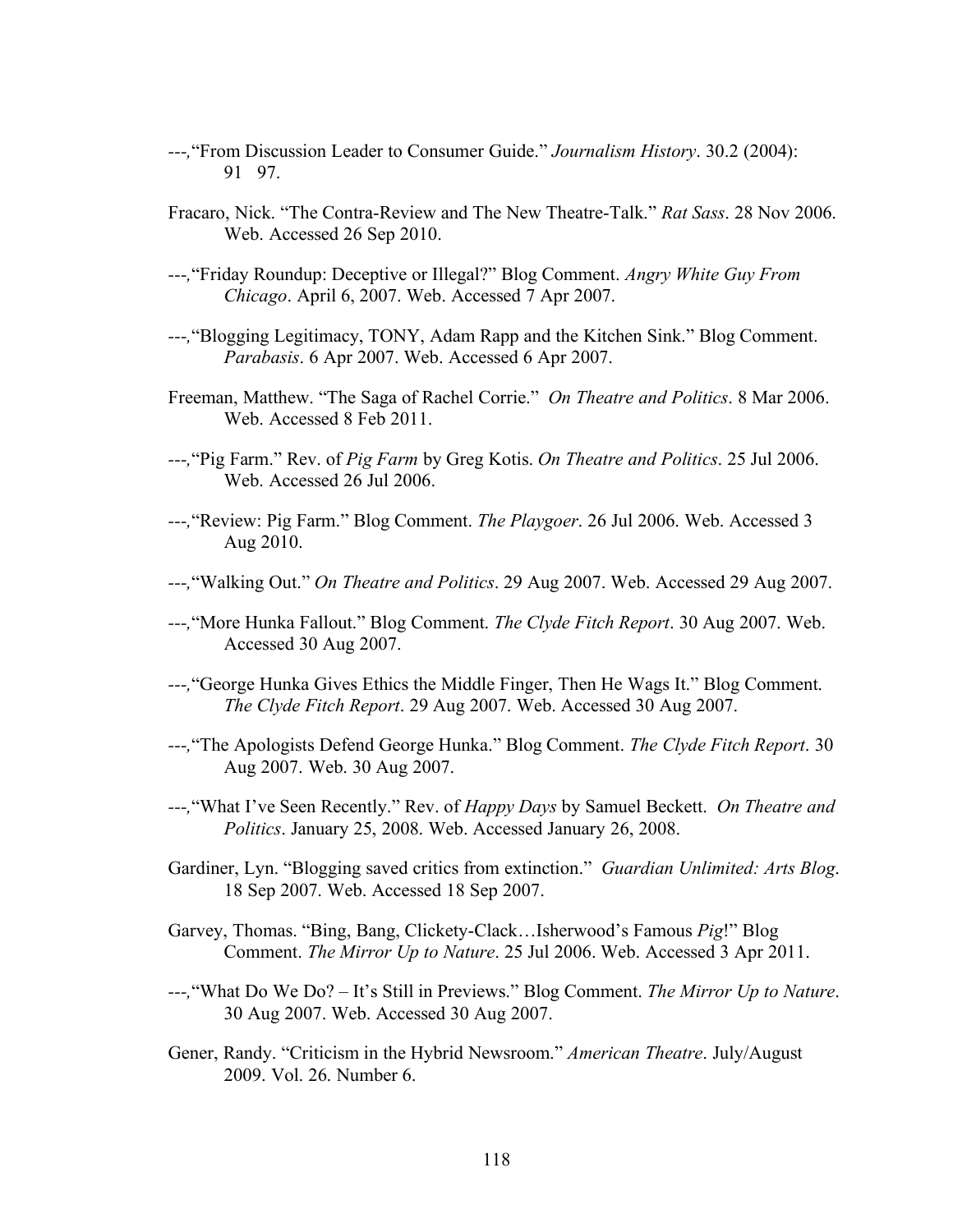Gillon, Raanan. "The Function of Criticism." *British Medical Journal*. 283 (1981). Print.

- Glover, Eric Miles. "Review: Pig Farm." Rev. Of *Pig Farm* by Greg Kotis. *New Theatre Corps*. 26 Jul 2006. Web. Accessed 26 Jul 2006.
- Goldman, William. *The Season: A Candid Look at Broadway*. New York: Limelight, 1969.
- Goldstein, Bill. "Reviews at the Click of A Mouse: Online Coverage Comes of Age." *Reporting in the Arts II: News Coverage of Arts and Culture in America. Ed.*  András Szántó, Daniel Levy, and Andrew Tyndall. National Arts Journalism Program. New York: Columbia University, 2003.
- Goethe, von Wolfgang Johann. *Goethe's Literary Essays*. Ed. by J.E. Spingarn. New York: Classic Books, 1921.
- Green, Jaime. "No Child; Passover; and I Once Took A Class Called "What Was Post-Modern Literature?" - As Great As This Party Was, Post-Modern It Was Not." *Surplus*. 4 Apr 2007. Web. Accessed 5 Apr 2007.
- *---,*"ARG! Jaime Mad." *Surplus*. April 5, 2007. Web. Accessed 5 Apr 2007.
- *---,*"Essential Blog Offense." Blog Comment. *The Gothamist*. 6 Apr 2007. Web. Accessed 6 Apr 2007.
- Grote, Jason. "Warning: Do NOT Make the Critic Think." *The Fortress of Jason Grote*. 8 Nov 2006. Web. Accessed 16 Nov 2006.
- *---,*"Tough Crowd, or a tale of two audiences." Rev. of *The Internationalist* by Anne Washburn. 15 Nov 2006. Web. Accessed 16 Nov 2006.
- *---,*"ARG! Jaime Mad." Blog Comment. *Surplus*. April 5, 2007. Accessed 5 Apr 2007. Web. Accessed 3 Aug 2010.
- *---,*"The Blogger Review Fracas Resurfaces." Blog Comment. *Parabasis*. 1 Sep 2007. Web. 1 Sep 2007.
- Gussow, Mel. *Theatre on the Edge: New Visions, New Voices*. New York: Applause Books, 1998.
- Hall, Don. "The C word". Blog Comment. *The Playgoer*. 30 Mar 2006. Web. Accessed 30 Mar 2006.
- Haydon, Andrew. "What Should We Teach Our Young Critics?" *guardian.co.uk*. 6 Apr 2009. Web. Accessed 9 Apr 2009.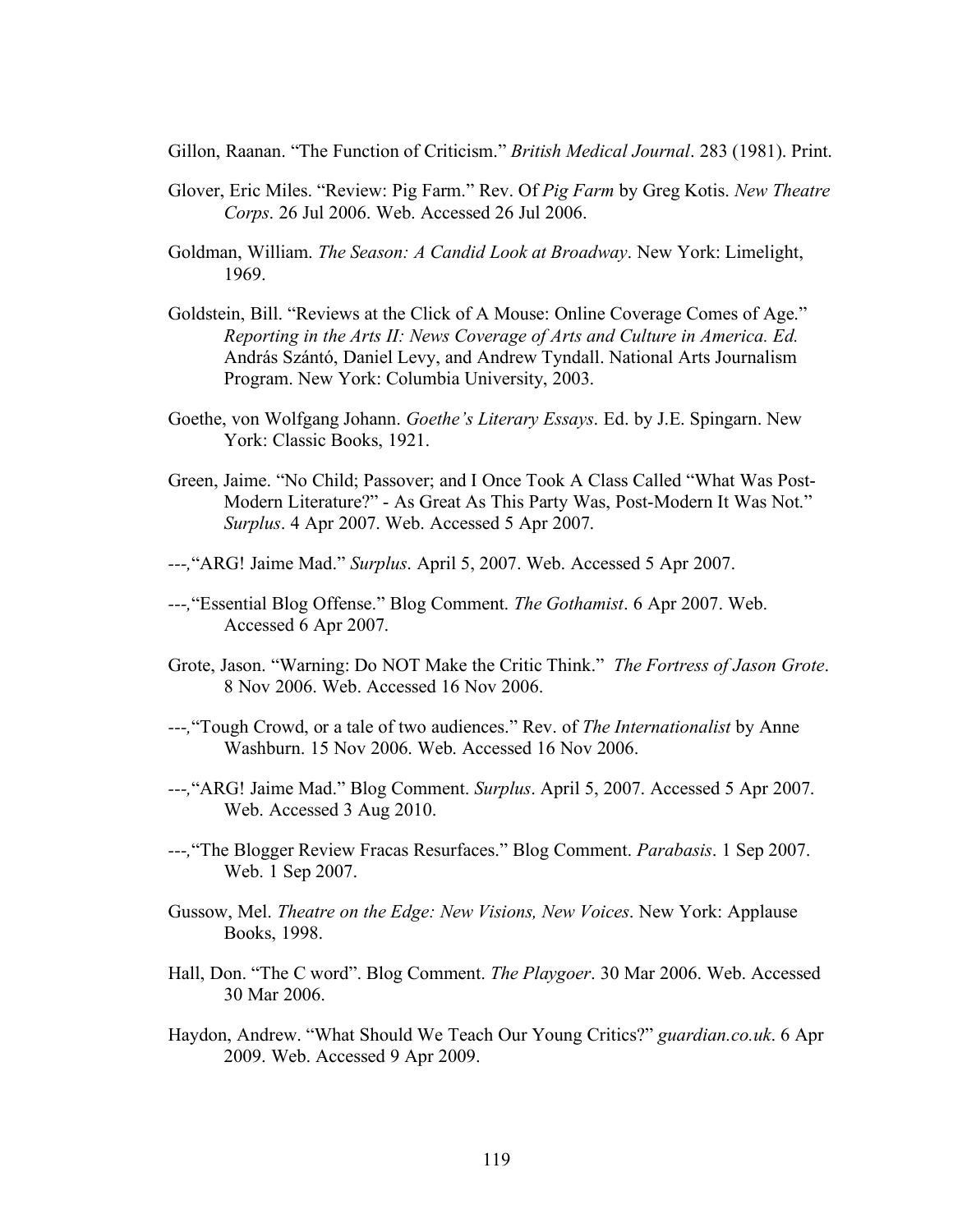- Hennessey, Art. "What Do We Do? It's Still in Previews." *The Mirror Up to Nature*. 30 Aug 2007. Web. Accessed 30 Aug 2007.
- *---,*"George Hunka Gives Ethics the Middle Finger, Then He Wags It." Blog Comment. *The Clyde Fitch Report*. 29 Aug 2007. Web. Accessed 30 Aug 2007.
- Herxanthikles. "Blogging Legitimacy, TONY, Adam Rapp and the Kitchen Sink." Blog Comment. *Parabasis*. 6 Apr 2007. Web. Accessed 6 Apr 2007.
- Hickey, Dave. *Air Guitar: Essays on Art and Democracy*. Los Angeles: Art Issues Press, 1997.
- Hill, Ian. "Pearls Before Swine." *Collision Works*. Rev. of *Pig Farm* by Greg Kotis. 24 Jul 2006. Web. Accessed 26 Jul 2006.
- Hogan Colm, Patrick. "The Possibility of Aesthetics." *The British Journal of Aesthetics.* 34 (1994). Print.
- Hourihan, Meg. "What We're Doing When We Blog." *O'Reilly Media*. 13 Jun 2002. Web. Accessed 25 Jul 2009.
- Hunka, George. "Dying City." Blog Comment. *The Playgoer*. 7 Mar 2007. Web. Accessed 8 Mar 2007.
- *---,Superfluities*. "101 Saints." Rev. of *101 Saints You Should Know* by Kate Fodor. 29 Aug 2007. *Internet Archive*. Web. Accessed 3 Oct 2010.

Isherwood, Charles,

- qtd. "The Actor and the Critic." American Theatre. Vol. 23, Number 5. May/June 2006.
- *---,*"'Pig Farm' Offers Louts and Buffoons, American Style." Rev. of *Pig Farm* by Greg Kotis. *The New York Times*. 28 Jun 2006. Web. Accessed 29 Jun 2006.
- *---,*"Traveling On Business, Learning Gibberish." Rev. of *The Internationalist* by Anne Washburn. *The New York Times*. 8 Nov 2006. Web. Accessed 5 Aug 2010.
- *---,*"Under Ominous Cloud Formations, Ominous Anomie." Rev. of *Essential Self Defense* by Adam Rapp. *The New York Times*. 29 Mar 2007. Web. Accessed 29 Mar 2007.
- Jacobs, Leonard. "Some Thoughts On Theatre Coverage." *The Clyde Fitch Report*. 13 Jul 2007. Web. Accessed 16 Jul 2007.
- *---,*"George Hunka Gives Ethics the Middle Finger, Then He Wags It." *The Clyde Fitch Report*. 29 Aug 2007. Web. Accessed 30 Aug 2007.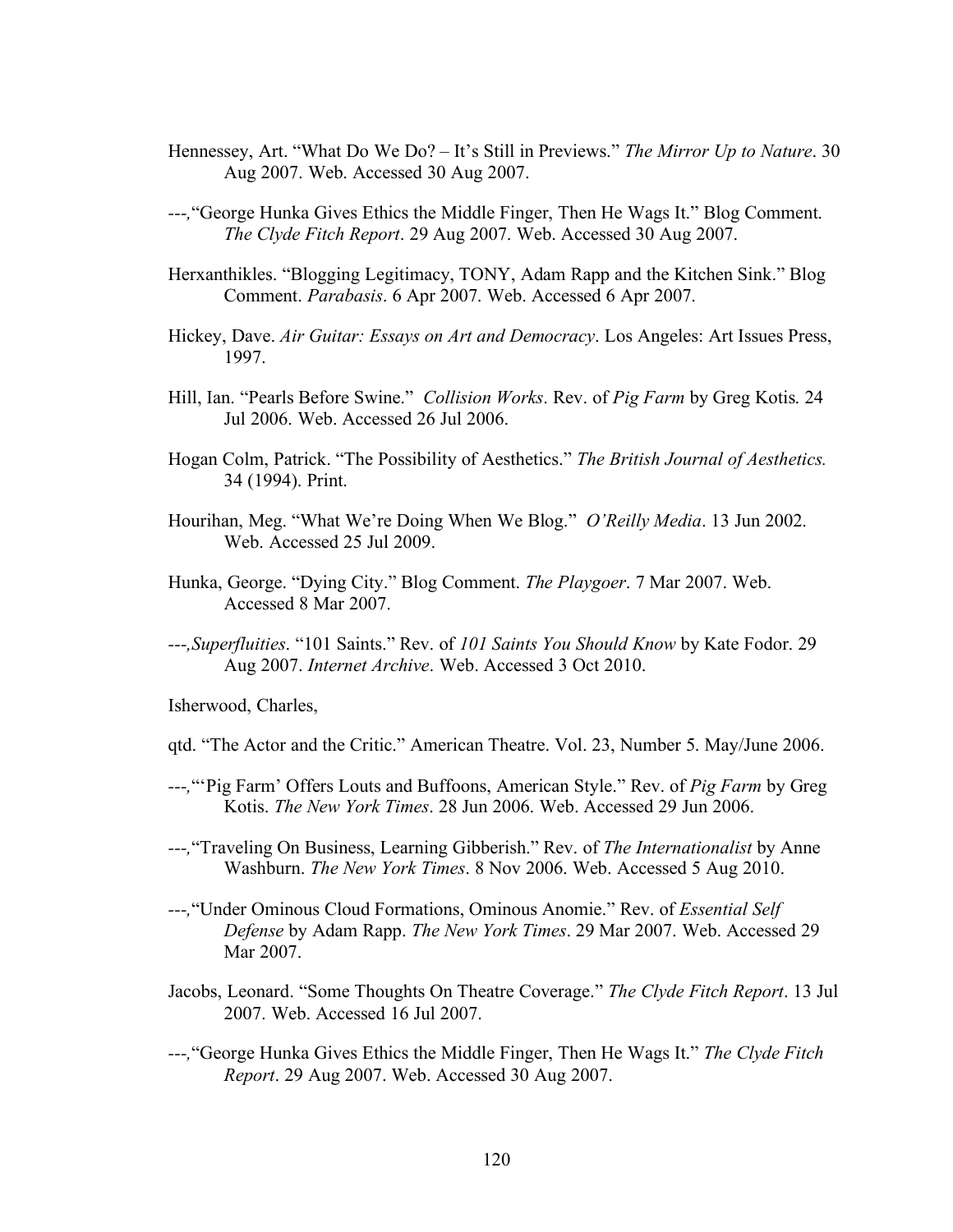- *---,*"A Hunka Fallout." *The Clyde Fitch Report*. 29 Aug 2007. Web. Accessed 30 Aug 2007.
- *---,*"More Hunka Fallout." *The Clyde Fitch Report*. 30 Aug 2007. Web. Accessed 30 Aug 2007.
- *----,*"Even More Hunka Fallout." *The Clyde Fitch Report*. 30 Aug 2007. Web. 30 Aug 2007.
- *---,*"The Apologists Defend George Hunka." *The Clyde Fitch Report*. 30 Aug 2007. Web. 30 Aug 2007.
- *----,*"Why Do Bloggers Endorse Separate But Unequal?" *The Clyde Fitch Report*. 31 Aug 2007. Web. Accessed 31 Aug 2007.
- ---,"A Good Example of the Blogger-Critic Problem." *The Clyde Fitch Report*. 1 Sep 2007. Web. Accessed 1 Sep 2007.
- ---,"Moving on III" *The Clyde Fitch Report*. 1 Sep 2007. Web. Accessed 1 Sep 2007.
- ---,"Ensnaring Critics in the Spiderman Web." *The Huffington Post*. 14 Jan 2001. Web. Accessed 2 Mar 2011.
- Jacobs, Tom. "Will Critique Work for Food." *Miller-McCune*. 16 Mar 2009. Web. Accessed 17 Mar 2009.
- James, Joshua. "Pigfarm Day In The Blogsphere." Rev. of *Pig Farm* by Greg Kotis. *Daily Dojo*. 26 Jul 2006. Web. Accessed 27 Jul 2006.
- ---,"Essential Blog Offense." Blog Comment. *The Gothamist*. 6 Apr 2007. Web. Accessed 6 Apr 2007.
- Johnson, Matt. "Raising the Bar" Blog Comment. *Parabasis*. 16 Apr 2007. Web. 17 Apr 2007.
- Independent Theater Bloggers Association. "About." *Independent Theater Bloggers Association*. Web. *Davenport Theatrical Enterprises*. Accessed 21 Aug 2010.
- Kalb, Jonathan. "The Death (And Life) of American Theater Criticism." *Theater*. 33.1 (2003). Print.
- Kauffman, Stanley. *Theater Criticisms*. New York: Performing Arts Journal Publications, 1983.
- Kauffmann, Stanley. "Theater and Drama Criticism: Some Notes." *Yale Theatre*. 4.2  $(1973): 8$  16. Print.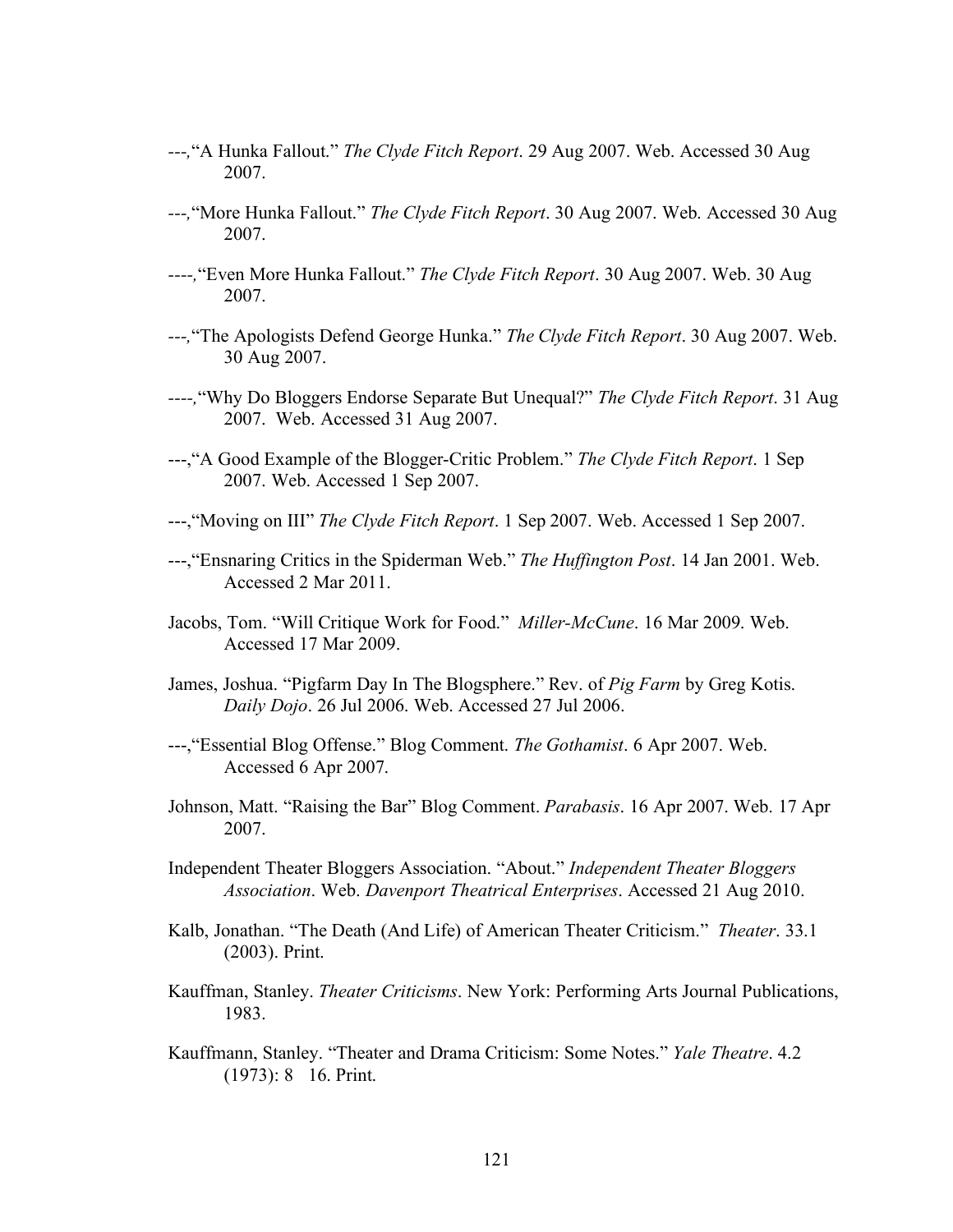Kerr, Walter. *Pieces At Eight*. New York: Simon and Schuster, 1957.

- Klein, Bethany. "Dancing About Architecture: Popular Music Criticism and the Negotiation of Authority." Paper presented at the annual meeting of the International Communication Association, New Orleans Sheraton, New Orleans, LA. 27 May 2004 Web. Accessed 8 Feb 2011.
- Lee, Patrick. "Bloggin' Stuff." Blog Comment. *The Playgoer*. 7 Apr 2007. Web. Accessed 9 Apr 2007.
- *----,*"a discount offer for ESSENTIAL SELF-DEFENSE." *Show Showdown*. 3 Mar 2007. Web. 9 Mar 2007.
- *----,*"Essential Self Defense." Rev. of *Essential Self Defense* by Adam Rapp. *Show Showdown*. 18 Mar 2007. Web. Accessed 23 Mar 2007.
- *----,*"Essential Self Defense." Rev. of *Essential Self Defense* by Adam Rapp. *New Theatre Corps*. 22 Mar 2007. Web. Accessed 23 Mar 2007.
- *----,*"100 Saints You Should Know." Rev. of *100 Saints You Should Know* by Kate Fodor. *Show Showdown*. 26 Aug 2007. Web. Accessed 29 Aug 2007.
- Levine, Rick; Locke, Christopher; Searls, Doc; and Weinberger, David. *The Cluetrain Manifesto: The End of Business as Usual*. Cambridge: Perseus Books, 1999.
- Levy, Pierre. *Cyberculture*. Minneapolis: University of Minnesota Press, 2001.
- Lewis, RL. "Some Thoughts On Theatre Coverage." Blog Comment. *The Clyde Fitch Report*. 13 Jul 2007. Web. Accessed 16 Jul 2007.
- London, Todd. "What We Talk About When We Talk About Good." *American Theatre*. 18 (2001).
- Loucks, Steve. "Profile." *Steve On Broadway*. Web. Accessed August 10, 2009.
- *---,*"Anytime You Want To Talk." Blog Comment. *That Sounds Kul*. 31 Aug 2007. Web. Accessed 1 Sep 2007.
- *---,*"Once Again I Have to Ask." *Steve on Broadway*. 20 Sep 2007. Web. Accessed 23 Sep 2007.
- Lowery, Wilson. "Mapping the Journalism-Blogging Relationship." *Journalism*. 7.4 (2006).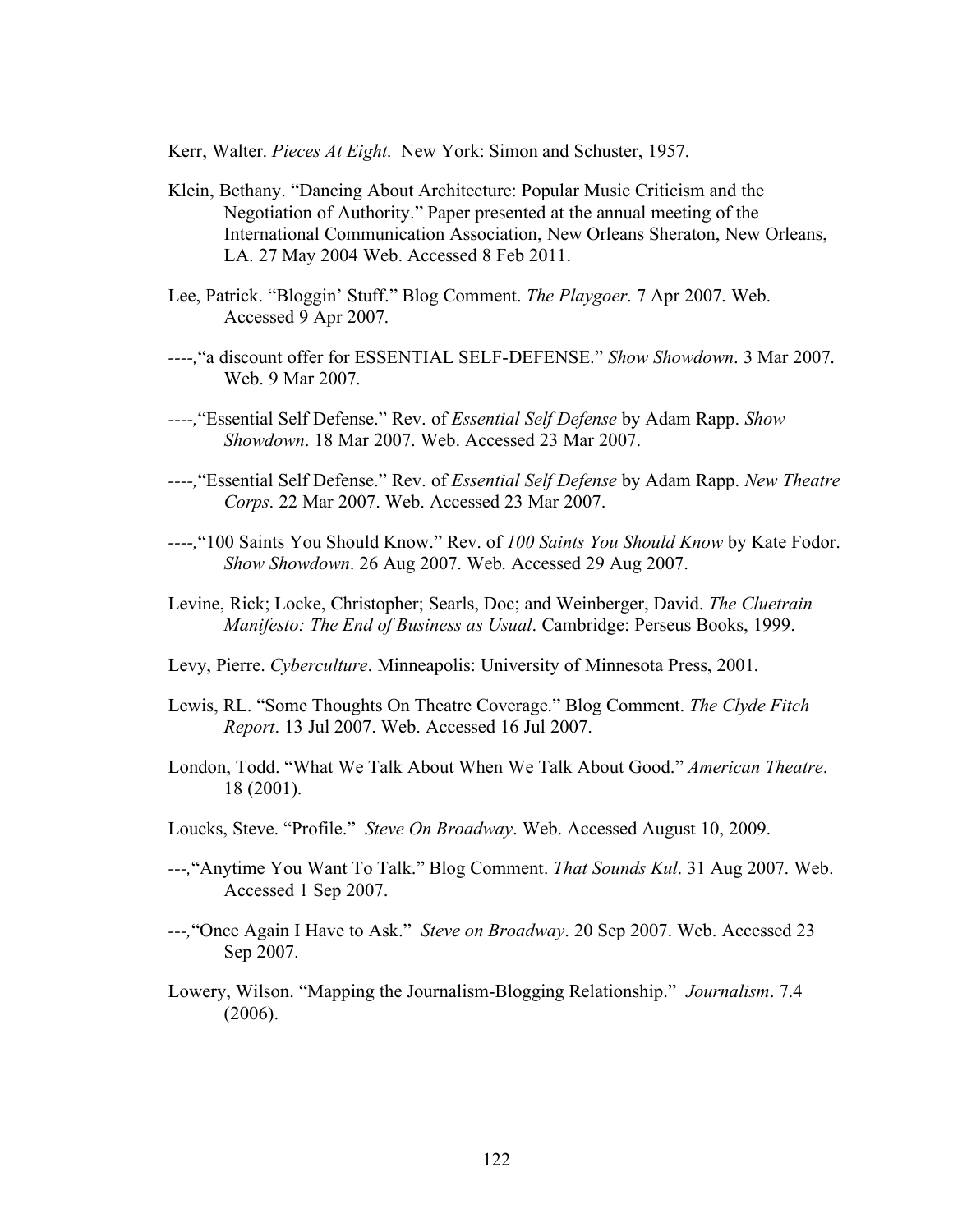- Marlow, Cameron. "Audience, structure and authority in the weblog community." MIT Media Laboratory. Presented at the  $54<sup>th</sup>$  International Communication Association Conference, New Orleans, LA. May 2004. Web. Accessed 8 Feb 2011.
- Marowitz, Charles. "English vs. American Theatre." *Swans Commentary*. *swans.com*. 14 Mar 2005. Web. Accessed 18 Mar 2006.
- Marranca, Bonnie. "Acts of Criticism." *Performing Arts Journal*. 9.1 (1985): 9 11. Print.
- Miller, Carolyn R. and Shepherd, Dawn. "Blogging as Social Action: A Genre Analysis of the Weblog." *Into The Blogosphere: Rhetoric, Community and Culture of Weblogs*. *University of Minnesota*. Web. Accessed 29 Aug 2007
- Mitchell, Bill and Steele, Bob. "Earn Your Own Trust, Roll Your Own Ethics: Transparency and Beyond." *Blogging, Journalism and Crediblity: Battle Ground and Common Ground Conference*. 15 Jan 2005. Web. Accessed 12 Aug 2010.
- Mortensen, T. and Walker, J. 2002. "Blogging thoughts: Personal publication as an online research tool." *Researching ICTs in Context*. Ed. Andrew Morrison. *InterMedia Report*. 3.2002. Web. Oslo 2002. Accessed 8 Oct 2010.
- Moxie. "Blogging Legitimacy, TONY, Adam Rapp and the Kitchen Sink." Blog Comment. *Parabasis*. 6 Apr 2007. Web. Accessed 6 Apr 2007.
- *---,*"Playwrights gets hip with Essential Self-Defence [sic] discounts." *Moxie the Maven*. 12 Mar 2007. Web. Accessed 20 Mar 2007.
- *---,*"The rollerskating dream sequence is pretty kick-ass, though." Rev. of *Essential Self Defense* by Adam Rapp. *Moxie the Maven*. 20 Mar 2007. Web. Accessed 20 Mar 2007.
- Nieman Reports. "Theater: The Media." President and Fellows of Harvard University. 46.3 (1992).
- Palmer, Richard H. 1988. *The Critic's Canon: Standards of Theatrical Reviewing in America*. New York: Greenwood Press, 1988.
- Powers, Devon. "Bye Bye Rock: On the Possibility of An Ethics of Rock Criticism." *Journalism Studies*. 10.3 (2009).
- National Arts Journalism Program. *Reporting the arts: News coverage of arts and culture in America*. New Haven: Phoenix Press, 1999.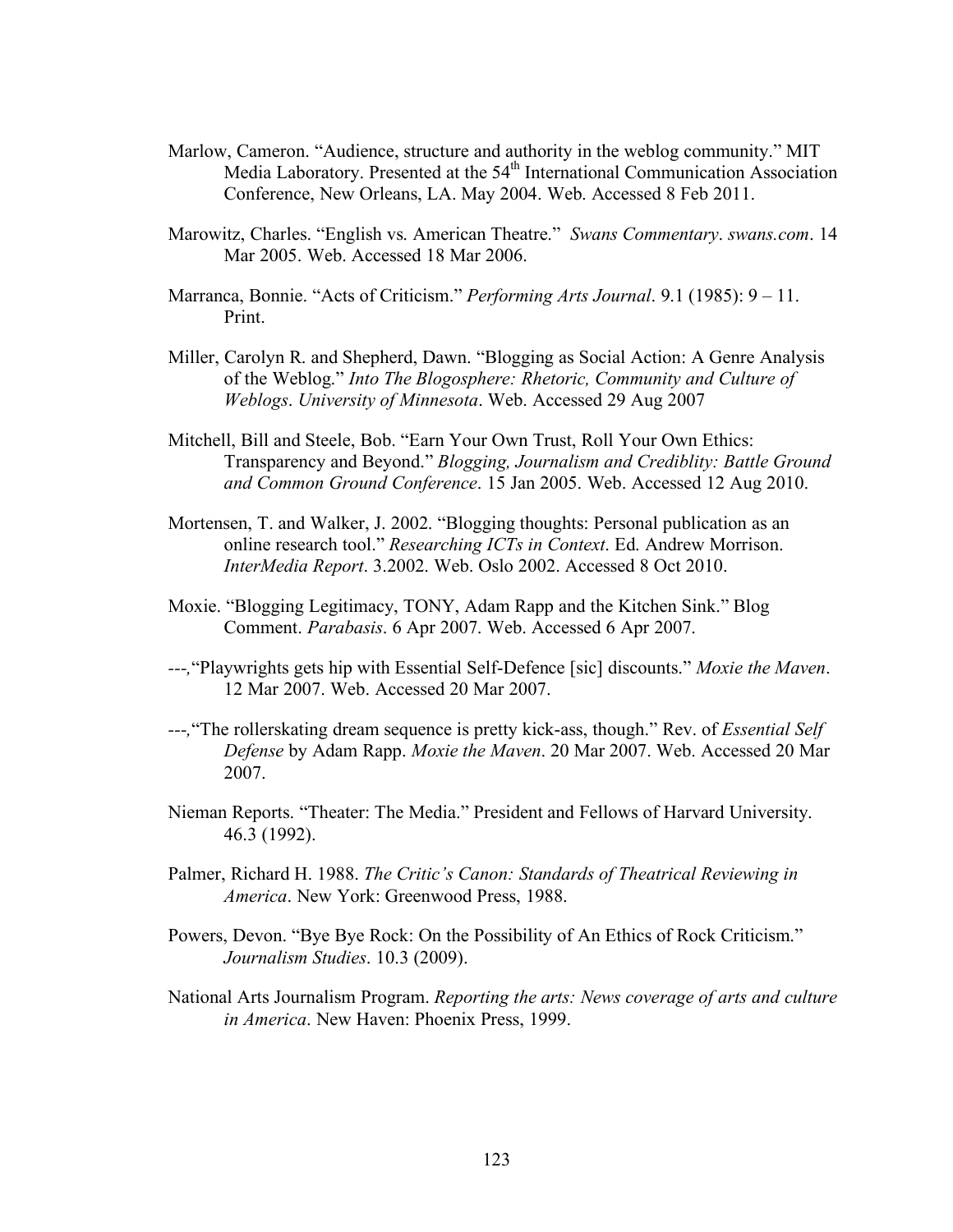- National Arts Journalism Program. *Reporting in the Arts II: News Coverage of Arts and Culture in America.* Ed. András Szántó, Daniel Levy, and Andrew Tyndall. New York: Columbia University, 2003
- Reddy, Srinivas K., Swaminathan, Vanitha, and Motley, Carol. "Exploring the Determinants of Broadway Show Success." *Journal of Marketing Research*. 35 (1998).
- Riccio, Aaron. "Dying City." Blog Comment. *The Playgoer*. 7 Mar 2007. Web. Accessed 8 Mar 2007.
- *---,*"0326070." *MetaDRAMA*. 26 Mar 2007. Web. Accessed 27 Mar 2007.
- *---,*"Play: 100 Saints You Should Know." Rev. of *100 Saints You Should Know* by Kate Fodor. *That Sounds Kul*. 3 Sep 2007. Web. Accessed 5 Sep 2007.
- *---,*"100 Saints You Should Know." Rev. of *100 Saints You Should Know* by Kate Fodor. *Show Showdown*. 2 Sep 2007. Web. Accessed 4 Sep 2007.
- *---,*"metaDRAMA: Recaps & Editorial Fears." 8 April 2009. Web. Accessed 3 Jul 2009.
- *---,*"Essential Self Defense." Rev. of *Essential Self Defense* by Adam Rapp. *Show Showdown*. 15 Apr 2007. Web. Accessed 16 Apr 2007.
- *---,*"Anytime You Want To Talk." *That Sounds Kul*. 31 Aug 2007. Web. Accessed 1 Sep 2007.
- *---,*"George Hunka Gives Ethics the Middle Finger, Then He Wags It." Blog Comment. *The Clyde Fitch Report*. 29 Aug 2007. Web. Accessed 30 Aug 2007.
- *----,*"Why Do Bloggers Endorse Separate But Unequal?" Blog Comment. *The Clyde Fitch Report*. 31 Aug 2007. Web. Accessed 31 Aug 2007.
- ---,"A Good Example of the Blogger-Critic Problem." Blog Comment. *The Clyde Fitch Report*. 1 Sep 2007. Web. Accessed 1 Sep 2007.
- *---,*"metaDrama: Doin' What We Do." *That Sounds Kul*. 8 Apr 2008. Web. Accessed 4 Mar 2011.
- *---,*"MetaDrama: Disclaimers." *That Sounds Kul*. 3 Oct 2009. Web. Accessed 3 Oct 2009.
- *---,*"metaDrama: Thanks Rob: On the Quest for the Ideal Theater." *That Sounds Kul*. 11 Jun 2009. Web. Accessed 1 Mar 2011.

*---,*"Thin Red Curtain." *metaDRAMA*. 10 Aug 2009. Web. Accessed 3 Mar 2011.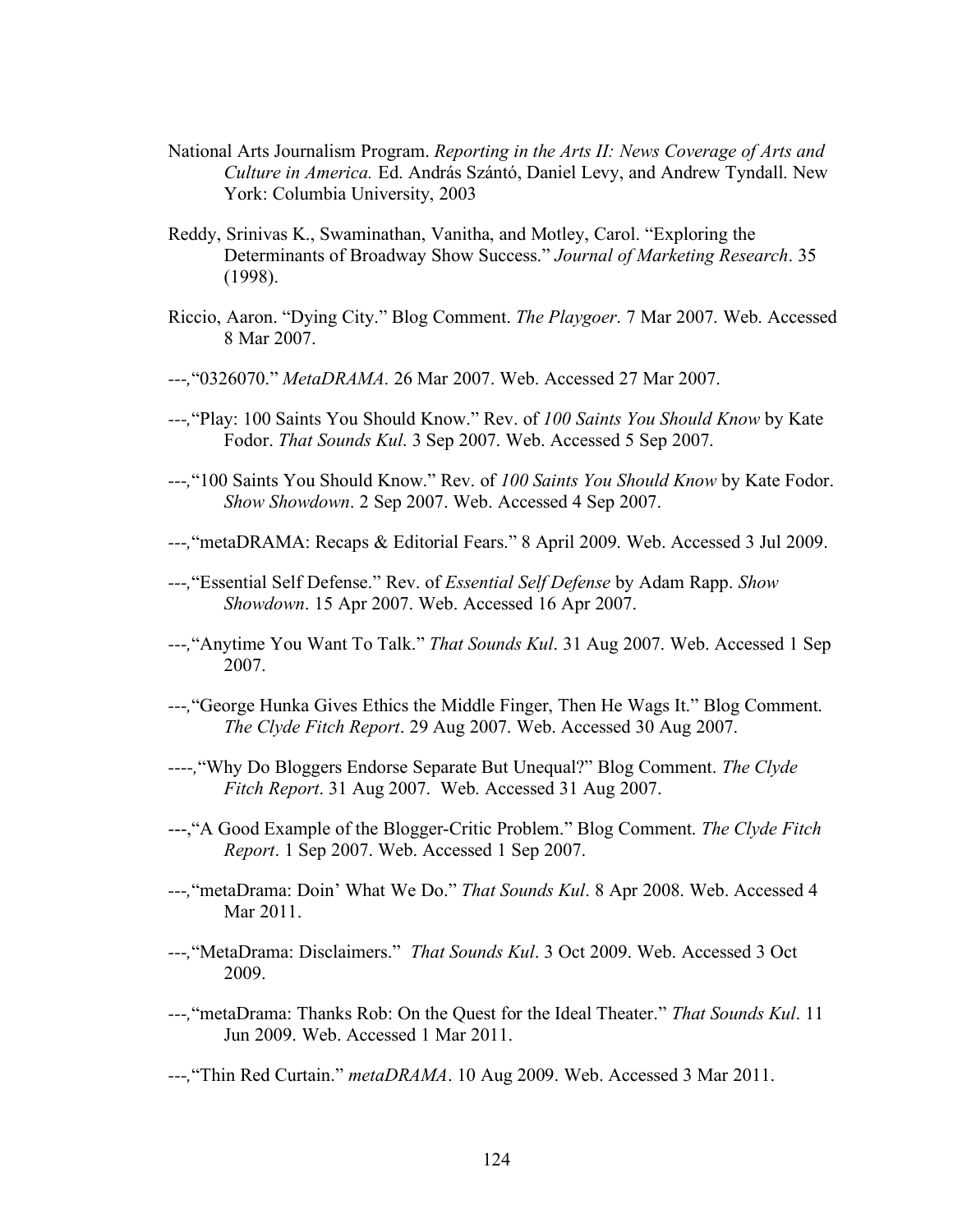- Roberts, David. "'As Rude As You Like Honest:' Theatre Criticism and The Law." *New Theatre Quarterly*. 19:3 (2003). Print.
- Rocco. "Essentially, I Think I Liked This Better Than Anyone In New York With A Printed Outlet For Their Thoughts." *What's Good/What Blows in New York Theatre*. 29 Mar 2007. Web. Accessed 30 Mar 2007.
- *---,*"Essential Plays-to-See." *What's Good/What Blows in New York Theatre*. 12 Mar 2007. Web. Accessed 6 Apr 2007.
- *---,*"A Brief Scathing Post About Free Tickets (with lots of curses)." *What's Good/What Blows in New York Theatre*. 6 Apr 2007. Web. Accessed 6 Apr 2007.
- Rodgers, Mac. "Blogging Legitimacy, TONY, Adam Rapp and the Kitchen Sink." Blog Comment. *Parabasis*. 6 Apr 2007. Web. Accessed 6 Apr 2007.
- Rogoff, Gordon. *Theatre Is Not Safe: Theatre Criticism 1962 1986*. Northwestern University Press, Evanston, Ill. 1987.
- *---,*"Theatre Criticism: The Elusive Object, the Fading Craft." *Performing Arts Journal*. *Special 10th Anniversary Issue: The American Theatre Condition*. 9.2/3 (1985): 133 - 141. Print.
- Rosen, Jay. "The Weblog: An Extremely Democratic Form in Journalism." *Pressthink*. 8 Mar 2004. Web. Accessed 7 Jul 2009.
- Rosenberg, Scott. "William Gibson: The Salon Interview Cyberspace's father spends some quality time with his progeny." *Salon.com*. 14 Oct 1996. Web. Accessed 26 Jun 2008.
- Sanders, Hilary. "Dying City." Blog Comment. *The Playgoer*. 7 Mar 2007. Web. Accessed 8 Mar 2007.
- Schulenburg, August. "What I've Seen Recently." Blog Comment. *On Theatre and Politics*. January 25, 2008. Web. Accessed January 26, 2008.
- Shafer, Jack. "The FTC's Mad Power Grab." *Slate*. 7 Oct 2009. Web. Accessed 5 Oct 2010.
- Shalson, Lara. "Creating Community, Constructing Criticism: The Women's One World Festival 1980 – 1981." *Theatre Topics*. 15. 2 (2005): 221-239.
- Shrum, Wesley Monroe. *Fringe and Fortune: The Role of Critics in High and Popular Art*. Princeton: Princeton University Press, 1996.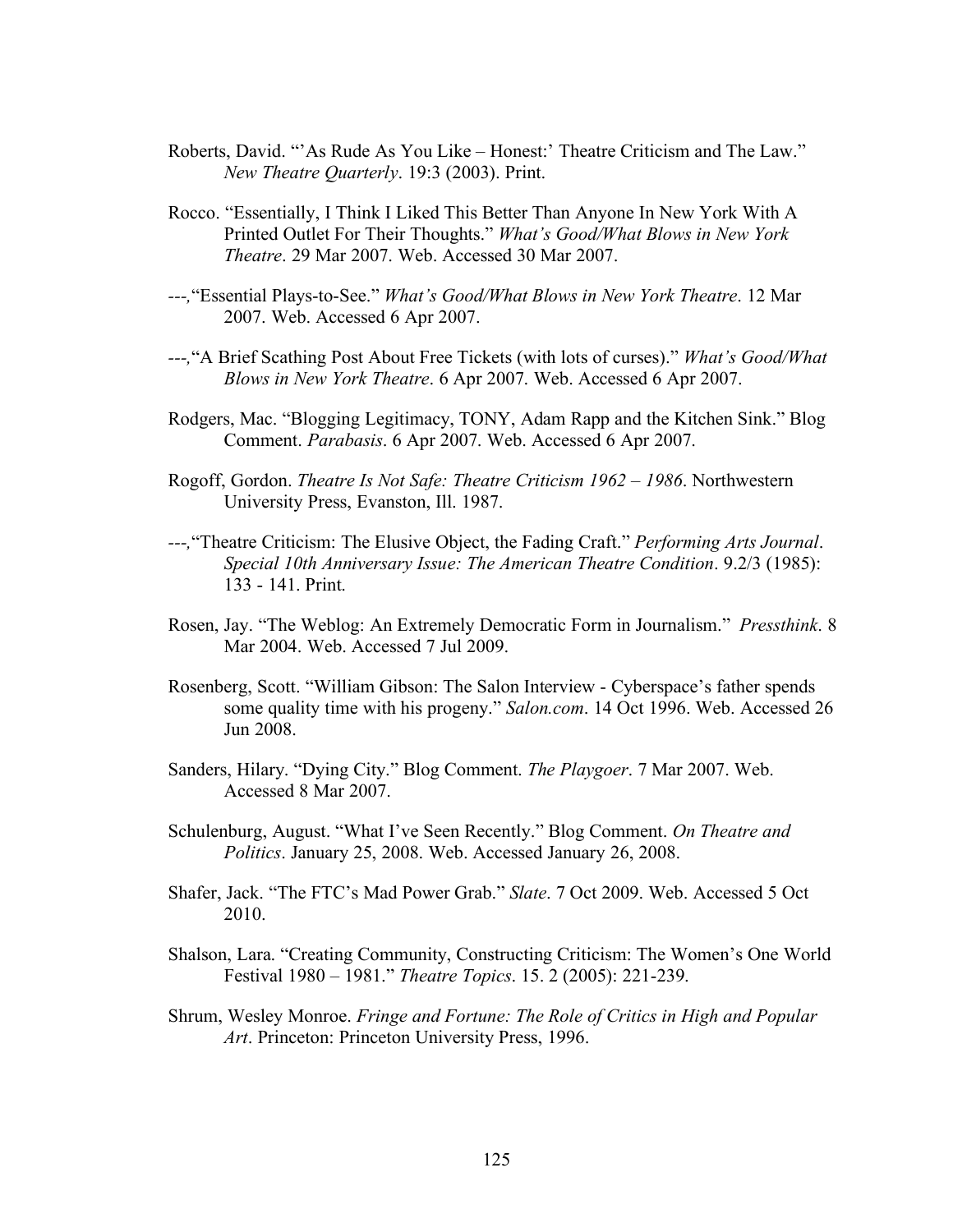- Singer, Jane. "The Socially Responsible Existentialist: A Normative Emphasis for Journalists in a New Media Environment." *Journalism Studies*. 7.1 (2006).
- Smallwood, Philip. "Problems in the Definition of Criticism." *British Journal of Aesthetics*. 36.3 (1996).
- Society of Professional Journalists. "Code of Ethics." *spg.org*. 1996. Web. Accessed 5 Oct 2010.
- Sontag, Susan. *Against Interpretation and Other Essays*. New York: Picador, 1966.
- Spurgeon, Tom. "A Short Interview with Douglas Wolk." *The Comics Reporter*. 30 Jun 2008. Web. Accessed 3 Jul 2008.
- Stein, "Defining Their Turf The Nationals Fine Tune Their Strategies." *Reporting the Arts II*. New York: National Arts Journalism Program. New York, 2003.
- Stowe, Brook. Editor. "Lost in the Theatrosphere: Finding Our Way in a Post-Print World." *New York Theatre Review*. New York: Black Wave Press, 2008.
- Szymkowicz, Adam. "The Internationalist." Rev. of *The Internationalist* by Anne Washburn. *Adam Szymkowicz*. 15 Nov 2006. Web. Accessed 17 Nov 2006.
- Teachout,Terry. "Culture in the Age of Blogging." *Commentary*. 119.6 (2005): 39 49. Print.
- The Concise Oxford English Dictionary, Twelfth edition . Ed. Catherine Soanes and Angus Stevenson. Oxford University Press, 2008. Oxford Reference Online. Oxford University Press. San Jose State University. 3 April 2011.
- The New York Times Company Form 10-K Annual Report. Securities and Exchange Commission. Washington, DC, 2006. Accessed June 14, 2011.
- The New York Times Company Form 10-K Annual Report. Securities and Exchange Commission. Washington, DC, 2007. Accessed June 14, 2011.
- The Oxford Dictionary of Literary Terms. Chris Baldick. Oxford University Press, 2008. Oxford Reference Online. Oxford University Press. San Jose State University. Accessed 24 July 2010.
- The Oxford American Dictionary of Current English. Oxford University Press, 1999. Oxford Reference Online. Oxford University Press. San Jose State University. 24 July 2010.
- Trueman, Matt. "Waiting in the wings: when will young theatre critics get their big break?" *guardian.co.uk*. 9 Apr 2009. Web. Accessed March 31, 2011.